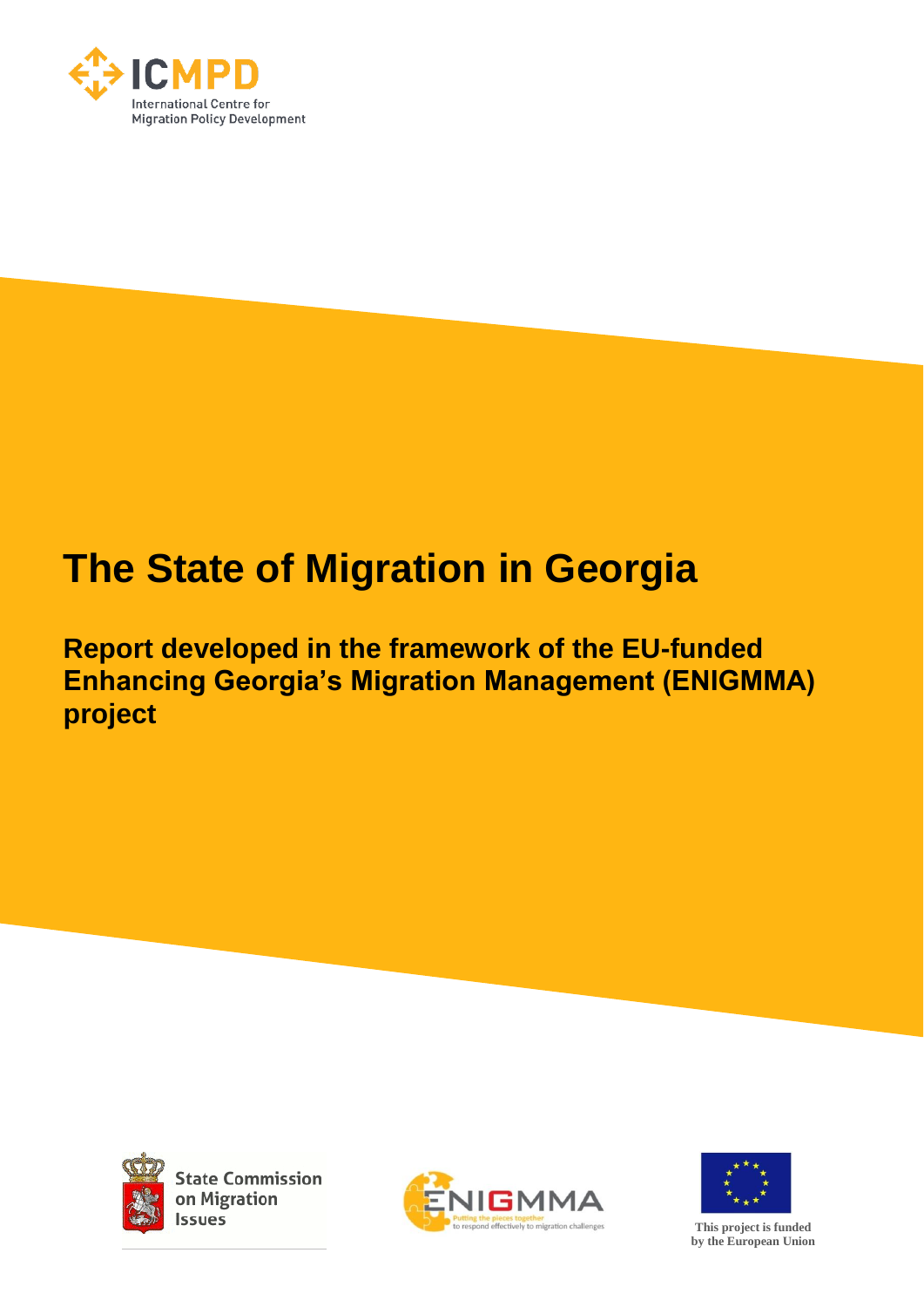# **Authors**

**Mariam Chumburidze**, Good Governance and Innovations Programme Coordinator at the Innovations and Reforms Center (IRC), has worked for the Ministry of Justice on migration and holds Master's degrees in Finance and International Management.

**Nino Ghvinadze**, Researcher at ICMPD ENIGMMA Pilot Analytical Unit at the SCMI Secretariat in Georgia, has a degree in international security and economics, has experience in strategic planning and has been involved in various impact assessment studies.

**Sopiko Gvazava** is a project assistant at the Innovations and Reforms Center (IRC) in Tbilisi. She has experience in working on migration issues and as a researcher, and studied English Philology.

**Roland Hosner**, Research Officer at ICMPD Vienna, serves as a focal point for migration and integration statistics, has a Master's degree in sociology and has been teaching methodology courses at the University of Vienna.

**Violeta Wagner**, ENIGMMA Project Manager (general overview of the drafting), has an international law background and more than 10 years of practical experience working for state administrations in the area of migration. She has managed migration-related projects in Georgia for ICMPD since 2011.

**Tamar Zurabishvili**, Researcher at ICMPD ENIGMMA Pilot Analytical Unit at the SCMI Secretariat in Georgia, has a PhD in Sociology, and is regularly involved in applied research of migration to/from Georgia.

Editing by Roland Hosner, Tamar Zurabishvili and Violeta Wagner

# **Acknowledgements**

The authors would like to thank Paata Shavishvili (Head of the Population Census and Demography Division, National Statistics Office of Georgia) for clarifications on migration statistics, the Caucasus Environmental NGO Network (CENN) for valuable data, reports and insight on ecomigration, Ina Jaschinski (Vienna Institute of Demography, Austrian Academy of Sciences) for the discussion of demographic data, and Anna Bara, Veronika Bilger, Albert Kraler and Martin Wagner (all ICMPD) for discussing sources and parts of the report.

International Centre for Migration Policy Development (ICMPD) Gonzagagasse 1 1010 Vienna Austria www.icmpd.org

International Centre for Migration Policy Development Vienna, June 2015

All rights reserved. No part of this document may be reproduced, copied or transmitted in any form or by any means, electronic or mechanical, including photocopy, recording, or any information storage and retrieval system, without permission of the copyright owners.

This document has been produced in the framework of the project 'Enhancing Georgia's Migration Management (ENIGMMA)' with the assistance of the European Union.

The content of this document is the sole responsibility of ICMPD and can in no way be taken to reflect the views of the donors or the State Commission on Migration Issues.

#### **ISBN: 978-3-902880-40-6**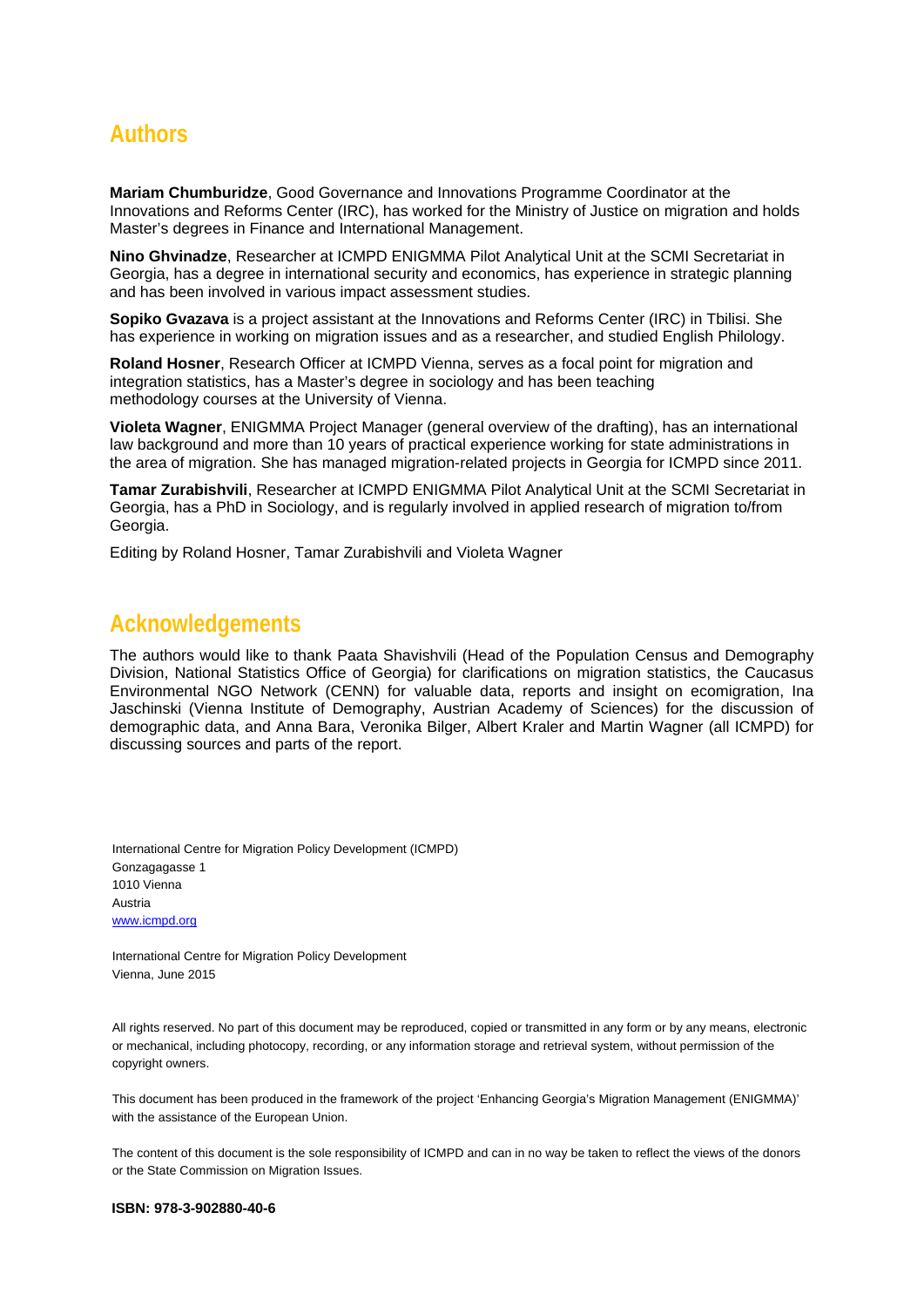## **Executive Summary**

Migration is high on the political agenda in Georgia. Large shifts in population and phases of significant emigration during the last 25 years have shaped approaches to migration management and efforts to efficiently manage migration in Georgia. Through the current Migration Strategy and the related Action Plan for 2013-2015, Georgia has started to successfully institutionalise migration management. A new Migration Strategy document, covering the period from 2016 to 2020, is being developed at the time of publication, with this report contributing to the drafting process.

*The State of Migration in Georgia* is an up-to-date report which covers a wide range of migrationrelated issues, a review of the legislative and the migration management institutional frameworks, an analysis of available research and data, and includes a detailed breakdown of immigration and emigration (populations and movements) for Georgia.

While migration-related data collection methodologies have changed over time, and population as well as **migration statistics will be subject to revision**, preliminary results from the 2014 General Population Census show a **population decline of around 640,000 persons** since the 2002 census. Available data also suggest a trend towards increased immigration, but both the consistent surplus of births and immigration have been outweighed by emigration.

In the absence of official data on immigrant stocks in Georgia, estimates put the number of the **foreign-born population** at 190,000, including more than 100,000 migrants born in the Russian Federation. **Current inflows** have been assessed through statistics on border crossings and reached around 82,000 persons (2014), 61% of which were Georgian nationals, with Russian citizens (12%) being the second-largest group.

Russians, Azerbaijanis, Armenians, Ukrainians, Kazakhs, Belarusians, Chinese, Turks and Indians appear to be among the main groups of immigrants living in Georgia today, considering statistics on residence permits, migration statistics, census data until 2002 and UN estimates. The number of **naturalisations** has increased in recent years to around 12,000 in 2013. Azerbaijanis (285,000) and Armenians (249,000) were found to be the largest ethnic minority groups (according to selfidentification) in the 2002 census; however, without additional information it is not possible to distinguish the shares of foreign-born and Georgian-born among these minorities.

The most recent estimates from the Population Division of the UN Department of Economic and Social Affairs (UN DESA) on **international migrant stocks** put the number of Georgian-born persons currently living abroad at 740,000. Here as well, the largest group is residing in the Russian Federation (440,000), with sizeable groups also in Ukraine, Greece and Armenia. Relatively speaking, persons from Georgia who have been recognised as **refugees** abroad, including other forms of protection (6,700), and **asylum seekers** (11,600) constitute relatively small groups.

**International protection** has been gaining importance rapidly, as is shown by the marked increase in annual asylum applications in Georgia, but remains at a comparatively low level, with 357 persons granted refugee and humanitarian status currently settled in Georgia. During 2013, 717 asylum seekers (compared to 599 in 2012) – mostly from Iraq – filed new applications, and 31 persons were issued positive decisions.

Net **emigration** from Georgia was high during the 1990s. The often-cited population decline between 1989 and 2002 was largely due to **ethnic emigration** (Russians, Armenians, Greeks, and other groups), to the exclusion of the two break-away regions of Georgia from official statistics, and (only to a minor extent) to emigration loss among ethnic Georgians. Current emigrant flows amount to 89,000 persons (for 2014), almost four-fifths of which are Georgian nationals, with one-fifth being foreign nationals.

Despite the fact that no comparable increase in the number of Georgian emigrants is visible from available data, **remittances** to Georgia have shown steady growth and amounted to a record sum of almost 1.5 billion USD in 2013. On a smaller scale, out-remittances also reached a record high of 155 million USD in the same year.

**Internally Displaced Persons** (IDPs) and ecological migrants are among the most vulnerable groups of migrants, largely owing to their socio-economic position. However, while the legal status of IDPs is defined and statistics are collected regularly (224,000 in 2014), the number of ecomigrants is unknown and no legal provisions exist to regulate the quality and security of housing, labour market integration or livelihood strategies. Improvements in these fields are also needed for IDPs.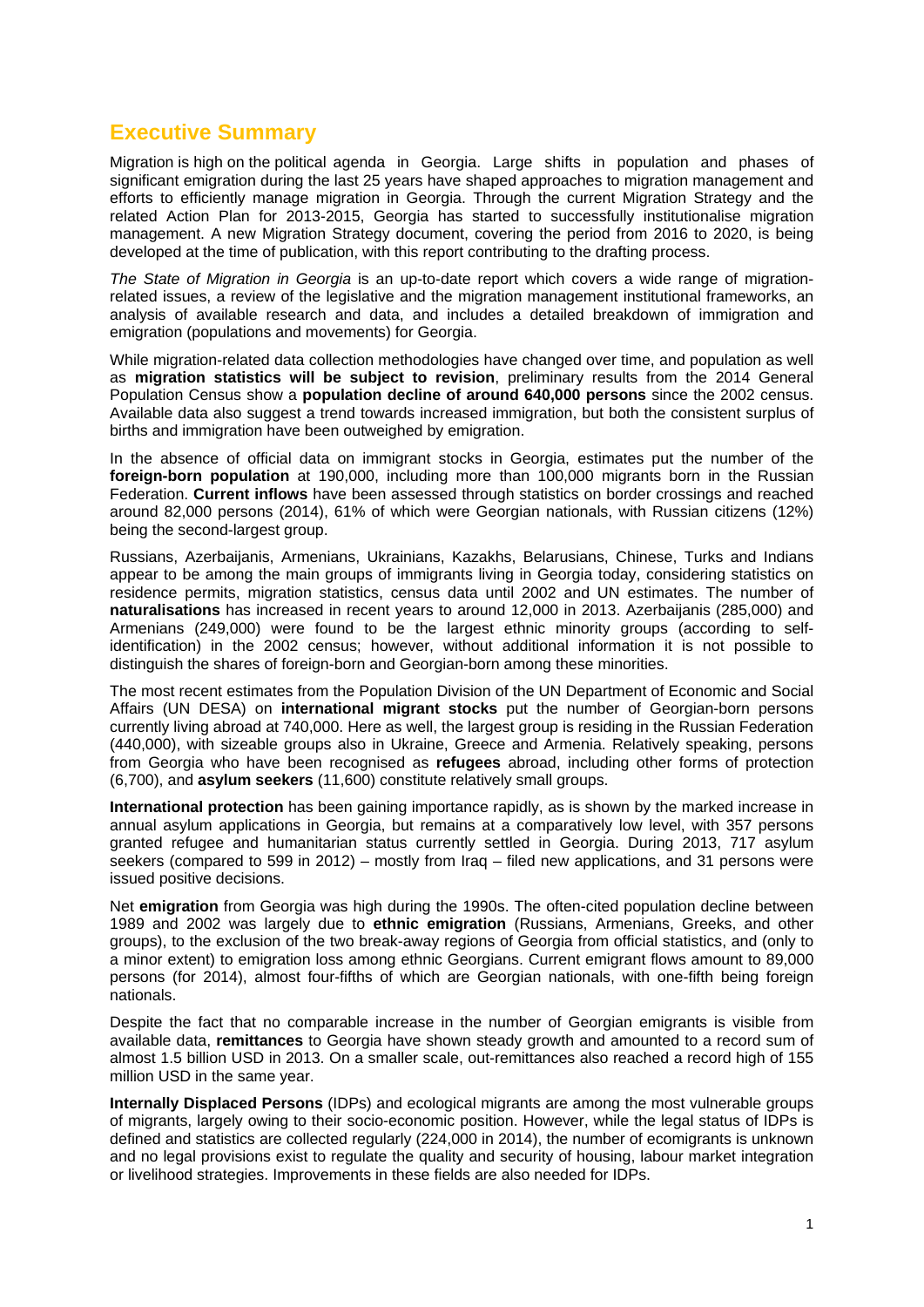The data presented show that migration flows have diversified both in terms of geographical dispersal and characteristics of migrants. Further, the collected and analysed data also confirm that Georgia's attractiveness for immigrants is growing.

However, more research on migration, migrants and migration policy in Georgia is required, and public institutions as well as research institutions should receive more support. Public institutions should also aim to use available research resources and results for defining migration policy in Georgia. Until the publication of the full 2014 national census results, this publication aims at delivering the most comprehensive assessment of migration processes, effects, and migrant populations for Georgia. It can also serve as a source of evidence-based analysis for the drafting of the new State Migration Strategy for 2016-2020.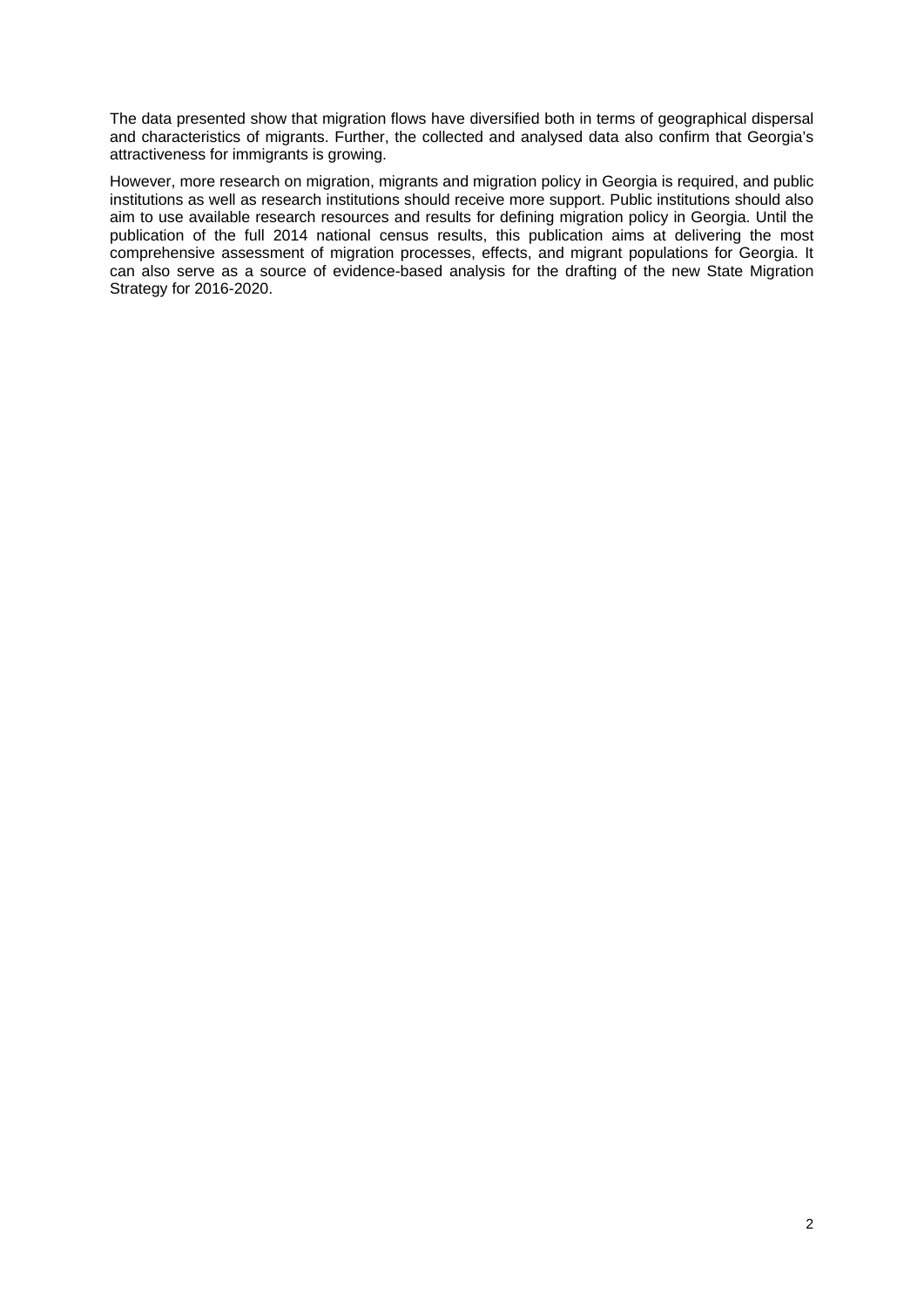# **Table of Contents**

| 1.     |  |
|--------|--|
| 2.     |  |
| 3.     |  |
| 3.1.   |  |
| 3.2.   |  |
| 3.3.   |  |
| 4.     |  |
| 4.1.   |  |
| 4.2.   |  |
| 5.     |  |
| 5.1.   |  |
| 5.3.   |  |
| 5.3.1. |  |
| 5.3.2. |  |
| 5.4.   |  |
| 5.4.1. |  |
| 5.4.2. |  |
| 5.5.   |  |
| 5.5.1. |  |
| 5.5.2. |  |
| 5.5.3. |  |
| 5.6.   |  |
| 6.     |  |
| 6.1.   |  |
| 6.2.   |  |
| 6.3.   |  |
| 6.4.   |  |
| 7.     |  |
| 7.1.   |  |
| 7.2.   |  |
| 7.3.   |  |
| 7.4.   |  |
| 7.5.   |  |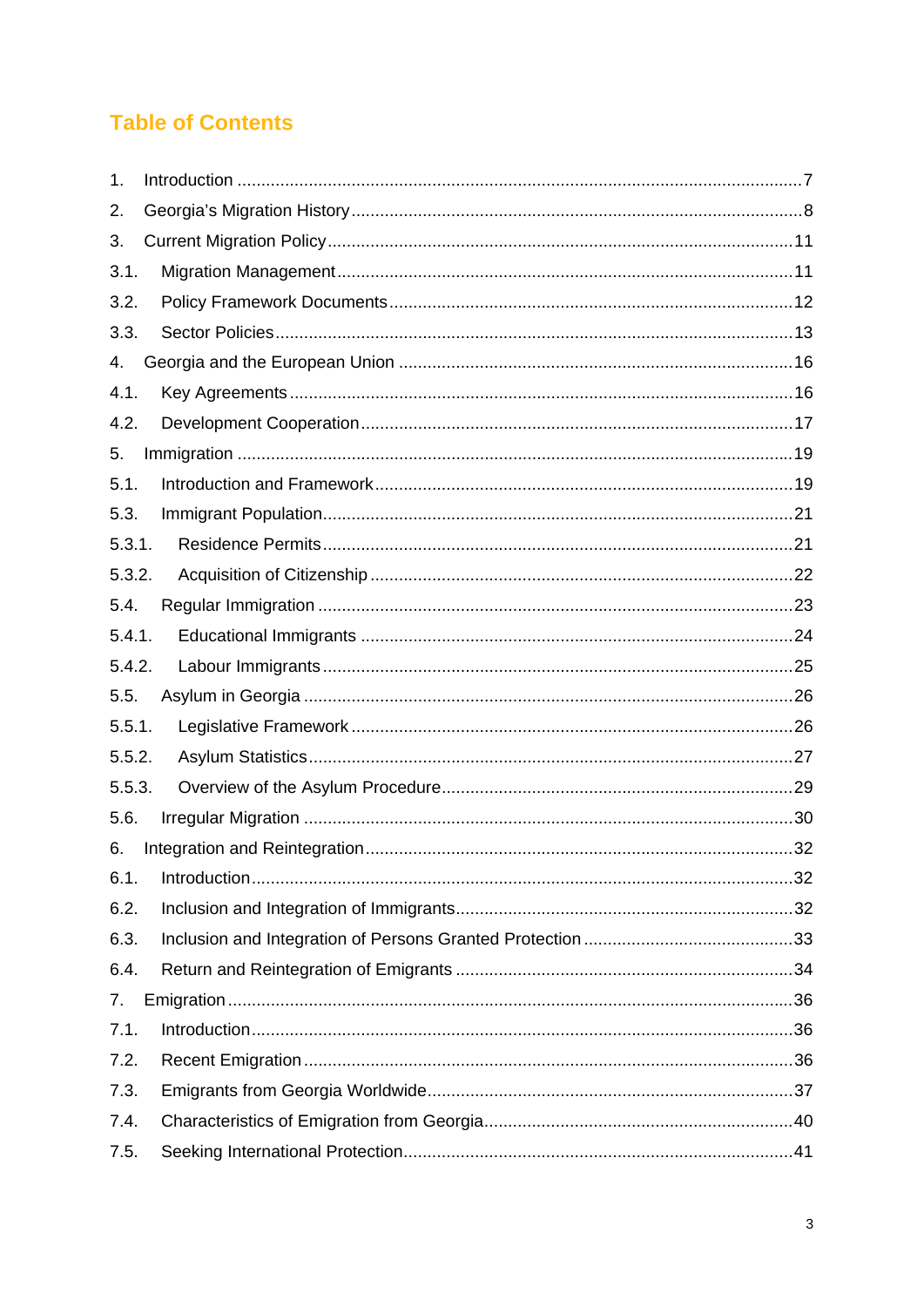| 8.      |                                                                        |  |
|---------|------------------------------------------------------------------------|--|
| 8.1.    |                                                                        |  |
| 8.2.    |                                                                        |  |
| 8.3.    |                                                                        |  |
| 8.4.    |                                                                        |  |
| 8.5.    |                                                                        |  |
| 8.6.    |                                                                        |  |
| 8.7.    | Social and Cultural Aspects of Migration and Development in Georgia 54 |  |
| 8.8.    | The Impact of Migration on Overall Health and Population Ageing54      |  |
| 8.9.    |                                                                        |  |
| 9.      |                                                                        |  |
| 9.1.    |                                                                        |  |
| 9.2.    |                                                                        |  |
| 9.2.1.  |                                                                        |  |
| 9.2.2.  |                                                                        |  |
| 9.3.    |                                                                        |  |
| 9.3.1.  |                                                                        |  |
| 9.3.2.  |                                                                        |  |
| 9.4.    |                                                                        |  |
| 10.     |                                                                        |  |
| 10.1.   |                                                                        |  |
| 10.1.1. |                                                                        |  |
| 10.1.2. |                                                                        |  |
| 10.2.   |                                                                        |  |
| 10.2.1. |                                                                        |  |
| 10.2.2. |                                                                        |  |
| 10.2.3. |                                                                        |  |
| 10.2.4. |                                                                        |  |
| 10.2.5. |                                                                        |  |
| 11.     |                                                                        |  |
| 12.     |                                                                        |  |
| 12.1.   |                                                                        |  |
| 12.2.   |                                                                        |  |
| 12.2.1. |                                                                        |  |
| 12.2.2. |                                                                        |  |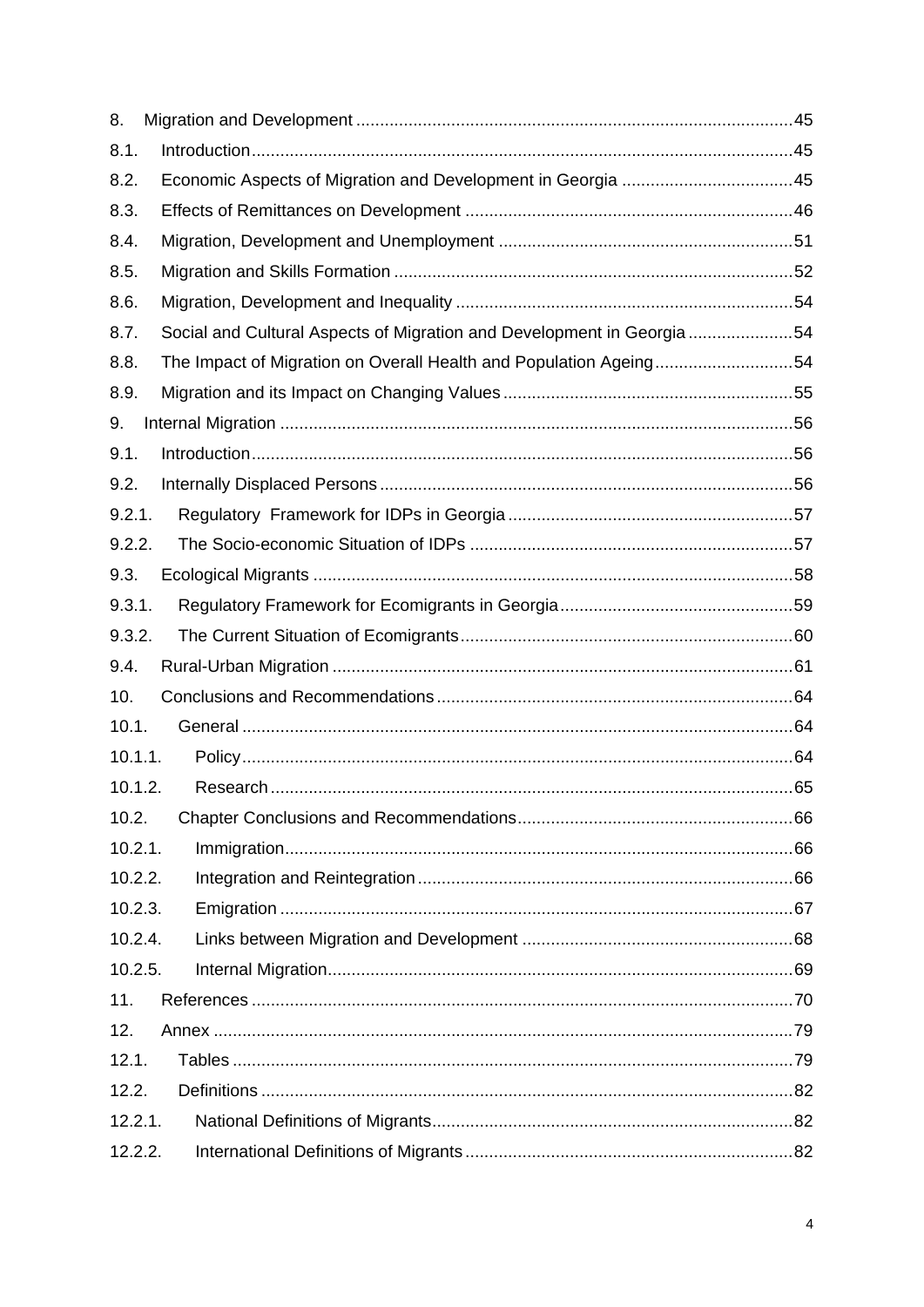# **List of Acronyms**

| AA<br>AVRR                                                                                                                                          | <b>Association Agreement</b><br>Assisted Voluntary Return and Reintegration                                                                                                                                                                                                                                                                                                                                                                                                                                                                         |
|-----------------------------------------------------------------------------------------------------------------------------------------------------|-----------------------------------------------------------------------------------------------------------------------------------------------------------------------------------------------------------------------------------------------------------------------------------------------------------------------------------------------------------------------------------------------------------------------------------------------------------------------------------------------------------------------------------------------------|
| <b>BBC</b>                                                                                                                                          | <b>British Broadcasting Corporation</b>                                                                                                                                                                                                                                                                                                                                                                                                                                                                                                             |
| <b>CEC</b><br><b>CENN</b><br><b>CIM</b><br>COI<br><b>CRRC</b><br><b>CSP</b>                                                                         | <b>Central Election Commission</b><br><b>Caucasus Environmental NGO Network</b><br>German Centre for International Migration and Development<br>Country of Origin<br><b>Caucasus Research Resource Centers</b><br><b>Country Strategy Paper</b>                                                                                                                                                                                                                                                                                                     |
| <b>DCFTA</b><br><b>DRC</b>                                                                                                                          | Deep and Comprehensive Free Trade Agreement<br>Danish Refugee Council                                                                                                                                                                                                                                                                                                                                                                                                                                                                               |
| EBRD<br>EC<br>ECMI<br><b>EFTA</b><br><b>EIDHR</b><br>ENIGMMA<br><b>ENP</b><br><b>ENPI</b><br>ETF<br>EU                                              | European Bank for Reconstruction and Development<br>European Commission<br><b>European Centre for Minority Issues</b><br>European Free Trade Association<br>European Instrument for Democracy and Human Rights<br>Enhancing Georgia's Migration Management (project funded by the European<br>Union under the Eastern Partnership Integration and Cooperation Programme<br>and implemented by ICMPD)<br>European Neighbourhood Policy<br>European Neighbourhood and Partnership Instrument<br><b>European Training Foundation</b><br>European Union |
| FDI                                                                                                                                                 | Foreign Direct Investment                                                                                                                                                                                                                                                                                                                                                                                                                                                                                                                           |
| GDP<br><b>GEL</b><br>GeoStat<br><b>GIZ</b><br>GSP+                                                                                                  | <b>Gross Domestic Product</b><br>Georgian Lari (currency)<br>National Statistics Office of Georgia<br>German Society for International Cooperation<br>General System of Preferences+                                                                                                                                                                                                                                                                                                                                                                |
| <b>IBM</b><br><b>ICMPD</b><br>ID<br><b>IDFI</b><br><b>IDMC</b><br><b>IDP</b><br><b>IfS</b><br><b>IHS</b><br><b>IOM</b><br><b>IPAP</b><br><b>IRC</b> | <b>Integrated Border Management</b><br>International Centre for Migration Policy Development<br><b>Identification Card</b><br>Institute for Development of Freedom of Information<br>Internal Displacement Monitoring Centre<br><b>Internally Displaced Person</b><br>Instrument for Stability<br><b>Integrated Household Survey</b><br>International Organization for Migration<br>Individual Partnership Action Plan<br><b>Innovations and Reforms Center</b>                                                                                     |
| <b>KRDF</b>                                                                                                                                         | Kakheti Regional Development Foundation                                                                                                                                                                                                                                                                                                                                                                                                                                                                                                             |
| LEPL                                                                                                                                                | Legal Entity under Public Law                                                                                                                                                                                                                                                                                                                                                                                                                                                                                                                       |
| MFA<br>MIA<br><b>MPC</b><br><b>MRA</b>                                                                                                              | Ministry of Foreign Affairs of Georgia<br>Ministry of Internal Affairs of Georgia<br><b>Migration Policy Centre</b><br>Ministry of Internally Displaced Persons from the Occupied Territories,<br>Accommodation and Refugees of Georgia                                                                                                                                                                                                                                                                                                             |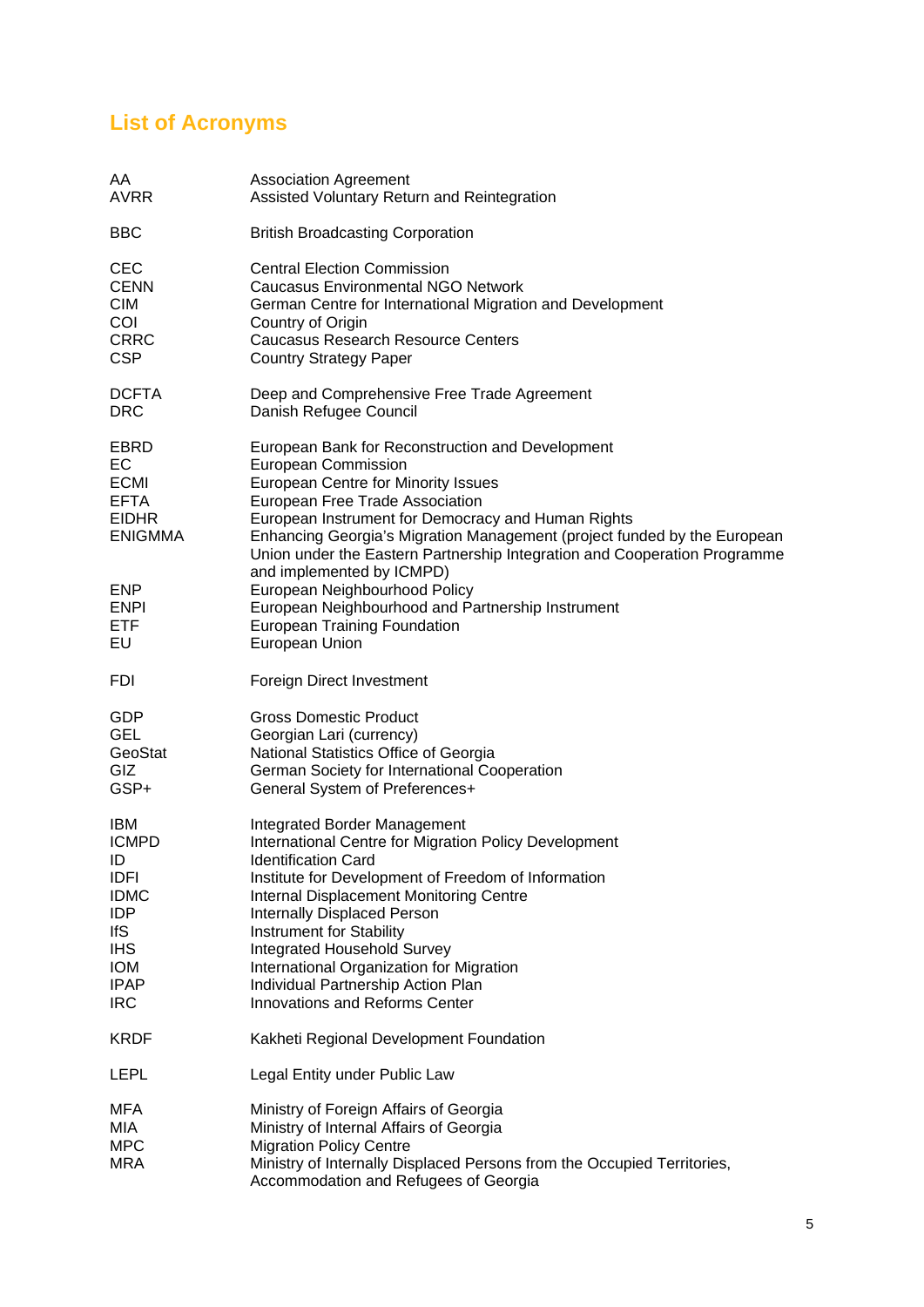| <b>NATO</b>  | North Atlantic Treaty Organization                              |
|--------------|-----------------------------------------------------------------|
| <b>NGO</b>   | Non-governmental Organisation                                   |
| <b>NIP</b>   | National Indicative Programme                                   |
| <b>OECD</b>  | Organisation for Economic Co-operation and Development          |
| <b>PCA</b>   | Agreement on Partnership and Co-operation                       |
| <b>PDPI</b>  | Office of the Personal Data Protection Inspector                |
| <b>PSDA</b>  | <b>Public Service Development Agency</b>                        |
| <b>RRM</b>   | <b>Rapid Reaction Mechanism</b>                                 |
| <b>SCMI</b>  | State Commission on Migration Issues                            |
| <b>SIGMA</b> | Support for Improvement in Governance and Management            |
| <b>TACIS</b> | Technical Assistance for the Commonwealth of Independent States |
| <b>TAIEX</b> | Technical Assistance and Information Exchange                   |
| TIG.         | Targeted Initiative for Georgia                                 |
| <b>TSMU</b>  | <b>Tbilisi State Medical University</b>                         |
| UK           | United Kingdom                                                  |
| UN           | <b>United Nations</b>                                           |
| UN DESA      | United Nations Department of Economic and Social Affairs        |
| <b>UNDP</b>  | United Nations Development Programme                            |
| <b>UNHCR</b> | United Nations High Commissioner for Refugees                   |
| <b>USA</b>   | United States of America                                        |
| <b>USAID</b> | United States Agency for International Development              |
| <b>VLAP</b>  | Visa Liberalisation Action Plan                                 |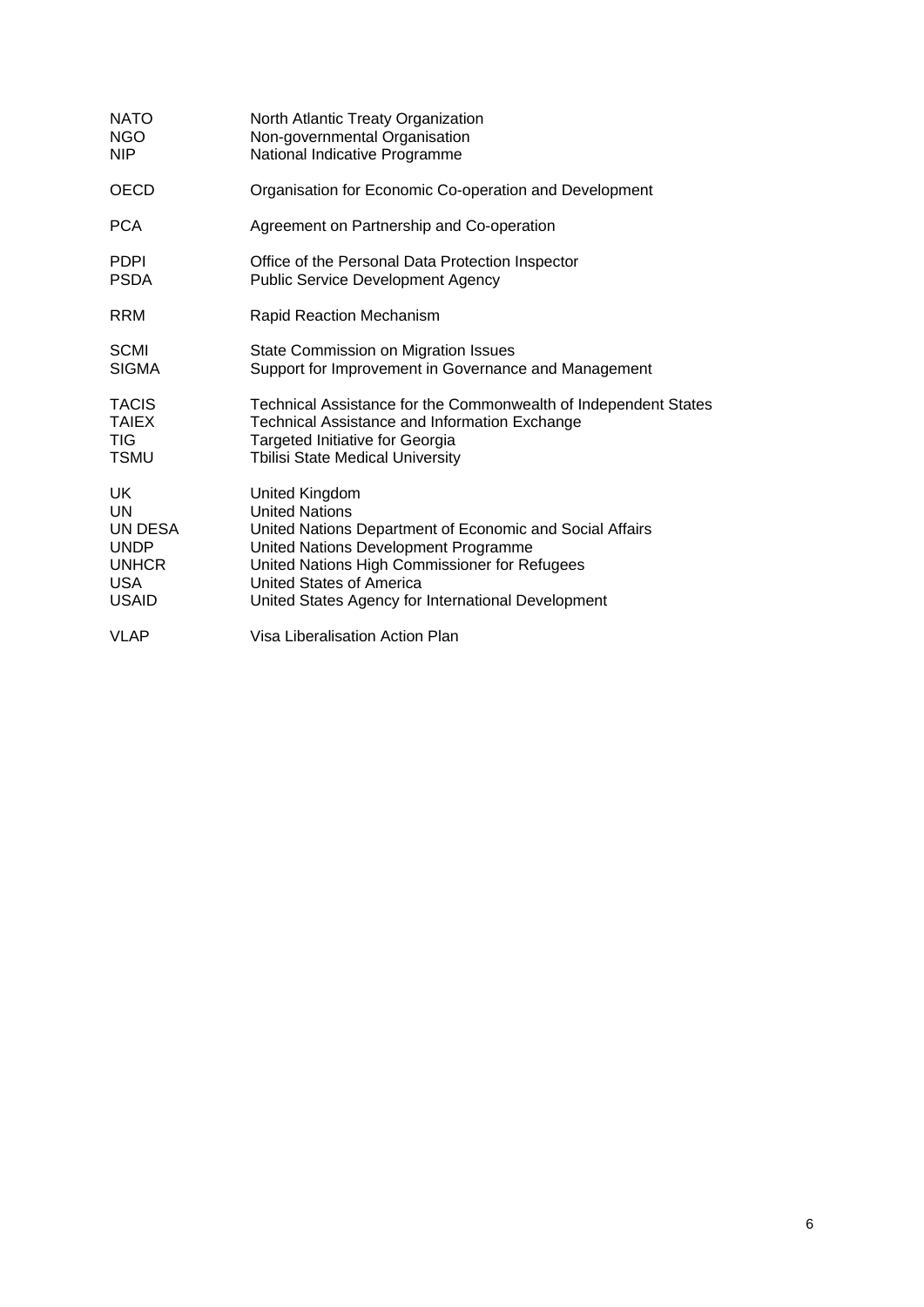# **1. Introduction**

The main objective of this report is to provide a comprehensive overview of the migration situation in Georgia based on existing data and information, and to discuss the results of existing empirical research on migration.

Starting with a **brief overview of migration and population changes** in the late 20<sup>th</sup> century and at the beginning of the 21<sup>st</sup> century (chapter 2), the existing **migration policy framework is outlined**, including the legal basis and related institutions (chapter 3). **Georgia's intensified relations with the European Union**, specifically those relevant for migration issues, are discussed in chapter 4.

Compiling diverse sources of data and available reports, **immigrant groups in Georgia**, types of immigration, asylum and humanitarian protection, and irregular migration are then analysed in more detail (chapter 5). The related areas of **integration and reintegration** (of return migrants) are presented in chapter 6.

**Migration from Georgia**, motives and emigrant groups are discussed in chapter 7, with a focus on available migration statistics and estimates, also covering those seeking international protection abroad.

Both emigration and immigration **affect the economic and social development** of the country, thus effects on the financial capacities of households, on employment, skills, inequality, and on society in general are highlighted in chapter 8.

While **internal migration** has not been a widely researched phenomenon, it is connected to patterns of international migration. Internally displaced persons, ecological migrants and movements between rural and urban areas are dealt with in chapter 9.

The final chapter includes a summary overview of recommendations for policy and research/data analysis as well as detailed suggestions for further improvements according to each of the report topics.

Preliminary results from the 2014 census in Georgia have been included in the report<sup>1</sup>. A thorough revision of population and migration statistics for the period 2002-2014 will be undertaken by GeoStat and full census results are to be published in 2016.

This report was drafted and developed jointly by the ICMPD ENIGMMA team and Georgian researchers involved in the project: they are researchers in the Piloted Analytical unit established by the project at the Secretariat of the State Commission on Migration Issues and/or participated in the research activities within the project (see list of authors). As one of the aims of the EU-funded ENIGMMA project is to support the creation of an evidence-based migration policy framework, this report is intended to provide policymakers as well as researchers and other professionals with state-of-the-art analyses, data and trends in the field of migration to, from, and within Georgia.

-

<sup>1</sup> Otherwise this report reflects data and sources available as of January 2015.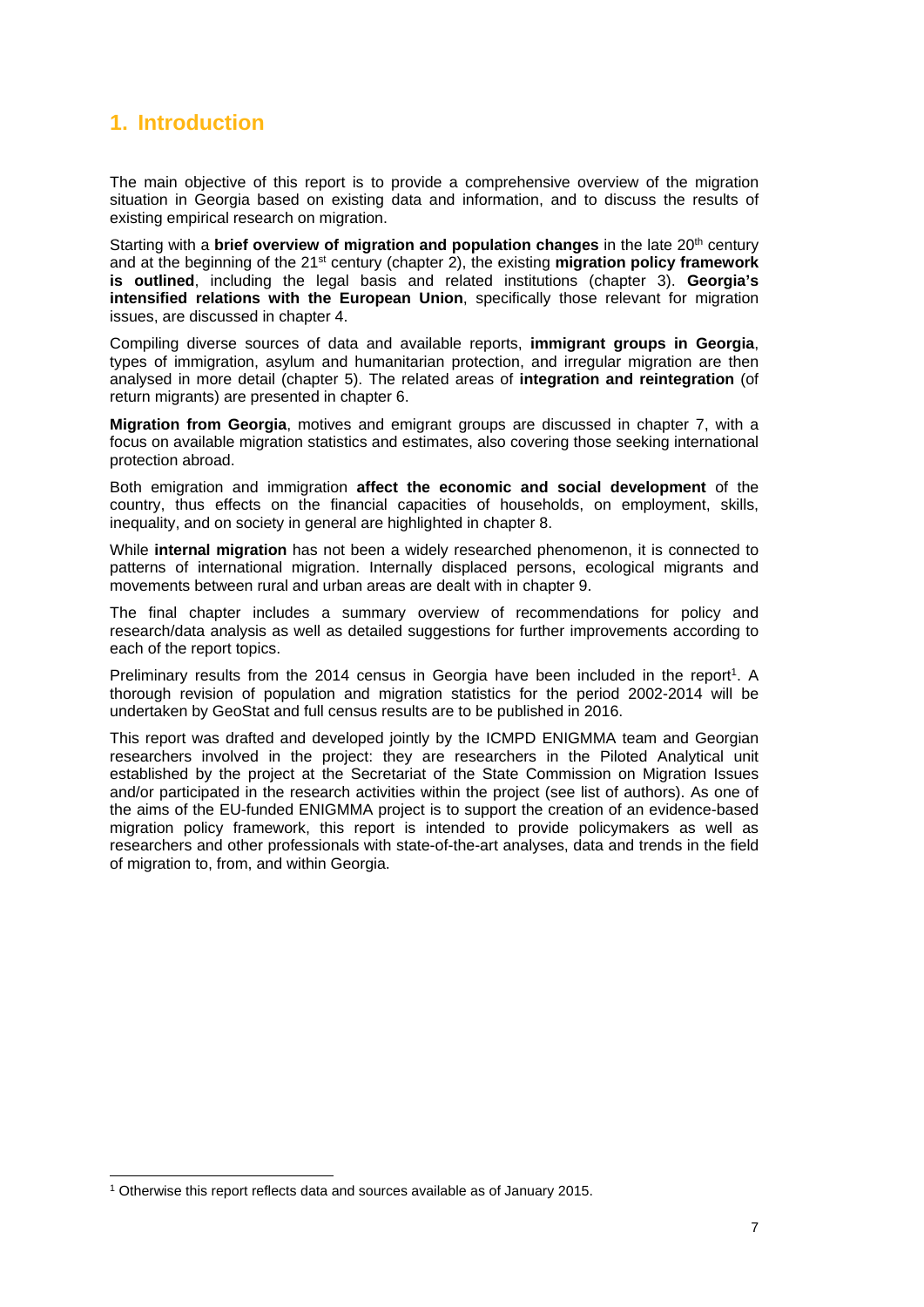# **2. Georgia's Migration History**

Tukhashvili and Shelia (2012) identify three key periods in the history of Georgian migration during which a decline in population numbers occurred:

- The First World War
- The Second World War and its aftermath
- The first decade of the post-Soviet period

Losses during the first two periods are mainly attributable to casualties caused as a result of the participation of Georgians in military forces, and are estimated at 263,000 and 196,000 persons respectively. In contrast, the population loss in the post-Soviet period is mainly attributed to international migration, and is known to be around one million persons (see chapter 7 for more details).

Results from the censuses in 1989 and 2002 show that the population decline affected rural areas much less than urban areas. Almost 90% of this decline took place in urban areas – although it should be noted that the figures for 2002 no longer include the two break-away regions of Georgia<sup>2</sup> and are thus not directly comparable to 1989 data. Since 2002, the balance has changed again, with a marked decline in rural population and the urban population (57%) outnumbering rural population (43%) in 2015 (see table 1).

|                   | 1989      | $2002^{1}$ | $2015^{1}$ | 1989  | $2002^{1}$ | $2015^{1}$ |
|-------------------|-----------|------------|------------|-------|------------|------------|
| <b>Population</b> | persons   | persons    | persons    | %     | %          | %          |
| Urban             | 2,991,300 | 2,086,700  | 2,140,400  | 55.4  | 47.7       | 57.4       |
| Rural             | 2,409,500 | 2,284,800  | 1,589,100  | 44.6  | 52.3       | 42.6       |
| <b>Total</b>      | 5,400,800 | 4,371,500  | 3,729,500  | 100.0 | 100.0      | 100.0      |

| Table 1. Urban and rural population, population change from 1989 to 2015 |
|--------------------------------------------------------------------------|
|--------------------------------------------------------------------------|

1) Population in 2002 and 2015 given excluding the occupied territories of Abkhazian Autonomous Republic and Tskhinvali region. The population size for both regions combined in 1994 has been estimated at 279,000 (see Ministry of Economic Development of Georgia, 2005: 33).

Source: GeoStat, 2014e, 2015e

1

Overall, Georgia's population decreased by more than 1 million people from 1989 to 2002 (GeoStat, 2013a: 18). More than a quarter of this decline (279,000) is due to territorial changes, as Abkhazia and the Tskhinvali region have not been included in population statistics since 1994. The largest share of the remaining population change has been the effect of ethnic minorities emigrating, most of them Russians and Armenians (see table 2). The ethnic Georgian population has only declined slightly during this period, by around 126,000 persons.

Although natural population growth has dipped from the early 1990s to the mid-2000s (see annex table 3), the natural change in Georgia's population has been consistently positive since 1990. The decline in population after 1994 can thus only be explained by mostly negative migration balances since that time.

As various population studies suggest (Badurashvili, 2005; Dershem & Khoperia, 2004), up to 10% of Georgian households have at least one emigrant (where a household member is understood as someone contributing financially to the household), and roughly 7% of the current Georgian population has experienced some kind of migration – either being a current or return migrant (Tchaidze & Torosyan, 2010), though this number may vary in different regions of Georgia (Zurabishvili & Zurabishvili, 2010).

<sup>&</sup>lt;sup>2</sup> The Abkhazian Autonomous Republic and Tskhinvali region, also respectively referred to as Abkhazia and South Ossetia in the literature.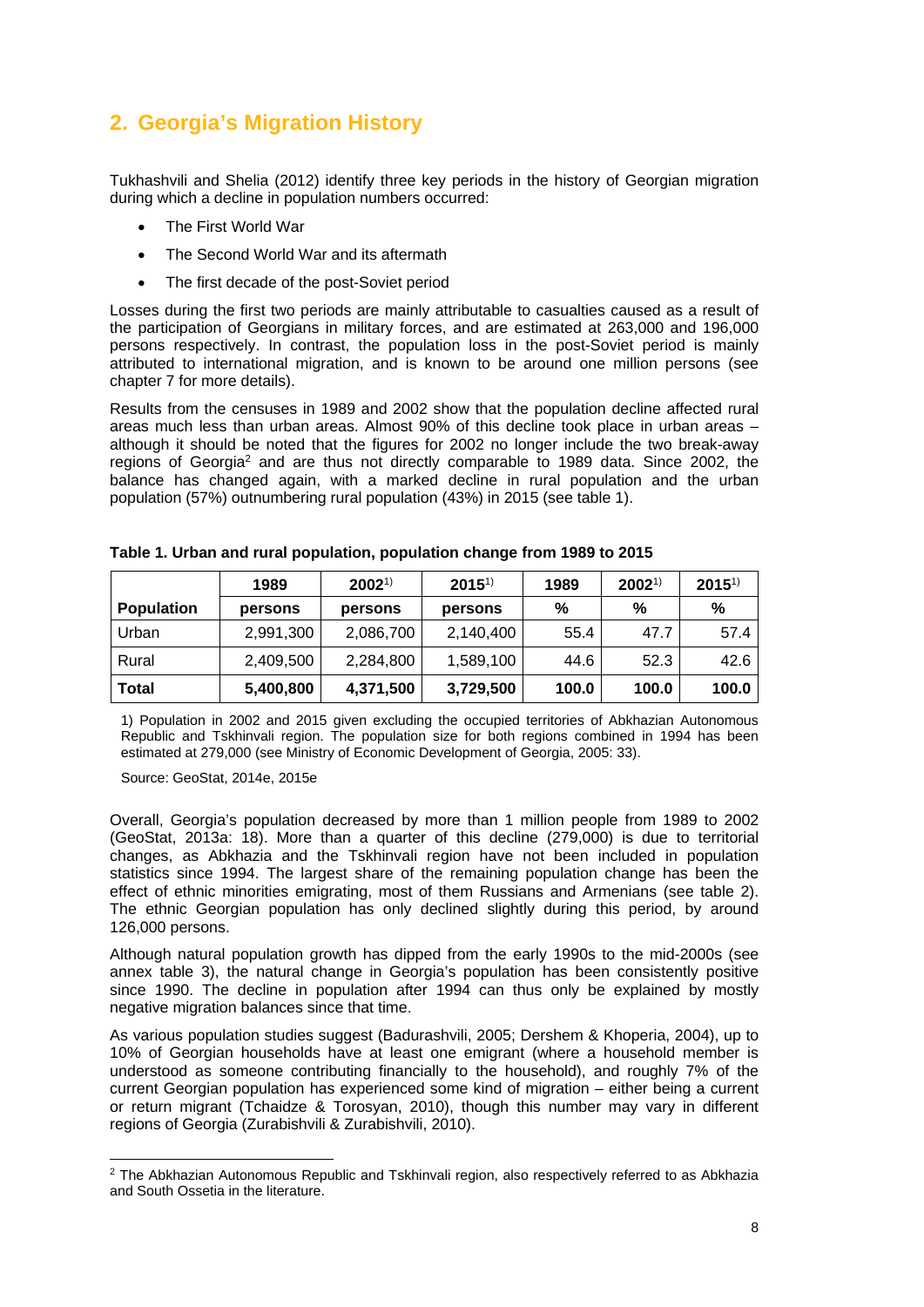|                         | 1979      | 1989      | $2002^{1}$ | 1979  | 1989  | $2002^{1}$ |
|-------------------------|-----------|-----------|------------|-------|-------|------------|
| <b>Ethnic Groups</b>    | persons   | persons   | persons    | %     | %     | %          |
| Georgian                | 3,433,000 | 3,787,400 | 3,661,200  | 68.8  | 70.1  | 83.8       |
| Abkhaz                  | 85,300    | 95,900    | 3,500      | 1.7   | 1.8   | 0.1        |
| Ossetian                | 160,500   | 164,100   | 38,000     | 3.2   | 3.0   | 0.9        |
| Russian                 | 371,600   | 341,200   | 67,700     | 7.4   | 6.3   | 1.5        |
| Ukrainian               | 45,000    | 52,400    | 7,000      | 0.9   | 1.0   | 0.2        |
| Azerbaijani             | 255,700   | 307,600   | 284,800    | 5.1   | 5.7   | 6.5        |
| Armenian                | 448,000   | 437,200   | 248,900    | 9.0   | 8.1   | 5.7        |
| Jewish                  | 28,300    | 24,800    | 3,800      | 0.6   | 0.5   | 0.1        |
| Greek                   | 95,100    | 100,300   | 15,200     | 1.9   | 1.9   | 0.3        |
| Kurd                    | 25,700    | 33,300    | 20,800     | 0.5   | 0.6   | 0.5        |
| Other                   | 45,000    | 56,600    | 20,600     | 0.9   | 1.0   | 0.5        |
| <b>Total Population</b> | 4,993,200 | 5,400,800 | 4,371,500  | 100.0 | 100.0 | 100.0      |

**Table 2. Ethnic groups in Georgia, 1979, 1989 and 2002** 

1) Population in 2002 given excluding the occupied territories of Abkhazian Autonomous Republic and Tskhinvali region. The population size for both regions combined in 1994 has been estimated at 279,000 (see Ministry of Economic Development of Georgia, 2005: 33).

Data from the 2014 census for ethnic groups not yet available

Source: GeoStat, 2013a: 22

Besides rural-urban differences in rates of emigration, it is important to see how the migratory directions and ethnic composition of the Georgian population have been changing in the aftermath of the dissolution of the Soviet Union. Migratory movements during the existence of the Soviet Union were mainly contained within the Soviet republics, and only a minor part of migrants were crossing the Soviet borders. After the dissolution of the Soviet Union, Georgians started to move also to distant destinations; also, migration to former Soviet republics has since been counted as international migration. At the same time, while during the Soviet period a major part of migrants within the Soviet Union moved for employment or educational purposes, medical reasons, or family reunification, the character of emigration in the first years of Georgian independence mainly consisted of two types of migrants – those leaving due to economic hardship, and those leaving due to political turmoil. Once the Soviet Union collapsed people who could expect better socio-economic prospects either in other former Soviet republics or elsewhere, and who had the opportunity to leave due to connections, left. As Irina Badurashvili (2004) indicates in her study, motivations to leave Georgia initially were mostly prevalent among non-ethnic Georgians, who could expect better opportunities in the countries of their ethnic origin (Jews, Greeks, Germans, and Russians among them, see chapter 7 for more details).

After the 2003 Rose Revolution, several changes were applied to migration-related legislation, announcing an open door policy and granting citizens of more than 118 countries visa-free entry and stay in Georgia for up to 360 days. At the same time, liberal access to the Georgian labour market, meaning that foreigners did not require work permits to work in Georgia, made it easy to employ foreigners in Georgia; this was further reinforced by favourable economic policies, the reduction of the overall tax rate and the development of the banking system, thus offering attractive investment opportunities to investors (Migration Policy Center, 2013). These initiatives and easier procedures for naturalisation to further the socio-economic integration of persons interested in investing in Georgia gradually changed the migration profile of the country, slowly turning it from an emigration and transit country into a country of immigration as well (see chapter 5 for more details).

The recent history of migration has shown several major changes in respect to destination routes, and the characteristics of migrants. Despite the fact that flows and stocks of emigrants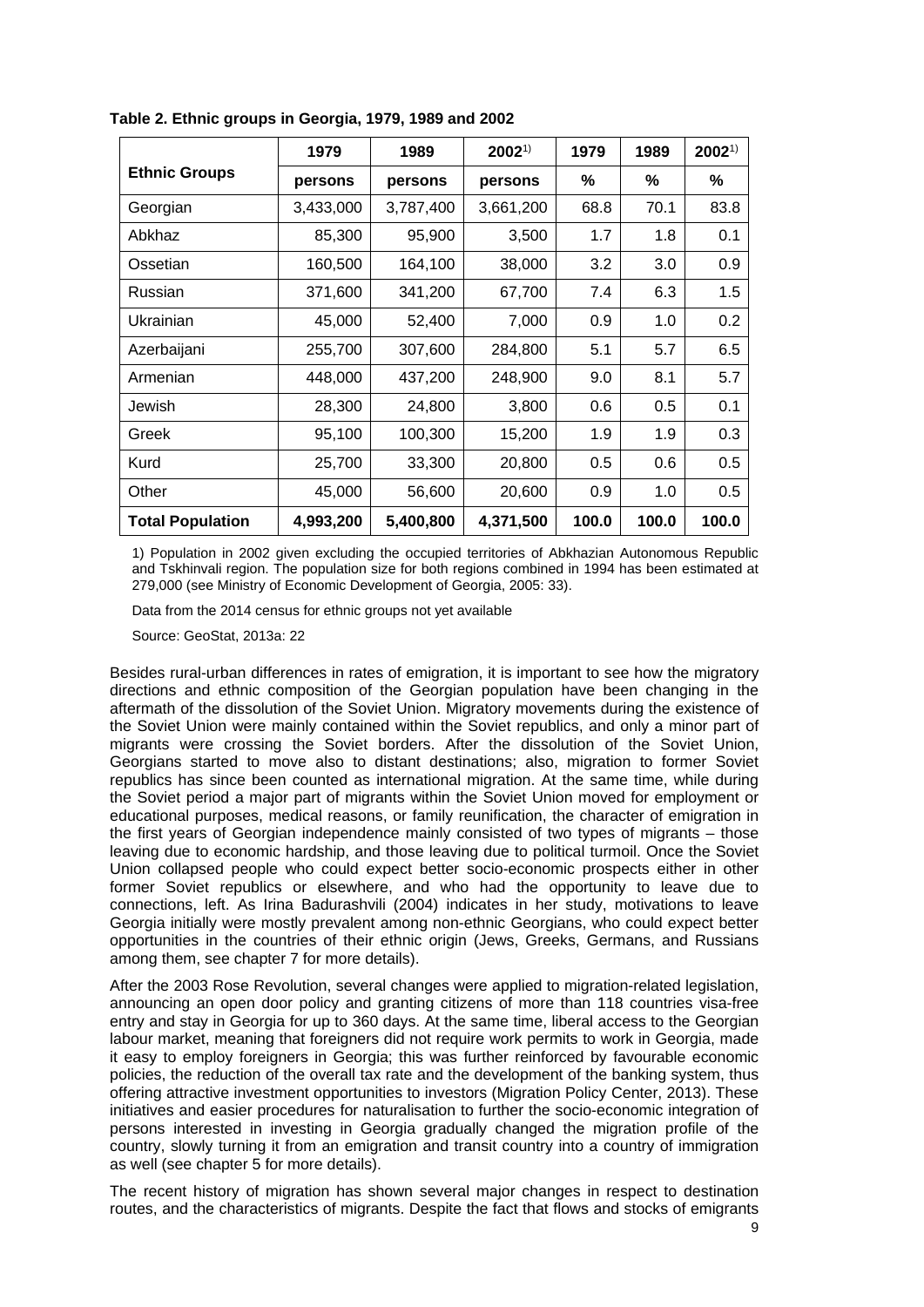from Georgia are often difficult to account for, existing evidence shows that emigrants from Georgia are now represented in the major EU countries. At this stage, Georgia has become integrated into the world migratory system, with emigrants and immigrants responding to existing global challenges that shape the character of migration to and from the country.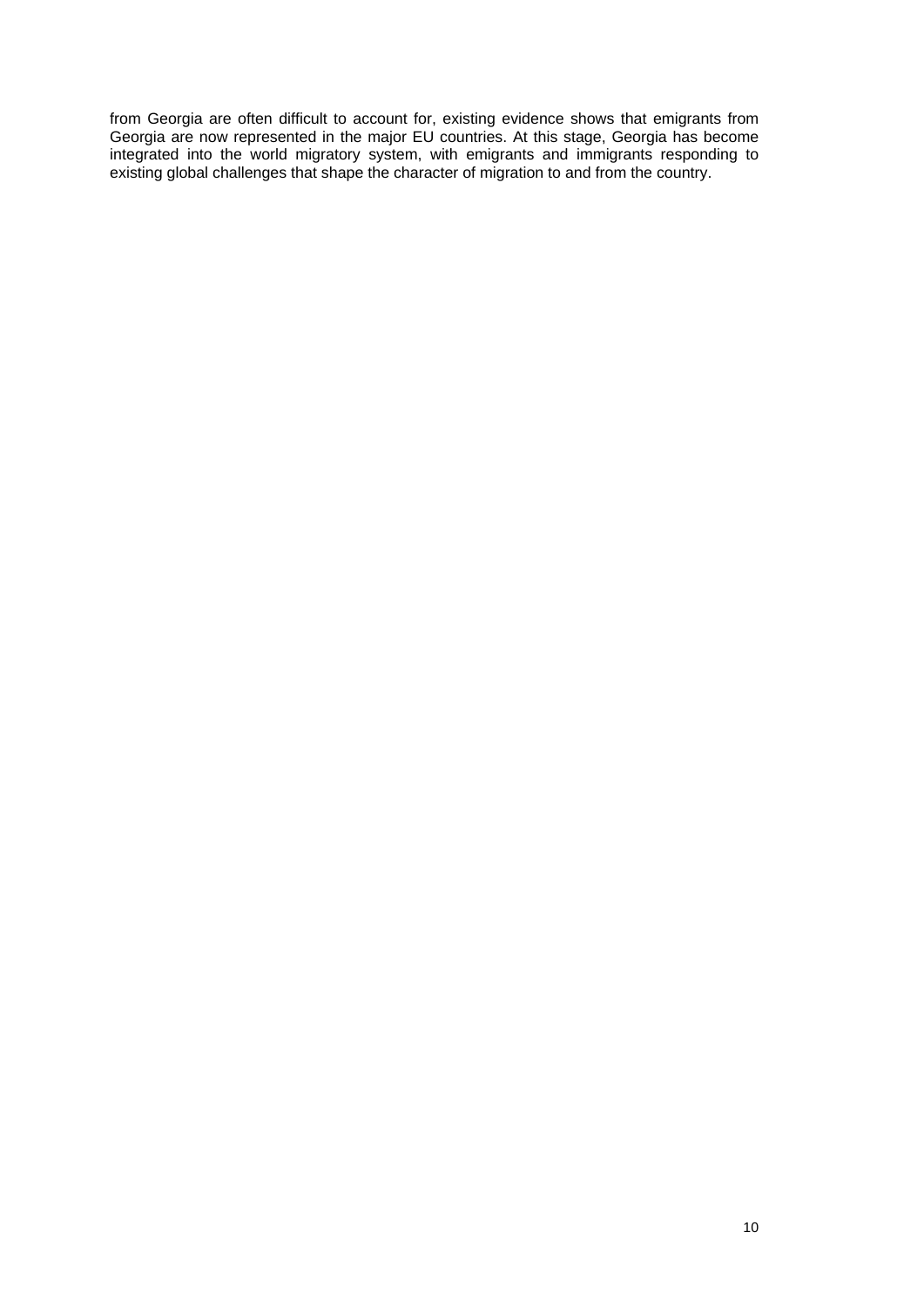# **3. Current Migration Policy**

Georgia's migration policy and management structure has evolved fairly fast in the past five years. If one takes IOM's assessment mission report *Review of Migration Management in Georgia* (2007) as a basis for comparison, significant progress has been made since then in almost all directions. Comprehensive policy framework documents have been developed and approved, a migration management structure and coordinating agency has been established, and sector specific policies are maturing step by step. The most fundamental change, however, was the revision of the key principles underlying migration policies – Georgia's liberal approach towards migration is being transformed in line with the EU Migration Acquis. The ultimate goal in this regard is to efficiently manage processes of migration to and out of Georgia and to harmonise local policies with the EU standards as a step towards EU approximation.

This chapter covers three main migration policy and management areas currently on the table of migration policymakers in Georgia. These are (1) the strengthening of the institutional setup for better migration management, (2) the improvement of policy framework documents, such as strategies and action plans, and (3) the development and improvement of sectorspecific policies, such as visa policy, labour migration, data management system, return and reintegration, and others. The purpose of this chapter is to focus on the abovementioned migration management and policy areas with the aim of explaining current policy directions and their perspectives. The specific legislative norms or administrative aspects of these policies are examined to different degrees in the following chapters.

## **3.1. Migration Management**

Better coordination between the state agencies involved at different stages of migration management and the creation of a central agency with the overseeing capacity was recommended by IOM's assessment mission (IOM, 2007). It was also concluded in the assessment mission's report that the migration management process was too fragmented and needed consolidation (p. 4). In 2010, the State Commission on Migration Issues (SCMI) was established by Government Decree No. 314. Later, in 2012, the Secretariat of the Commission was formed with the financial support of the EU. The function of the Secretariat is to support the Commission's regular operations and provide expertise on migration-related issues. It is hosted by the Public Service Development Agency (PSDA), an LEPL under the Ministry of Justice of Georgia.

The SCMI brings together representatives of 12 state agencies:

- The Ministry of Justice (chair)
- The Ministry of Internal Affairs (co-chair)
- The Ministry of Economy and Sustainable Development
- The Ministry of Education and Science
- The Ministry of Finance
- The Ministry of Foreign Affairs
- The Ministry of Internally Displaced Persons from the Occupied Territories, Accommodation and Refugees
- The Ministry of Labour, Health and Social Affairs
- The Ministry of Regional Development and Infrastructure
- The National Statistics Office
- The Office of the State Minister for Diaspora Issues
- The Office of the State Minister of European and Euro-Atlantic Integration Issues

The chairman of the Commission is the Minister of Justice, and the co-chair is the deputy Minister of Internal Affairs.

Although it does not hold any chair position in the SCMI, the Ministry of Foreign Affairs (MFA) is an influential agency in the Georgian 'migration community', as it oversees the implementation of the Visa Liberalisation Action Plan (VLAP) with the EU.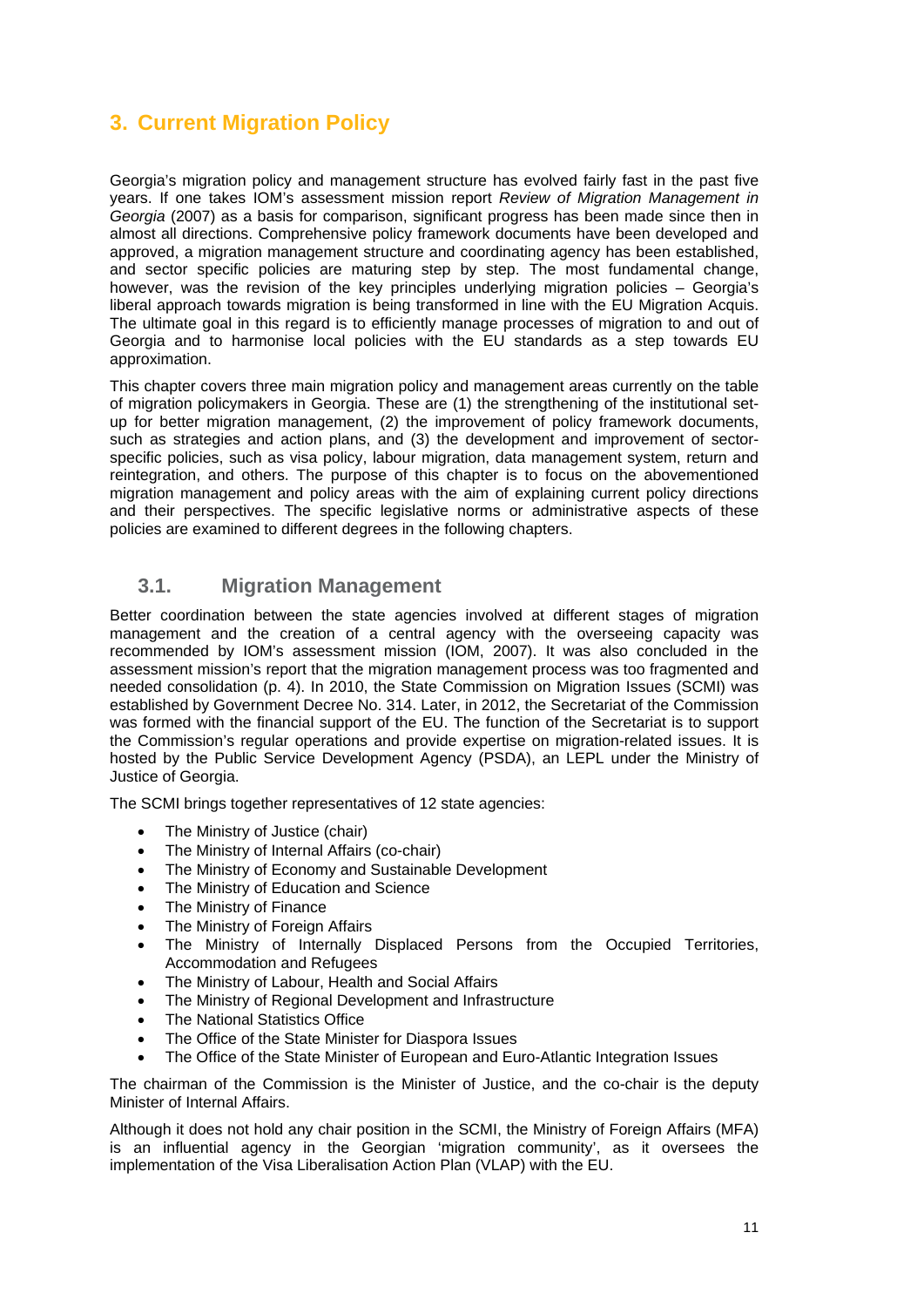Since 2013, the SCMI has 12 additional members with the consultative status comprised of representatives of seven international organisations and five national non-governmental organisations:

International organisations:

- The Danish Refugee Council
- The Delegation of the European Union to Georgia
- The German Society for International Cooperation
- The International Centre for Migration Policy Development
- The International Labour Organization
- The International Organization for Migration
- The UN High Commissioner for Refugees

National non-governmental organisations:

- The Civil Development Agency
- The Georgian Young Lawyers' Association
- The Innovations and Reforms Center
- The Migration Centre
- The UN Association of Georgia

The purpose of including consultative members has been to provide additional expertise to the Commission and encourage regular inter-sector cooperation and exchange.

The aim of the SCMI, as stated in its statute, is to define an integrated policy of the government of Georgia in the sphere of migration and improve migration processes management (article 1). It is expected to achieve this goal through improved coordination among relevant authorities, preparation of expert commentary and recommendation on ongoing migration issues, and the development of policy proposals on the most pressing subjects.

The Commission operates through subject-specific working groups, such as the currently operating working groups on statelessness, on consolidation of reintegration activities, on monitoring the Law on the Legal Status of Aliens and Stateless Persons (herein referred to as the Aliens Law), on migration strategy, and on developing of a unified migration analytical system. Depending on the needs in the given field, the working groups are responsible for either drafting a new legislation and harmonising it with international instruments, or coordinating inter-sectoral dialogue on specific issues such as reintegration programmes or analytical databases.

Up until now, the Commission's and its secretariat's work has been deemed quite positive, both among the SCMI members and by international observers. It is widely credited for the progress made in overall policy development and management. However, the SCMI is still a developing institution and certain aspects of its functioning require institutionalisation and fostering.

### **3.2. Policy Framework Documents**

The development of a chain of key policy documents was another step forward towards better migration management. The first Migration Strategy of Georgia for the years 2013-2015 was developed throughout 2011 and 2012 and approved in 2013. In August 2012, before government approval, the document was presented for public discussion and changes have been made to the draft document in the beginning of 2013. The Strategy document is expected to be revised in 2015 to set the strategic policy goals for the following five years (2016-2020). There is a special strategy development working group under the SCMI, comprised of representatives of all SCMI member governmental agencies, which will also work on the development of the Action Plan in cooperation with organisations that have SCMI's consultancy status.

The Migration Strategy was preceded by the State Strategy for Internally Displaced Persons first drafted in 2007. The latest versions of the Strategy and the Action Plan cover the years 2012-2014. The Ministry of Internal Affairs (MIA) developed the 2014-2018 Strategy for the State Border Management and the Office of the State Minister for Diaspora Issues is working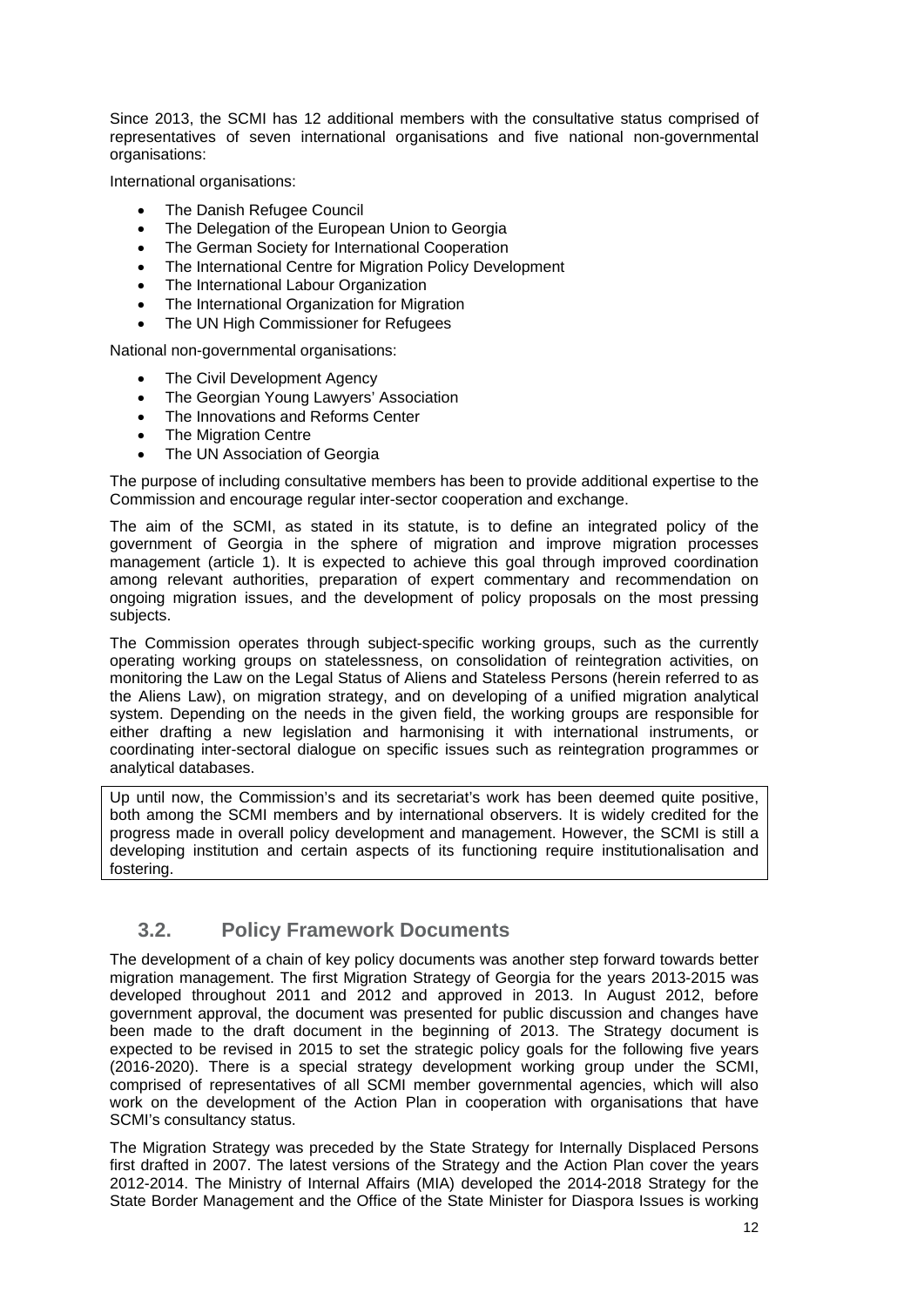on the diaspora engagement strategy. Elaborating a strategic vision for the respective fields of different state institutions involved in migration management is undeniably a positive development; however, one major shortcoming that has to be addressed is the lack of synchronisation and cross-reference between these documents which is due to be addressed in the new Migration Strategy for 2016-2020 presently being elaborated by the SCMI.

The extensive work on the policy framework documents has been widely supported by EU funded initiatives and is being carried out with the broad engagement of EU technical expertise. Currently, the biggest assistance from the EU side in the migration field falls under the 'More for More' framework allocated to support the implementation of the EU-Georgia Association Agreement and the VLAP (European Commission, 2014a).

## **3.3. Sector Policies**

Some of the most essential developments have occurred in the policy areas related to international migration and Georgia's international obligations, primarily to meet the VLAP recommendations. Areas left outside of VLAP, such as the legal status and accommodation of ecological migrants and keeping track of internal migration, received relatively little attention. On the other hand, the most sweeping changes were introduced in the visa and residence policies, asylum policy, readmission, border management, and the issuance of biometric documents. Noteworthy progress was also made with regard to improving data collection and management, diaspora engagement, and circular migration.

**Management of inflow and movement of foreigners**. In line with the EU common practices and with multiple recommendations of European partners and international organisations (IOM, 2007; VLAP) Georgia revised its lax visa and residence policies. A, B, C, and D visa categories, similar to the Schengen visa code system, were introduced; the length of the ordinary visa and the visa-free stay were limited to 90 days during a six months period; and granting of residence permits became inter-linked with the type of visa previously issued. The purpose of these changes was to collect better data and achieve an understanding of the groups of foreign nationals in the country – the reason and length of their visit as well as their "change of status".

Additionally, to improve the control over how visas are granted, the practice of issuing visas at border crossing points became limited to extraordinary cases. In ordinary situations, applications have to be submitted to Georgian consulates abroad weeks prior to the trip. Still, citizens of 94 countries (118 countries before the amendment was made) can enter Georgia without a visa and stay in the country for 90 days in a 180-day period. A data sharing system between the MFA, the MIA and the PSDA was established to improve data cross-checking among the agencies. In 2015, the Georgian e-visa was also introduced: foreigners can now apply for and receive the Georgian visa online at the website launched by the MFA (https://www.evisa.gov.ge/GeoVisa/).

The introduction of the regulation of access to labour market for foreign nationals, envisaged by the future labour migration law, is part of the same overarching policy goal. The draft labour migration law has been shared with international organisations and local NGOs. Parallel to this, the document has been submitted to the parliament of Georgia for consideration. For now, foreign nationals in the country enjoy unlimited access to Georgia's labour market.

**Policies on return and readmission** of foreign and Georgian nationals were also essential parts of the visa facilitation agreement with the EU. Georgia and the EU signed the readmission agreement in 2010; it entered into the force together with the visa facilitation agreement on 1 March 2011. Implementation protocols defining readmission conditions, forms of transfer, and other details have to be formulated in a bilateral framework with individual EU Member States. Georgia has already concluded these protocol agreements with several states<sup>3</sup> and many more are under development.

<sup>1</sup> 3 Implementing protocols were signed and ratified individually with Hungary, Bulgaria, Estonia, Austria, Germany, Belgium, the Netherlands, and Luxembourg. Outside of the EU, Georgia has readmission agreements with Ukraine, Switzerland, and Norway. The list of agreements was retrieved from www.codex.ge (website currently offline).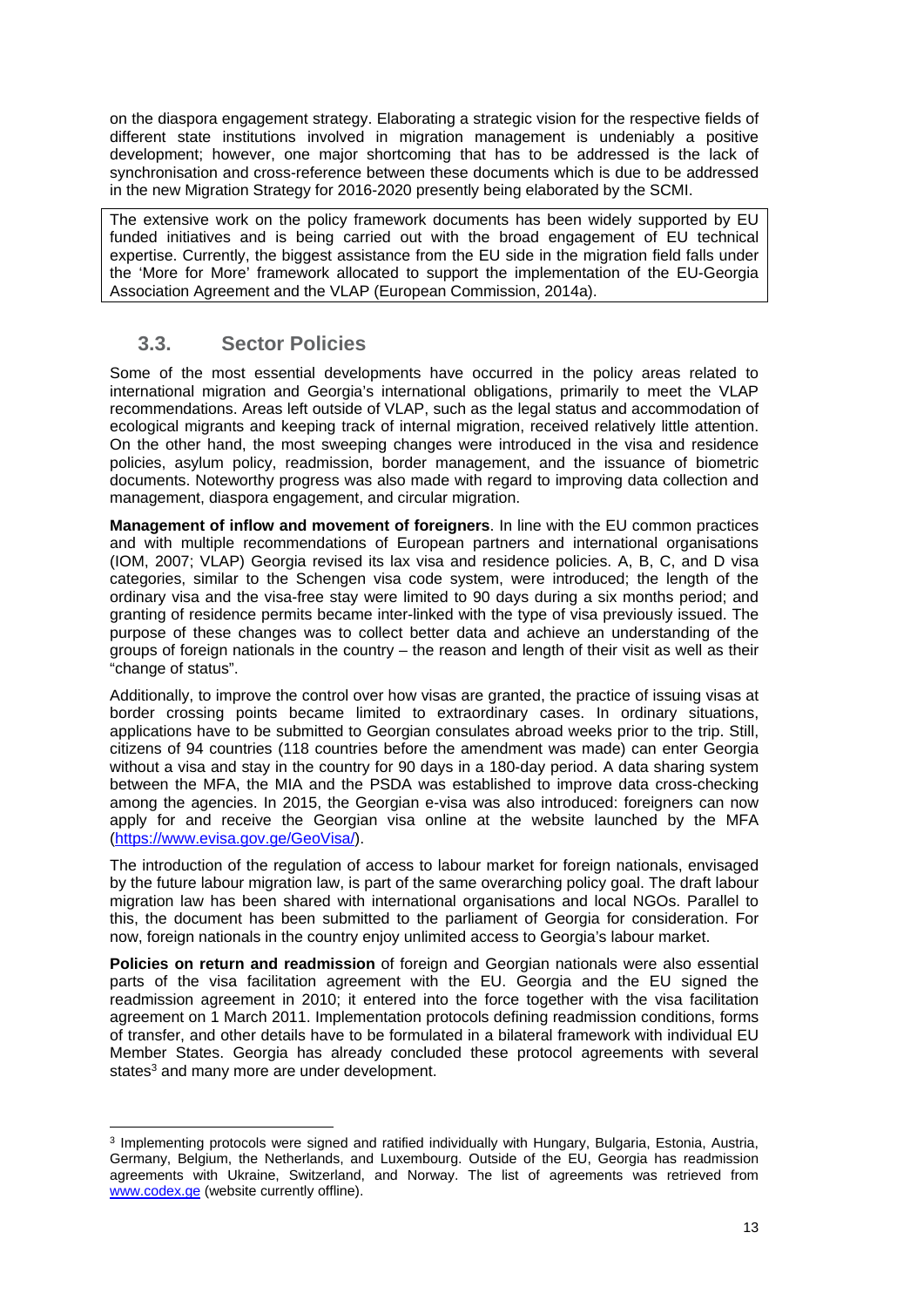The agreement and protocols are meant to ease the return of Georgian (and third country) nationals to Georgia and reduce irregular migration. Travel and other costs are covered by the country requesting the return. Outside of these agreements, the only state mechanism to facilitate the return of irregular Georgian migrants is the issuance of temporary travel documents for those who do not have a valid travel document but want to return or are being deported to Georgia.

Procedures regulating the deportation of irregular migrants from Georgian territory have also been modified and adjusted to EU standards. A new temporary accommodation centre under the MIA's Migration Department was opened in Tbilisi in 2014. The centre has the capacity to house up to 80 persons while the documentation for their deportation is being prepared. However, at the time of writing, the practical implementation of accommodation and/or deportation via the Migration Department has not yet started.

**Integrated Border Management (IBM)** reform was also strongly recommended under the European Neighbourhood Policy Action Plan (Priority Area 4), the Eastern Partnership Roadmap (B.2.e) and the VLAP (block 2, 4.1). Georgia undertook this commitment under the NATO Individual Partnership Action Plan (IPAP) as well. The reform started as early as 2005, and as of 2014 significant progress has been achieved, both in terms of the infrastructure and development of human resources. An Integrated Border Management mechanism, which involves a combining of customs data with the passport database, the state revenue service, and the patrol police databases, is already in place. The State border management strategy and the action plan for 2014-2018 underline the importance of inter-agency cooperation for integrated management. A key challenge which still lies ahead for Georgia's border management is the finalisation of border demarcation with Azerbaijan, Armenia, and the Russian Federation.

Georgia's quick progress with regard to issuing biometric passports in 2010 and ID cards in 2011 also contributed to improvements in border crossing management and visa facilitation. As of the end of November 2014, 784,473 ordinary biometric passports, 552 travel biometric passports, and 99 travel biometric documents have been issued by the PSDA (PSDA, 2014).

**Changes in asylum policy** were driven by a growing number of asylum seekers in the region and by the political will of Georgia's government to meet its international obligations. A legal basis for the reception and protection of asylum seekers had existed since the late 1990s, but neither the legal provisions, nor the relevant policies were comprehensive or fully enforced. Revisions made in 2011-2012 harmonised Georgian legislation with international conventions and emphasised protection and integration aspects of persons granted asylum. The importance of asylum policy and the need for better integration mechanisms were stressed in the Migration Strategy document too.

Improving the capacity of the Ministry of Internally Displaced Persons from the Occupied Territories, Accommodation and Refugees (MRA) to verify the country of origin information of asylum applicants is one pillar of the implementation of this policy. In this area too, the EU's technical expertise is widely used for guidance.

The **development of a unified migration analytical system**, one of the most technically challenging projects initiated in the past years, is an essential part of the policy decision to impose more control over migration flows. The ENP Action Plan (EU-Georgia ENP Action Plan, 2006, point 4.3.2) and the IOM assessment mission report (2007) also called for the creation of a centralised database which would combine all migration-related data in a synchronised manner. The unified migration analytical system is meant to allow more evidence-based policymaking in the country and hence bring migration management to a new level. The database is still in a very early developmental stage, but the first steps of technical assessment and concept development have already been taken and the work is in progress. It is planned to study experiences of EU countries regarding the development of similar databases in order to learn about good practices and avoid further difficulties. The development of the Migration Profile documents (Building Migration Partnerships, 2011; MRA, 2013a) in the framework of the Prague Process laid the ground for migration data collection and analysis.

The adoption of the law of Georgia on Personal Data Protection (2011) and active monitoring of its implementation through the Office of the Personal Data Protection Inspector (PDPI) prepared the ground for allocating adequate attention to the subject matter in the design of the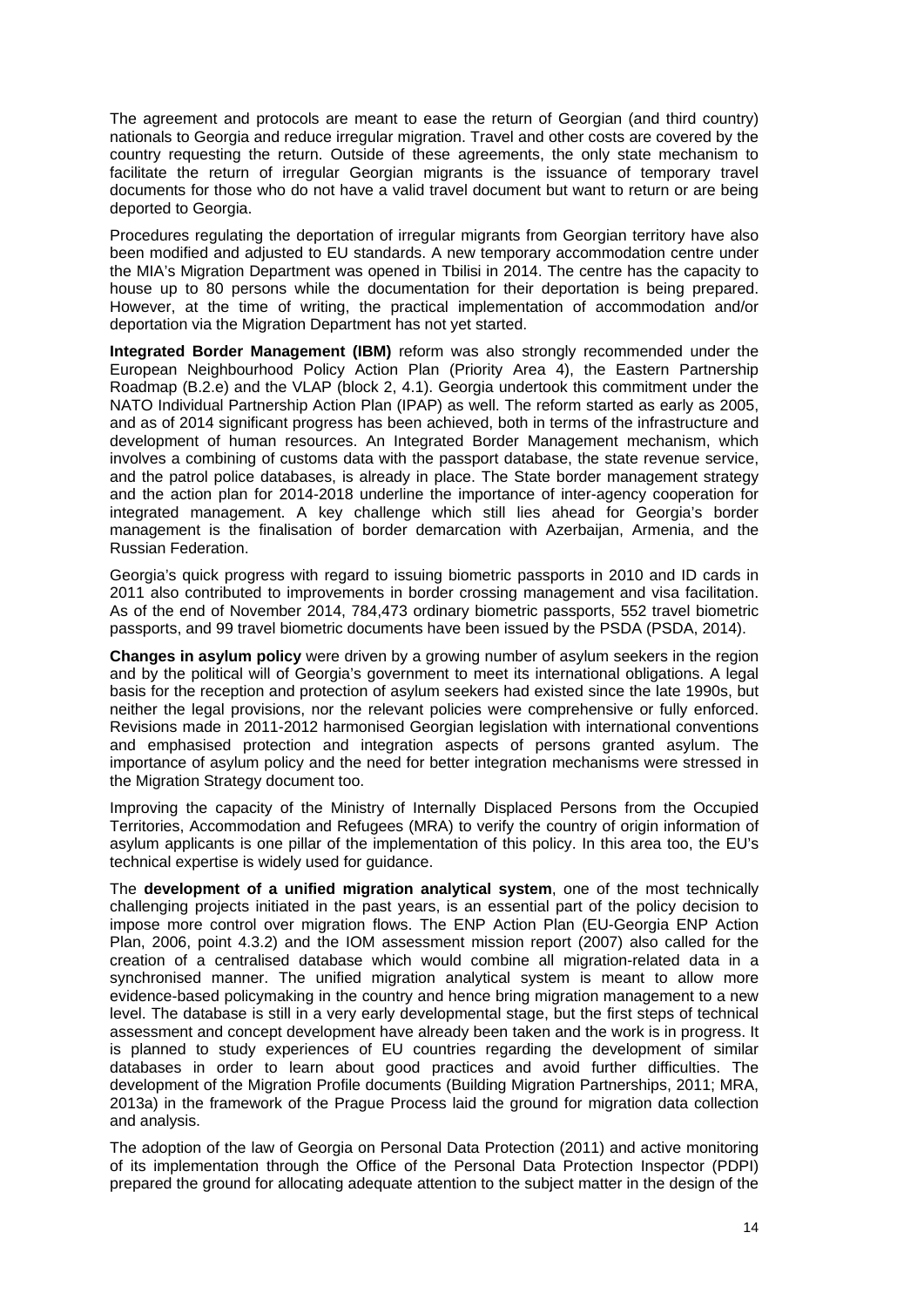unified migration analytical system. Representatives of PDPI are also involved in the working process and preliminary consultations have been conducted.

The **promotion of circular migration schemes** is one of the priority policy initiatives of the Georgian government. There was an interest in supporting bilateral temporary working schemes earlier too, but no actual steps were taken (IOM, 2007). In 2013, Georgia and France signed an agreement on the stay of qualified specialists and circular migration. The document is currently awaiting ratification from the French side. Additionally, a pilot circular migration project is being implemented together with the German Centre for International Migration and Development (CIM) and the German Society for International Cooperation (GIZ).

Circular migration schemes are broadly approved policy tools for promoting regular migration and reducing irregular movements. At the same time, these schemes significantly facilitate return and reintegration of emigrants in their home communities.

**Increased attention to awareness raising** as a tool to promote regular migration and to educate Georgian nationals about the threats associated with irregular migration is evident in the Migration Strategy 2013-2015. Lack of information and inadequate documents presented by visa applicants may be one of the reasons for a significantly high number of visa refusals of Georgian nationals at the border or by consular services (Chelidze, 2013a).

**Growing importance of diaspora policies** is also evident in public discourse and strategy documents (Migration Strategy, National Security Concept of Georgia, 2011), but progress is rather slow, given that the Diaspora Strategy was drafted some time ago and has not been approved yet. Most of the programmes targeting diaspora groups are usually donor-driven.

There are a number of important issues missing in the current migration policy discourse in Georgia. Immigrant integration policies are not taking centre stage as of yet, this mostly applies to integration of immigrant groups whether in relation to returning Georgian citizens or internally displaced persons there are certain steps undertaken both by the Georgian Government and international organisations to foster the process. The Law of Georgia on Georgian Citizenship (2014) and language programmes organised by the Ministry of Education and Science, as well as a grant competition for NGOs announced by the MRA in 2015 to support reintegration of returnees are a step forward in this regard, but no comprehensive policy has been elaborated.

Nor does the issue of ecomigrants receive sufficient attention. The law on ecomigrants has been drafted but never passed parliamentary hearings. The state does provide sporadic assistance to the victims of environmental disasters, but the assistance does not have a systematised form and the victims do not have a legally defined status. There is no mechanism to register and track these families and no policy to deal with the issue (CENN, 2013a).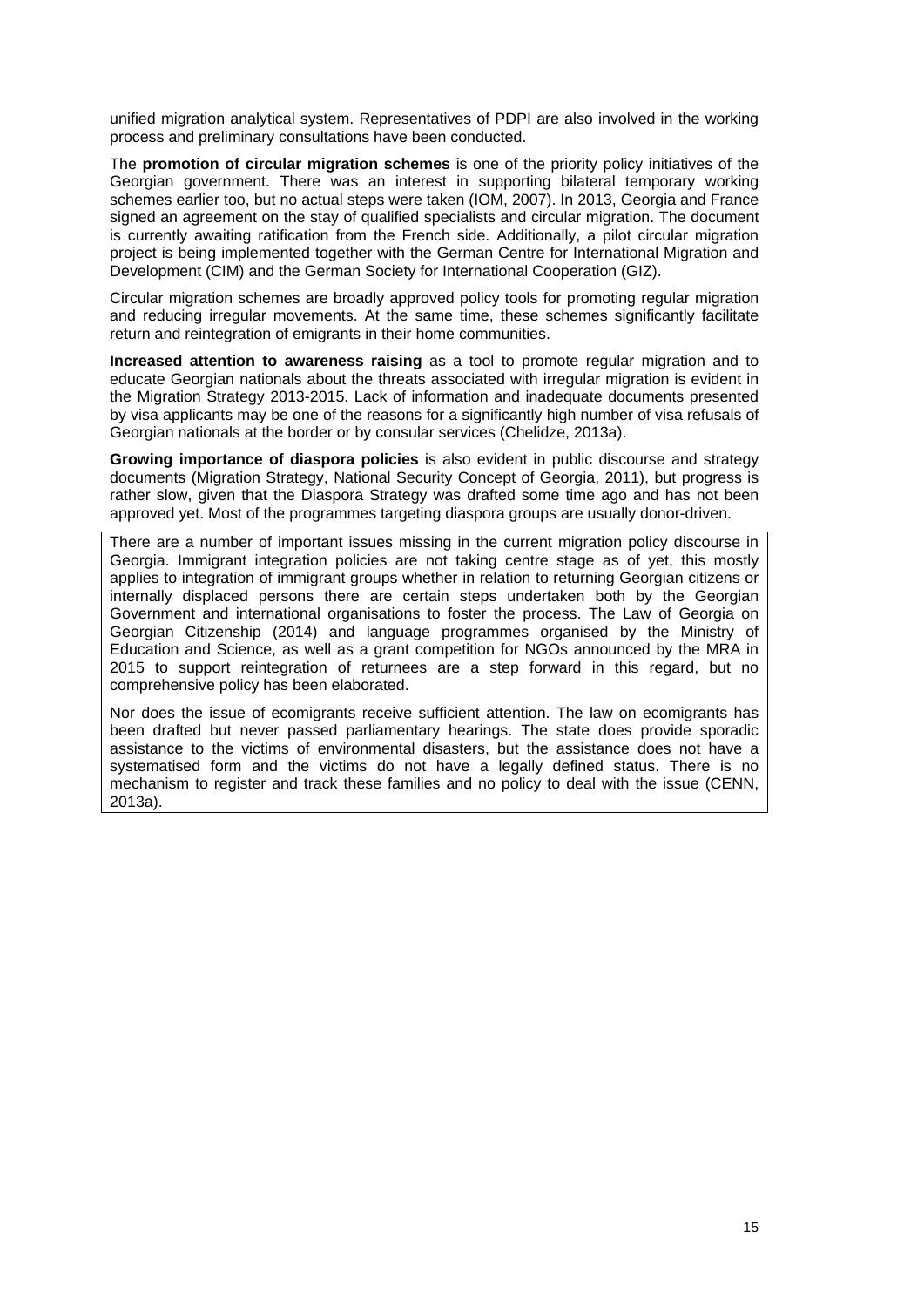# **4. Georgia and the European Union**

Relations between Georgia and the EU have started in 1992 following the recognition of Georgia's independence by the European Union. Achieving closer long-term cooperation with the EU is a long-term strategic priority of Georgia's foreign policy that ultimately led to the signing of the Association Agreement (AA) including the agreement on a Deep and Comprehensive Free Trade Area (DCFTA) in 2014.

#### **4.1. Key Agreements**

-

The European Union and Georgia started a preparation process to sign the **Partnership and Cooperation Agreement (PCA)**4 in 1994. The agreement was signed on April, 22, 1996 by the EU Member States, the President of the European Commission and the President of Georgia, and entered into force in 1999. The agreement referred to all the aspects of EU-Georgia relations, including political cooperation, trade, democracy and human rights, science and technology, education, customs, the fight against corruption, transport, energy, telecommunications, the environment and culture.

On June, 14, 2004, in order to enhance cooperation with Armenia, Azerbaijan and Georgia, the European Union launched the **European Neighbourhood Policy (ENP)** (European External Action Service, 2014). The objective of the ENP was to bring the enlarged EU and its neighbours closer and to enhance the prosperity, stability and security of all concerned. It helped to build ties in new areas of cooperation and encouraged Georgia's objective of further approximation with European economic and social structures. The EU-Georgia Association Agreement is the outcome of the EU's European Neighbourhood Policy.

Georgia started to benefit from the EU's **Generalised System of Preferences (GSP)** in 1995, and in 2005 was granted additional preferences offered under the Generalised System of Preferences Special Incentive Arrangement for Sustainable Development and Good Governance (GSP+) (Delegation of the European Commission to Georgia, 2007). The Arrangement was first valid until 2008, but was successively extended in 2008 and in 2014, and will continue during a transition period of two years after the entry into force of the DCFTA. The GSP+ provides a non-reciprocal tariff reduction on duty-free access for Georgian exports to the EU.

The Communication from the European Commission on the Eastern Partnership was adopted on December, 3, 2008, and was approved at the meeting of the European Council on March, 19, 2009. The **Eastern Partnership (EaP)** is an EU policy aimed at bringing Eastern Neighbours (Armenia, Azerbaijan, Belarus, Georgia, Moldova and Ukraine) closer to the European Union. It facilitates further integration of the partner countries into the EU, promotion of common values, and strengthens regional security and economic development through bilateral and multilateral formats. The first Eastern Partnership Summit was held in Prague on 7, May, 2009.

In November 2009, the **Joint Declaration on a Mobility Partnership** between the European Union and Georgia<sup>5</sup> was signed in Brussels during the Justice and Home Affairs Council. The Mobility Partnership is a long-term framework based on political dialogue and cooperation, which will be developed on the basis of the existing relationship between Georgia and the European Union and its Member States, evolving over time.

In November 2009, the Joint Declaration on a Mobility Partnership between the European Union and Georgia was signed in Brussels during the Justice and Home Affairs Council. The Mobility Partnership is a long-term framework based on political dialogue and cooperation developed on the basis of the existing relationship between Georgia and the European Union and its Member States.

<sup>4</sup> Commission Decision No. 99/515/EC (Partnership and Cooperation Agreement with Georgia), slip op. (31 May 1999), cited in 1999, OJ L 205. http://eur-lex.europa.eu/legalcontent/EN/ALL/?uri=CELEX:31999D0515

<sup>&</sup>lt;sup>5</sup> Joint Declaration on a Mobility Partnership between the European Union and Georgia (20 November 2009). http://ec.europa.eu/dgs/home-affairs/what-we-do/policies/international-affairs/global-approach-tomigration/specific-tools/docs/mobility\_partnership\_gerogia\_en.pdf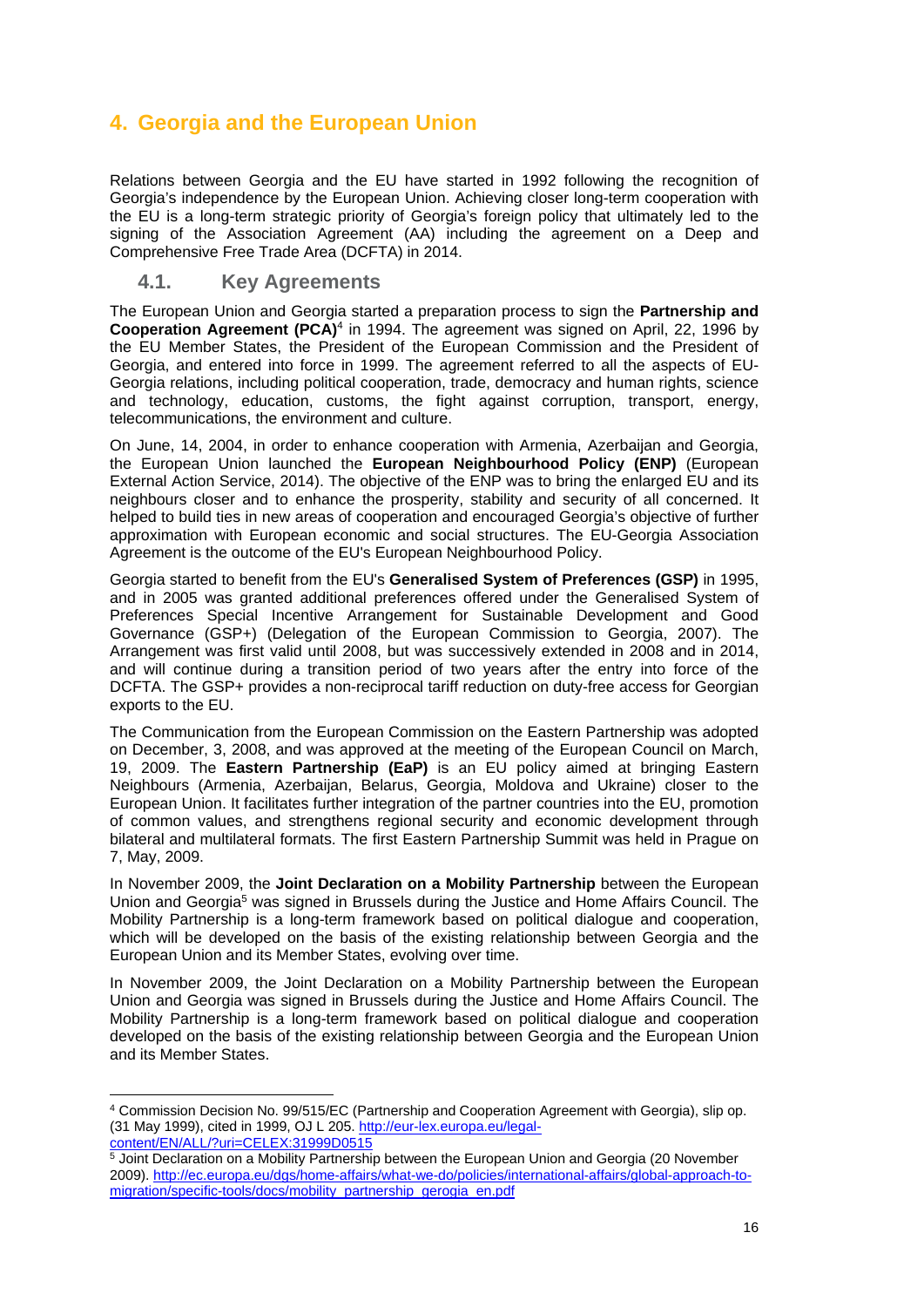The **Agreement between the European Union and Georgia on the facilitation of the issuance of visas (Visa Facilitation Agreement)**6 and the **Agreement between the European Union and Georgia on the readmission of persons residing without authorisation (Readmission Agreement)**7 were signed in June and November 2010 respectively, and entered into force on 1 March 2011.

The **Visa Liberalisation Dialogue** between the EU and Georgia was launched on 4 June 2012 in Brussels (European Commission, 2012). Upon receiving the Visa liberalization Action Plan (VLAP) in February 2013, Georgia started the first – legislative and planning – phase of the VLAP implementation, which was successfully completed in October 2014, and moved to the second phase (European Commission, 2014b).

On 2 December 2010, the comprehensive air transport agreement on the establishment of a Common Aviation Area between the EU and Georgia was signed in Brussels.

Georgia and the EU launched the negotiations on the **Association Agreement** including the **Deep and Comprehensive Free Trade Area** on 15 July 2010. The Association Agreement was successfully signed on 27 June 2014<sup>8</sup>, between the European Union and the European Atomic Energy Community and their Member States, of the one part, and Georgia, of the other part. The AA aims to deepen political association and economic integration with the EU.

Accompanying the Association Agreement, the EU and Georgia also agreed on an EU-Georgia Association Agenda, defining a set of priorities for 2014-2016 with a view to implementing the AA/DCFTA. On 1 September 2014, the provisional application of the AA started enabling implementation of 80% of the Association Agreement, including the DCFTA component. The process will continue until the European Parliament and national legislative authorities of the EU Member States finalise the ratification process.

Along with these agreements, Georgia has also ratified several EU agreements and protocols, which are particularly relevant for the harmonisation of Georgia's legislation and practices with those of the EU (see annex, table 1).

### **4.2. Development Cooperation**

-

EU-Georgia development cooperation started as early as 1992, with 531 million Euros of EU assistance being provided to Georgia during the period 1992-2007 (Delegation of the European Union to Georgia, 2011: 7). The main fields of development cooperation included *inter alia* democracy and good governance, the financial sector, agriculture and rural development, and peaceful solution of conflicts. Support to civil society alongside working with governmental bodies has been high on the agenda in EU-Georgia relations. At a later stage, the EU introduced a joint mechanism with Georgia (the so-called Budget Support Programme), which entitles EU and Georgian authorities to work directly and without any intermediaries on the development agenda.

EU assistance has been provided via the following instruments: the Technical Assistance for the Commonwealth of Independent States (TACIS), the Rapid Reaction Mechanism (RRM), Food Security Programmes, Cross Border Cooperation, the European Instrument for Democracy and Human Rights (EIDHR), Macro Financial Assistance, Regional Programmes, the European Neighbourhood and Partnership Instrument (ENPI), Twinning, TAIEX, SIGMA9,

<sup>7</sup> Agreement between the European Union and Georgia on the readmission of persons residing without authorisation, (22 November 2010), cited in 25.2.2011, OJ L 52/55. http://eur-lex.europa.eu/legalcontent/EN/TXT/PDF/?uri=CELEX:22011A0225%2803%29&from=EN

<sup>6</sup> Agreement between the European Union and Georgia on the facilitation of the issuance of visas (17 June 2010), cited in 25.2.2011 OJ L 52/34. http://eur-lex.europa.eu/legalcontent/EN/TXT/PDF/?uri=OJ:L:2011:052:FULL&from=EN

<sup>&</sup>lt;sup>8</sup> Association Agreement between the European Union and the European Atomic Energy Community and their Member States, of the one part, and Georgia, of the other part (27 June 2014) cited in 30.8.2014 OJ L 261/140. http://www.eeas.europa.eu/georgia/pdf/eu-ge\_aa-dcfta\_en.pdf

<sup>9</sup> See http://ec.europa.eu/enlargement/neighbourhood/neighbourhood-wide/twinning-taiex-andsigma/index\_en.htm.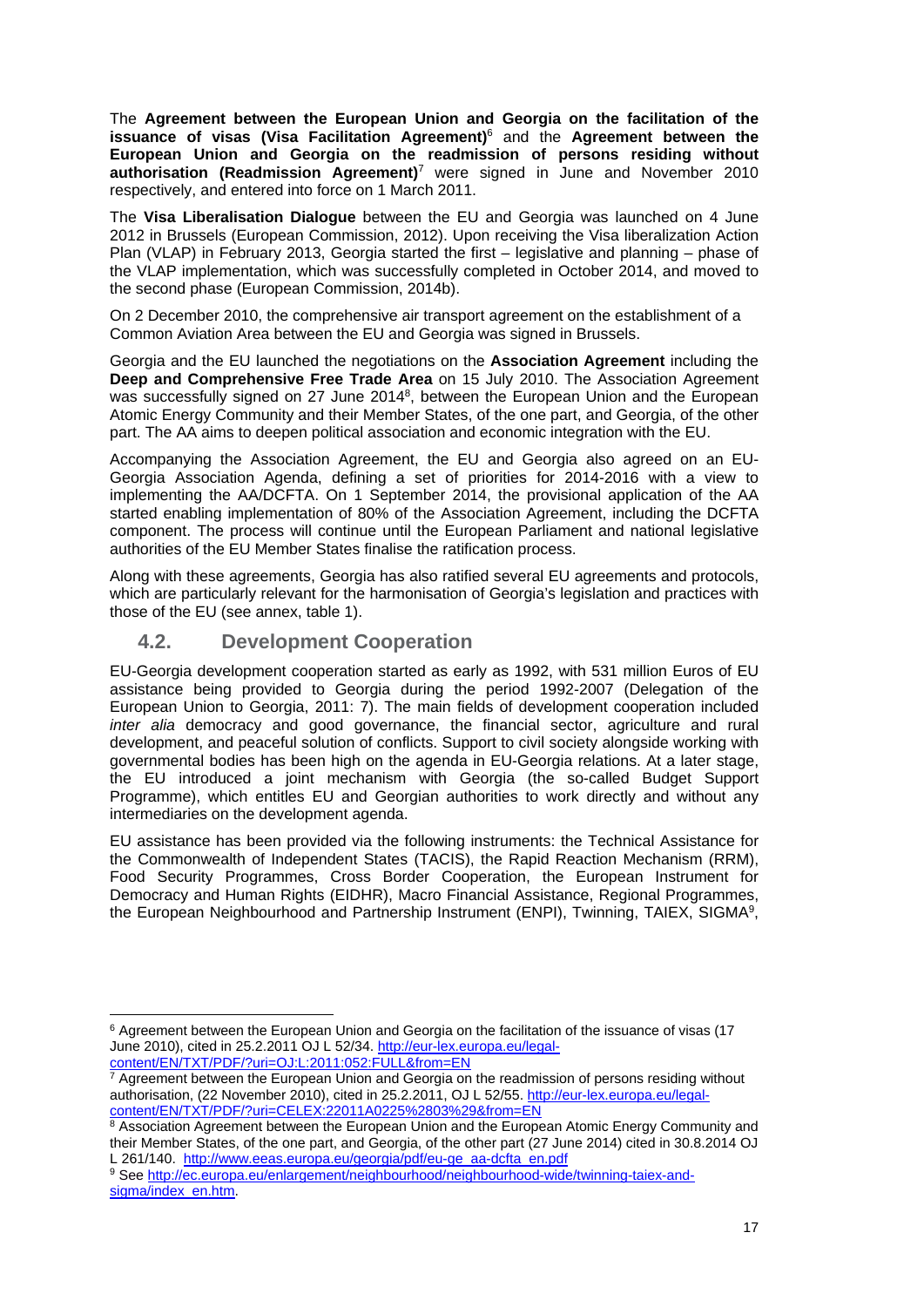Thematic Programmes, the Instrument for Stability (IfS), the 7<sup>th</sup> Framework Programme for Research and Technological Development, and Education and Training Programmes<sup>10</sup>.

At a donors' conference held in Brussels in October 2008, the European Union announced funding of up to €500 million to assist Georgia in the period 2008-2010 to overcome the destructive effects of the 2008 August war (Delegation of the European Union to Georgia, 2011: 27).

The National Indicative Programme (NIP)<sup>11</sup> funded four priority areas in Georgia through the ENPI, with a total allocation of €120 million for the period 2007-2010<sup>12</sup>:

- Democratic development, rule of law and governance (€32 million), supporting democracy, human rights and civil society development, as well as rule of law and judicial reform and good governance, public finance reform and administrative capacity.
- Economic development (€32 million), covering the promotion of external trade and improving the investment climate, supporting implementation of the ENP Action Plan, and regulatory reforms, education and science.
- Poverty reduction and social reforms (€38 million), including strengthening social reforms in health and social protection and also rural and regional development.
- Peaceful settlement of Georgia's internal conflicts (€19 million).

€180 million was allocated to Georgia for the 2011-2013 NIP financed under the ENPI, with four priority areas:

- Democratic development, rule of law and governance (€45-63 million)
- Trade and investment, regulatory alignment and reform (€27-45 million)
- Regional development, sustainable economic and social development, poverty reduction (€63-81 million)
- Peaceful settlement of conflicts (€9-18 million)

Georgia received a total of €642 million in EU assistance between 2007 and 2013 that includes the new EU initiative "more for more" and support in the framework of Neighbourhood Investment Facility (NIF). The EU's indicative financial allocation for the period from 2014 to 2017 is envisaged to be up to €410 million (European Commission, 2014d).

With a variety of opinion polls (Menabde, 2014) having been carried out in Georgia at different times, the majority of Georgia's population supports Georgia's moving closer to the EU and considers this one of the main keys to the country's economic prosperity and security.

<sup>1</sup>  $10$  An overview of EU technical and financial assistance instruments and programmes can be found here: http://eeas.europa.eu/delegations/georgia/eu\_georgia/tech\_financial\_cooperation/instruments/index\_en. htm.<br><sup>11</sup> The NIP, together with the Country Strategy Paper (CSP), which covered 2007-2013, were the two key

documents on which the main EU-Georgia cooperation objectives, policy responses and priority fields were based.

<sup>12</sup> See http://eeas.europa.eu/delegations/georgia/eu\_georgia/tech\_financial\_cooperation/index\_en.htm.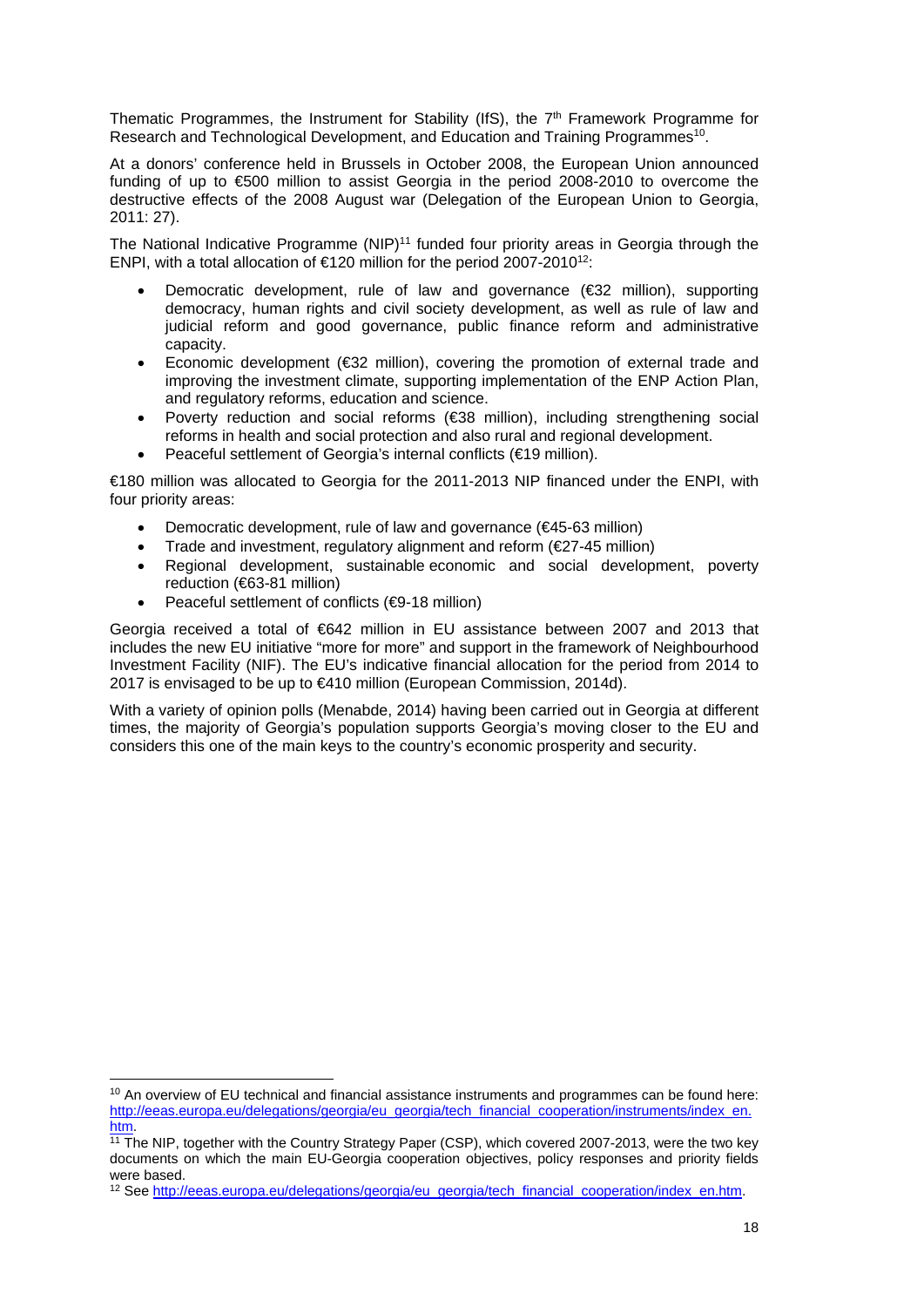# **5. Immigration**

## **5.1. Introduction and Framework**

Data and research on immigration to Georgia is largely lacking, with only fragmentary research available on the situation of immigrants currently residing in the country. There are several working papers, policy briefs and media reports devoted to the topic of immigrants in Georgia (e.g. Rimple, 2012; European University Institute, 2013; Jiayi, 2012), however, they can hardly be used as a basis for academic reference, although they do provide a snapshot about immigrants from certain countries in Georgia. Regarding the integration of immigrants, the Georgian legislation in general acknowledges their rights and access to the major social, labour and educational services, only limiting their political (voting) rights depending on their immigration status. However, in terms of institutional or infrastructural settings in place to facilitate declared and acknowledged rights of the immigrants, almost no opportunities exist (except for asylum seekers and persons granted protection).

For a number of years, Georgia had a comparatively liberal visa regime for citizens of 118 countries who did not require a visa to enter Georgia and were able to stay – take residence and work – for a year without the need to get any kind of residence permit. Similarly, no student visa for students from those countries was required. In order to stay legally in the country, these nationals could simply leave Georgia for a couple of days and re-enter with the right to remain in the country for another 360 days. This also resulted in the fact that some immigrants who came to Georgia for educational purposes were also reluctant to apply for residence permits or student visas, preferring rather to renew their stay by simply leaving and re-entering the country (which is one of the reasons why there is limited data on immigration to Georgia).

The new Aliens Law<sup>13</sup> which provides revised requirements for the visa regime in Georgia entered into force on 1 September 2014. The law envisages granting visas at the Georgian border only under special/extraordinary circumstances. Immigrants who require a visa to enter Georgia need to obtain it in advance at one of the Georgian diplomatic missions abroad, while nationals of 94 countries<sup>14</sup> do not require a visa to enter Georgia, but are only able to remain in the country without a visa for 90 days within a 180-day period. Specialised visas for study, work and other activities have been introduced.

Until recently, these regulations resulted in limited data about immigrants, as making estimates on who entered the country to stay and who came as a tourist was almost impossible. Another persisting challenge is related to the habitual residence of immigrants. Legally, all persons residing in Georgia, including immigrants, have the duty to notify the Public Service Development Agency if they change the address where they habitually reside. However, as the consequences of failure to notify the PSDA are rather insignificant as compared to the difficulties related to the notification (for instance, if a person rents a dwelling, s/he requires the written consent of the owner or declarations made by two witnesses to register at that address, which are often difficult to obtain), the majority of people opt to not notify the registry. As a consequence, there are no precise statistics on where immigrants reside. Another challenge is that no data have been collected on the economic background or the activity of migrants entering and staying in Georgia.

Until the final results of the 2014 national population census are made available by GeoStat (scheduled for spring 2016), which will include citizenship and country of birth as variables, only estimates are available to assess the size and composition of the immigrant population in Georgia.

The most comprehensive (and also the highest) estimate is provided by UN DESA and calculates the number of the foreign-born population in Georgia at around 190,000 for 2013 (UN DESA, 2013a). Immigrants from the Russian Federation form the largest group, followed by Ukraine and Kazakhstan (in terms of country of birth (see table 3)). Although the range of countries included in this estimate is broad, notable immigration countries appear to be missing, e.g. Greece, Israel, India, Iran, Egypt and the USA, when compared to other sources such as residence permit statistics, previous census results on ethnic groups and recent

<sup>1</sup> 

<sup>&</sup>lt;sup>13</sup> Law of Georgia on the Legal Status of Aliens and Stateless Persons (2014).<br><sup>14</sup> The list of countries can be found here: https://www.geoconsul.gov.ge/en/nonvisa\_en.html.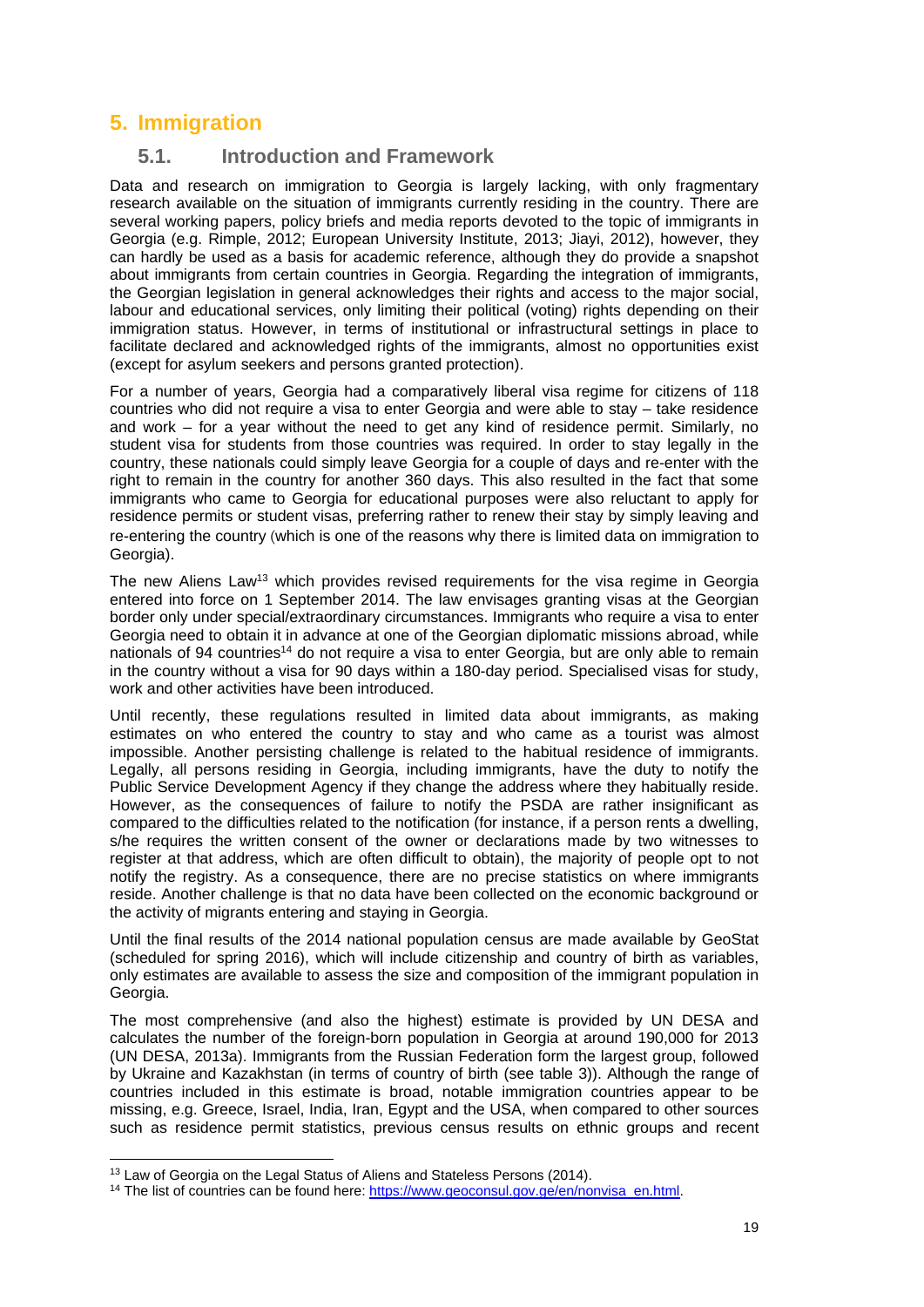migration statistics (see below and chapter 2, table 2). The figures for other countries, such as Azerbaijan, Armenia and Turkey, appear to be underestimations. The World Bank (2011) estimated migrant stocks for Georgia at 167,000 in 2010.

|                           | Number of |
|---------------------------|-----------|
| <b>Country of Birth</b>   | persons   |
| <b>Russian Federation</b> | 104,549   |
| Ukraine                   | 25,044    |
| Kazakhstan                | 12,107    |
| Belarus                   | 9,306     |
| Uzbekistan                | 8,593     |
| Azerbaijan                | 4,377     |
| Poland                    | 3,007     |
| Republic of Moldova       | 2,490     |
| Lithuania                 | 2,478     |
| Armenia                   | 2,227     |
| <b>Other North</b>        | 2,070     |
| <b>Other South</b>        | 2,051     |
| Total                     | 189.893   |

#### **Table 3. International Migrant Stock for Georgia, 2013 (foreign-born population, estimate)**

Including Abkhazia and South Ossetia.

Source: UN DESA, 2013a

The *Caucasus Barometer*, an annual survey in Georgia implemented by the Caucasus Research Resource Centers (CRRC), includes a question on the place of birth of respondents. When the survey results from 2013 (which are based on a probability sample) are weighted and extrapolated to the Georgian population, this produces an estimate of around 95,000 foreign-born persons in Georgia (CRRC, 2013a). As the sample does not include children and adolescents (respondents had to be at least 18 years old) and also excludes those who do not speak Georgian, Armenian or Azeri, the actual number of the foreign-born population is likely to be higher (the population of Abkhazia and South Ossetia was also not included in the sampling frame, see CRRC, 2013b).

Data from the 1989 and 2002 censuses include a breakdown of the Georgian population by ethnicity (according to self-identification; see table 2), but not by country of birth or citizenship – the correlation between these concepts is not known for Georgia. Large ethnic groups of Azerbaijanis and Armenians do not necessarily correspond to similar numbers of immigrants from these countries, depending on the number of first- or second-generation migrants (or migration movements dating back even further).

Hence, although the PSDA, who issues temporary (up to a maximum of 6 years) and permanent residence permits, does provide data on the number of residence permits issued to foreign nationals, taking into consideration the abovementioned facts, these data only cover a small fraction of immigrants (IDFI, 2014).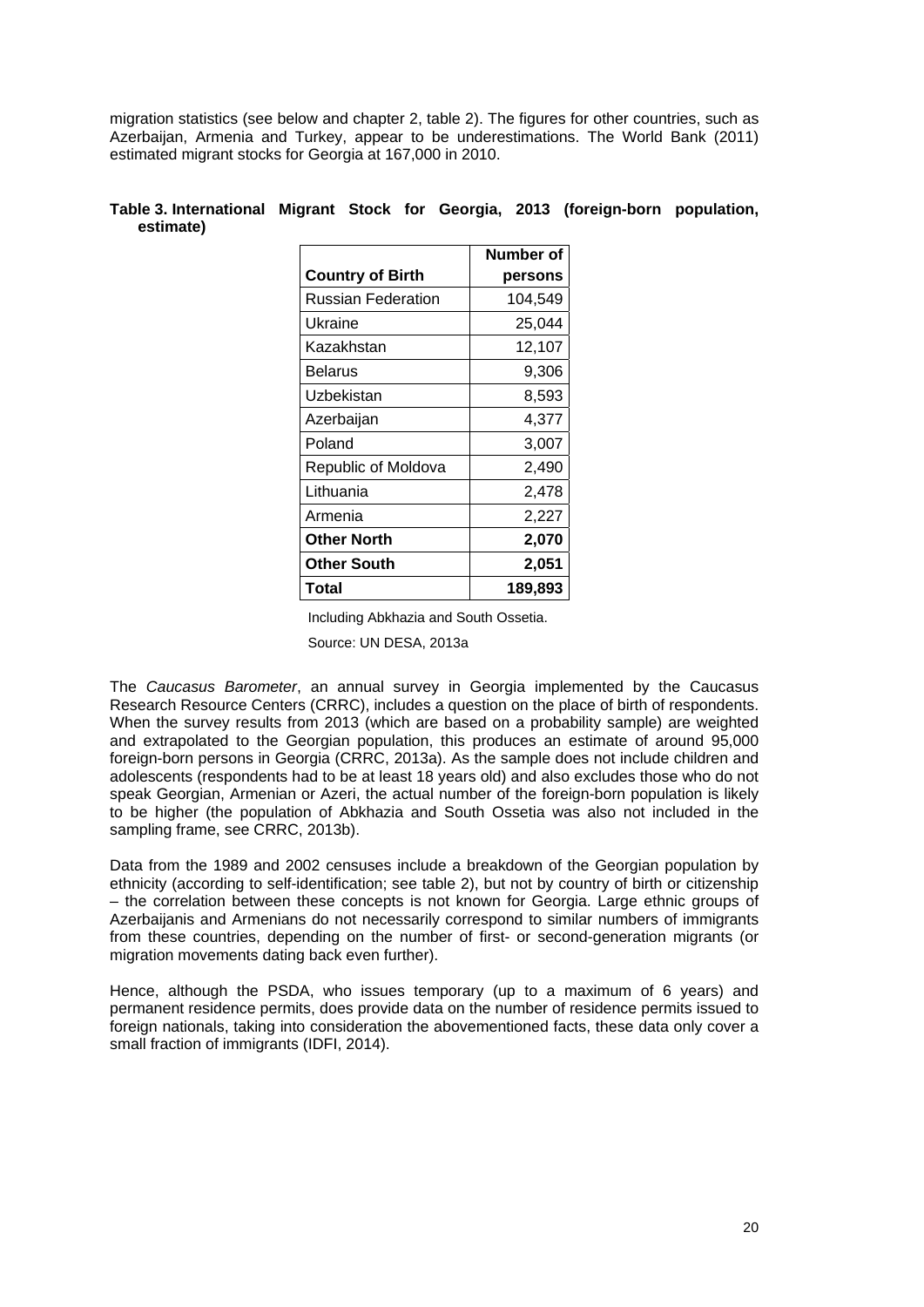## **5.3. Immigrant Population**

#### **5.3.1. Residence Permits**

Available data on residence permits only include (1) temporary residence permit holders residing in Georgia in the year during which the residence permit was granted and (2) permanent residence permit holders in cumulative numbers. These data exclude all those who have entered and stayed in the country without the need for permits due to the reasons explained above. After enacting the new Law on Aliens and Stateless Persons, data on residence permits issued by type will be available.

From 2005 to 2013, about 40,000 residence permits – both permanent and temporary – were issued. Among these, about a quarter (8,791) was permanent residence permits. The number of temporary permits is a simple aggregation of all temporary permits issued, which does not take into account the fact that the same person may have applied for and received several temporary permits during these years.

The number of residence permit holders grew to nearly 13,000 persons in 2012. Graph 1 provides data on those persons who took permanent and temporary residence in Georgia with residence permits during the years 2009-2013.



**Graph 1. Temporary and permanent residence permit holders (number of persons)** 

The number of residence permit holders is estimated taking 2009 as the base year, the number of residence permit holders includes the total number of temporary and permanent residence permits issued; in the succeeding years, permanent residence holders from previous years are aggregated and only temporary residence permits issued in the specific year are added.

Source: LEPL Public Service Development Agency, 2014

Russian citizens (5,412) comprised the largest group of residence permit holders in 2013 (see table 4). Other common nationalities include China, Turkey, India and Ukraine.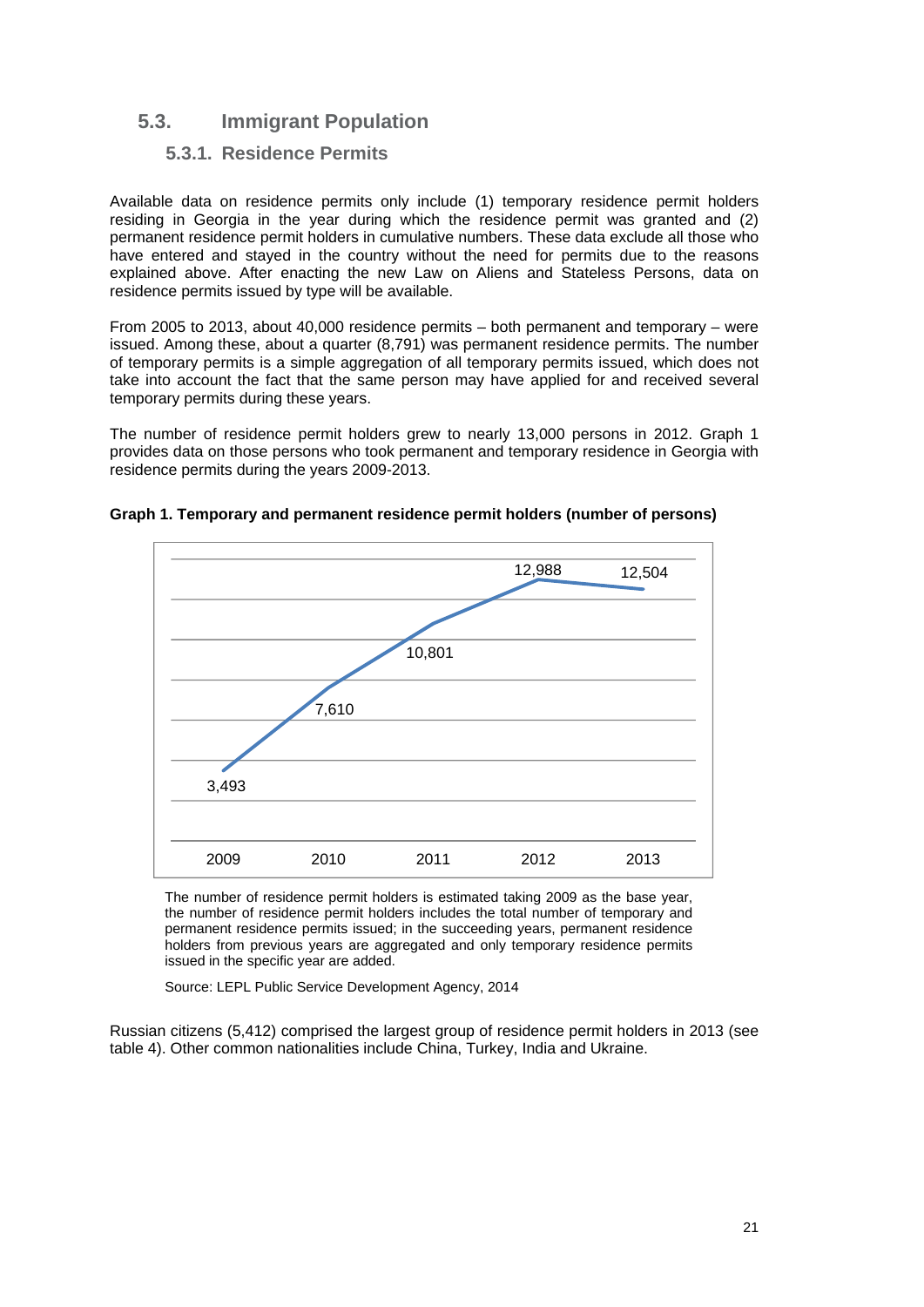| <b>Citizenship</b>          | Number of<br>residence<br>permits |
|-----------------------------|-----------------------------------|
| Russian Federation          | 5,412                             |
| China                       | 1,357                             |
| Turkey                      | 941                               |
| India                       | 730                               |
| Ukraine                     | 625                               |
| Armenia                     | 550                               |
| Iran                        | 453                               |
| Azerbaijan                  | 439                               |
| Egypt                       | 423                               |
| <b>USA</b>                  | 162                               |
| Total                       | 12,504                            |
| Source: LEPL Public Service |                                   |

**Table 4. All residence permits by most frequent citizenship 2013** 

Development Agency, 2014

## **5.3.2. Acquisition of Citizenship**

From 2005 to 2013, about 53,000 foreign nationals were granted Georgian citizenship. Among these, the large majority were Russian citizens (37,462), followed by Turkish (3,464) and Israeli (3,367) citizens. This points to large and established immigrant groups from these countries in Georgia, although citizenship and residence do not necessarily coincide. Georgia applies *jus sanguinis* when granting citizenship, so children of foreign nationals only become Georgian nationals through naturalisation later on, not at birth.

Matters related to Georgian citizenship are generally outlined in the Constitution of Georgia<sup>15</sup> and details are provided in the Georgian Organic Law on the Citizenship of Georgia. According to the Constitution, Georgian citizenship can be acquired either through birth or through naturalisation (Article 12(1), Chapter 2). The Constitution also stipulates that a Georgian citizen cannot at the same time be a citizen of another country, excluding exceptional cases where citizenship is granted by the President of Georgia based on merit or state interest (Article 12(2), Chapter 2)<sup>16</sup>.

Data concerning citizenship acquisition in Georgia can be obtained from the LEPL Public Service Development Agency, under the Ministry of Justice of Georgia, which among others is in charge of the civil acts registration – births and granting of citizenship through naturalisation. Table 5 provides data on the number of new citizenships acquired by birth and through naturalisation, as well as the sum of these two categories for the years 2009-2013.

Naturalised citizens represent foreign citizens who have been granted Georgian citizenship through the procedures of naturalisation as provided in the Organic Law on the Citizenship of Georgia. The criteria which foreign citizens need to fulfil to qualify for citizenship vary between types of naturalisation: ordinary procedures, simplified procedures in exceptional cases, and reinstatement of citizenship. Ordinary procedures require residence in Georgia for a continuous period of five years, knowledge of the Georgian language to a certain extent, knowledge of the history of Georgia and employment, property, or owning or sharing a business in Georgia. Certain categories of persons are exempt from some of these

<sup>1</sup> 15 Constitution of Georgia, 1995.

<sup>&</sup>lt;sup>16</sup> Dual citizens have equal rights in Georgia as persons holding only Georgian citizenship, with one exception: as article 29(11), chapter 2 of the Constitution stipulates, a dual citizen cannot hold the positions of President, Prime Minister or Chairman of the Parliament.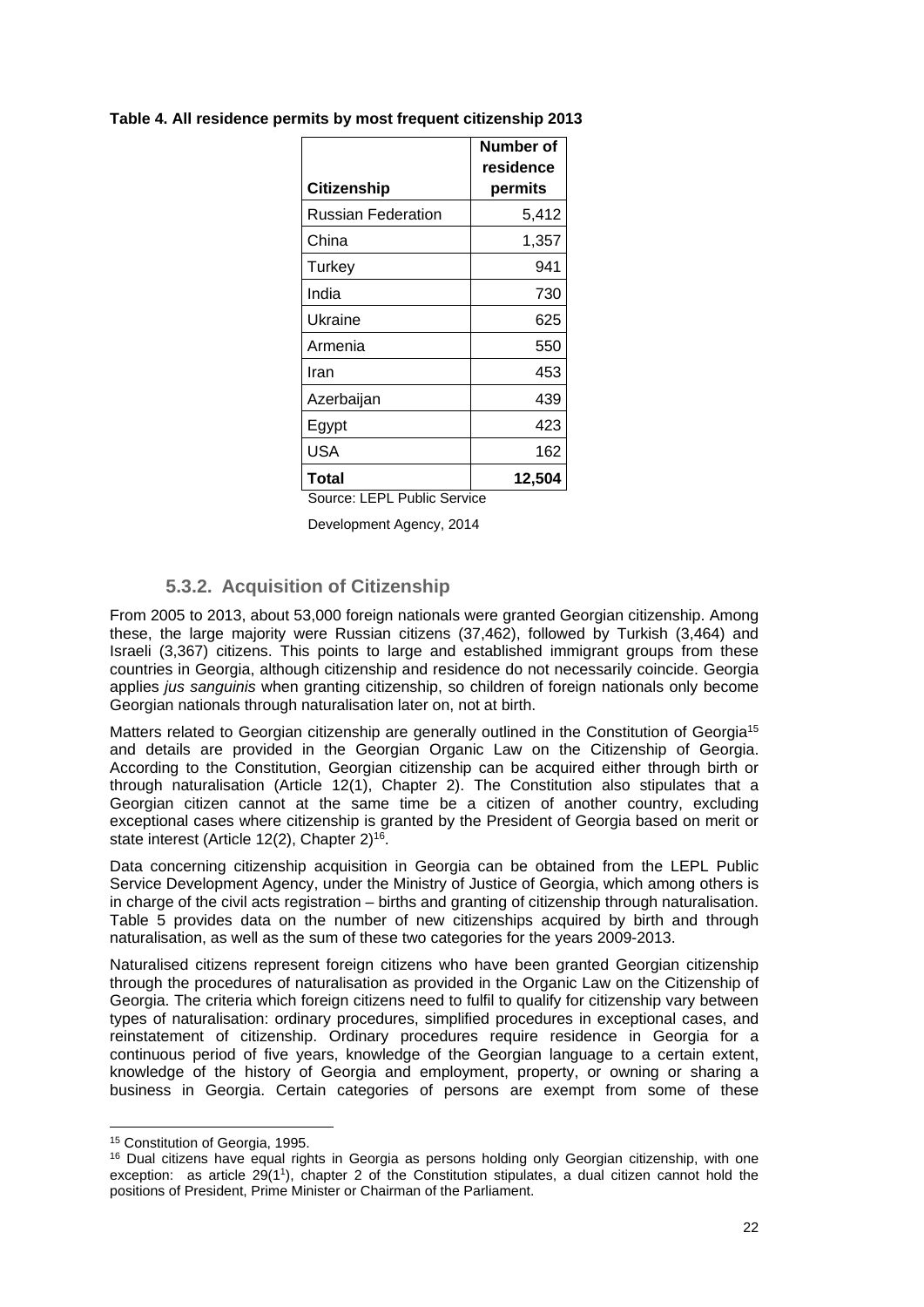requirements (for instance, refugees are exempt from the requirement of owning a property and employment in Georgia, see the Organic Law on the Citizenship of Georgia, Chapter 12, Article 4). Exceptional circumstances allow the President of Georgia to grant citizenship to a person, regardless of whether they satisfy the requirements for naturalisation, who is of special merits for the country, or to grant citizenship to a person if it is in the interest of the country.

| Year | Number of<br>citizenship by<br>$birth^{1)}$ | Number of<br>citizenship<br>through<br>naturalisation <sup>2)</sup> | <b>Total number</b><br>of new<br>citizenships |
|------|---------------------------------------------|---------------------------------------------------------------------|-----------------------------------------------|
| 2013 | 58,712                                      | 12,172                                                              | 70,884                                        |
| 2012 | 58,446                                      | 8,552                                                               | 66,998                                        |
| 2011 | 59,605                                      | 10,371                                                              | 69,976                                        |
| 2010 | 63,909                                      | 7,176                                                               | 71,085                                        |
| 2009 | 63,997                                      | 10,259                                                              | 74,256                                        |

#### **Table 5. New citizenships issued from 2009 to 2013**

1) Data includes all live-births, children born to Georgian nationals either in or outside Georgia, excluding children born to foreigners in Georgia.

2) Cases of naturalisation of aliens and stateless persons.

Source: LEPL Public Service Development Agency, 2014

## **5.4. Regular Immigration**

During 2014, more than 82,000 people immigrated or returned to Georgia, according to GeoStat. Six out of ten persons moving to Georgia in 2014 were return migrants - Georgian nationals (see table 6)<sup>17</sup>. Citizens of the Russian Federation (9,692) and Turkey (4,672) were the second- and third-largest groups, followed by Armenian and Azerbaijani citizens. Women constitute the majority of all immigrants overall (60%) and within all the citizenship groups. The percentage of female migrants is particularly high among Turkish citizens (77%). On average, immigrants are 36 years old, with female migrants being slightly older (37.6 years) than male migrants (34.8 years).

|                           |                      | <b>Immigrants</b>     |             |               |                    |  |  |
|---------------------------|----------------------|-----------------------|-------------|---------------|--------------------|--|--|
| <b>Citizenship</b>        | <b>Both</b><br>sexes | $%$ by<br>citizenship | <b>Male</b> | <b>Female</b> | %<br><b>Female</b> |  |  |
| Georgia                   | 49,706               | 60.5                  | 20,659      | 29.047        | 58.4               |  |  |
| <b>Russian Federation</b> | 9,692                | 11.8                  | 4,468       | 5,224         | 53.9               |  |  |
| Turkey                    | 4,672                | 5.7                   | 1,055       | 3,617         | 77.4               |  |  |
| Armenia                   | 3,856                | 4.7                   | 1,543       | 2,313         | 60.0               |  |  |
| Azerbaijan                | 2,163                | 2.6                   | 988         | 1,175         | 54.3               |  |  |
| Other (incl. unknown)     | 12,072               | 14.7                  | 4,510       | 7,562         | 62.6               |  |  |
| <b>Total</b>              | 82,161               | 100.0                 | 33,223      | 48,938        | 59.6               |  |  |
| Mean Age                  | 35.9                 |                       | 34.8        | 37.6          |                    |  |  |

#### **Table 6. Immigrants by citizenship and gender in 2014**

Sources: GeoStat, 2015c, d h, own calculations

<sup>-</sup><sup>17</sup> For definitions of migrants, see annex.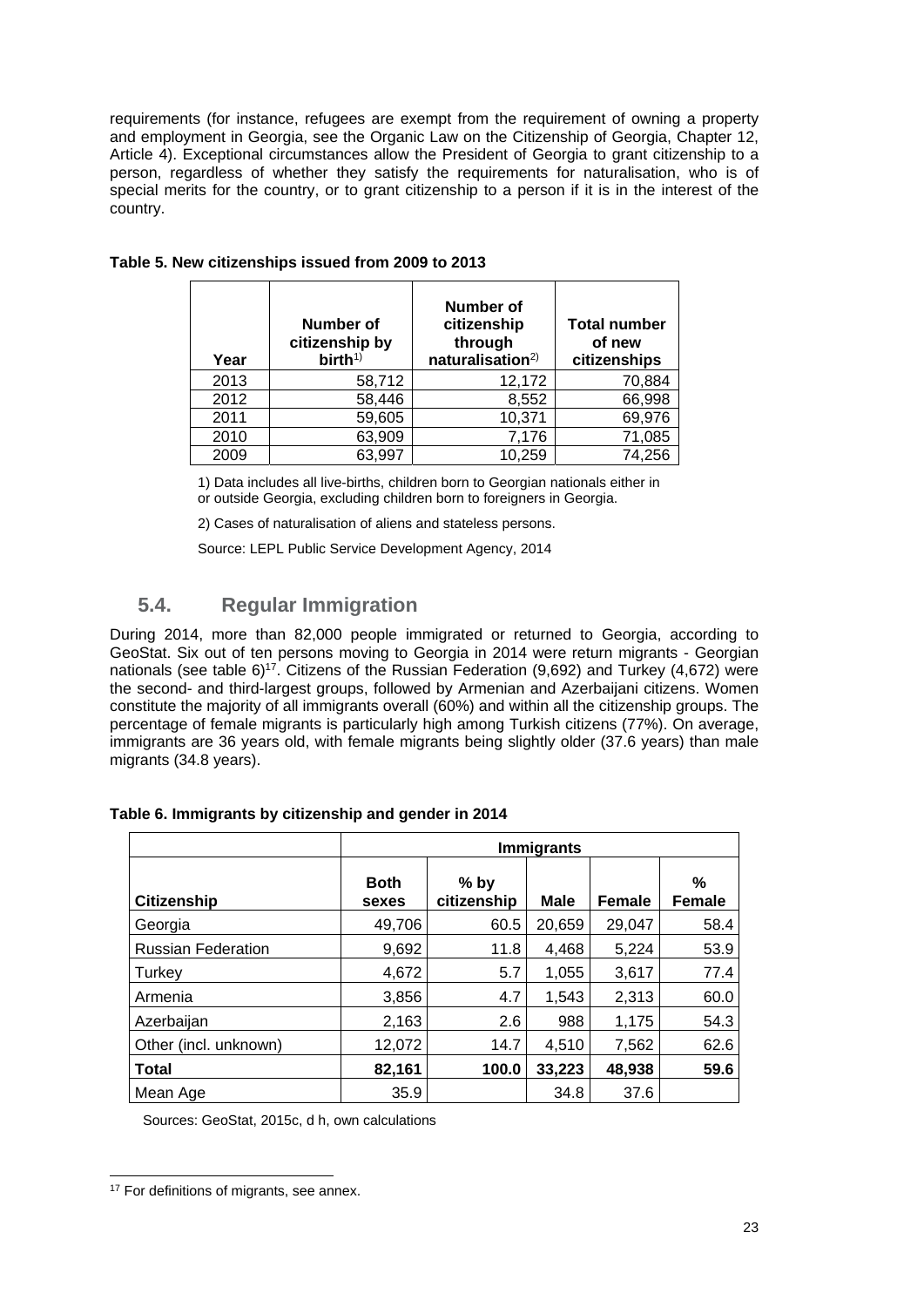#### **5.4.1. Educational Immigrants**

A relatively new group of immigrants to Georgia are educational immigrants, who come to Georgia for higher education. Educational immigrants are long-term immigrants who stay for several years, and although they cannot be considered permanent immigrants, since many of them plan to go back to their home countries after they finish their studies, their presence in Georgia and specifically in the capital city, Tbilisi, where they are mainly concentrated, is quite visible.

According to data provided by the Ministry of Education and Sciences of Georgia (see graph 2 below), the number of foreign students enrolled at Georgian higher educational institutions increased steadily from 2005 to 2014. The biggest increases were in 2011 and 2012, when the number of foreign students enrolled at Georgian higher education institutions almost doubled, and then, in 2014, after a slight increase in 2013, foreign students enrolment decreased by more than two-thirds. One of the reasons for such a significant decrease could be changes in the recently adopted Aliens Law that introduced several amendments to the procedures of issuing visas and residence permits, aimed at better management of immigrant flows. According to an earlier version of the law, educational immigrants from a variety of countries could either enter the country without a visa or get a visa at the Georgian border and stay in the country without a residence permit for a long time. After the amendments were enacted, prospective educational immigrants were required to apply for student visas in the Georgian diplomatic missions or consulates in their home countries in advance and the possibility to get a visa at the border was reserved only for extraordinary cases. Another factor could be the size of tuition fees that foreign students pay in Georgia. Usually, these tuition fees are several times higher than those for local students. Besides this, some higher educational institutions, for example, Tbilisi State Medical University (TSMU), which attracts a large number of foreign students, also tend to increase tuition fees for foreigners annually. Currently, tuition fees for foreign students in Georgia may amount to up to 7,000 USD per year, depending on the higher education institution and the specialisation. Together with the living expenses that immigrants need to cover, receiving an education in Georgia may become an expensive endeavour on the one hand, and on the other hand may become comparable to other educational opportunities abroad that prospective educational immigrants consider when making decisions regarding tertiary education.



#### **Graph 2. Number of foreign students enrolled at Georgian higher education institutions per year, 2004-2014**

Source: Ministry of Education and Sciences, 2014a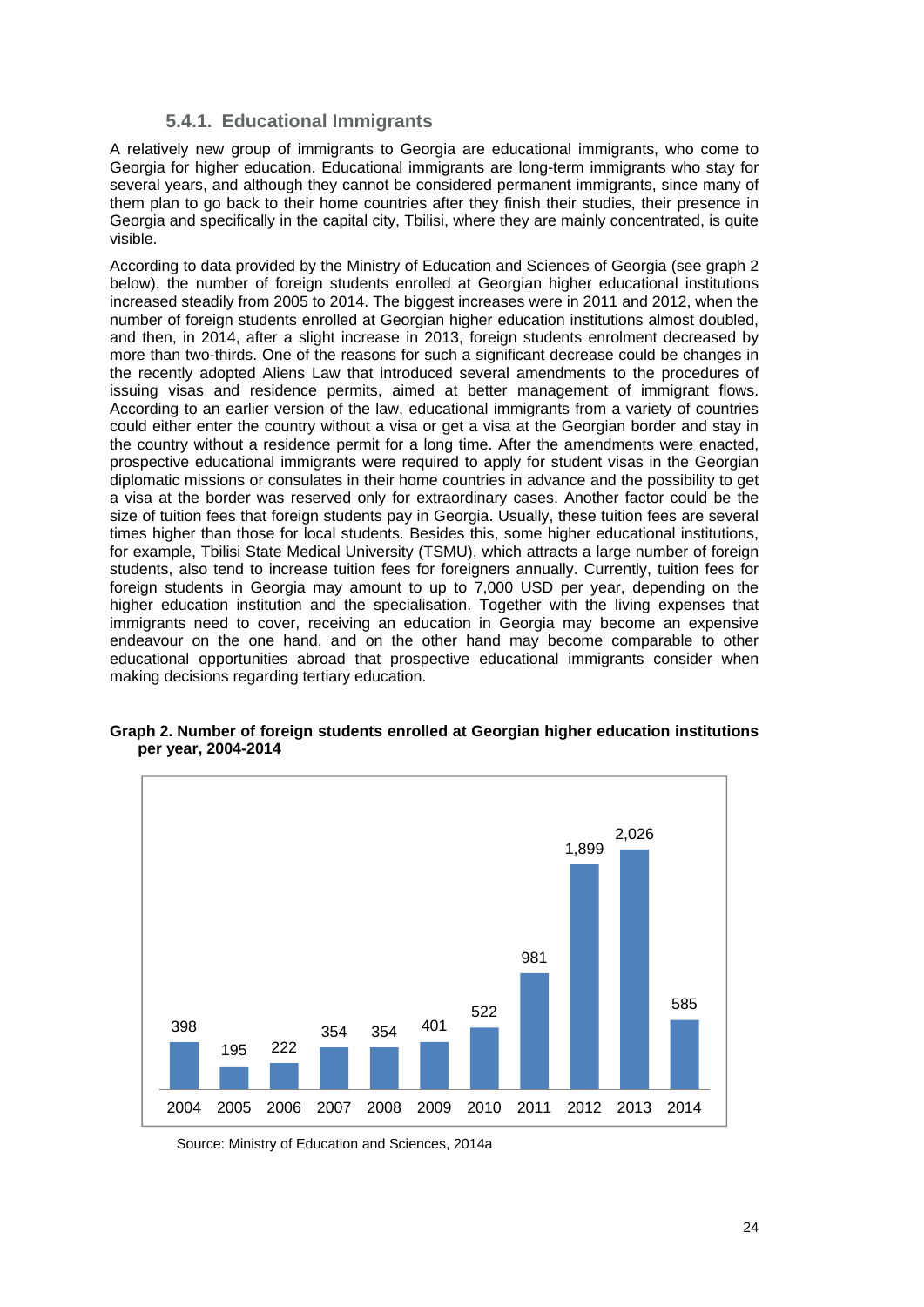In terms of sending countries, educational immigrants from Azerbaijan enrolled in Georgian higher educational institutions constituted the biggest group between 2004 and 2014, followed by educational immigrants from India, Turkey, Nigeria and the Russian Federation (graph 3). In the case of Azerbaijani and Russian educational immigrants, some part of these groups presumably consists of ethnic Georgians. For those unable to enrol at higher educational institutions in their home country, potential reasons to choose Georgian higher education institutions may be proximity, comparable educational costs and the possibility to study in either Russian or English. Immigrants from countries such as India, Turkey or Nigeria might have decided to come to study in Georgia due to the possibility to study in English, lower tuition fees, and the recognition in their home countries of qualifications and degrees awarded by Georgian higher educational institutions.





Educational immigration is one of the spheres that has the potential to benefit both the receiving country by increasing the revenue of higher educational institutions, increasing competitiveness among these institutions and increasing diversity on campus, and educational immigrants, by providing high-quality education. Hence, attracting educational immigrants offers itself as a state migration priority; however, no specific provision supporting educational immigration yet exists in Georgia.

#### **5.4.2. Labour Immigrants**

Despite the fact that the economic situation in Georgia is challenging, and although high unemployment is coupled with a lack of well-paid jobs, Georgia still attracts immigrants that come with the aim of working. According to PSDA data, provided in table 7 below, the Russian Federation, China and Turkey were the leading countries of citizenship of immigrants applying for residence permits between 2009 and 2013. However, regarding the differentiation of permanent and temporary permits, some quite interesting differences emerge, as can be seen from the table.

Iranian, Chinese and Turkish immigrants mostly request temporary residence permits on the basis of work. The same is true for about a half of Indian temporary resident permit holders (data not shown here). Although the PSDA data are unable to fully capture the scale of all immigrant flows, it is still noteworthy that immigration to Georgia is increasing from countries such as India, China, and Egypt, which have no previous close historic and/or cultural links with Georgia. Immigrants from the Russian Federation and Ukraine overwhelmingly request

Source: Ministry of Education and Sciences, 2014a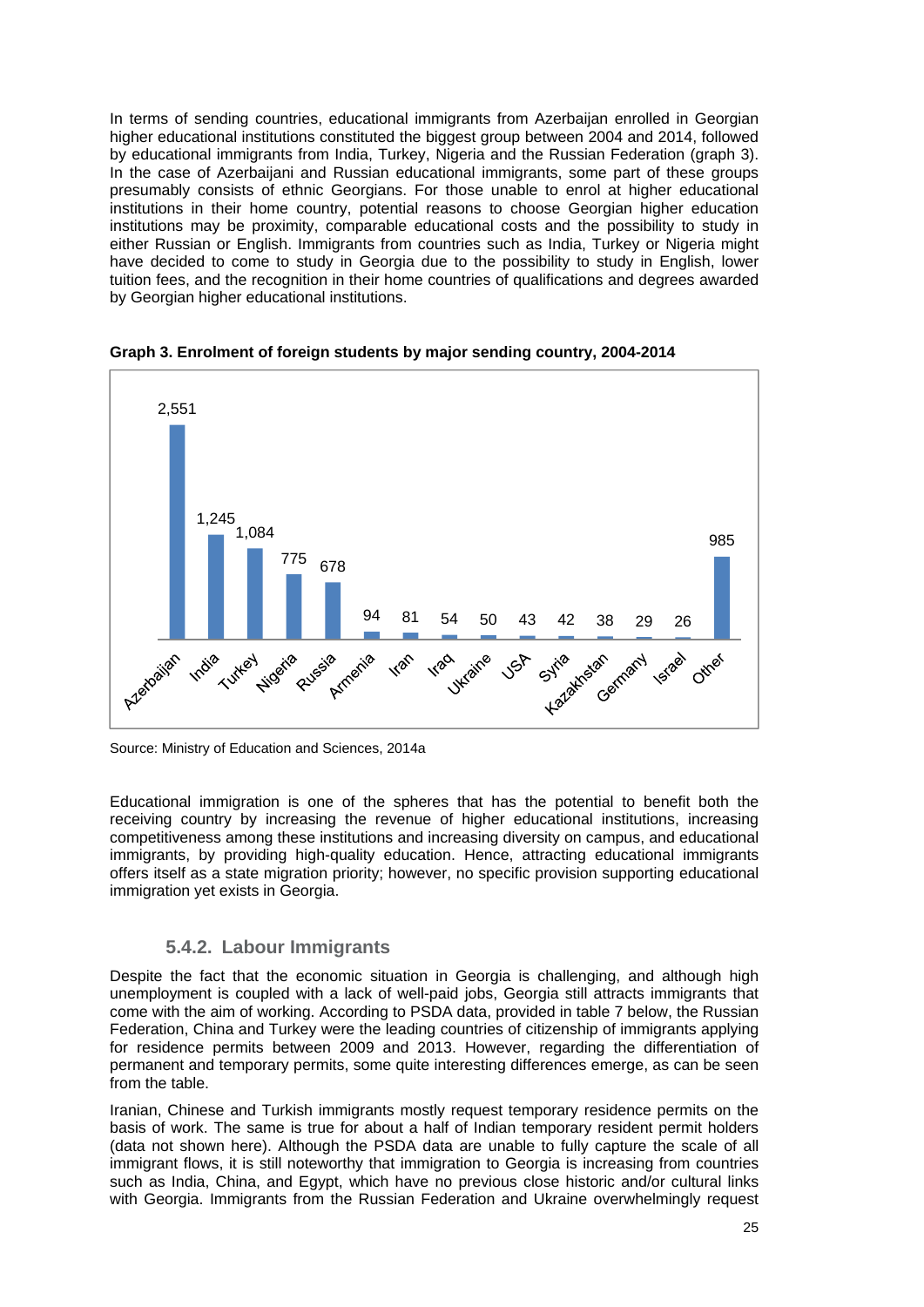permanent residence permits on the basis of either being former Georgian citizens, close relatives of Georgian citizens or permanent residence permit holders. From 2009 to 2013, a total of 8,525 permanent residence permits were issued in Georgia, with nationals of the Russian Federation, Armenia and Ukraine receiving slightly more than 80% of all permanent residence permits issued.

| <b>Citizenship</b>        | <b>Permanent</b> | <b>Temporary</b> | <b>Total</b> |
|---------------------------|------------------|------------------|--------------|
| <b>Russian Federation</b> | 5,668            | 959              | 6,627        |
| China                     | 6                | 6,415            | 6,421        |
| Turkey                    | 108              | 5,045            | 5,153        |
| India                     | 41               | 4,570            | 4,611        |
| Iran                      | 36               | 2,514            | 2,550        |
| Ukraine                   | 622              | 448              | 1,070        |
| Azerbaijan                | 348              | 656              | 1,004        |
| Egypt                     | 10               | 942              | 952          |
| Armenia                   | 630              | 120              | 750          |
| <b>USA</b>                | 118              | 533              | 651          |

| Table 7. Permanent and temporary residence permits issued to foreign nationals |  |  |  |  |
|--------------------------------------------------------------------------------|--|--|--|--|
| coming to Georgia, top 10 countries, 2009-2013                                 |  |  |  |  |

Source: LEPL Public Service Development Agency, 2014

During the last number of years, Georgia has also become attractive for foreign farmers, involved both in small- and large-scale agricultural development. Specialised consultancy organisations have been established both within Georgia and countries of origin which have started the provision of tailored services to prospective immigrants (for example Crown Immigration, a consultancy service that works with farmers from India; BBC, 2013; Transparency International Georgia, 2014b). Crown Immigration alone provided its services to and assisted about 2,000 Indians, mainly from India's Punjab state, to buy land in Georgia. However, following the moratorium on buying land in Georgia, the number of Indian farmers in the country may have decreased (Transparency International Georgia, 2014b).

### **5.5. Asylum in Georgia**

Georgia's state institutions have only recent experience with granting asylum and providing lasting support to refugees. Other than for Chechen refugees in the late 1990s, Georgia was not a destination or transit country for asylum seekers of various nationalities. Therefore, Georgia's asylum policies and regulations are rather recent (a Law on Refugees and Humanitarian Status was only adopted in 2011), but do closely follow European and international standards. The MRA is the main administrative body managing asylum applications. It is also therefore a main source of asylum-related statistics. UNHCR works in close cooperation with the MRA and together with other international donors (mainly the EU and USAID) assists Georgia in meeting its international obligations. However, broader independent monitoring and scrutiny of asylum status determination, reception, and further treatment of asylum seekers is largely absent.

### **5.5.1. Legislative Framework**

The legislative framework regulating the legal status and treatment of asylum seekers in Georgia has been evolving since 1998<sup>18</sup>. The main provisions related to protection are prescribed in the Constitution of Georgia (Article 47), which declares that Georgia should grant asylum to foreign citizens and stateless persons in accordance with internationally recognised principles and norms. Presidential Decree No. 387 adopted in 1998 established the first provisions on granting asylum to aliens. In 1999, Georgia became a party to the 1951 UN

<sup>1</sup> <sup>18</sup> See Gabrichidze (2011) for systematic analysis of asylum-related legislation in Georgia. The report analyses the situation as of 2011 (a few major legislative amendments have been made since then).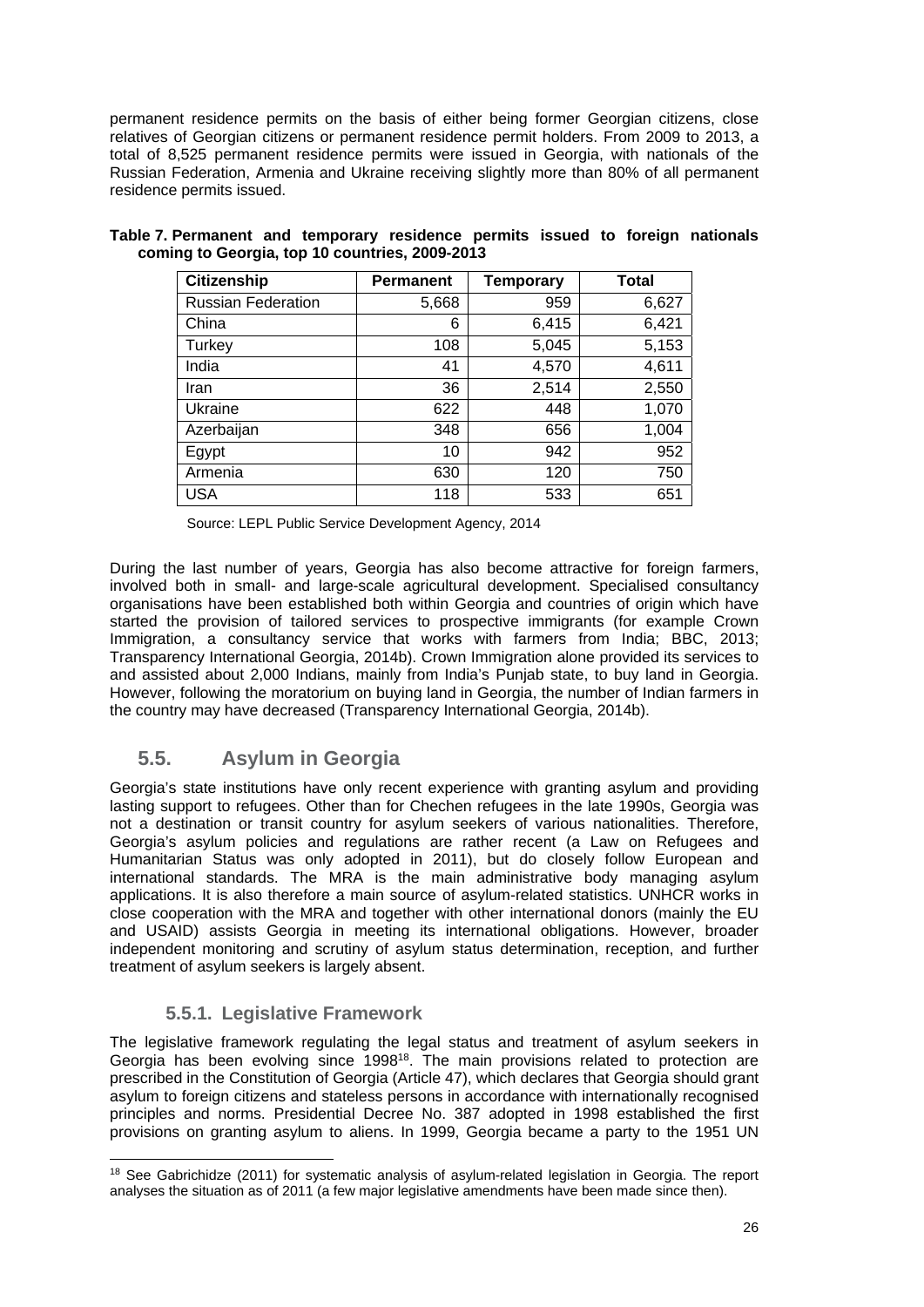Convention Relating to the Status of Refugees and its respective protocol from 1967. The Law of Georgia on Refugees (1998), which covered issues related only to asylum seekers and refugee statuses, was in 2011 replaced by the Law of Georgia on Refugee and Humanitarian Status (2011) that, together with the respective Decree of the MRA on the Procedures for Granting Refugee or Humanitarian Status, provide detailed provisions for treating asylum seekers from the moment they approach the Georgian authorities until the final decision. The recent Aliens Law also regulates certain aspects of asylum policy.

Based on the existing legislative framework, Georgia recognises two types of international protection: refugee and humanitarian status. Asylum seekers are protected from being returned during the asylum procedure and are eligible for state-sponsored accommodation. The MRA takes the decision on registering a person as an asylum seeker. The status of asylum seeker is the basis for granting rights and imposing responsibilities stipulated in article 18 of the Law on Refugee and Humanitarian Status.

Refugee status is granted to a person who is not a citizen of Georgia or a stateless person permanently residing in Georgia, who articulates a well-founded fear that s/he may become a victim of a persecution on the basis of race, religion, faith, ethnicity, belonging to a certain social group or having certain political views (Law on Refugee and Humanitarian Status, Article 2).

Humanitarian status, as defined by Georgian law, is similar to the European subsidiary protection status. Under humanitarian status, the Georgian state provides a relatively short form of protection to those who do not fall under the refugee definition. It covers foreign citizens who were forced to leave their country of origin due to violence, external aggression, occupation, internal conflict, mass violation of human rights or a significant breach of public order, and persons who may face serious risks to their life or other serious human rights violations in case of return to the country of origin and who cannot be returned due to the nonrefoulement obligations undertaken under Georgian and international law (Law on Refugee and Humanitarian Status, Article 4.1). Persons resettled from neighbouring countries due to natural disasters or Internally Displaced Persons (IDPs) who are not citizens of Georgia and are not eligible for the IDP status also qualify for the humanitarian status (Law on Refugee and Humanitarian Status, Article 4.2).

#### **5.5.2. Asylum Statistics**

Although the number of asylum applications in Georgia has increased more than fivefold in the past 2 years, from less than 100 applications per year to more than 700 in 2013, the number of positive asylum decisions remains quite small (table 8). Therefore, the increase in asylum applications can be explained by external factors (intensified conflicts in the neighbouring regions and Georgia's geographic and political proximity to destination countries in Europe) rather than by a liberalisation of the Georgian asylum policy or other internal developments. Roughly 90 percent of the applications received in 2012-2013 were from people fleeing from the Middle East (Iraq, Egypt, Syria, and Iran). Even though asylum seekers from Iraq constitute the biggest share of applicants, many of them are so called "double refugees" fleeing refugee camps in Syria (US Department of State, 2013).

| <b>Country of origin</b>                     | 2009 | 2010 | 2011 | 2012 | 2013 |
|----------------------------------------------|------|------|------|------|------|
| Iraq                                         |      |      |      | 443  | 478  |
| Egypt                                        | -    | -    |      | 22   | 80   |
| Syria                                        | ۰    | -    |      | 18   | 60   |
| <b>Russian Federation</b>                    | 14   | 32   | 34   | 36   | 28   |
| Iran                                         |      | 4    | 31   | 42   | 26   |
| <b>Total asylum seekers</b>                  | 43   | 57   | 80   | 599  | 717  |
| Asylum or humanitarian<br>protection granted | 6    | 5    | 16   | 44   | 31   |

#### **Table 8. Asylum seekers applying in Georgia and positive asylum decisions (first instance) by country of origin, 2009-2013**

Source: IDFI, 2014b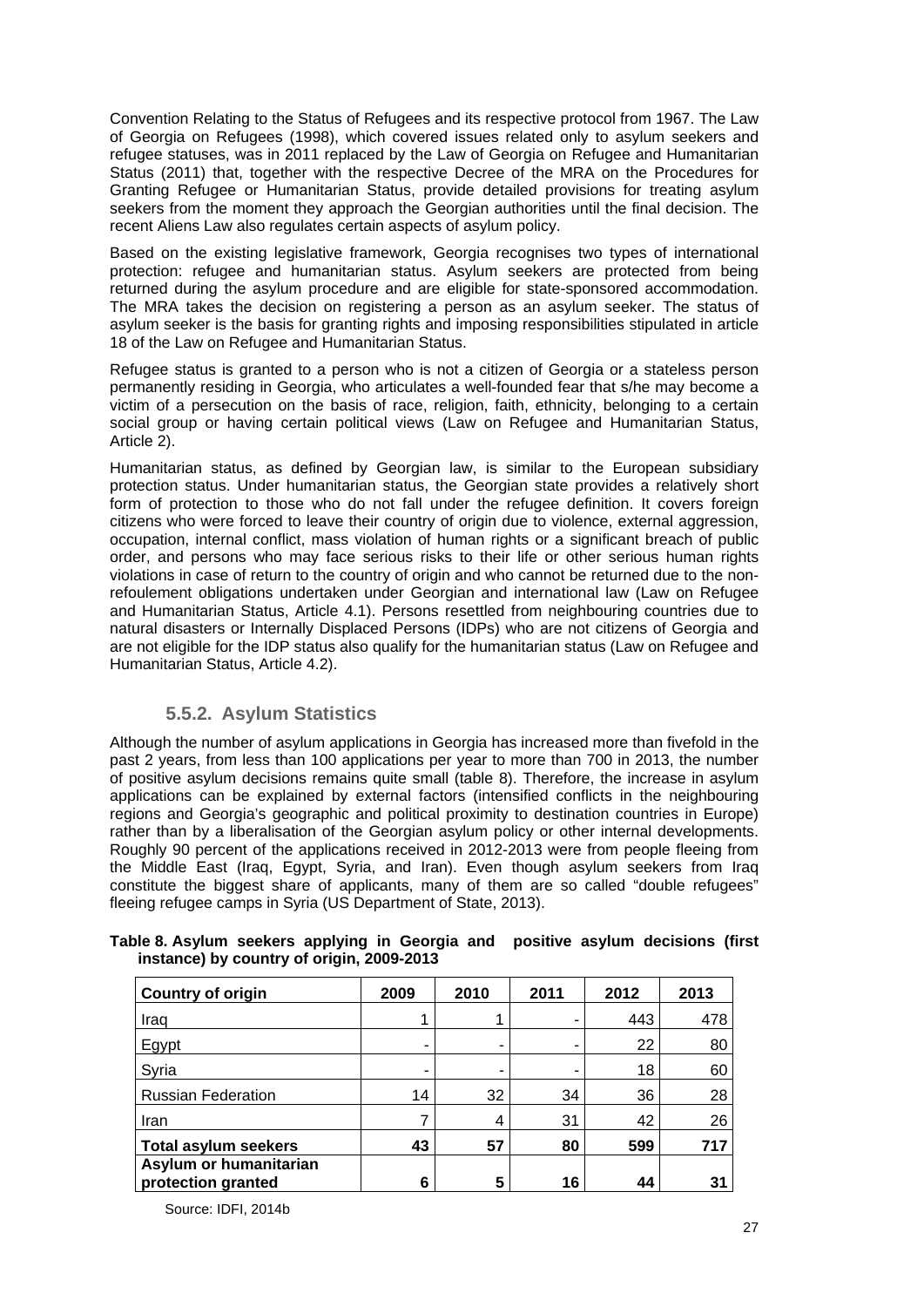| <b>Country of origin</b>  | 2009 | 2010 | 2011 | 2012 | 2013 |
|---------------------------|------|------|------|------|------|
| Iraq                      |      |      |      | 41   | 213  |
| Egypt                     | -    |      | -    | -    | 17   |
| Syria                     |      |      |      |      |      |
| <b>Russian Federation</b> | 6    | 22   | 10   |      | 20   |
| Iran                      | 5    | 3    | 13   | 23   | 14   |
| <b>Total Refused</b>      | 26   | 46   | 39   | 91   | 303  |

**Table 9. Negative decisions on asylum applications, 1st instance, by country, 2009-2013** 

Source: MRA, 2014a

The influx of asylum seekers has increased in the region as a whole. Turkey has so far seen the highest number of applicants, because of its common border with Syria. In 2013, from Iraq and Syria alone, Turkey received more than 25,400 asylum seekers, compared to 539 in Georgia, 300 in Armenia, and 18 in Azerbaijan (UNHCR, 2014a).

According to UNHCR, a total of 325 asylum seekers were awaiting decisions on their status in Georgia at the end of 2013 (UNHCR, 2014a). According to the MRA, the total refugee population in Georgia as of February 2014 was 35719. 191 (54 percent) of the total are men and 166 (46 percent) are women (see table 10). 148 persons, or 41 percent, of all refugees are underage (less than 18 years old).

**Table 10. Age and gender distribution of refugees and persons with humanitarian status, February 2014** 

| Gender/Age   | 0-4 | $5 - 11$ | $12 - 17$ | 18-59 | 60+ | Total |
|--------------|-----|----------|-----------|-------|-----|-------|
| Male         | 8   | 27       | 47        | 103   |     | 191   |
| Female       | 9   | 14       | 43        | 98    |     | 166   |
| <b>Total</b> | 17  | 41       | 90        | 201   | О   | 357   |

Source: MRA, 2014b

1

Housing and the reception of asylum seekers remains a challenge. A reception centre in the village of Martkofi opened in 2010 but can house only 60 adults. A further enlargement of the centre in Martkofi is planned, while there are also plans to build new centres in regional centres such as Gori, Rustavi, Kutaisi, and Zugdidi. Most of them are to be built with the support of international donors. According to the law on Refugees and Humanitarian Status (Article 18.1), asylum seekers have the right to receive accommodation from the state, either in the reception centre or, in exceptional cases, at other facilities allocated by the authorities. It is hard to verify whether all applicants who are not settled in the reception centre receive alternative accommodation.

The Georgian state allocates rent allowances to persons who are granted refuge or humanitarian status. According to the MRA, 8 families (25 persons) received this assistance in 2013. In 2014, the number of families was 13 (45 persons). By Government Decision No. 145 (2006), persons granted a refugee or humanitarian status also receive a monthly allowance of 30 Georgian Lari (about 13 Euros), which is much less than the subsistence minimum in the country. For 2013-2014 the Statistics Office of Georgia (GeoStat) estimated the subsistence minimum at 150 Georgian Lari (about 60 Euros). Refugees and humanitarian status holders also have access to free basic health insurance.

The biggest group of refugees is concentrated in the Kakheti region (see table 11), the vast majority of whom are of Chechen origin. They sought refuge in Georgia in the late 1990s mainly due to the second Russia-Chechnya war. Thilisi hosts the second-largest group  $-65$ refugees and persons with humanitarian status.

<sup>19</sup> UNHCR (2014) reports a different number for the same period, in the 2014 Operations profile for Georgia the number of refugees is reported to be 847.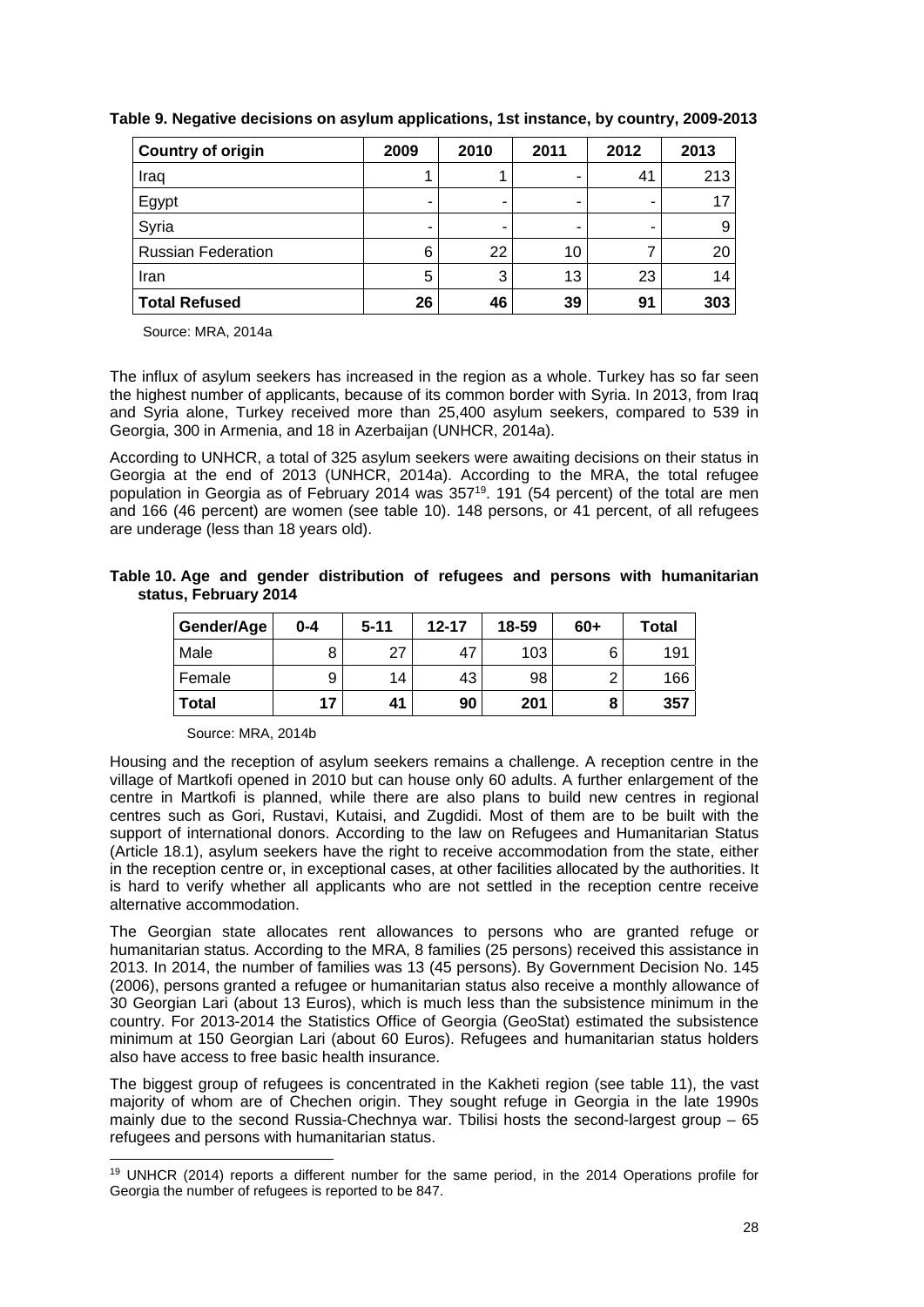| Table 11. Distribution of refugees and persons with humanitarian status by place of |  |  |  |  |  |
|-------------------------------------------------------------------------------------|--|--|--|--|--|
| residence, February 2014                                                            |  |  |  |  |  |

| Region             | City      | <b>Number</b> |
|--------------------|-----------|---------------|
| Kakheti            | Akhmeta   | 261           |
| Tbilisi            | Tbilisi   | 65            |
| Kvemo Kartli       | Gardabani | 23            |
| Samegrelo          | Zugdidi   | 3             |
| Imereti            | Kutaisi   | 2             |
| Samtskhe-Javakheti | Vale      | $\mathcal{P}$ |
| Adjara             | Batumi    | 1             |
| Total              |           | 357           |

Source: MRA, 2014b

#### **5.5.3. Overview of the Asylum Procedure**

The number of persons receiving protection in Georgia is growing (from 6 in 2009 to 31 in 2013) together with the number of applications. However, compared to the number of asylum seekers, the recognition rate is still low. As little as 7 percent of applicants in 2012 and 4 percent in 2013 were granted refugee or humanitarian status (see table 8 above).

In the case of approval under humanitarian protection, the status is granted for 1 year. It can be extended if the conditions for granting the status persist. If the conditions worsen, persons with humanitarian status can reapply for refugee status. When an applicant is recognised as a refugee in Georgia, a residence permit is issued for 3 years. Both refugees and humanitarian status holders can apply for temporary travel documents; however, if they leave Georgia for more than 1 month, their social assistance is cancelled. Status holders are required to reregister with the authorities once a year.

In situations of mass influx, the status determination normally happens based on the *prima facie* principle (general situation in the country). This was the case with Chechen asylum seekers in the 1990s. Individual applications are assessed by special commissions established under the MRA, although resources of other state institutions, such as the MFA and the MIA are also usually used.

A rejection of an asylum application can be decided at two stages:

1) An asylum seeker's application can be rejected during the first instance review of the application, which means that they are not registered as asylum seekers at all. Authorities have to take this decision within 10 days after the application is filed. Significant numbers of applicants are refused at this stage (see table 9). Reasons for negative decisions include the provision of fraudulent documents, refusal to provide information, violation of the timeframe, criminal prosecution in Georgia, a criminal conviction in the country of origin, infectious diseases, a negative asylum decision in another country, or a renewed application when the situation in the country of origin remains unchanged (Law of Georgia on Refugee and Humanitarian Status, article 13).

2) After the person is registered as an asylum seeker and is provided with basic rights and guarantees, the MRA has 6 months to determine the status of the asylum seeker. This period can be extended by a maximum of 3 months, if needed. Applicants have the right to stay at the reception centre for the entire time until their status is determined and for 3 months afterwards, if the decision is positive. In the past two years, more than 90 percent of registered asylum seekers were rejected at this stage.

In case of a negative decision on asylum in the first instance, applicants have a right to appeal in court. They maintain the status of an asylum seeker until the final court decision comes into effect. According to the US Department of State country report on human rights practices (2013), some flaws remain in the status determination and adjudication processes. In 2012, only 5 percent of court appeals resulted in granting refuge and 16 percent in granting a humanitarian status.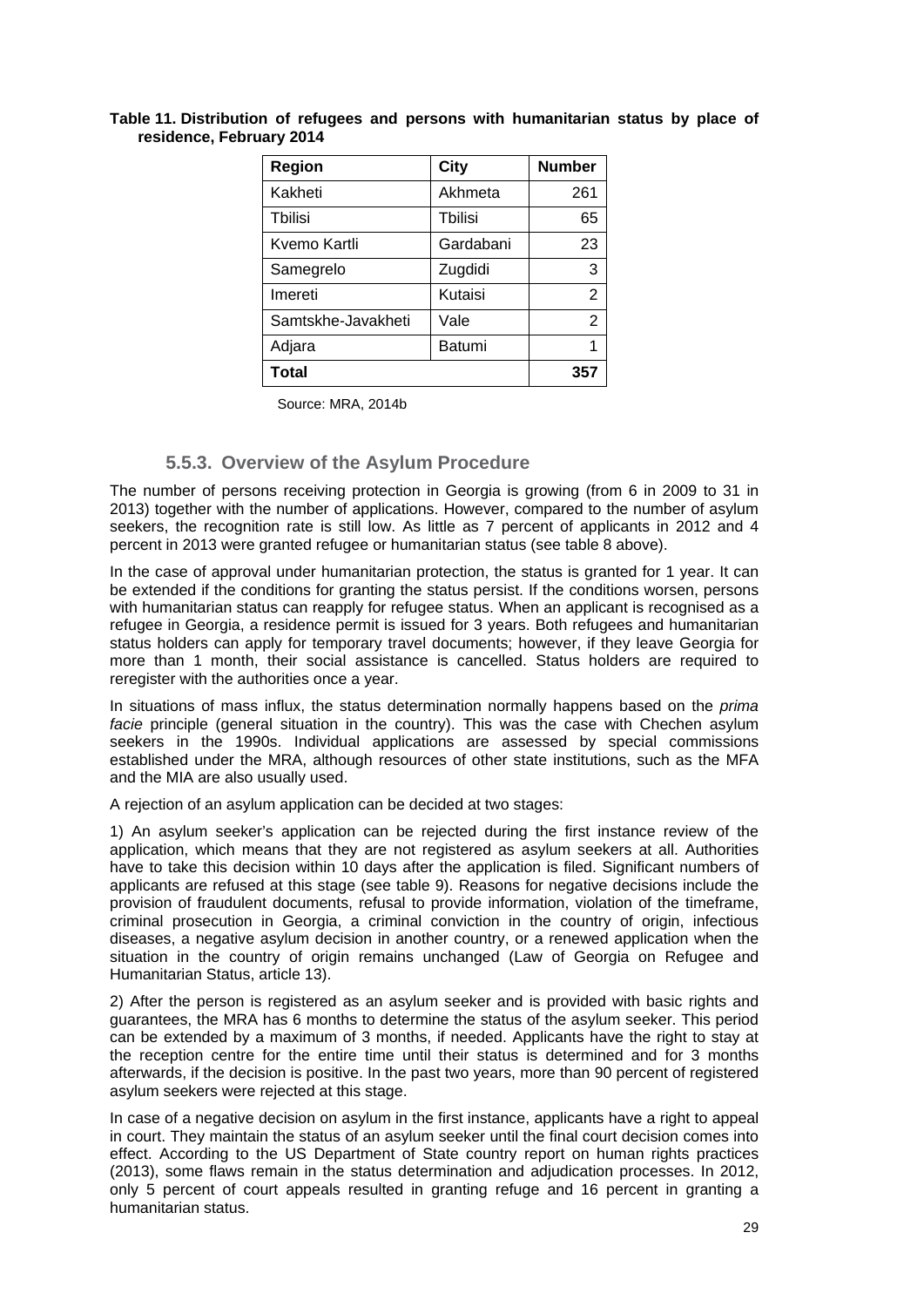In the case of a final negative decision, asylum seekers have one month to leave Georgia. If a person overstays the period of his/her legal stay for up to three months, an administrative fine of 180 Georgian Lari (about 74 Euros) is imposed. If a person stays longer than three months, the amount of the fine doubles. If the person still does not leave before the given date, s/he will be considered an irregular migrant and will be subject to deportation procedures. Deportation decision-making and procedures are prescribed in the Aliens Law (chapters 10 and 11 of the Law).

#### **5.6. Irregular Migration**

The number of illegal border crossings in Georgia was fluctuating around 100 individuals per year in 2010-2012, with most of the illegal crossings taking place at land (56 cases in 2012) or air borders (55 cases in 2012). When it comes to the citizenship of those attempting to cross the border irregularly, as presented in table 12 below, they are mostly citizens of Georgia, of neighbouring Armenia, the Russian Federation, Turkey, or the more geographically distant Iran (MRA, 2013a). According to more recent data from the MIA covering the period from January to June 2014, 30 attempts to illegally cross the Georgian border were detected by border control officers. Georgian (10 cases) and Russian (8 cases) citizens constituted the majority of these attempts, followed by Syrians (4 cases), Azerbaijanis (3 cases), citizens of the UK (2 cases), citizens from Iraq and Tajikistan (one case each), and one stateless person. Besides this, in the same period, the MIA also detected 29 falsified travel documents, compared to 32 falsified documents identified during 2013.

| <b>Citizenship</b>        | 2010 | 2011 | 2012 | <b>Total</b> |
|---------------------------|------|------|------|--------------|
| Armenia                   | 34   | 26   | 11   | 71           |
| Azerbaijan                | 6    | 3    | 3    | 12           |
| Georgia                   | 42   | 21   | 32   | 95           |
| Iran                      | 3    | 21   | 22   | 46           |
| <b>Russian Federation</b> | 26   | 10   | 6    | 42           |
| Syria                     | 2    |      | 6    | 8            |
| Turkey                    | 7    | 3    | 9    | 19           |
| Uzbekistan                | -    |      | 9    | 10           |
| Total                     | 120  | 85   | 98   | 303          |

**Table 12. Number of illegal border crossings by citizenship, 2010-2012** 

Source: Ministry of Internal Affairs, 2014

From January to June 2014, the Georgian border enforcement agencies refused entry to a large number of foreign nationals – more than 4,700 persons; out of which citizens of the following countries stand out: Iraq, the Russian Federation, Iran, Azerbaijan and Uzbekistan (see table 13). Compared to 2013, the number of entry refusals in the first 6 months of 2014 increased from 1,273 to 4,722 cases.

The reasons for such a significant increase are not known, since the MIA does not provide clarification of the basis for refusals in publicly available statistics (Ministry of Internal Affairs, 2014).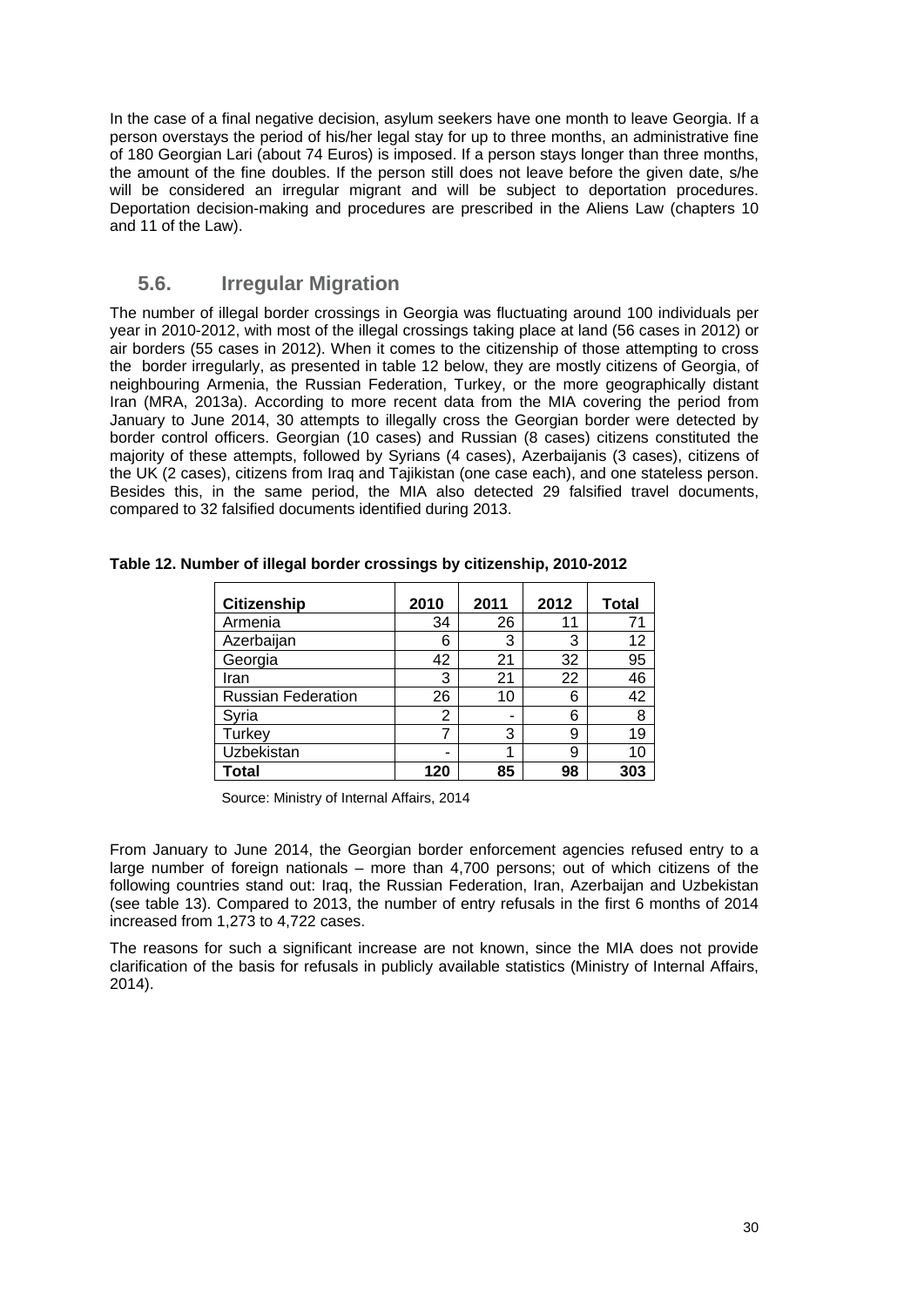| <b>Country</b>            | <b>Refusals</b> |
|---------------------------|-----------------|
| Iraq                      | 1,017           |
| <b>Russian Federation</b> | 895             |
| Iran                      | 853             |
| Azerbaijan                | 413             |
| Uzbekistan                | 355             |
| Turkey                    | 167             |
| Kyrgyzstan                | 105             |
| Turkmenistan              | 92              |
| Syria                     | 87              |
| Saudi Arabia              | 75              |
| Other                     | 663             |
| Total                     | 4.722           |

## **Table 13. Refusal of entry: Top 10 citizenships, January-June, 2014**

Source: Ministry of Internal Affairs, 2014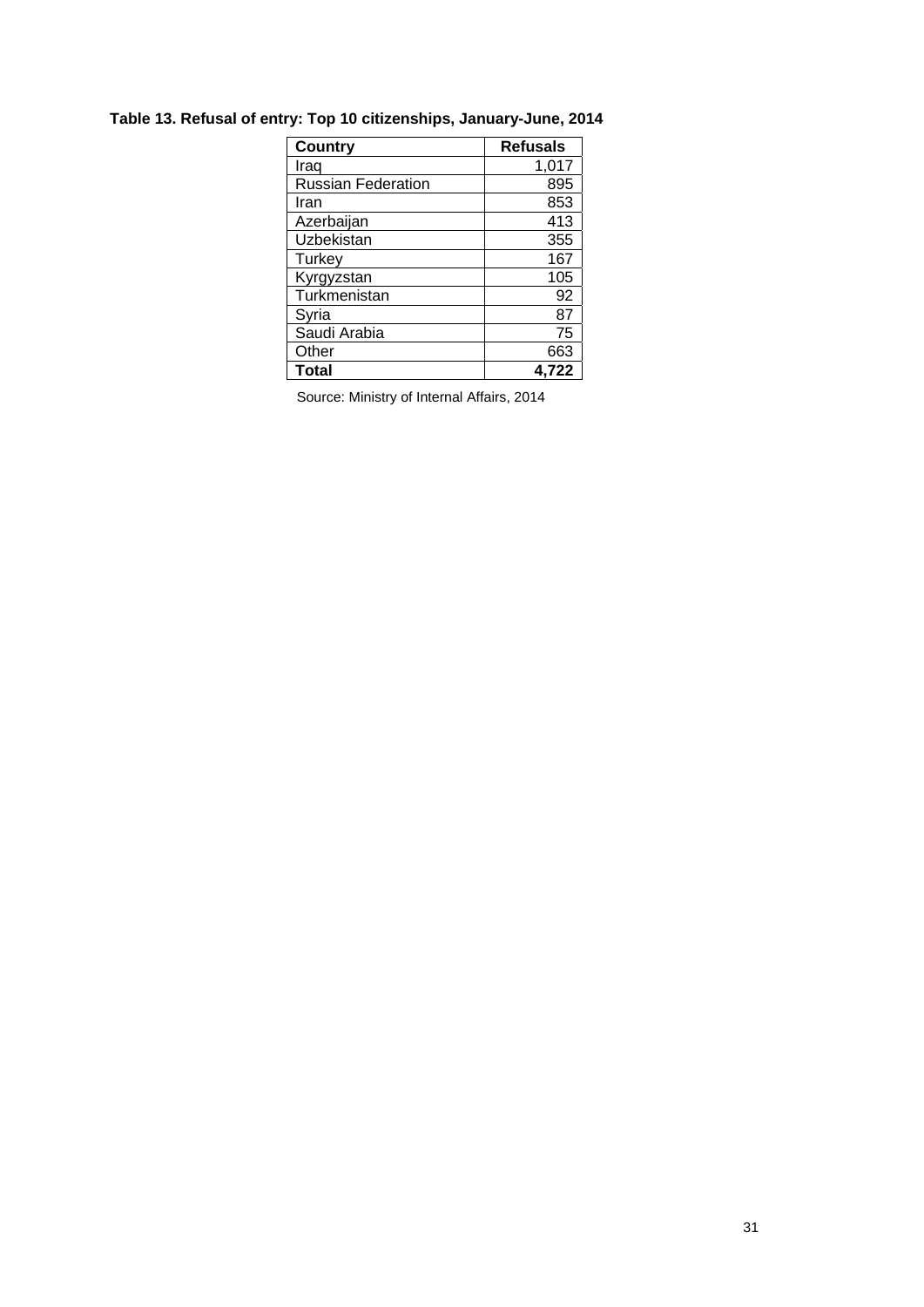# **6. Integration and Reintegration**

#### **6.1. Introduction**

In the past few years, consistent efforts have been made to streamline the existing regulatory framework in order to allow for equal participation and inclusion of immigrants, refugees, and return migrants in Georgia. However, further harmonisation at the by-laws level is still needed in order to eliminate existing discrepancies in implementation of the existing regulations (Innovations and Reforms Center & UN Association Georgia, 2014). Besides, progress is not always complemented by proactive government programmes to enact the law and policies on the ground. Very little effort is made by either the government or non-governmental organisations to support the integration of immigrants and refugees. This, to a certain extent, is due to the fact that this group is largely understudied. Programmes targeting reintegration and inclusion of returned migrants are also limited. The small-scale initiatives which have been implemented up until now have mostly been funded by international donor organisations.

Most of the research and reports available on the subject of integration concentrate on reintegration issues of returned Georgian emigrants. One of the first studies of the returned migrant experiences and their prospective migration intentions was conducted by Irina Badurashvili (2004). During the survey, 960 return migrants were interviewed nationwide. One of the major findings of the study was that a fifth of former migrants planned to go abroad again in the following 6 months (p. 28). A study conducted by Mariam Sakevarishvili (2005) using qualitative methodology and interviewing 50 returned migrants also confirmed Badurashvili's findings, demonstrating that reintegration into Georgian society was not quite successful. Studies conducted about 7 to 8 years later came to the same conclusions. Mirian Tukhashvili's recent report *Socio-Economic Problems of Returning Migrants' Reintegration in Georgia* (2013) analysed a survey of 205 returned migrants in Tbilisi, Rustavi, and Kutaisi. The majority of returned labour migrants found it extremely hard to find employment relevant to their qualifications and did not have the opportunity to put the skills and knowledge acquired abroad into practice.

A qualitative study of the returnees who came back through the voluntary assisted return programmes conducted by the Danish Refugee Council (DRC, 2007) and a study of voluntary and forced returnees from Germany by the German Ministry for Migration and Integration (Zurabishvili et al., 2013) also conclude that the ability of returnees to reintegrate into the labour market in Georgia is the key to sustainable return and yet this remains a challenge for most returnees. Chelidze in *Readmission, Return and Reintegration in Georgia* (Chelidze, 2013a) analysed the impact of the readmission agreement and voluntary return schemes on the scale of the return of Georgian nationals and found it to be negligible.

Only a few brief reports and articles provide insight into the inclusion problems of repatriates and immigrants. *Chinese in Georgia*, a working paper by Jiayi Zhou (2012) discusses integration aspects of Chinese migrants both in terms of their willingness to integrate and the receptiveness of Georgian society and the state (e.g. ease of procedures for registration and documentation). A policy brief by the CARIM-East project (European University Institute, 2013) looks at the perceptions of Chinese, Indian, and Turkish immigrants in Georgia.

Finally, an unpublished report prepared for the Ministry of Refugees and Accommodation *Integration of Individuals with Refugee and Humanitarian Status in Georgia* (2014) analysed legislative and normative barriers of inclusion for refugees and asylum seekers. Additionally, the Caucasus Research Resource Centers' unpublished preliminary report on *Interrelations between Public Policies, Migration, and Development* (CRRC, 2014) includes a section on the legislative framework for the integration of immigrants.

## **6.2. Inclusion and Integration of Immigrants**

The regulatory framework for the inclusion and integration of immigrants has evolved in the past two to three years. Given the pace and the context of its evolution, the existing framework is quite comprehensive. The two latest laws (the Aliens Law and the Organic Law of Georgia on Georgian Citizenship) which contain some provisions on integration were adopted in 2014. The former amended the entry, registration and residency procedures for foreigners, while the latter introduced the concept of naturalisation of foreign nationals. The Law of Georgia on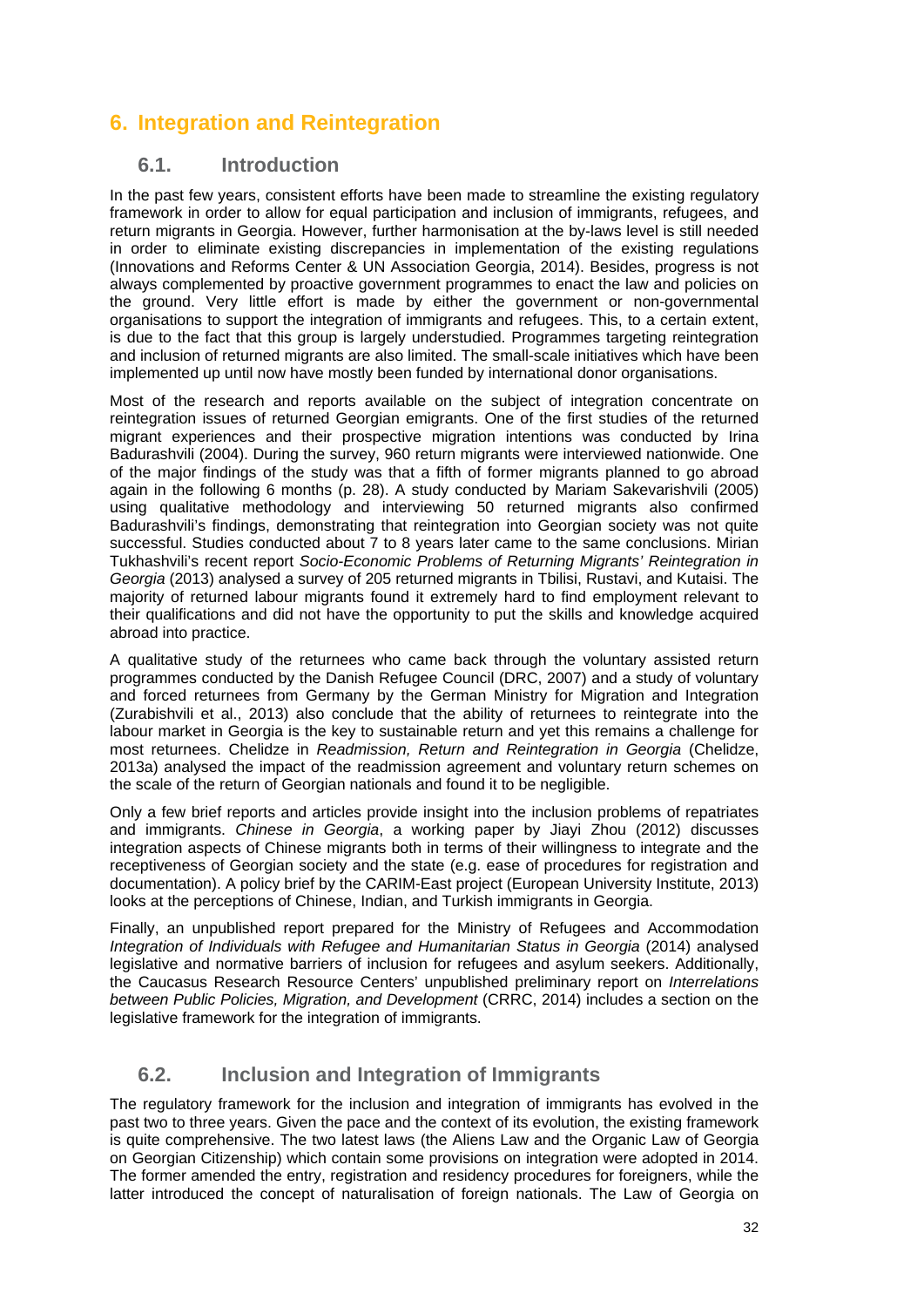Refugee and Humanitarian Status (2011) defines the status, rights and responsibilities of asylum seekers and persons with refugee or humanitarian status. These rights should be, but only partially are, reflected in the respective laws – the Law of Georgia on Health Care, the Law of Georgia on State Pension (a reform package is currently being discussed), the Law of Georgia on General Education, the Law of Georgia on Social Assistance, and the Law of Georgia on Insurance. Not all provisions of the framework laws are adequately translated into all normative acts, ministerial orders, or the statutes of the respective ministries. The harmonisation of these regulations is an ongoing process.

Georgia's current Migration Strategy, covering the period from 2013 to the end of 2015, mentions the need for improvement of the integration of persons with refugee and humanitarian status to comply with international standards (see section 4.3 of the Strategy). However, there is very little content dealing with the integration of other groups of immigrants. There are general plans to improve services and infrastructure for foreign nationals residing in Georgia (see section 4.1 of the Strategy) but not any long-term integration policy or programmes.

The Labour Migration Law will be another founding regulation defining the conditions of integration of foreign nationals into Georgia's labour market. The draft law is currently being developed and is expected to be finalised and passed in 2015. The law is expected to introduce the pre-registration requirement for employers who wish to hire a foreign national. Currently, foreigners legally residing in the country have completely unrestricted access to Georgia's labour market and local employers have unlimited access to the foreign labour force in the country.

### **6.3. Inclusion and Integration of Persons Granted Protection**

As touched on above, integration issues are mentioned in Georgia's Migration Strategy; however, the main efforts are directed towards the integration of refugees and persons with humanitarian status in Georgia.

One of the key foreign organisations providing financial and expert support in refugee matters and their naturalisation in Georgia is UNHCR, which *inter alia* has been funding the project 'Naturalisation and Registration of Refugees' and implementing it in partnership with the Innovations and Reforms Center (IRC) and the Kakheti Regional Development Foundation (KRDF) since 2009. Table 14 presents some statistics on the naturalisation of refugees of Chechen origin by year (Innovations and Reforms Center, 2014).

| Year               | Number of<br>applications | <b>Number of</b><br>positive<br>decisions | Number of<br>negative<br>decisions |
|--------------------|---------------------------|-------------------------------------------|------------------------------------|
| 2014 <sup>20</sup> | 92                        | 0                                         | 5                                  |
| 2013               | 100                       | 27                                        | 73                                 |
| 2012               | 112                       | 110                                       | $\overline{2}$                     |
| 2011               | 208                       | 200                                       | 8                                  |
| 2010               | 180                       | 172                                       | 8                                  |
| 2009               | 39                        | 26                                        | 13                                 |
| <b>Total</b>       | 731                       | 535                                       | 109                                |

|  |  | Table 14. Cases of Naturalisation of Refugees from Chechnya |  |  |
|--|--|-------------------------------------------------------------|--|--|
|--|--|-------------------------------------------------------------|--|--|

Source: Innovations and Reforms Center, 2014

Besides naturalisation, the project also provides support in documentation, so that the beneficiaries concerned can exercise their right to education, employment, healthcare, etc.

-

<sup>&</sup>lt;sup>20</sup> The data for 2014 covers the period from 1 January to 1 October only.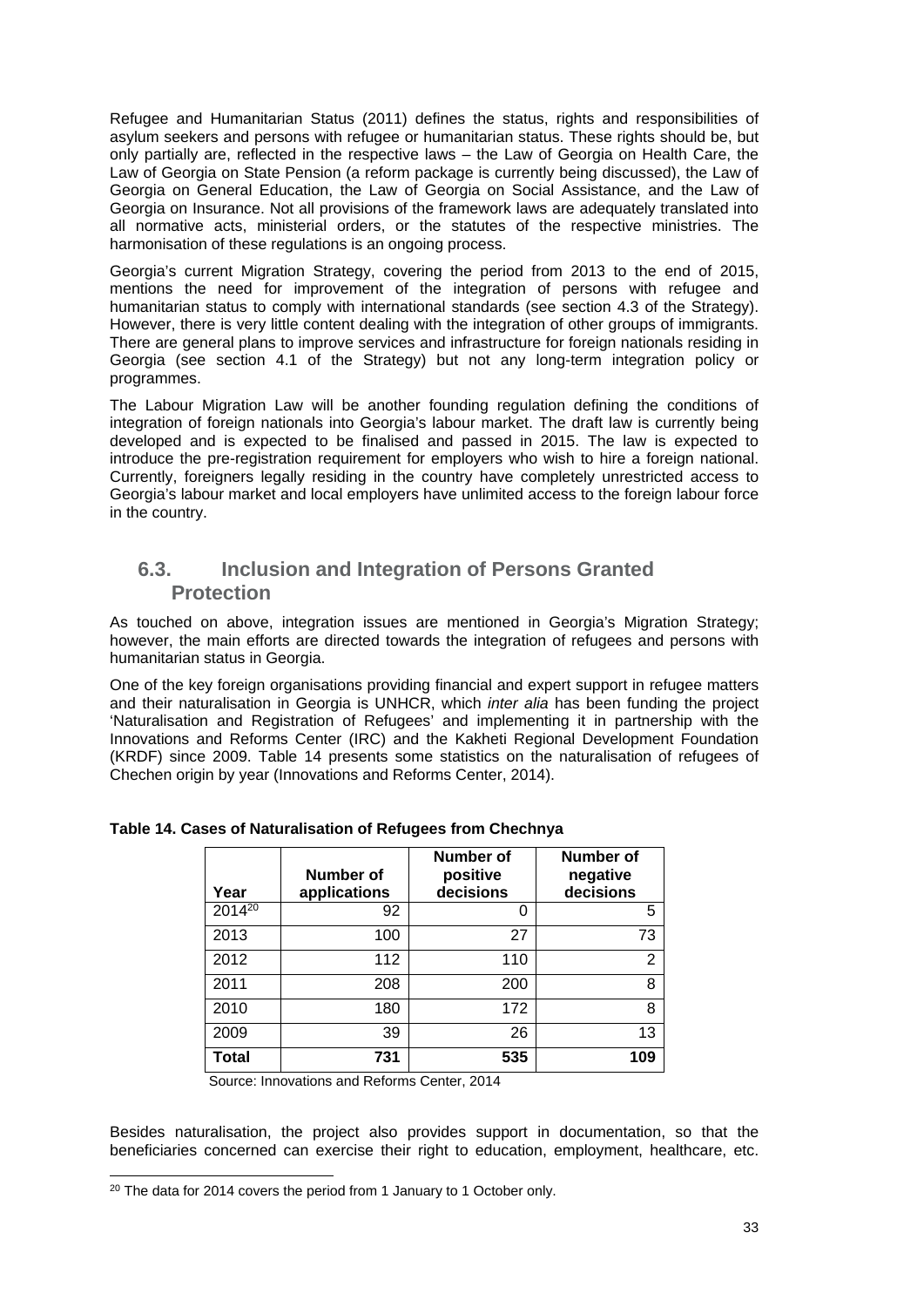Taking into consideration that the refugees also lack property ownership and a livelihood, KRDF also provides further assistance to refugees from Chechnya with livelihood creation and property acquisition. Through this assistance, property was acquired by 64 refugees and 126 refugees managed to register their property in the property registry (Kakheti Regional Development Foundation, 2014).

Due to the willingness of the government to enhance the integration of refugees into society, it asked UNHCR to carry out a participatory assessment concerning the integration needs of refugees (UNHCR, 2014b). The findings of the assessment suggest that a lack of job opportunities and the language barrier represent the main problems hampering integration. It is notable that at the end of October 2014, the Ministry of Science and Education of Georgia launched a new web portal<sup>21</sup> containing materials to learn Georgian as a second language free of charge. Taking into consideration the findings of the UNHCR participatory assessment, this web portal may be able to provide some help in overcoming the language barrier. However, the results remain yet to be seen.

To those refugees who are not able to integrate in Georgia or simply seek better opportunities in third countries, UNHCR provides assistance in the application to the selected country as well as the resettlement procedures. According to UNHCR Georgia, in the past six years it facilitated 32 cases of resettlement from Georgia to third countries. Cases of assisted resettlements by citizenship of refugees and by year are shown in table 15.

| Year         | <b>Russian</b><br><b>Federation</b> | Armenia | Iran | <b>Uzbekistan</b>        | Kirgizstan | Cuba | Azerbaijan |
|--------------|-------------------------------------|---------|------|--------------------------|------------|------|------------|
| 2014         | -                                   |         | -    | $\overline{\phantom{0}}$ |            |      | 5          |
| 2013         | 3                                   |         | 2    | $\overline{\phantom{0}}$ | -          | -    |            |
| 2012         | ۰                                   | 4       |      | 5                        | 5          | -    | -          |
| 2011         | -                                   |         |      | -                        | -          | -    |            |
| 2010         | -                                   | -       | -    | -                        | -          | -    |            |
| 2009         | 6                                   |         | -    | -                        | -          | -    |            |
| <b>Total</b> | 9                                   | 4       | 3    | 5                        | 5          |      |            |

**Table 15. Assisted Resettlements by UNHCR Georgia, by citizenship, 2009-2014** 

Source: UNHCR Georgia, 2014. Requested in December 2014.

## **6.4. Return and Reintegration of Emigrants**

The importance of dignified return and reintegration of Georgian nationals is stressed in Georgia's Migration Strategy. This process is not regulated by Georgian law, but there are a number of key international agreements that define the general framework. A declaration on the EU-Georgia Mobility Partnership signed in 2009 is one of the key framework documents. The latest development in this regard is the EU-Georgia agreement on readmission of persons residing in the EU without authorisation. The agreement was signed in 2010 and enacted in 2011 and aims to reduce illegal migration.

One of the key mechanisms for achieving the goals set in the framework agreement is the programme for Assisted Voluntary Return and Reintegration of Migrants (AVRR), implemented by IOM and the EU's Targeted Initiative for Georgia (TIG). At the moment, the AVRR is continuing to be implemented by IOM. The AVRR has two main goals:

- To monitor the implementation of the EU-Georgia readmission agreement to make sure that it is being enforced and that the fundamental human rights of returnees are protected.
- To enhance the reintegration of Georgian returning migrants by keeping them informed on administrative procedures, skills development, career counselling,

<sup>-</sup><sup>21</sup> Georgian as a Foreign Language website www.geofl.ge.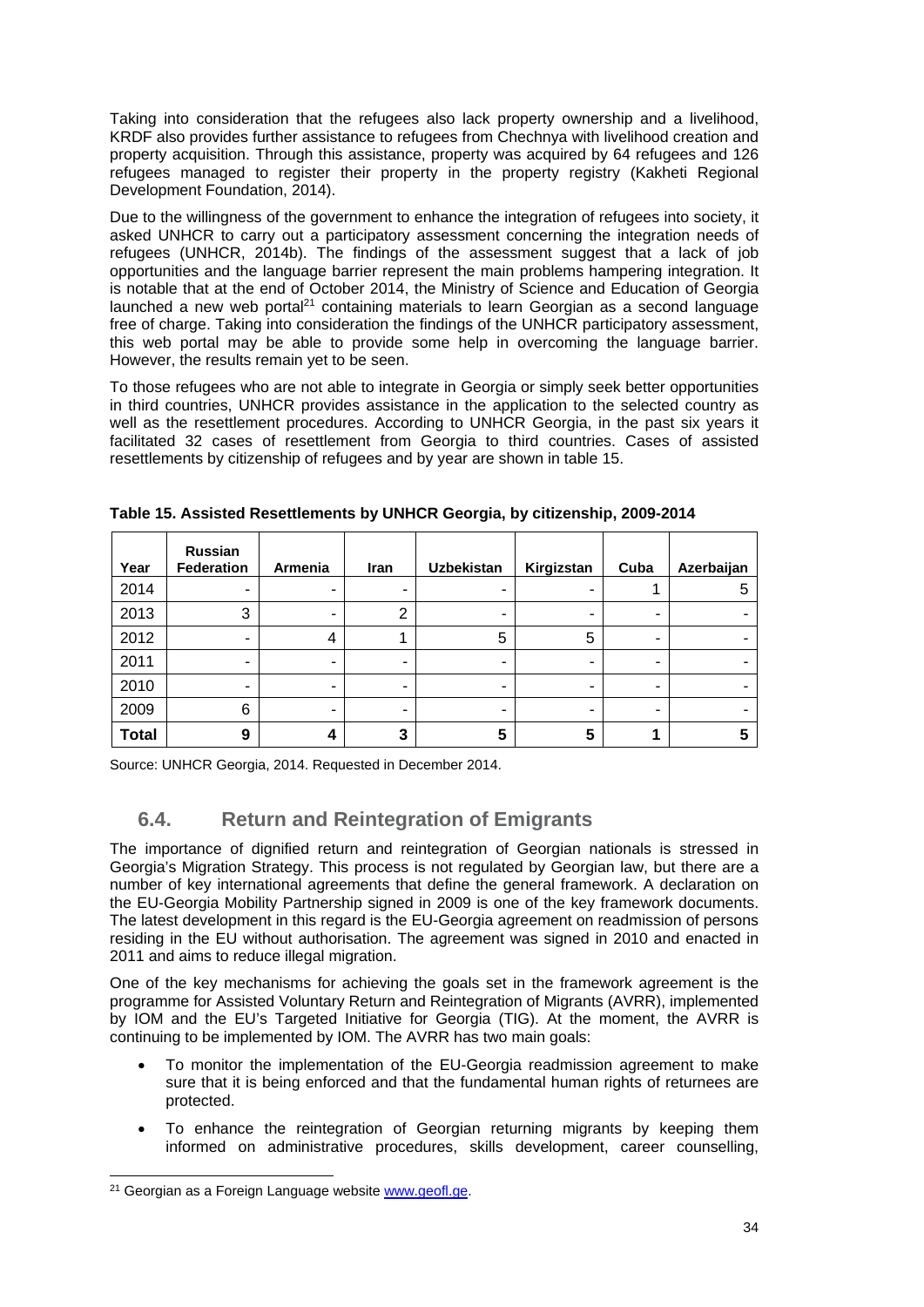emergency housing and small grants to support the livelihood creation. It is worth noting that this support is available not only to forced returnees, but to all returned emigrants who wish to obtain it.

The Mobility Centres Project<sup>22</sup>, implemented by IOM with EU funding, also provides on the ground reintegration support to returned emigrants. These centres operate in four key cities across Georgia: Tbilisi, Kutaisi, Telavi, and Batumi, and provide different types of support, from basic administrative assistance to temporary emergency accommodation. Skype communication is also available to help the returned migrants get in touch.

According to the Visa Liberalization Action Plan, Georgia has a commitment to gradually take over the functions of the "Mobility Centres". The 2014 Government of Georgia state budget allocated 400.000 GEL for the implementation of reintegration programmes during 2015. The Ministry of Internally Displaced Persons from the Occupied Territories, Accommodation and Refugees of Georgia issued targeted grants to non-governmental organisations for the purpose of providing reintegration support services to returned migrants. The "Reintegration assistance program for Georgian returnees" includes the following services:

- Financing of medical assistance and medications, including psycho-social rehabilitation
- Vocational training
- Financing social projects
- Paid internship and
- Legal aid.

This program also includes public awareness campaigns to increase community involvement, as well as public awareness and support to the migration-related issues. Activities provided by the program cover the following regions of Georgia: Tbilisi, Qvemo-Kartli, Mtskheta-Mtianeti, Shida-Kartli, Samtskhe-Javakheti, Samegrelo-Zemo Svaneti.

One of the key challenges persons returning to Georgia face is the recognition of education and skills obtained abroad. Three levels of education are recognised by the National Centre for Educational Quality Enhancement, these are:

- Secondary education
- Vocational education
- Higher education

Education which cannot be recognised includes:

- Pre-school education
- Home schooling

1

Education obtained through exchange programmes

Government and some organisations have carried out awareness campaigns for returned emigrants to inform them about the opportunities available domestically, however, awareness among returnees (particularly those who have been absent for a long period) is rather low.

One important development which needs to be outlined is the announcement by the government that it has allocated financial resources for reintegration programmes in the 2015 state budget (The Georgian Times, 2014). However, details on what types of activities will be supported have not yet been released.

<sup>&</sup>lt;sup>22</sup> The Enhanced Cooperation for Secure Borders and Safe Migration project implemented by IOM. More information available on the website: http://informedmigration.ge/cms/en/Mobility-Centre.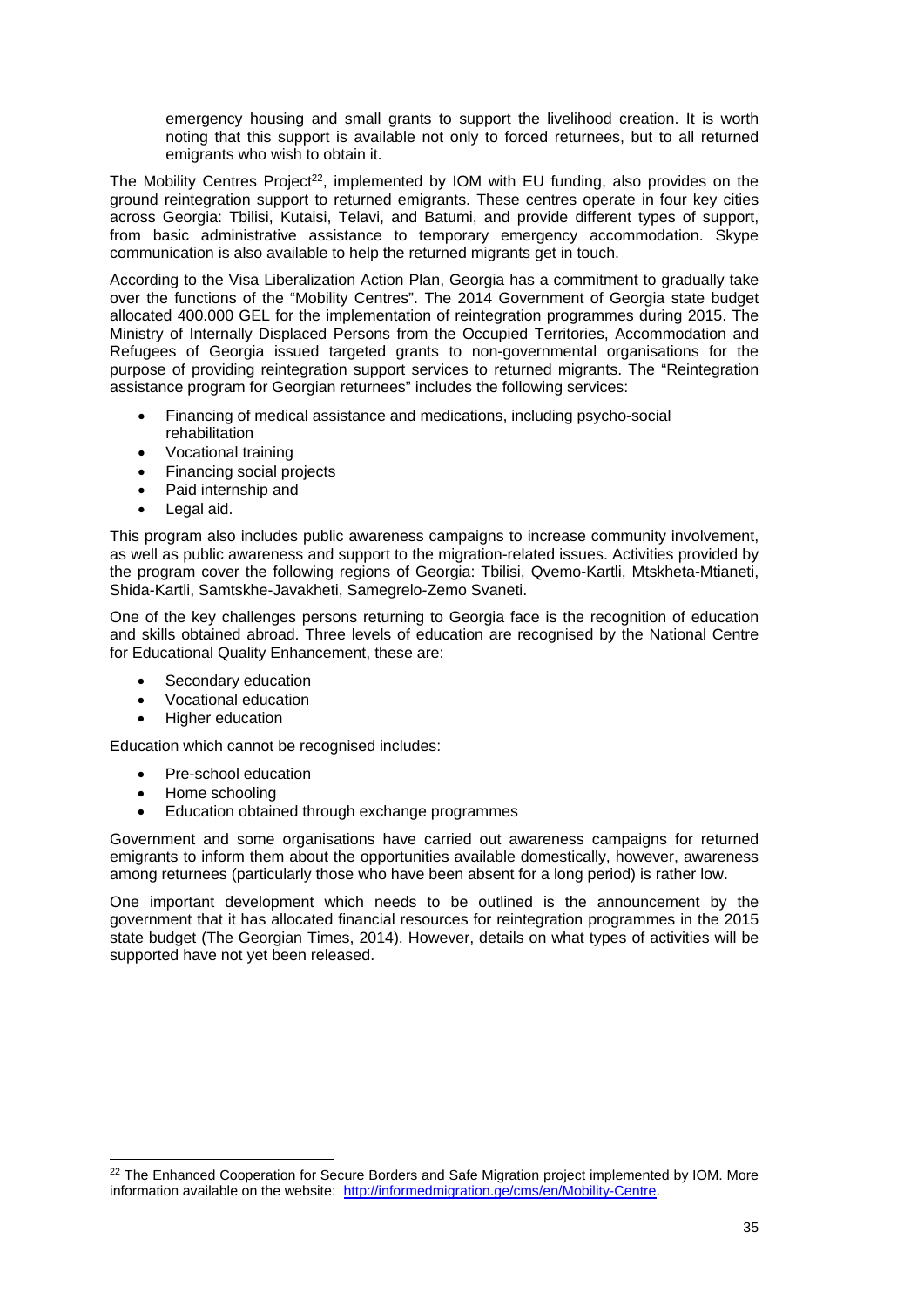# **7. Emigration**

### **7.1. Introduction**

International migration appeared on the agenda for Georgia after the dissolution of the Soviet Union. In the first years after independence, emigration was mainly directed towards regions of the former Soviet Union, but has since gradually diversified. Analysing migratory trends from Georgia starting from the early 1990s is challenging due to the differing quality in statistical data and data collection, thus a high degree of caution is required when using older data.

### **7.2. Recent Emigration**

GeoStat provides annual statistics on migration flows to and from the country (see table 16). However, the methodology used for migration statistics has varied over time<sup>23</sup>. Moreover, preliminary results from the 2014 census have shown a major population decline in Georgia from 2002 to 2014, contrary to previous population statistics (see table 3 in the annex). Based on these most recent census data, the Georgian population as of January 1<sup>st</sup>, 2015 amounts to 3,729,500 persons.

The necessary revision of official population and migration statistics will also result in revised figures for immigration, emigration and net migration. The population decline of around 640,000 persons between the 2002 and 2014 census rounds is likely to translate into markedly more negative net migration for this period. Pending the publication of the revised data, current migration statistics are presented here.

| Year | <b>Net migration</b><br>(persons) | Immigration | Emigration |
|------|-----------------------------------|-------------|------------|
| 2014 | $-6,500$                          | 82,200      | 88,700     |
| 2013 | $-2,600$                          | 92,500      | 95,100     |
| 2012 | $-21,500^{\rm b}$                 | 69,100      | 90,600     |
| 2011 | 20,200                            |             |            |
| 2010 | 18,100                            |             |            |
| 2009 | 34,200                            |             |            |
| 2008 | $-10,200$                         |             |            |
| 2007 | $-20,700$                         |             |            |
| 2006 | $-12,100$                         |             |            |
| 2005 | 76,300                            |             |            |
| 2004 | 5,500                             |             |            |

**Table 16. Net Migration for Georgia, 2004-2013** 

b) Break in time series

-

Figures to be revised according to 2014 census results

Sources: GeoStat, 2015a, b

<sup>&</sup>lt;sup>23</sup> Before 2004, GeoStat used expert estimates of migration flows, defining an emigrant as a person moving abroad (changing usual place of residence) for at least 12 months, and an immigrant as a person moving to Georgia for at least 12 months. From 2004 until 2011, net migration was calculated based on the number of official border crossings, without reference to length of stay in the country (using data from the MIA). Only the nationality of those crossing the border was recorded, but not the duration of their stay. Hence, net migration data until 2011 describe the balance of inward/outward flows of all types of visitors, not only migrants. Since 2012, however, the data has been collected based on a new methodology. Immigration and emigration data are based on border crossings for the reference year (t) as well as the preceding (t-1) and following (t+1) year, defining an emigrant as a person moving abroad for at least 6 months and 1 day (cumulative, during a 12 months period), and an immigrant as a person moving to Georgia for at least 6 months + 1 day (cumulative; GeoStat, 2013c: 6, see also annex 1). After each census, population and migration estimates are revised for the period since the preceding census. Because of these time-series breaks, for the years before 2012 GeoStat provides only numbers for net migration, and not for immigration or emigration.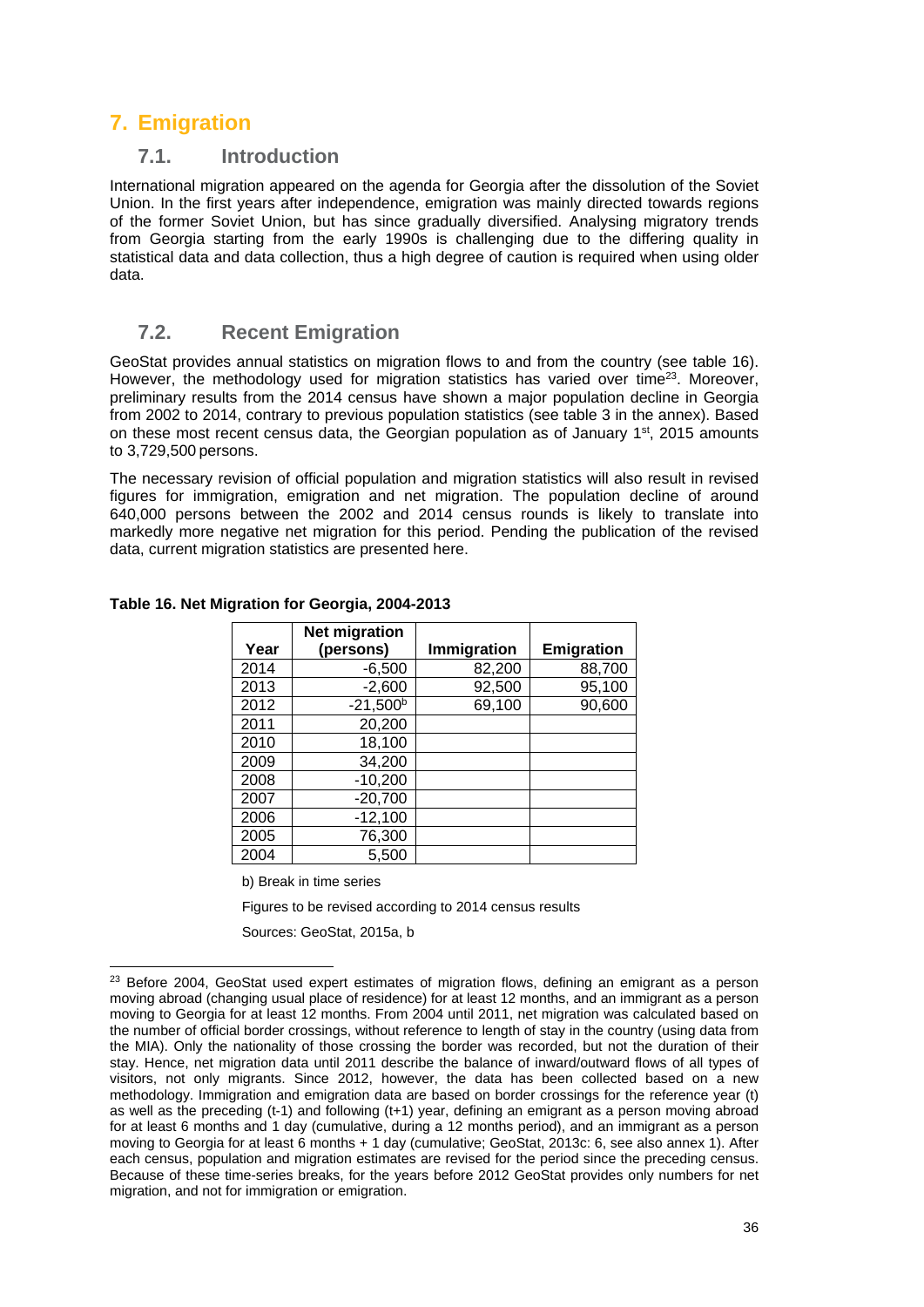Existing data suggest that current out-migration is higher than inward migration, with 2,600 more individuals leaving the country in 2013 (for at least 6 months and one day) and 6,500 more emigrants than immigrants in 2014 (for a breakdown by citizenship and gender see table 2 in the annex).

The breakdown of emigrants by citizenship (see table 17) shows that almost four out of five migrants (79%) leaving the country in 2014 were Georgian citizens. Russian (6%), Armenian (3%) and Turkish (3%) citizens made up the largest part of the remaining migrants who left Georgia in 2014. 59% of all emigrants were women in 2013, with a markedly higher female share among Turkish citizens leaving Georgia (75%). The mean age was 34 years, with female emigrants being slightly older on average (35.8 years) then male emigrants (32.6 years).

|                           |                      |                       | <b>Emigrants</b> |        |                    |
|---------------------------|----------------------|-----------------------|------------------|--------|--------------------|
| <b>Citizenship</b>        | <b>Both</b><br>sexes | $%$ by<br>citizenship | <b>Male</b>      | Female | %<br><b>Female</b> |
| Georgia                   | 69,855               | 78.8                  | 29,634           | 40,221 | 57.6               |
| <b>Russian Federation</b> | 5,424                | 6.1                   | 2,359            | 3,065  | 56.5               |
| Armenia                   | 2,821                | 3.2                   | 1,137            | 1,684  | 59.7               |
| Turkey                    | 2,395                | 2.7                   | 610              | 1,785  | 74.5               |
| Azerbaijan                | 1,254                | 1.4                   | 557              | 697    | 55.6               |
| Other (incl. unknown)     | 6,955                | 7.8                   | 2,549            | 4,406  | 63.4               |
| <b>Total</b>              | 88,704               | 100.0                 | 36,846           | 51,858 | 58.5               |
| Mean Age                  | 34.0                 |                       | 32.6             | 35.8   |                    |

|  |  | Table 17. Emigrants by citizenship and gender in 2014 |  |  |
|--|--|-------------------------------------------------------|--|--|
|--|--|-------------------------------------------------------|--|--|

Sources: GeoStat, 2015c, d, own calculations

There are no data in the Georgian statistics on the countries of destination for emigrants. Judging from the size and development of Georgian population groups abroad (see section 7.3. on Georgian emigrants worldwide below), the EU and the Russian Federation are the regions currently attracting the most migrants from Georgia. However, after 2000 (when the Russian Federation introduced a visa regime for Georgian citizens), migratory flows of Georgian labour migrants to the Russian Federation started to decrease gradually (Badurashvili & Nadareishvili, 2012). This decrease was later exacerbated by the 2008 war between the Russian Federation and Georgia, when migrant flows towards Russia virtually stopped.

The 2014 census also included a questionnaire for household members abroad at the time of enumeration, which had not been out of the country for more than 12 months. Census results will therefor also include this group, comprising recent and temporary emigrants, and provide details on their demographics, their countries of residence and motives for migration.

The migration balance for Georgian citizens was negative in 2012 (-31,000), 2013 (-21,000) and 2014 (-20,000) (GeoStat, 2015c). A breakdown by citizenship of migrants is not available for periods before 2012, but an indirect indication that the number of Georgian emigrants has been increasing is the dynamics of annual remittances that have been sent back to Georgia (see section 8.2.).

### **7.3. Emigrants from Georgia Worldwide**

The main data source for global data on international migrant stocks is the estimates provided by UN DESA (2013a). They contain estimates for migrants by country of destination and origin, and by gender. National data sources used are mostly censuses, population registers and nationally representative surveys (UN DESA, 2013b). Where possible, data on country of birth were obtained to identify migrants, while citizenship was only used when the variable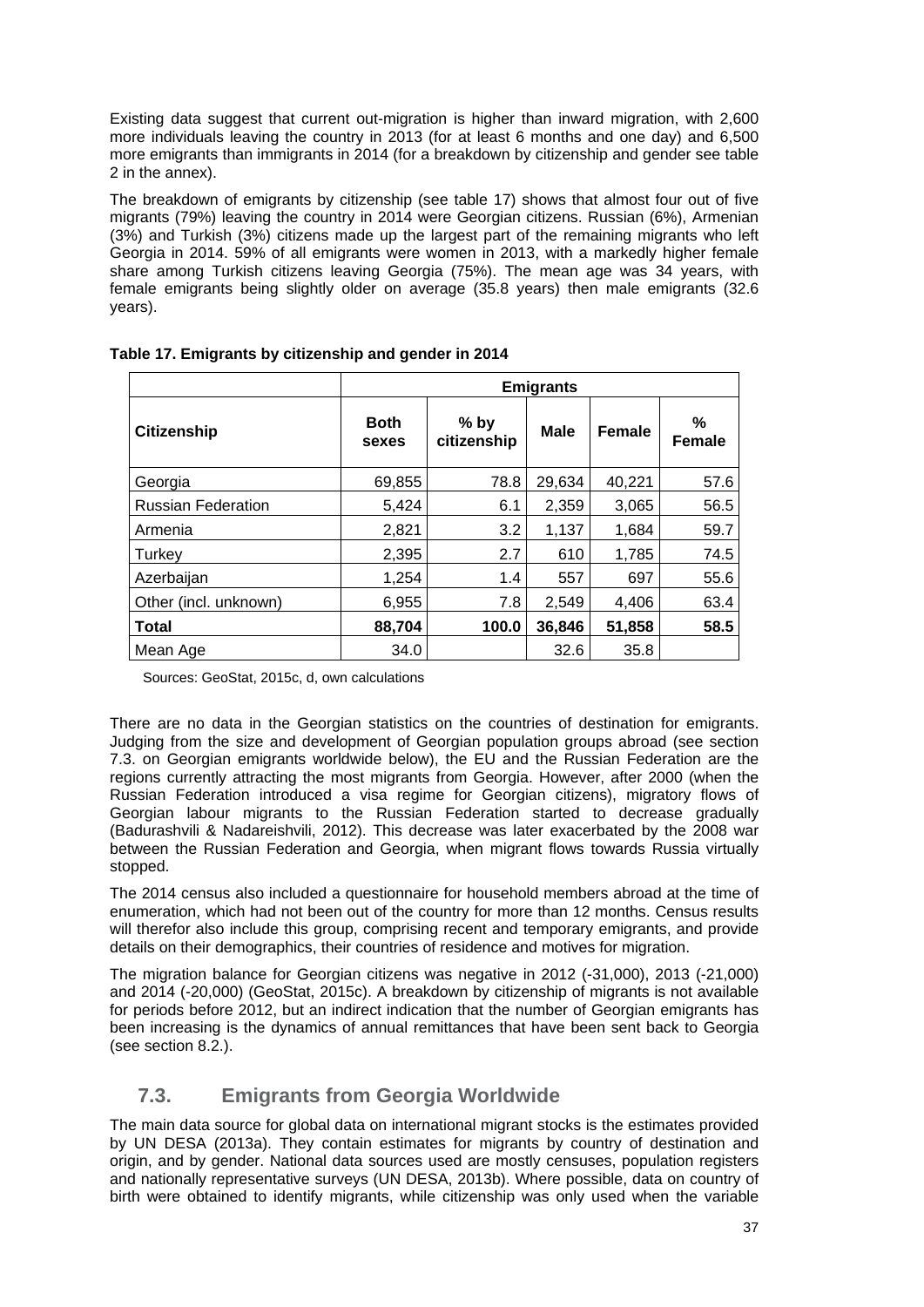country of birth was not available (the type of category is listed for each country of destination) $^{24}$ .

The estimates published by the World Bank (2010, 2011) are based on UN DESA's data from 2008 and the bilateral migration matrix compiled by Ratha and Shaw (2007). Country data were then updated using sources including UN DESA, OECD, and national sources; with national censuses, registers, and labour force surveys being the original sources, data on country of birth were used where available, citizenship elsewhere<sup>25</sup>.

The two sources mainly differ in their estimation methods (geographic coverage might be a minor issue as UN DESA data explicitly include migrants from the break-away regions in Georgia while the World Bank documentation does not state whether these territories are included as regions of origin).

A rough overview provided by the Migration Policy Center in 2013, based on national statistics alone, is also included in the comparison below (see table 18). Reference years vary widely and at least three major countries of destination are not listed in their report. The data were included here nevertheless to achieve a broader comparison of estimates.

By far the largest number of emigrants from Georgia is located in the Russian Federation. Total estimates differ over time and between sources mainly due to differences in the size of this group. According to UN DESA, there were around 660,000 Georgian emigrants in the Russian Federation in 1990, 625,000 in 2000, 442,000 in 2010 and 436,000 in 2013 (individuals born in Georgia). Analysing these numbers alone, the decrease during the 2000s of around 184,000 migrants would likely be attributable to return migrants, as none of the other destination countries show corresponding increases. In the absence of detailed immigration statistics in Georgia for this period, this cannot be directly compared to or corroborated with data on return migrants. These lower numbers for 2000 and 2010 might also be underestimations – the World Bank estimated 644,000 Georgian emigrants in the Russian Federation in 2010 (almost 50% more than the UN DESA estimate for the same year). What also remains unclear is how many of these migrants are ethnic Russians who were born in Georgia (this group might not be considered as "Georgian" emigrants, depending on the definition applied).

When compared to estimates by UN DESA, the World Bank estimates stand out because of the overall higher figures and the higher number of emigrants in the Russian Federation in particular. World Bank estimates for Georgian-born emigrants in Ukraine, Armenia and Israel seem outdated, closer to UN DESA's figures for 2000 (see table 18), while figures for Greece, Cyprus and Spain are closer to the UN DESA 2010 estimate. The total number of Georgian emigrants in 2010 according to the World Bank, around 1,058,000, is closer to UN DESA's 2000 estimate of 914,000 emigrants than to the 2010 estimate, the difference for 2010 data largely stemming from discrepancies related to the following countries of destination: the Russian Federation, Armenia, Israel, and other countries of the Global South (a residual category used by the World Bank which is distributed across countries in the UN DESA estimates).

Given that the World Bank used data from UN DESA's 2008 revision of data on international migrant stock, that estimates for 2010 appear to be partly based on outdated data, and that no recent update from the World Bank is available, UN DESA's 2013 estimates appear more useful for assessing the current number of Georgian emigrants. Based on these estimates,

 $\overline{a}$ 

<sup>&</sup>lt;sup>24</sup> Redistribution of data was used for estimates when the original data did not comply with standard categories for countries or areas (e.g. when the origin covered more than one country). Interpolation or extrapolation was used for estimates when there was no data for the reference years, but at least two data points available (for more detailed information on sources and estimation methodology see UN DESA, 2013b).

<sup>&</sup>lt;sup>25</sup> The bilateral migration matrix published by the World Bank (2010) does not include the type of category (country of birth, citizenship, refugee status, etc.) by country. Estimation (as described in Ratha & Shaw, 2007) is used for countries with no available data and for migrants whose country of origin or destination is unknown. The categories "Other South" and "Other North" were created to cover migrants not attributable to a specific origin or destination country. In order to provide estimates for one point in time (when the date of the most recent data sources differs across countries), total migrant stocks for destination countries (including breakdown by origin) were scaled to the UN's latest available estimate of country-level migrant stocks.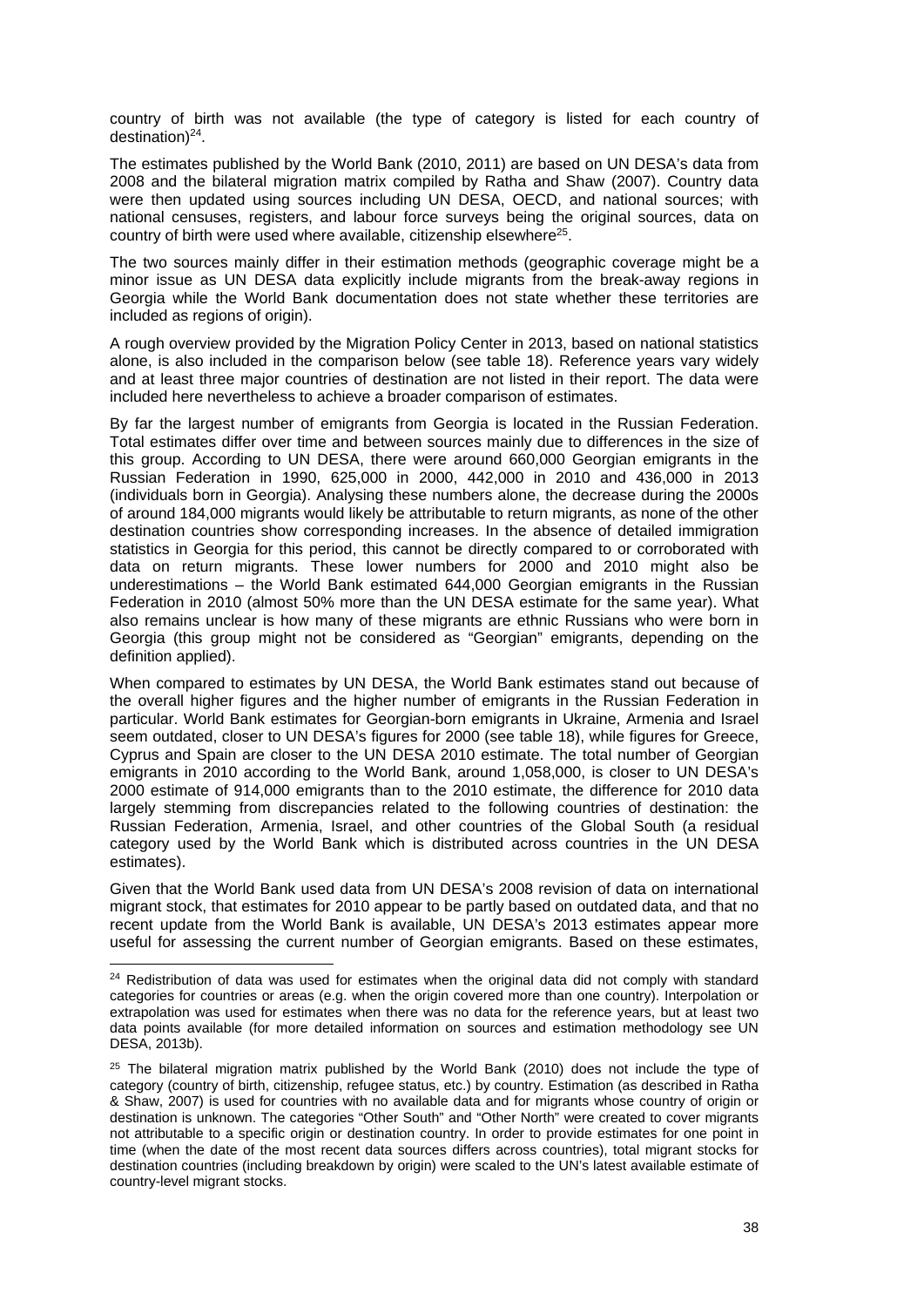|                             |                | <b>UN</b>         |                          | UN         |                | <b>UN</b>          |                | <b>UN</b>         |             | World             |             |                  |
|-----------------------------|----------------|-------------------|--------------------------|------------|----------------|--------------------|----------------|-------------------|-------------|-------------------|-------------|------------------|
|                             |                | DESA <sup>1</sup> |                          | $DESA^{1}$ |                | DESA <sup>1)</sup> |                | DESA <sup>1</sup> |             | Bank <sup>2</sup> |             | MPC <sup>3</sup> |
|                             | Type           |                   | Type                     |            | Type           |                    | <b>Type</b>    |                   | <b>Type</b> |                   | <b>Type</b> |                  |
|                             | of data        | 1990              | of data                  | 2000       | of data        | 2010               | of data        | 2013              | of data     | 2010              | of data     | 2012             |
| <b>Russian Federation</b>   | B              | 656,888           | B                        | 625,298    | В              | 441,793            | B              | 436,005           | n/a         | 644,390           | B (2002)    | 628,973          |
| Ukraine                     | B              | 76,612            | B                        | 72,826     | В              | 68,386             | B              | 67,875            | n/a         | 72,410            | C(2001)     | 6,446            |
| Greece                      | C              | 23,963            | $\mathsf{C}$             | 21,283     | C              | 36,628             | C.             | 37,912            | n/a         | 41,817            | B (2006)    | 13,254           |
| Armenia                     | <b>BR</b>      | ,603              | BR                       | 67,525     | <b>BR</b>      | 36,329             | BR             | 37,277            | n/a         | 75,792            |             |                  |
| Uzbekistan                  | В              | 31,462            | B                        | 25,154     | В              | 23,288             | B              | 23,175            | n/a         |                   |             |                  |
| Cyprus                      | В              | 3,802             | В                        | 6,950      | B              | 13,388             | B              | 17,994            | n/a         | 13,497            |             |                  |
| <b>USA</b>                  | В              | 7,691             | В                        | 11,346     | В              | 14,386             | B              | 14,907            | n/a         | 25,310            | B (2011)    | 14,270           |
| Germany                     | В              | ,410              | В                        | 10,482     | В              | 13,255             | B              | 13,406            | n/a         | 18,164            | C(2012)     | 17,163           |
| Spain                       | В              | 104               | В                        | 523        | B              | 10,168             | B              | 10,621            | n/a         | 10,702            | B (2012)    | 10,501           |
| <b>Turkey</b>               | <b>BR</b>      | 5,868             | BR                       | 6,443      | <b>BR</b>      | 8,740              | BR             | 9,512             | n/a         | 7,295             | C(2011)     | 1,740            |
| Israel                      | BR             | 25,921            | BR                       | 21,123     | <b>BR</b>      | 9,328              | B <sub>R</sub> | 9,479             | n/a         | 26,032            | B (2005)    | 44,462           |
| "Other South" <sup>4)</sup> | $\blacksquare$ |                   | $\overline{\phantom{0}}$ |            | $\blacksquare$ | ۰                  |                |                   | n/a         | 98,123            |             |                  |
| <b>EU 28</b>                |                | 39,695            |                          | 50,566     |                | 100,313            |                | 108,728           |             | 95,992            |             |                  |
| World                       |                | 890,120           |                          | 913,777    |                | 734,065            |                | 738,733           |             | 1,058,300         |             | 767,489          |

#### **Table 18. Georgian emigrant stocks by selected country of residence, 1990-2013**

Type of data: foreign-born population (B), foreign citizens (C), UNHCR refugees (R), not available (n/a)

Sources: UN DESA, 2013, World Bank, 2010, Migration Policy Center, 2013, own calculations

1) UN DESA, 2013. Including Abkhazia and South Ossetia. Estimates refer to 1 July of the reference year, namely 1990, 2000, 2010 and 2013.

2) World Bank, 2010. Data based on the 2008 revision of UN DESA's data on International Migrant Stock and Ratha and Shaw (2007). Latest available data as of 1 October 2010. No indication whether Abkhazia or South Ossetia are included.

3) Migration Policy Center, 2013, based on national data. No data given for Armenia, Uzbekistan or Cyprus. No indication whether Abkhazia or South Ossetia are included.

4) Ratha and Shaw distribute "unidentified" migrants, i.e. those for which the country of origin or destination is unknown, between countries. This produces estimates for Georgian emigrants in unspecified countries, e.g. if someone does not or cannot provide information on his/her country of birth or citizenship.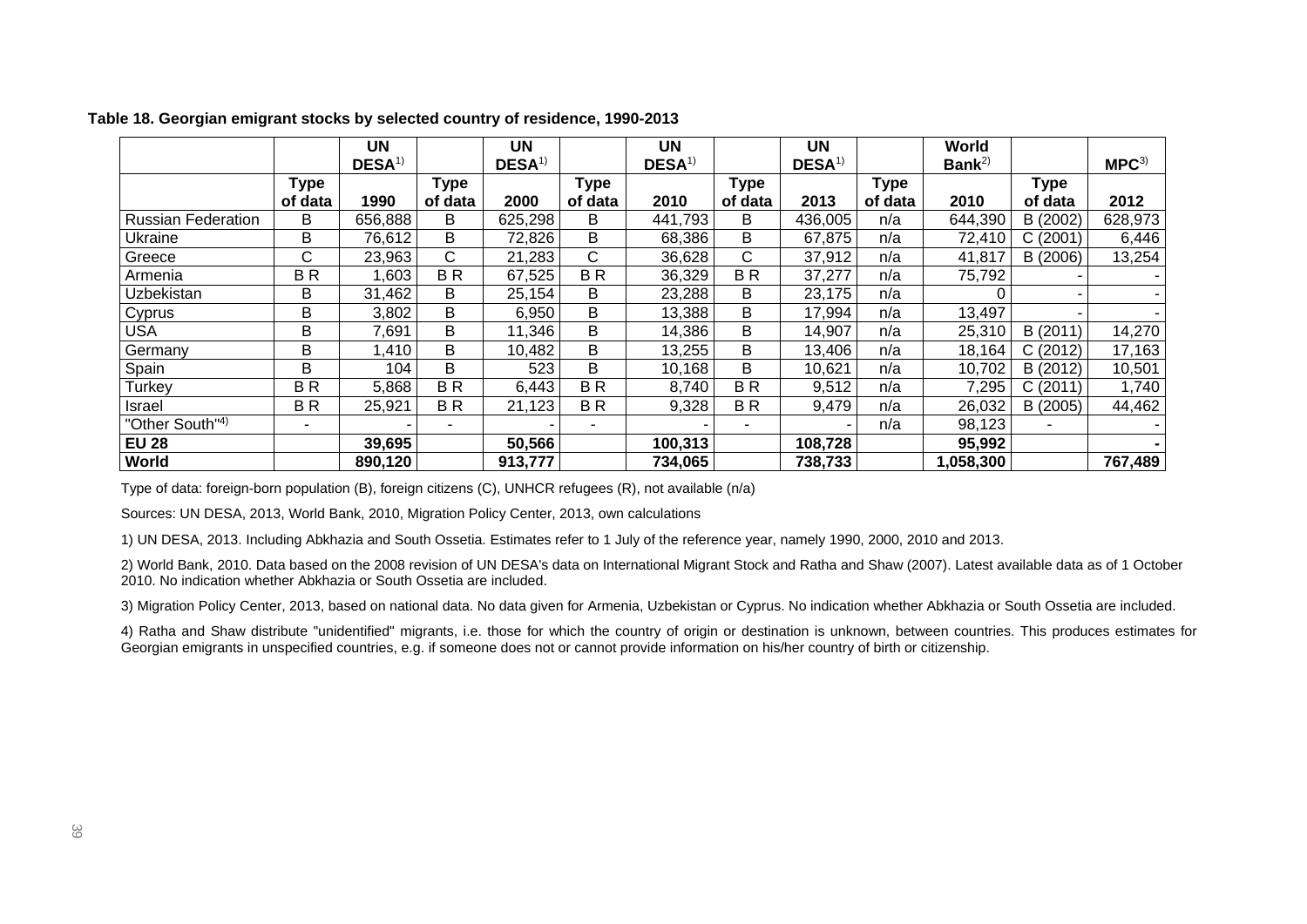739,000 emigrants born in Georgia currently live abroad (16% in relation to the Georgian population in mid-2013).

According to this source, Ukraine has the second-largest group of Georgian-born emigrants, around 68,000 in 2013, followed by Greece (38,000), Armenia (37,000) and Uzbekistan (23,000). With these populations, it is also not known to which extent they consist of ethnic minorities born in Georgia. The number for Greece is likely to be higher still, as the estimate is based on citizenship data and naturalised immigrants as well as unregistered persons (e.g. domestic workers) are not covered. Israel used to be one of the major countries of destination, however, the size of the Georgian emigrant population decreased by more than 50% from 2000 to 2010, the most recent estimate being 9,000 emigrants. Almost all of both the ethnic Greek and Jewish population in Georgia left in the early 1990s (Labadze & Tukhashvili, 2012: 12). Cyprus, the USA, Germany, Spain, and most recently Turkey have overtaken Israel as destination countries in the last 25 years.

EU Member States have become more important as destinations since 1990. While around 40,000 Georgian resided in one of today's 28 EU countries in 1990, this number had almost tripled to around 109,000 residents by 2013. After the Russian Federation, the European Union therefore counts the second-largest population of Georgian emigrants today. Excluding EU countries and the Russian Federation, most emigrants from Georgia currently live in former Soviet republics – Ukraine, Belarus, and Moldova (81,000), followed by Western Asia (61,000 in Armenia, Azerbaijan, Turkey, and Israel) and Central Asia (33,000 in Uzbekistan, Kyrgyzstan, Turkmenistan, Kazakhstan, and Tajikistan).

Georgian emigrants as defined by the country of birth criterion may not necessarily or even primarily be ethnic Georgians. The large shifts in the ethnic composition of the Georgian population due to emigration waves among ethnic minorities (Komakhia, 2008) point to a diverse group of migrants. Large numbers of ethnic Russians and Armenians, Greeks and Ukrainians have left Georgia since its independence, and these four countries show the largest numbers of emigrants from Georgia today, according to UN DESA's estimates.

When comparing the population changes according to Georgian statistics since 1990 and emigrant stocks abroad according to the UN, a large discrepancy is visible. For example, the cumulative net migration loss in Georgia between 1990 and 2000 amounted to around 855,000 persons (see annex, table 3), yet the estimate for global stocks of emigrants from Georgia only increased by 24,000 persons. Assuming that a difference of this magnitude between independent sources cannot be due to inaccuracies alone, presumably a large part of migrants from Georgia during this period were not born in the country but rather were immigrants in Georgia<sup>26</sup>, and were therefore not counted in national censuses, registers, or surveys abroad as being born in Georgia. This also applies to the population decline between the 2002 and 2014 census (-640,000), likely due to emigration, and the absence of a corresponding increase in Georgian emigrants in international statistics. Lacking information on citizenship and country of birth in Georgian censuses before 2014, confirmation of this interpretation would require an in-depth analysis of national sources.

A more detailed analysis based on national migration statistics is needed for corroboration, more solid interpretations and to shed more light on inconsistencies between estimation methods.

### **7.4. Characteristics of Emigration from Georgia**

"Georgia faced a large-scale emigration during the period following independence and the break-up of the former Soviet Union in 1991: thousands of people migrated in a search of high-wage employment opportunities. Despite the fact that mainly unemployed persons were emigrating at the time and the pressure at the labour market was mitigated, a mass level of emigration negatively affected the labor market as it lost qualified labor force." (Building Migration Partnerships, 2011: 92).

At the same time, Georgian emigrants seem to be responding to existing labour market needs in receiving countries. Studies demonstrate that there is a broad differentiation between countries in terms of a gendered demand for labour. Greece and Italy as receiving countries mainly attract female emigrants, while males prefer to emigrate to France, Israel, the USA, the UK, or Ireland (IOM, 2009).

A recent ICMPD report (2014) about Georgian diaspora and migrant communities in Germany, Greece and Turkey points to widespread brain waste among migrants working abroad (see also chapter 8).

<sup>-</sup><sup>26</sup> Those born in other former Soviet republics and moving to Georgia before the breakup of the USSR are from today's perspective counted as international migrants – but were internal migrants at the time.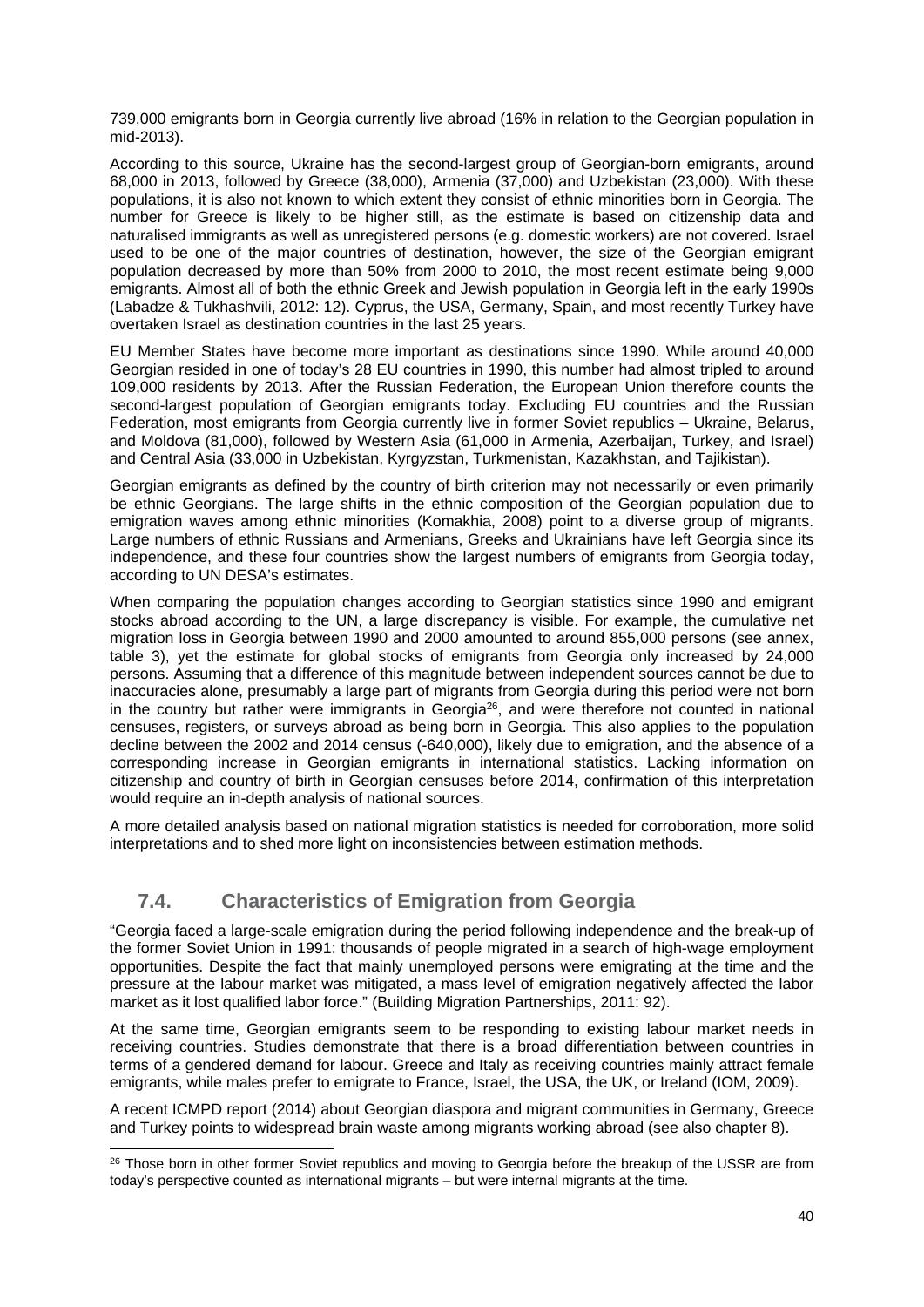The feminisation of emigration from Georgia is a relatively new trend which was first discussed based on the research in Daba Tianeti, a small mountainous region in the north-eastern part of Georgia (Zurabishvili & Zurabishvili, 2010). In line with the higher share of female migrants visible in recent migration statistics, the findings of the Tianeti study describe the characteristics of certain settlements in Georgia, from where more females than males emigrate. The major reasons for this were found to be a specific demand for female-dominated jobs, and less scrutiny from the immigration authorities in the destination countries towards female emigrants. Major destination countries for female migrants were Greece and Italy, and to a lesser extent, Israel (Zurabishvili & Zurabishvili, 2010), which provide women with opportunities for employment. Hofmann and Buckley (2013) argued that in a patriarchal society like Georgia, women still need to negotiate and reaffirm their roles as 'good' mothers or 'good' wives, since mainstream public discourse still views the emigration of women quite negatively.

### **7.5. Seeking International Protection**

According to UNHCR data (UNHCR, 2014a) there were 6,740 recognised refugees from Georgia worldwide in 2013 (see table 19). The largest group of refugees were resident in France, followed by Austria, the Russian Federation, the USA, Canada, Germany and Sweden. Strikingly, the refugee population is to a large part distributed among EU and other European countries. Over the course of the last ten years, France has gradually replaced Germany as the primary country of residence. The number of Georgian refugees in the Russian Federation showed a marked rise in 2009, the year after the war over South Ossetia, followed by a decline starting in 2011. Figures for Ukraine show a sudden increase in 2007, to around 5,000 refugees, and an equally sudden decrease to 600 refugees in 2010. Total numbers for refugees from Georgia change accordingly over time. From below 7,000 in 2004 to 12,000 in 2007, the numbers peak in 2009, indicating a refugee movement out of the regions in Georgia affected by war. From 2010 until 2013, the total numbers gradually decline, most notably due to lower numbers in the Russian Federation, Germany and Ukraine, down to pre-2007 levels. General reasons for this decline could be return, naturalisation or the cessation of refugee status. Detailed interpretations for country-specific developments would require further research.

| <b>Country of</b><br>residence | 2004  | 2005  | 2006  | 2007   | 2008   | 2009   | 2010   | 2011   | 2012  | 2013  |
|--------------------------------|-------|-------|-------|--------|--------|--------|--------|--------|-------|-------|
| France                         | 998   | 1,516 | 1,668 | 1,786  | 1,889  | 2,105  | 2,153  | 2,249  | 2,391 | 2,571 |
| Austria                        | 153   | 226   | 291   | 377    | 532    | 654    | 730    | 774    | 819   | 788   |
| Russian<br>Federation          | 238   | 119   | 120   | 205    | 670    | 2,329  | 2,478  | 1,900  | 1,404 | 762   |
| <b>USA</b>                     | 791   | 817   | 1,289 | 1,093  | 1,111  | 1,091  | 928    | 802    | 693   | 608   |
| Canada                         | 245   | 290   | 297   | 471    | 486    | 501    | 495    | 506    | 504   | 485   |
| Germany                        | 2,639 | 2,664 | 1,173 | 1,385  | 1,509  | 1,943  | 2,034  | 2,105  | 2,202 | 333   |
| Sweden                         | 77    | 96    | 106   | 139    | 148    | 165    | 173    | 177    | 170   | 158   |
| <b>Netherlands</b>             | 713   | 693   | 467   | 366    | 282    | 216    | 173    | 146    | 117   | 111   |
| Italy                          | 41    | 41    | 41    | 55     | 65     | 89     | 84     | 89     | 90    | 110   |
| Ukraine                        | 86    | 81    | 80    | 5,079  | 5,076  | 5,079  | 571    | 568    | 66    | 63    |
| Other<br>countries             | 645   | 758   | 808   | 854    | 830    | 848    | 824    | 796    | 805   | 751   |
| Total                          | 6,626 | 7,301 | 6.340 | 11,810 | 12,598 | 15,020 | 10,643 | 10,112 | 9,261 | 6,740 |

**Table 19. Georgian refugees abroad, top 10 countries, 2004 to 2013** 

Source: UNHCR, 2014a

Worldwide, there were 11,560 asylum seekers from Georgia in open asylum procedures at the end of 2013. The most asylum seekers were reported in Greece (4,764), Germany (2,449) and France (2,326). Here as well, EU and European countries are the main receiving countries (Canada and the USA each reported only around 100 asylum seekers from Georgia in 2013), while numbers in the Russian Federation are consistently and strikingly low, not exceeding 800 persons since 2000 (see table 20). The low number of refugees despite the high number of asylum seekers in Greece is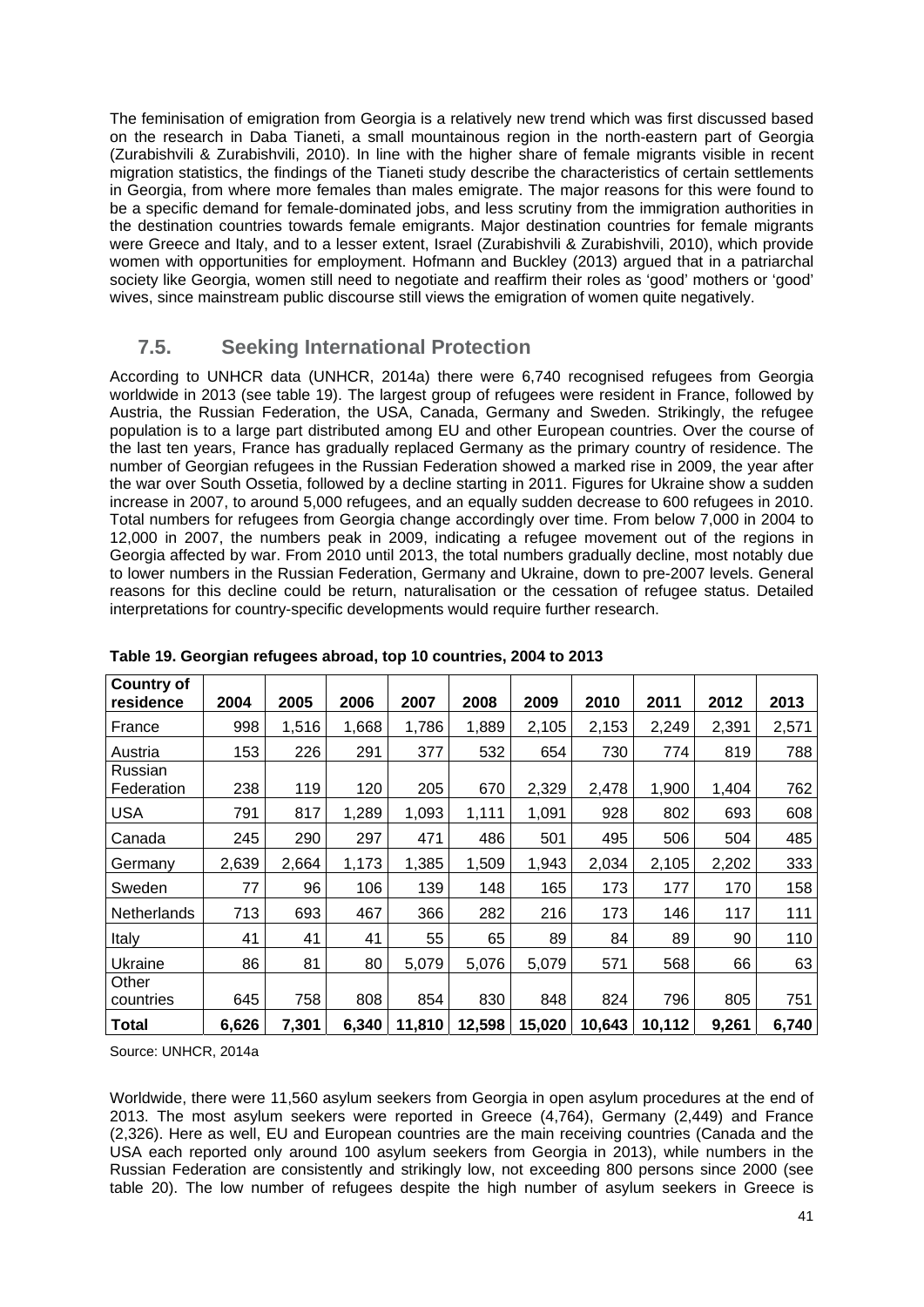evidently connected with very low recognition rates. Data gaps in 2009, 2011 and 2012 for Greece are apparently owing to inconsistent national data, and would likely show an initial strong increase of asylum seekers from 2008 to 2010 and then a more gradual rise until 2013 (based on data of annual applications).

Neighbouring Turkey receives neither asylum seekers nor refugees from Georgia according to UNHCR data. Georgian passport holders are exempt from visas for 90 days when entering Turkey (Ministry of Foreign Affairs, Republic of Turkey, 2014), which provides the opportunity for transit to EU countries.

Starting in 2006, an increase in total asylum seekers from Georgia can be observed, reaching 7,200 persons in 2010, then declining and peaking again in 2013 (see table  $20$ )<sup>27</sup>. The marked rise from 2012 to 2013 from 4,500 to  $\overline{11,600}$  asylum seekers – more than a 100% increase – is mostly attributable to the data gap for Greece in 2012 and to a lesser extent to a doubling of the numbers in Germany and France.

Rather than the number of current asylum seekers, the number of applications filed during a year might be an indicator of the political and security situation in a country – and of migration flows. 12,559 asylum seekers from Georgia applied for asylum abroad in 2013. The number of new asylum seekers<sup>28</sup> from Georgia almost doubled from 2007 to 2008 (to 9,225) and increased again in 2009, peaking at 15,735 individuals. It is safe to assume that this was caused by the 2008 August war in South Ossetia. After 2009, the numbers of asylum seekers applying per year decreased to 10,200 in 2010 and 8,500 in 2011. A large increase can be seen in 2012, to a level close to that reached after the most recent war. Taking a closer look, these 14,100 new asylum applications were mostly filed in France (4,000), Poland (3,600) and Germany (1,400), notably more than in the previous year in each of these countries.

| <b>Persons</b><br>pending by<br>country of |        |       |       |       |       |        |        |       |        |        |
|--------------------------------------------|--------|-------|-------|-------|-------|--------|--------|-------|--------|--------|
| residence                                  | 2004   | 2005  | 2006  | 2007  | 2008  | 2009   | 2010   | 2011  | 2012   | 2013   |
| Greece                                     | 114    | 86    |       | 470   | 758   |        | 3,594  |       |        | 4,764  |
| Germany                                    | 167    | 547   | 326   | 174   | 247   | 495    | 439    | 455   | 1,163  | 2,449  |
| France                                     | ۰      | ۰     | ۰     | ٠     | ۰     |        | ۰      |       | 1,137  | 2,326  |
| Sweden                                     | 229    | 85    | 80    | 117   | 193   | 225    | 166    | 167   | 193    | 384    |
| Austria                                    |        | ٠     | 1,752 | 1375  | 1,350 | 1,188  | 643    | 410   | 326    | 322    |
| Poland                                     | 22     | 7     | 2     | 4     | 51    | 349    | 586    | 378   | 339    | 191    |
| Ireland                                    | 146    | ۰     | 135   | 179   | 214   | 52     | 199    | 177   | 172    | 159    |
| Switzerland                                | 78     | 45    | 51    | 30    | 266   | 246    | 133    | 98    | 201    | 153    |
| Latvia                                     |        | ۰     | 1     | ۳     | 15    | 10     | ۰      | 109   | 99     | 145    |
| Russian                                    |        |       |       |       |       |        |        |       |        |        |
| Federation                                 | 10     | 5     | 14    | 483   | 630   | 790    | 534    | 262   | 177    | 64     |
| Total                                      | 2,791  | 3,011 | 4,386 | 4,066 | 5,086 | 4,759  | 7,195  | 2,910 | 4,522  | 11,560 |
| <b>Persons</b><br>applied during           |        |       |       |       |       |        |        |       |        |        |
| year (all                                  |        |       |       |       |       |        |        |       |        |        |
| countries)                                 | 11,673 | 9,312 | 5,382 | 5,513 | 9,225 | 15,735 | 10,195 | 8,501 | 14,094 | 12,559 |

**Table 20. Georgian asylum seekers 2004 to 2013** 

Source: UNHCR, 2014a

-

 $27$  Figures on active asylum seekers are not sufficient for interpretations about refugee movements or populations as they depend on the number of concluded asylum procedures and their timeliness. A country may receive a large volume of applications and issue decisions promptly, leading to a low number of active asylum seekers, and/or issue a large share of negative decisions, leading to a low number of refugees. Similarly, the total number of asylum seekers is affected by backlogs in procedures as well as recent refugee flows.

 $28$  UNHCR gives total numbers of new applications including all levels of procedures – first instance, appeal, administrative review, etc. A person might thus be counted more than once during a year or in consecutive years.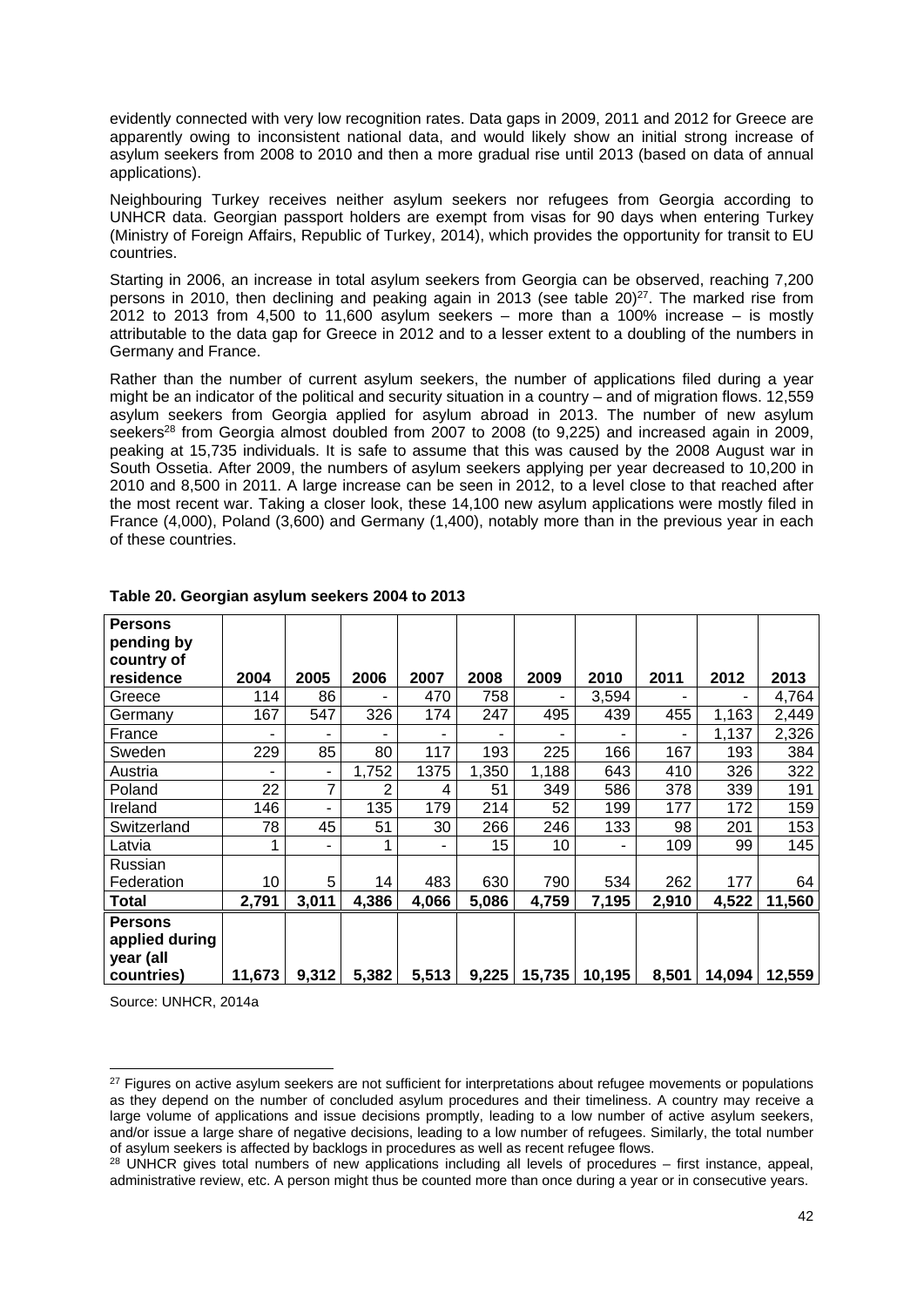Since 2000, the total recognition rate worldwide for refugees from Georgia has varied between 7% and 22% (UNHCR, 2014a, not shown). The year 2009 stands out through the highest number and rate (22%) of positive decisions, most of which resulted in subsidiary protection status or other forms of national protection status<sup>29</sup> (1,936), much fewer in refugee status (316). These consistently low acceptance rates combined with consistent refugee flows can be read as a (temporary) migration strategy to circumvent the lack of legal channels to migrate to EU countries. Recognition rates in 2012 were low for most countries (see table 21): 13% in Switzerland, 2% in France, 0.3% in Greece and 0% in Poland, where a report from 2009 states that a large part of applicants move on during the procedure without informing the authorities (Thomsen, 2009), with the Russian Federation being the exception with an overall recognition rate of 34%. The main countries of destination for asylum seekers from Georgia in 2012 were France, Poland, and Germany. Entering the EU via Poland means comparatively low costs for those leaving Georgia, while France and Germany might be attractive due to relatively high recognition rates in the recent past (Thomsen, 2009).

Analysing the number of refugees, asylum seekers, persons applying during a given year, and recognition rates jointly, the following observations can be made (see table 21): France and Germany as destination countries have a similar profile with an established and growing group of refugees, Poland with its large number of applicants but mostly otherwise closed cases appears to be a transit country. Greece stands out due to its large number of unprocessed applications on the one hand and the high share of rejections on the other hand. The above-average recognition rate in the Russian Federation and fluctuating refugee numbers over time would require a closer look in order to identify the specifics of the refugee population (possibly ethnic Russians) and the procedures. Among the top 10 countries (regarding the number of persons filing an application in 2012), the Russian Federation is the only non-EU/EFTA country and the only country that neighbours Georgia.

1

<sup>&</sup>lt;sup>29</sup> Referred to in table 21 by UNHCR as complementary protection status.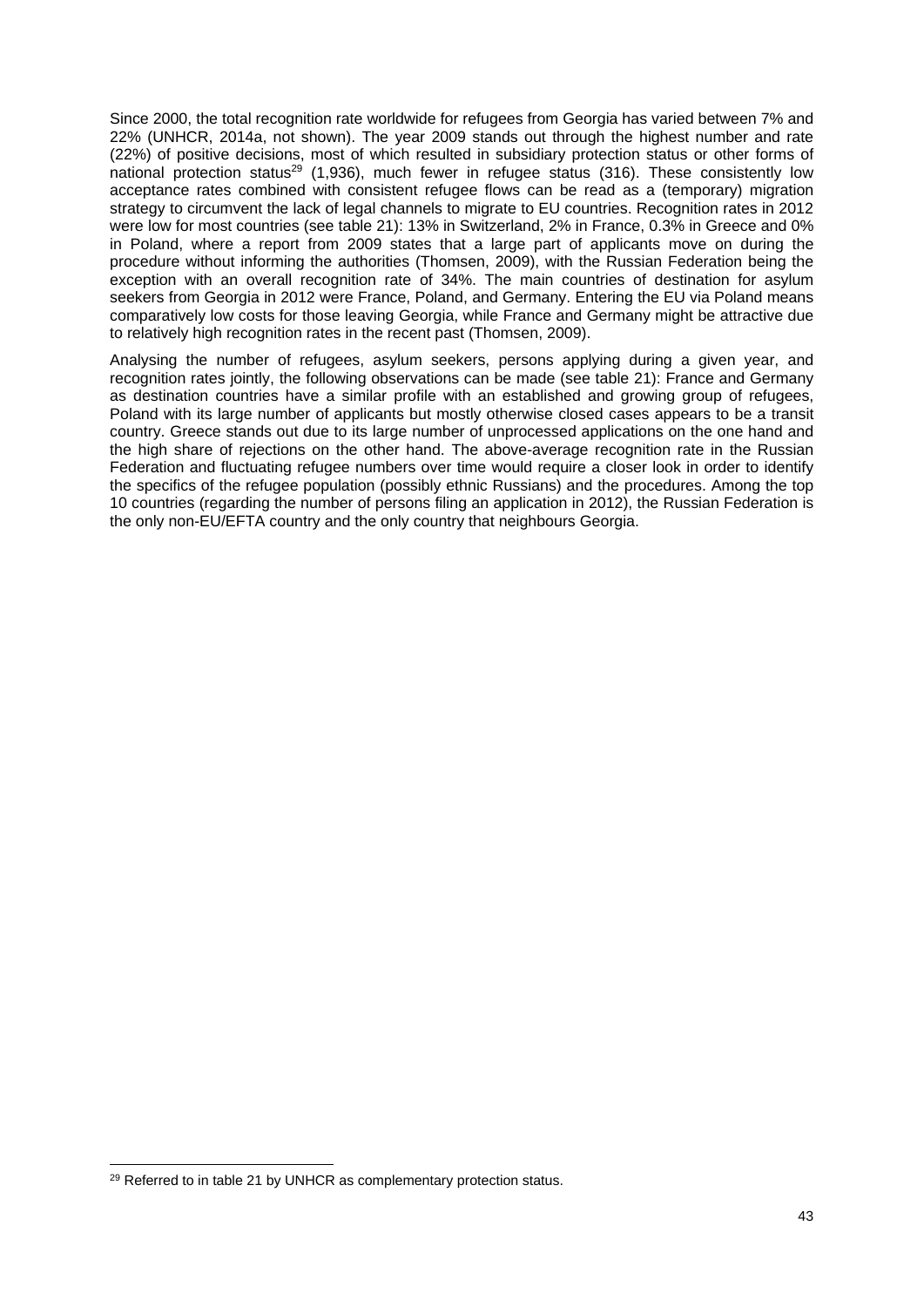|                   |               | Asylum         |                        |                |                 | <b>Decisions during 2012</b>  |       |        |           |               |
|-------------------|---------------|----------------|------------------------|----------------|-----------------|-------------------------------|-------|--------|-----------|---------------|
|                   |               | seekers        |                        | <b>Persons</b> | <b>Positive</b> | <b>Positive</b>               |       |        |           |               |
|                   | <b>Number</b> | (pending       | Level of               | applied        | decisions       | decisions                     |       | Other- | Total     | <b>Total</b>  |
| <b>Country of</b> | <b>of</b>     | at end of      | application            | during         | (convention     | (Complementary                |       | wise   | number of | recognition   |
| residence         | refugees      | 2012)          | procedure <sup>1</sup> | year           | status)         | protection status)   Rejected |       | closed | decisions | rate $(\%)^2$ |
| France            | 2,391         | 1,137          | $AR + FI + RA$         | 3,995          | 110             | 42                            | 2,393 |        | 2,545     | 6.0           |
| Poland            | 14            | 339            | $AR + FI + RA$         | 3,577          |                 |                               | 654   | 2,966  | 3,620     | 0.0           |
| Germany           | 2,202         | l.163 l        | $NA + RA$              | ,430           |                 |                               | 262   | 394    | 663       | 2.6           |
| Greece            | 31            | $4,409^{3}$ FI |                        | 893            |                 | 3                             | 1,116 | 502    | 1,621     | 0.3           |
| Sweden            | 170           | 193 FI         |                        | 748            |                 |                               | 158   | 194    | 353       | 0.6           |
| Switzerland       | 85            | 201            | $AR + FI$              | 715            |                 |                               | 26    | 659    | 806       | 13.3          |
| Belgium           | 26            |                | $120$   FI + RA        | 497            |                 |                               | 496   | 57     | 562       | 1.8           |
| Russian           |               |                |                        |                |                 |                               |       |        |           |               |
| Federation        | 1,404         |                | $177$   FI + TA        | 450            | 182             |                               | 353   |        | 535       | 34.0          |
| Austria           | 819           | $326$ FA       |                        | 300            | 27              | 31                            | 321   | 37     | 416       | 8.9           |
| Netherlands       | 117           | 139 FI         |                        | 226            |                 |                               | 233   |        | 235       | 0.9           |
| Total $4$ )       | 9,261         | 8,931          |                        | 14,094         | 402             | 114                           | 6,779 | 5,296  | 12,708    | 7.1           |

**Table 21. Asylum applications, refugee status determination and overview of Georgian refugees in 2012** 

1) Level: NA=New Applications; FI=First Instance decisions; AR=Administrative Review decisions; RA=Repeat/reopened Applications; FA=First instance and Appeal; TA=Temporary Asylum.

2) Total recognition rate: Recognised plus Other positive divided by total of Recognised, Other positive and Rejected.

3) Own estimation; the number of asylum seekers pending for Greece and the total differ accordingly from table 20.

4) In countries with more than one level in the procedure (first instance, appeal, etc.), the figures for both procedures have been added up. As a result, appeal cases may have been counted more than once (once at first instance and once on appeal).

A dash ('-') indicates that the value is zero or not available.

Sources: UNHCR, 2013: 103, 111f, UNHCR, 2014a, own calculations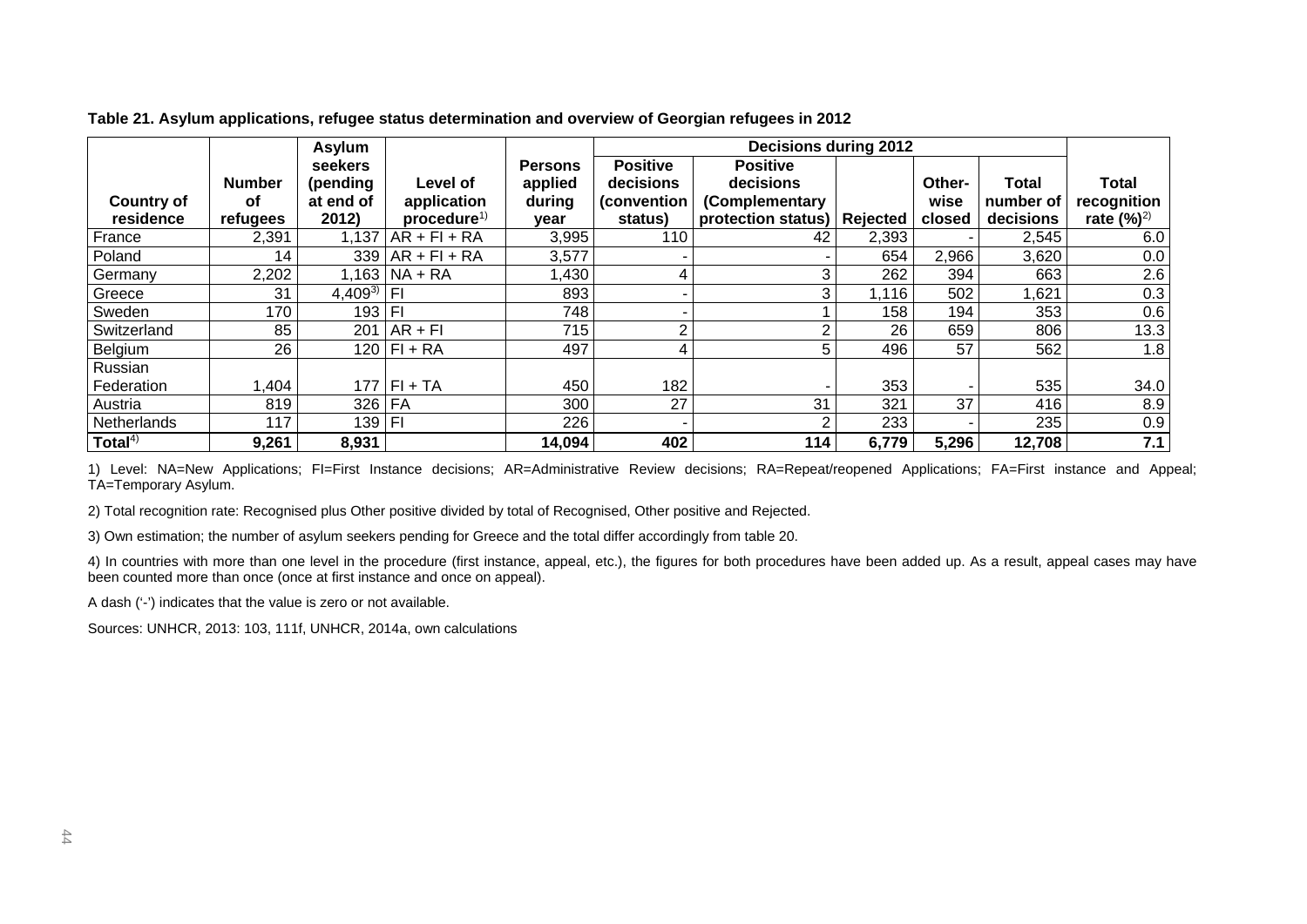# **8. Migration and Development**

### **8.1. Introduction**

The field of Migration and Development has been gaining interest for several decades now across the world and Georgia has not been an exception. Development, in the context of migration, is mentioned in the Migration Strategy of Georgia for 2013-2015, however, there is no specific chapter dedicated to this topic. Taking into consideration the migration processes and changing trends, the growing understanding of the positive impact of migration and the general wish to enhance this positive impact and mitigate negative effects, the Georgian government should face this challenge and engage more deeply in analysis of the links between migration and development in Georgia.

Prior to discussing the current state of affairs with regard to migration and development in Georgia, it is useful to recap what the migration and development debate is all about, particularly as in Georgia the impact of migration is often measured solely in terms of remittances, while other potential impacts on long-term development are not analysed, or are even neglected. As Haas (2007) indicates, there is a lack of debate on the meaning of development in the context of migration; that is why frequently more attention is dedicated to income indicators, rather than the impact of migration on society.

The debate on how migration affects development mainly concentrates on the potential positive effects of remittances and skills transfer. However, some sceptics argue that migration could result in brain drain, leaving fewer opportunities for development, while at the same time remittances contribute to increased consumption, thus driving prices up and affecting the purchasing power of the wider population negatively.

The report *Development on the Move: Measuring and Optimising Migration's Economic and Social Impacts in Georgia*, prepared by the Caucasus Research Resource Centers and the International School of Economics at Tbilisi State University (Tchaidze & Torosyan, 2010) indicates that even though the impact of migration seems to be rather mixed in terms of development, the overall effect is still positive. This overall positive effect can be explained by several findings of the study. Remittances represent a substantial income for the country. In addition, remittance recipients in rural Georgia are less likely to have family members in poor health. Emigration itself positively affects employment, reducing the number of unemployed in the country. Yet at the same time, receiving remittances does not affect employment chances for family members left behind, compared to nonremittance recipients.

This chapter will embark on assessing the evidence with regard to migration and development and will look at migration and development from various angles, covering the existing empirical evidence concerning the impact on the Georgian economy and society.

### **8.2. Economic Aspects of Migration and Development in Georgia**

Economic prosperity is considered one of the measures of development, and understanding the effects of migration on economic factors is essential. Moreover, economic prosperity and migration seem to be mutually reinforcing – if we consider that migration supports development in the sending country, and that people require substantial financial resources in order to migrate, this means that if people emigrate and support the development of the sending country through remittances and other means, recipient household income and the economy overall will be positively affected. This in turn leads to more people being financially capable of emigrating, thus re-starting/continuing the development cycle.

In the context of Georgia, understanding the economic impact of migration is particularly interesting, as 73% of Georgian migrants abroad and 61% of returned migrants indicated financial pressure at home as a main cause of emigration (Tchaidze & Torosyan, 2010). It is estimated that approximately 8-11% of the Georgian population has emigrated abroad for labour motives (Labadze & Tukhashvili, 2013). Remittances have been dubbed a lifeline for households in Georgia and one of the reliable sources of foreign currency for the country; however, understanding the real impact, looking at official data as well as data collected through different surveys, can be valuable.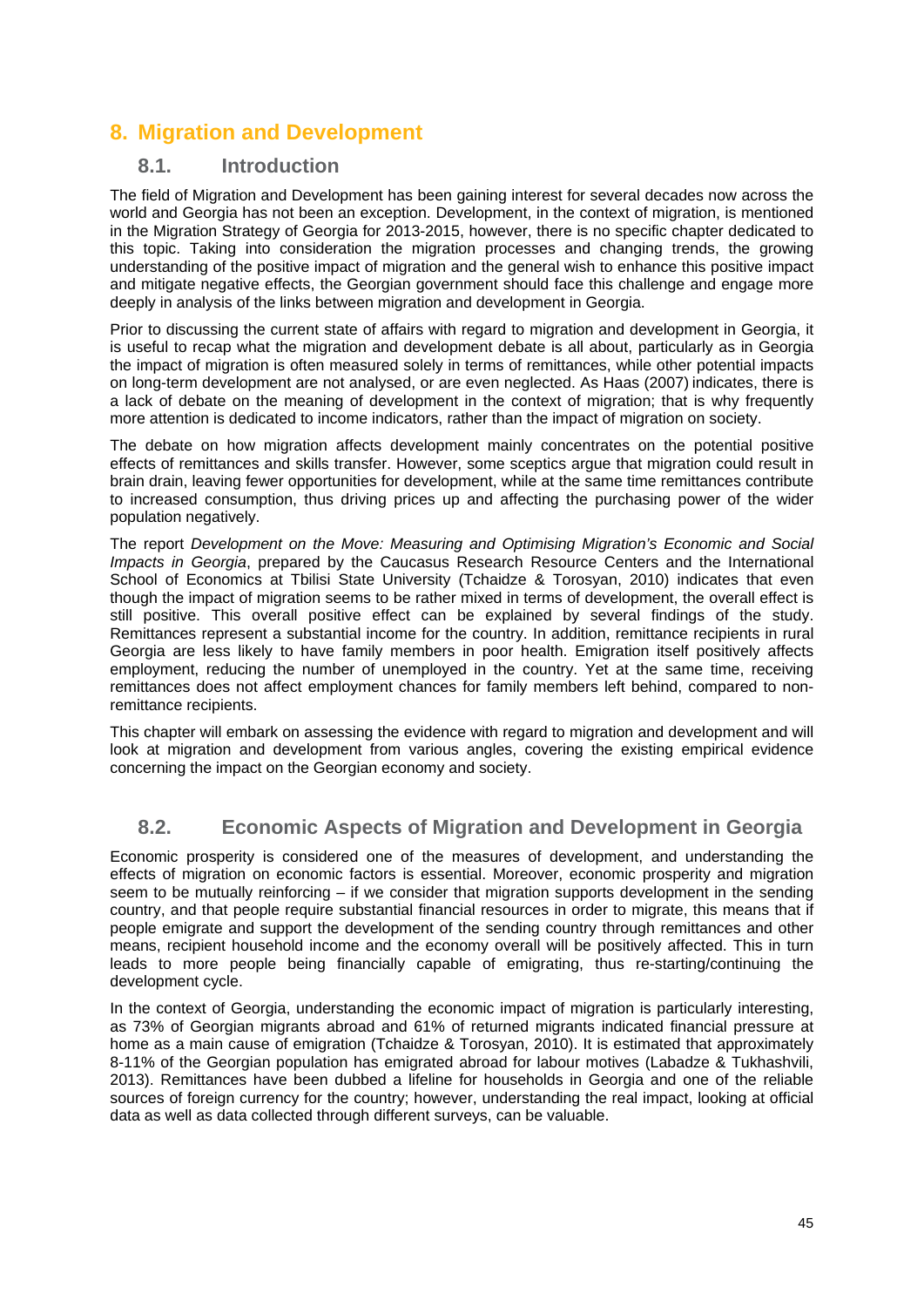### **8.3. Effects of Remittances on Development**

Unlike major remittance-receiving countries, where remittances constitute up to more than 50% of GDP, Georgia cannot be considered a remittance-dependent country, since the share of remittances in GDP during the last years has been less than 10%, and in 2012 constituted 8.4% of Georgian GDP (MRA, 2013a: 64). Although in absolute terms the amount of remittances sent to Georgia has been increasing quite steadily during the last decade – from 70 million USD in 2001 to almost 1.5 billion USD in 2013 (graph 4), this did not result in a comparable increase in share of GDP, since starting from 2004, Georgia has experienced economic growth, and the Georgian GDP also increased from around 3.2 billion USD in 2001 to 16.1 billion USD in 2012 (GeoStat, 2014a).



#### **Graph 4. Remittance inflow to Georgia in US Dollars (thousands)**

Since 2000, the amount of remittances to Georgia has increased by a factor larger than 23. This steep increase in the volume of officially transferred remittances can be partly explained by the improvement and development of the banking sector in Georgia – also in rural areas, from where a significant share of emigrants originates – as well as the proliferation of money transfer organisations. As well as this, Georgians started to migrate to countries where they could mainly rely on and use official money transfer services rather than unofficial money transfer channels. At the same time, competition between money transfer organisations resulted in a gradual decrease in transfer fees and the improvement of services, thus making using official money transfer organisations more appealing among emigrants. As a result, some remittances which had previously been sent via informal channels were sent via the formal banking system.

As graph 4 shows, the only period when the amount of remittances decreased in Georgia was in 2009, presumably as a result of the Global Economic Crisis. But even then, remittances demonstrated a remarkable recovery capacity and already slightly exceeded 2008's amount in 2010.

The mean annual growth of remittance inflows was larger than 30% between 2001 and 2013. Particularly high growth rates can be observed in the years 2001 to 2007, with mean annual remittance inflow growth rates reaching 48%. This can be partly attributed to the fact that prior to the early 2000s, the majority of remittances, particularly from the Russian Federation, were sent through unofficial channels (not covered by data from the National Bank) and considering that over 50% of remittances was coming from the Russian Federation, this would be left mostly unaccounted for. There are a few studies discussing the changes which happened in the business of remittance "formalisation". As Zurabishvili (2012) suggests, this formalisation can partly be attributed to the rapid development of the banking sector in Georgia, and the diversification of money transfer companies,

Source: National Bank of Georgia, 2014a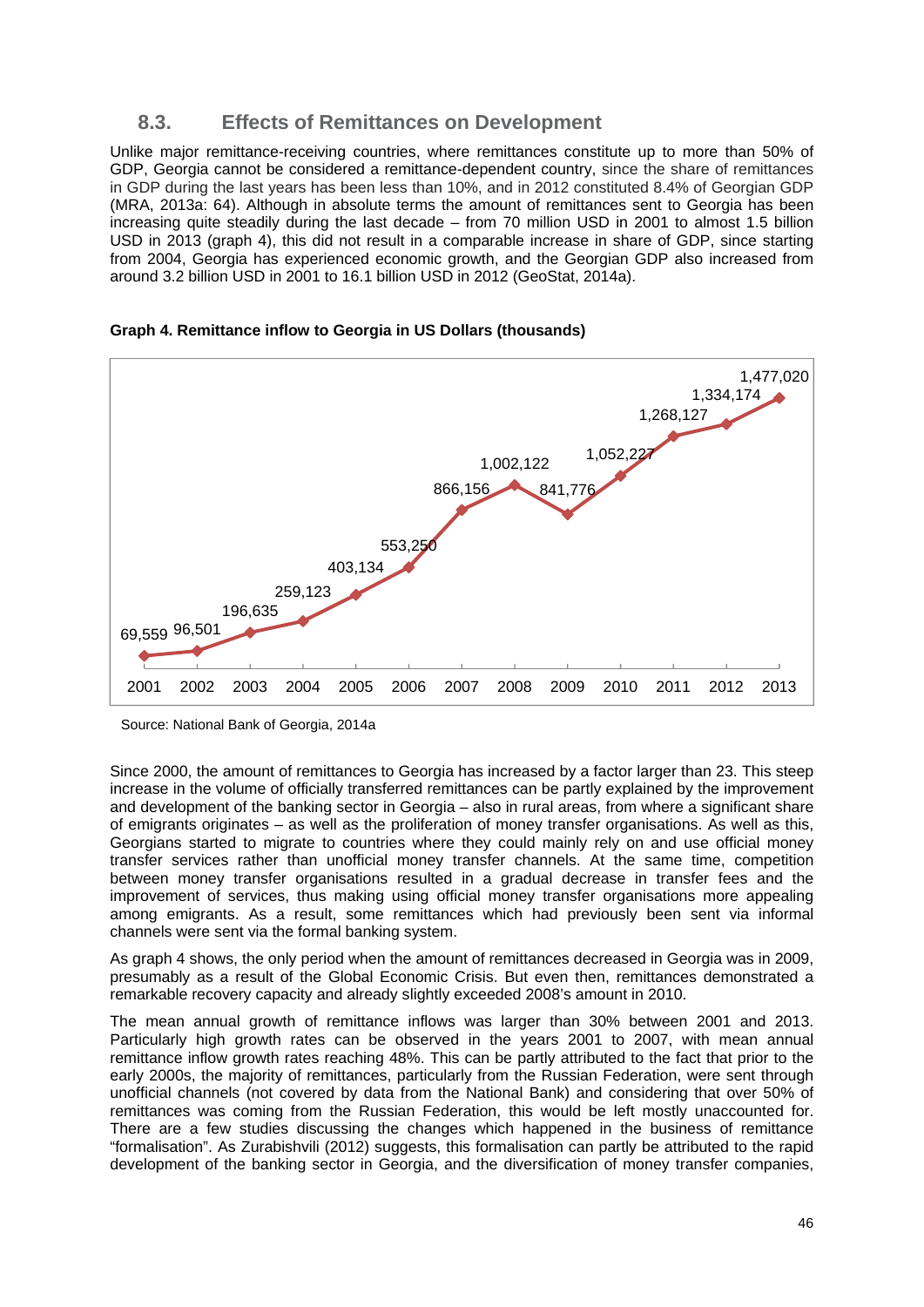reducing the costs of remitting and bringing companies geographically closer to remittance recipients (i.e. opening new branches in rural areas), and thus improving accessibility.

Not surprisingly, the countries with the highest concentration of Georgian emigrants are also the countries from where the biggest shares of remittances are sent. Georgian emigrants in the Russian Federation still send the biggest share of remittances. However, relative to the shares of remittances from other countries, the share from the Russian Federation has slowly been decreasing. Consequently, the share of remittances from other countries such as the USA is increasing.

In the period between 2000 and 2013, the top three remitting countries were the Russian Federation, the USA and Greece (see table 22), which are also among the main countries of interest for Georgian emigrants. However, it is worth noting that sending countries have been diversifying; this trend has been particularly observed after 2009, when the share of remittances from the Russian Federation fell by 9% (from 63% to 54%) and the share of remittances coming from Western countries increased. This can be considered a positive sign in terms of remittance-sending patterns and diversification, particularly as the findings by Gerber and Torosyan (2010) suggest that emigrants residing in the USA and Western Europe are more likely to remit.

|                           | 2000-2004                                     |                    | 2005-2008                                     |                  | 2009-2013                                     |                  |  |
|---------------------------|-----------------------------------------------|--------------------|-----------------------------------------------|------------------|-----------------------------------------------|------------------|--|
| <b>Sending country</b>    | <b>Remittances</b><br>thousand<br>(in<br>USD) | %<br>. of<br>total | <b>Remittances</b><br>thousand<br>(in<br>USD) | %<br>of<br>total | <b>Remittances</b><br>thousand<br>(in<br>USD) | %<br>оf<br>total |  |
| <b>Russian Federation</b> | 229,860                                       | 34                 | 1,787,477                                     | 63               | 3,210,029                                     | 54               |  |
| <b>USA</b>                | 149,743                                       | 22                 | 281,621                                       | 10               | 367,665                                       | 6                |  |
| Greece                    | 229,860                                       | 34                 | 105,595                                       | 4                | 666,438                                       | 11               |  |
| <b>Total</b>              | 676, 059                                      | 100                | 2,824,662                                     | 100              | 5,973,324                                     | 100              |  |

**Table 22. Remittances to Georgia, 2000 to 2013** 

Source: National Bank of Georgia, 2014a

The diversification of sending countries can be considered a positive development, as remittance recipients will be less exposed to a possible shock in any single economy. As Melkadze (2012) indicates in his thesis, evidence shows that remittances to Georgia are highly sensitive to unemployment rates in the remittance-sending countries (a 1% increase in unemployment causes a 1% decrease in remittances from that country).

To understand the **impact of remittances** on the Georgian population, it is essential to understand their use. As Gugushvili (2013) notes, since the 1990s until today, around 80% of remittances have been spent on consumables, thus implying that the greatest economic effects of remittances should be expected in the retail and manufacturing industries. These two industries, along with financial intermediation and construction are considered to be the biggest contributors to economic growth in Georgia from 2000 onwards. Referring to the argument of development sceptics that spending on consumables drives inflation, interestingly, no such effect on inflation was observed in those years when remittances were growing substantially in Georgia. This in turn can be attributed to a combination of factors: in the years when the inflow of remittances was increasing, the Georgian currency was strengthening against the US Dollar, thus reducing the purchasing power of dollardenominated remittances. At the same time, despite the appreciation of the Georgian Lari, importers did not reduce the price of imported products acquired in the foreign currency. Under such circumstances, one would expect the demand for consumables to more or less remain the same; however, remittances helped smooth the effect of currency appreciation and there was no reduction in the price of imported goods (which make up a substantial part of all consumables in Georgia). To further show the impact remittances can have on economic growth, Gugushvili (2013) refers to the study by Atamanov et al. (2008), which concludes that without remittances, private consumption and the GDP growth rate would have decreased by 25% and 13% respectively in 2004.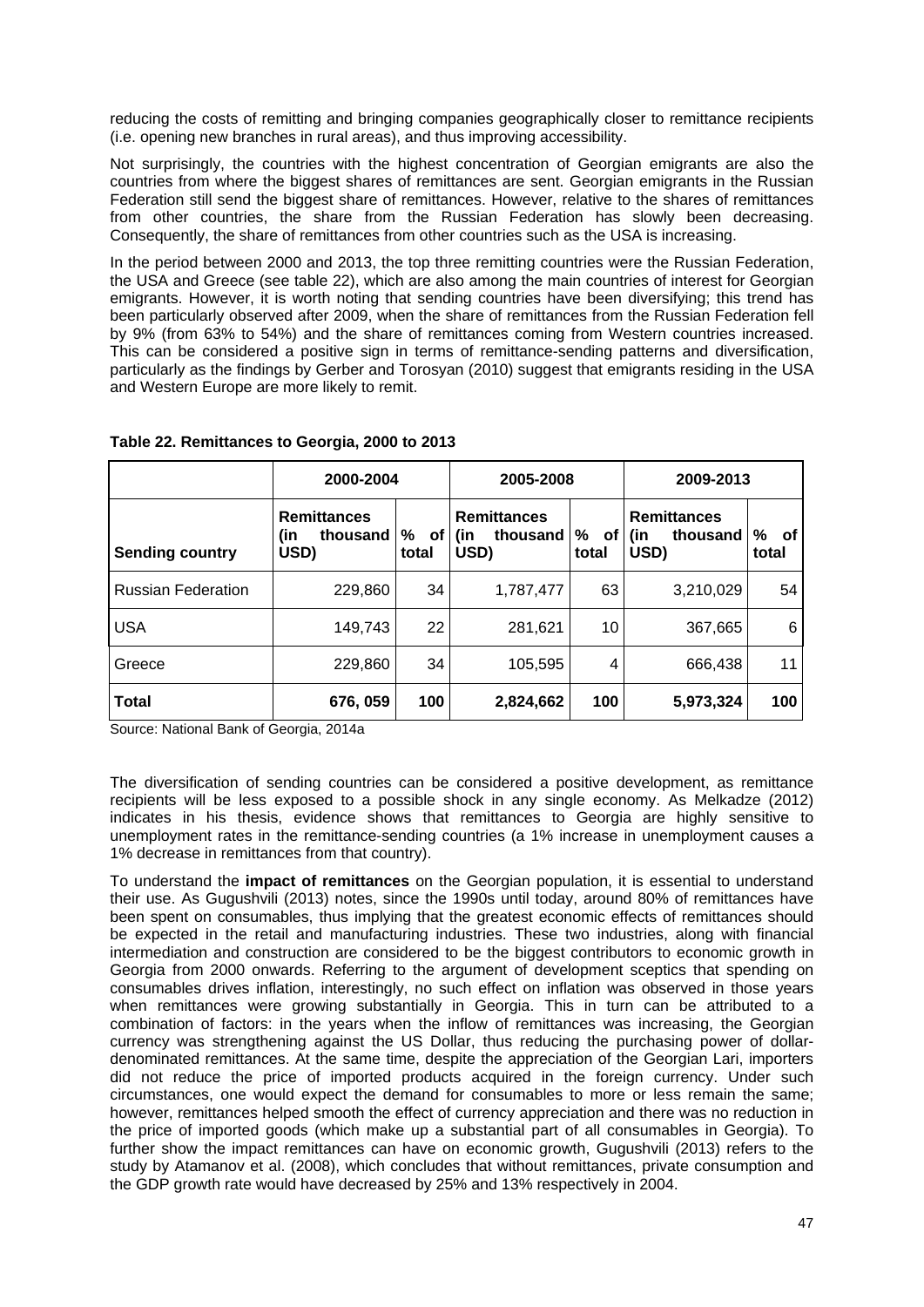When it comes to the characteristics of the remittance-receiving and non-receiving households, as Gugushvili (2013: 14) states, a certain pattern can be observed: "Once again, the probability of receiving remittances is negatively associated with residency in rural areas. If non-recipient rural households make up 46.3 percent of the overall settlement distribution, the rural settlements' share among recipient households is 37.1 percent". At the same time, there are more young (18-24 years) than old (50-64 years) remittance receivers; among remittance receivers, the share of well-educated individuals is higher than among non-receivers.

Remittance recipients in Georgia act similarly to remittance recipients worldwide, i.e. spend a large share thereof to cover everyday expenses, rather than making investments in various types of production – so called 'productive' investments (EBRD, 2007; Zurabishvili, 2008; IOM, 2009; Zurabishvili & Zurabishvili, 2013). However, when it comes to expenditure, quite a big share is spent on education and health, which could be considered an investment in human capital, and which is not less important than the so-called 'productive' investments. Regarding investments *per se*, money is mostly invested in real estate (purchase or repair). In some cases, the real estate investments are made not in the original place of emigration, but in the capital city, Tbilisi. Investments in start-ups, in the development of existing businesses, or in agriculture are rather rare (EBRD, 2007; Zurabishvili, 2008; IOM, 2009). This is partly due to the lack of investment opportunities in the receiving communities, or lack of business skills among the migrants and remittance-receiving household members (IOM, 2009).

In Georgia, as in many remittance-receiving countries, remittances do have a short-term povertyalleviating effect – households receiving remittances tend to be less indebted and to have a better economic situation than households not receiving remittances (Zurabishvili, 2008; IOM, 2009; Gugushvili, 2013; Zurabishvili & Zurabishvili, 2013). However, if the remittance sender or the remittance-receiving household are unable to ensure the inflow of income from sources other than remittances, when and if the remittances stop, the household may end up in the same economic situation as before the emigration of the family member. Remittances do play an important role in stimulating consumption and trade, as well as in the construction sector (Gugushvili, 2013), as a result of their multiplier effect. However, as is the case worldwide, their development potential remains a topic for further research.

Remittances, besides being substantial contributions for the receiving households, are also a source of foreign currency. This becomes even more important considering Georgia's growing negative trade balance. Remittances, denominated in foreign currencies, have represented on average 20% of net external trade (National Bank of Georgia, 2014a; GeoStat, 2014b), thus helping to smooth the impact of foreign currency shortage.

Remittances are not the only source of foreign currency and financial income. The media and politicians have both debated the importance of **Foreign Direct Investment (FDI)** to the economy, while remittances have not been mentioned with the same merit. Between 2008 and 2009, remittances have outgrown FDI in absolute terms (see graph 5). After the 2008 war and the financial crisis, both remittances and FDI contracted. However, remittances quickly rebounded, while FDI has been left lagging behind.

At the same time, FDI can have a long-term impact on development, while remittances – due to the nature of their spending – can show effects more quickly, thus having a multiplier effect on the economy and contributing to higher growth rates.

As Gerber and Torosyan (2010) suggest in their study, remittances mostly have a positive effect on the economic situation of families. Moreover, they indicate that remittances foster social capital formation, as people in Georgia tend to support other non-remittance recipient households. They conclude that remittances have encouraged emigrants to maintain ties with the country of origin. The study also indicates that the overall effect of migration on development is positive; particularly on longterm economic development.

Georgia, besides being a sending country, has been receiving a larger number of immigrants since the early 2000s. An increase of outward remittances might be due to remittances sent by immigrants to their home countries and/or Georgian households supporting family members (e.g. students) abroad. Even though the **outflow of remittances** is rather low and fluctuates compared to inflows, the trend still shows growth over a decade; outward remittances increased almost fifteen-fold between the years 2000 and 2013.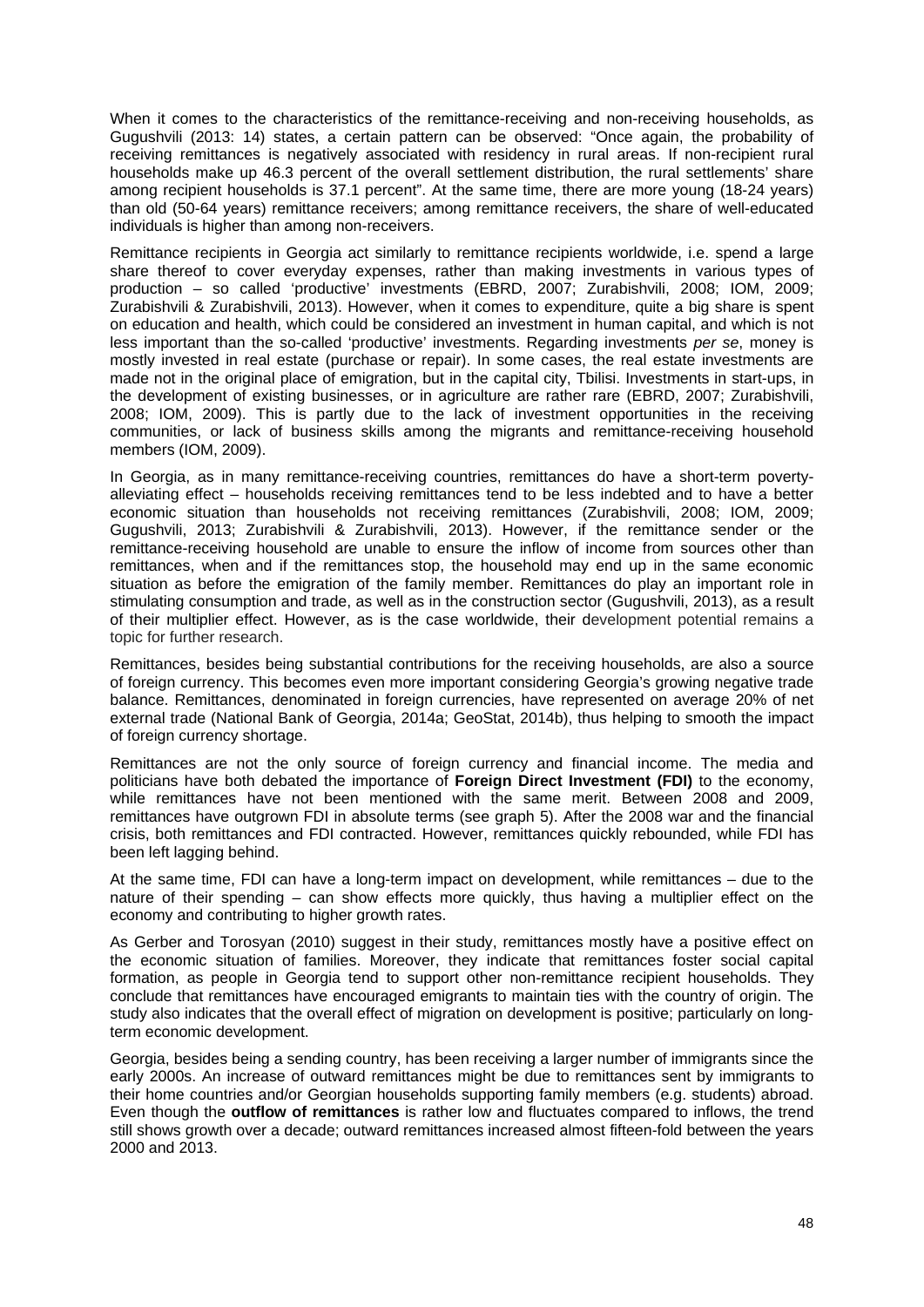



Source: GeoStat, 2014c, National Bank of Georgia, 2014a

As can be seen in graph 6, outward remittances developed in three phases. The first phase can be observed in the years 2001-2006 with an average growth of 55% per year, followed by a phase of three years of decline in outward remittances (on average by 17%), rebounding again in the years from 2009 onwards (the third phase) with a 21% mean annual growth. An interesting picture emerges when looking at the destination countries for remittances, the Russian Federation being both the primary remittance-sending and -receiving country, followed by Ukraine and Turkey (see table 23). The contraction in outward remittances in the years 2007-2009 (not shown) is mainly attributable to a decline in remittances to the Russian Federation.





Source: National Bank of Georgia, 2014a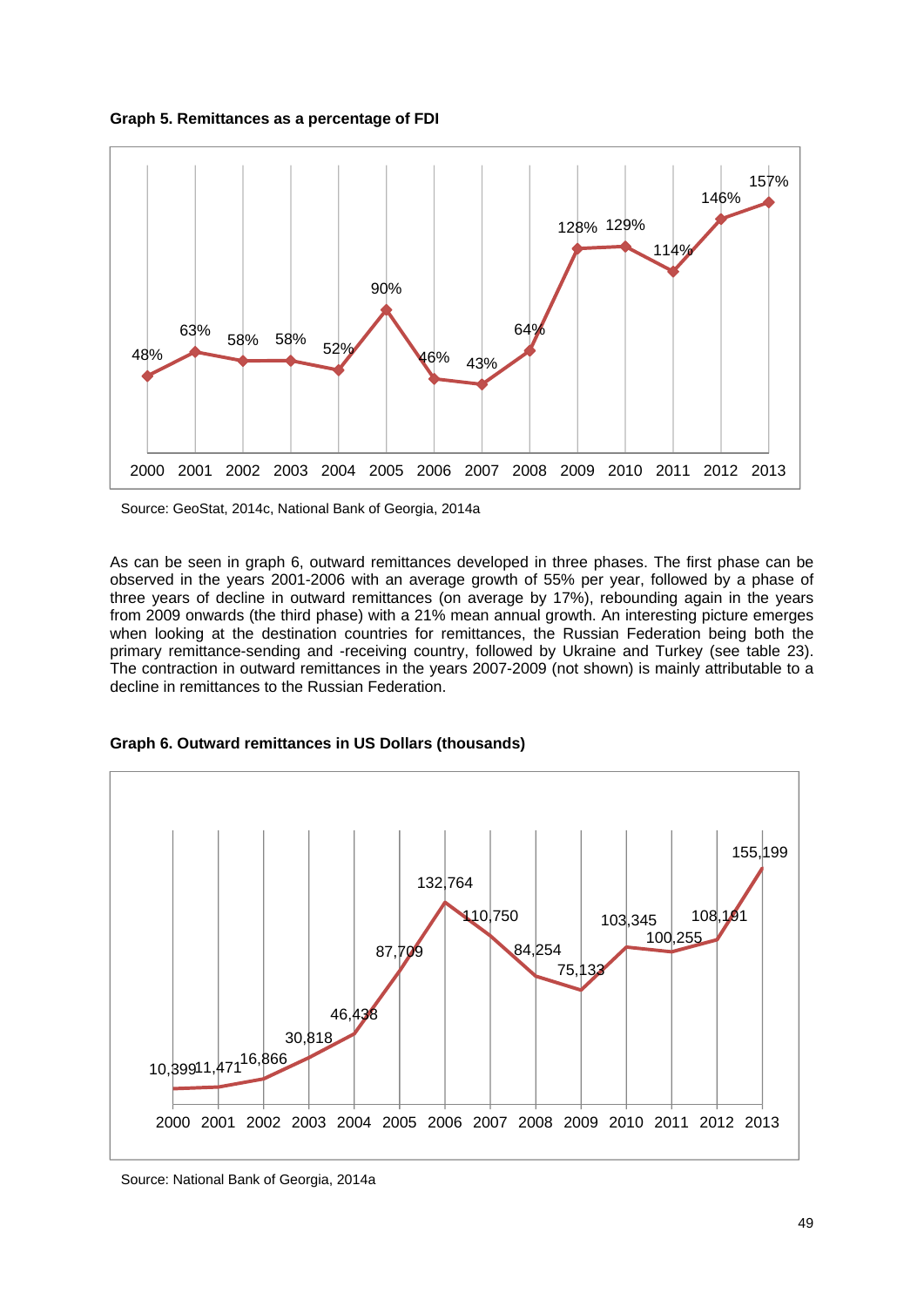|                           | 2000-2004                                  |               | 2005-2008                                  |                 | 2009-2013                               |               |  |
|---------------------------|--------------------------------------------|---------------|--------------------------------------------|-----------------|-----------------------------------------|---------------|--|
| <b>Receiving country</b>  | <b>Remittances</b><br>(in thousand<br>USD) | % of<br>total | <b>Remittances</b><br>(in thousand<br>USD) | $%$ of<br>total | <b>Remittances (in</b><br>thousand USD) | % of<br>total |  |
| <b>Russian Federation</b> | 48,887                                     | 42            | 226,273                                    | 54              | 183.778                                 | 34            |  |
| Ukraine                   | 8,940                                      | 8             | 44,366                                     | 11              | 90,339                                  | 17            |  |
| Turkey                    | 5,050                                      | 4             | 15,846                                     | 4               | 21.044                                  | 4             |  |
| Total                     | 116,398                                    | 100           | 419,024                                    | 100             | 540,524                                 | 100           |  |

Source: National Bank of Georgia, 2014a

Understanding the impact of outward remittances requires further data on remittance senders (e.g. how many of them are immigrants), however, due to Georgia's open door policy, data on the purpose of visit and stay of foreign citizens in Georgia remain unrecorded, making it difficult to trace the sources or the impact of outward remittances on the local economy.

The growth of remittances, besides directly affecting the economy, is also expected to affect the money transfer business and due to pressure from remitters, the cost of money transfers is likely to decrease. The National Bank of Georgia provides data on both inward and outward remittances, by **transfer systems**, thus providing an opportunity to understand market concentration. Data from 2008- 2013 shows that the number of the most frequently used money transfer companies operating in Georgia has gone up from 13 to 15, however, the data on market share indicate that the market for money transfers is rather concentrated, with the five top companies accounting for over 70% of market share in 2013 (see graph 7). Differences in market share do exist between inward remittances and outward remittances, with the market for inward remittances being slightly less concentrated. This difference can be attributed to the higher pressure for remittance senders to Georgia to diversify money channels, which can also develop in the same manner for outward remittances.



**Graph 7. Market concentration for remittances, 2008-2013** 

Source: National Bank of Georgia, 2014b

As is the case worldwide, the amount of **unofficially transferred remittances** to Georgia remains a subject of speculation and estimation, but there is no doubt that despite the development of banking services and the relative decrease in money transfer fees, some remittances are still delivered to their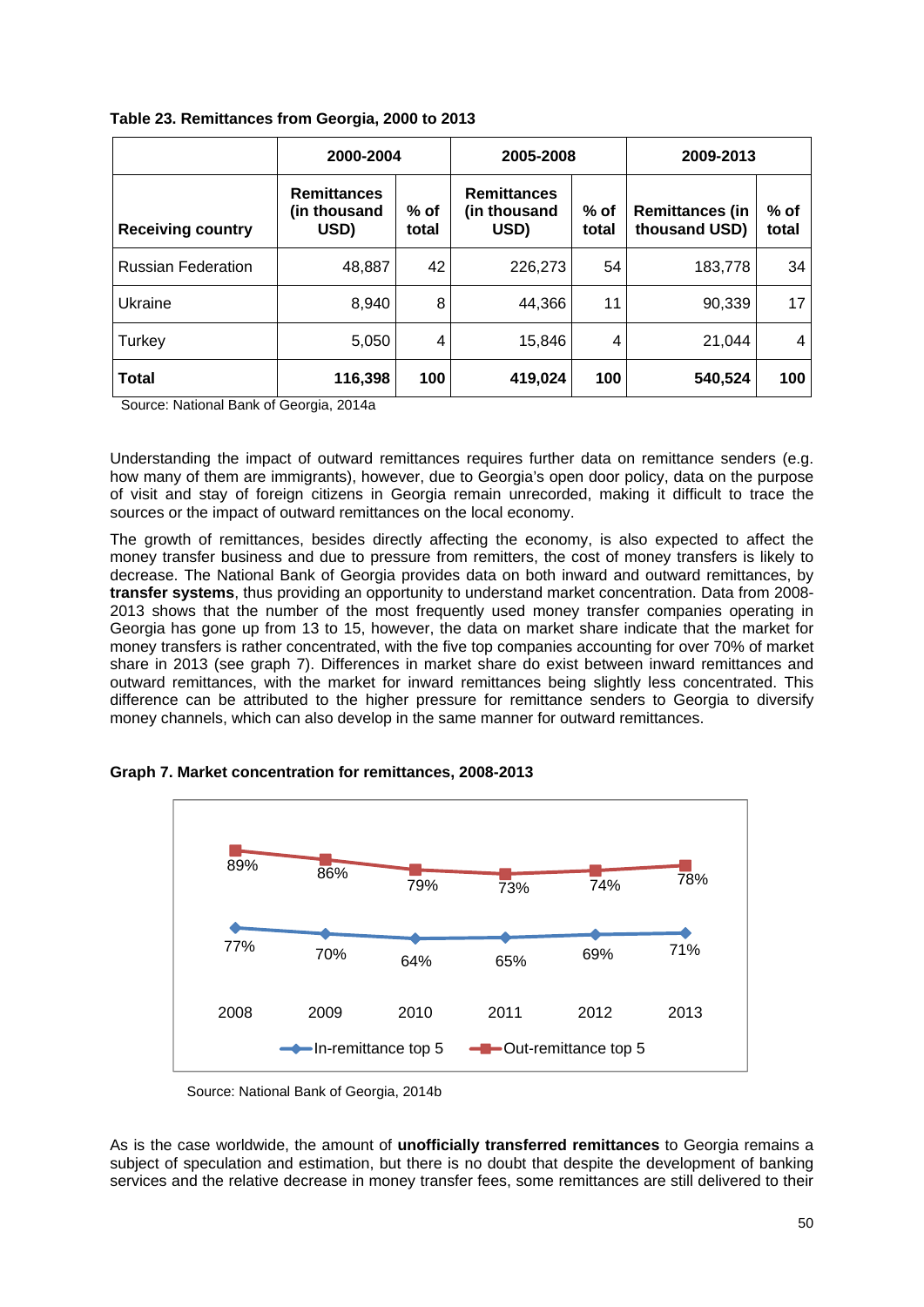recipients using unofficial money transfer channels. Not surprisingly, a study conducted by the European Bank for Reconstruction and Development (EBRD) in 2006 in Georgia, Azerbaijan and Moldova confirmed that in the case of all three countries, quite a significant share of remittances was sent in an informal way, through friends or couriers (EBRD, 2006, 2007). In the case of Georgia, this share of unofficially sent remittances was about one-third of all money transfers.

Another study conducted in a small migrant sending community in Georgia, Daba Tianeti, in 2006 and 2008 demonstrated that the share of remittances sent via unofficial channels decreased within two years from 57% (in 2006) to 27% (in 2008) (IOM, 2009: 19f). As illustrated by these studies, the decrease was mainly caused by the fact that between 2006 and 2008 the local bank branch acquired the necessary equipment to be able to process the money transfer operations, and thus the inhabitants of the community did not need to travel to Tbilisi or a nearby district centre in order to be able to receive remittances.

### **8.4. Migration, Development and Unemployment**

The contribution of migration to unemployment has been a debated topic in Georgia. Developmentalists argue that emigration has helped to keep unemployment rates lower and that it positively affects the employability of migrants as well as their family members, while sceptics argue that remittances have made family members left behind reluctant to accept unattractive jobs. The unemployment rate is naturally expected to decrease with labour emigration, due to persons previously resident in Georgia and unemployed departing for employment, thus reducing the number of unemployed in the country.

Graph 8 shows the unemployment rates from 2000 to 2013 and indicates growing unemployment rates from 2000 to 2009 and a continuous decrease since 2009. From 10.3% in 2000, the unemployment rate increased steadily to 16.9% in 2009 – with temporary counter movements in 2003 as well as from 2005 to 2007. The sharpest increase is visible from 2007 to 2008, likely to be attributable to the war over South Ossetia (due to destruction and displacement). From the peak in 2009, the rate had gradually declined to 14.6% by 2013. In the absence of comprehensive data on immigration and emigration before 2012 (see section 7.1.), analysis of the correlation between the unemployment rate and emigration flows is not possible.



#### **Graph 8. Georgia's unemployment rate, 2000-2013**

Expert opinion refers to a two-way impact of migration on employment. Gerber and Torosyan (2010), citing data obtained from the Georgia on the Move dataset, point to evidence that remittances facilitate urban unemployment. This reinforces the opinion of other experts who note that remittance-receiving family members who are left behind become more selective when seeking jobs, as they can cope with a longer period of unemployment because of the financial safety provided through remittances. Citing the same data set as Gerber and Torosyan, the *Development on the Move* report indicates that remittances do not seem to have a significant impact on labour force participation (Tchaidze & Torosyan, 2010). Moreover, having a family member abroad is viewed as a more positive development in terms of unemployment, as they are expected to be employed elsewhere, as

Source: GeoStat, 2014d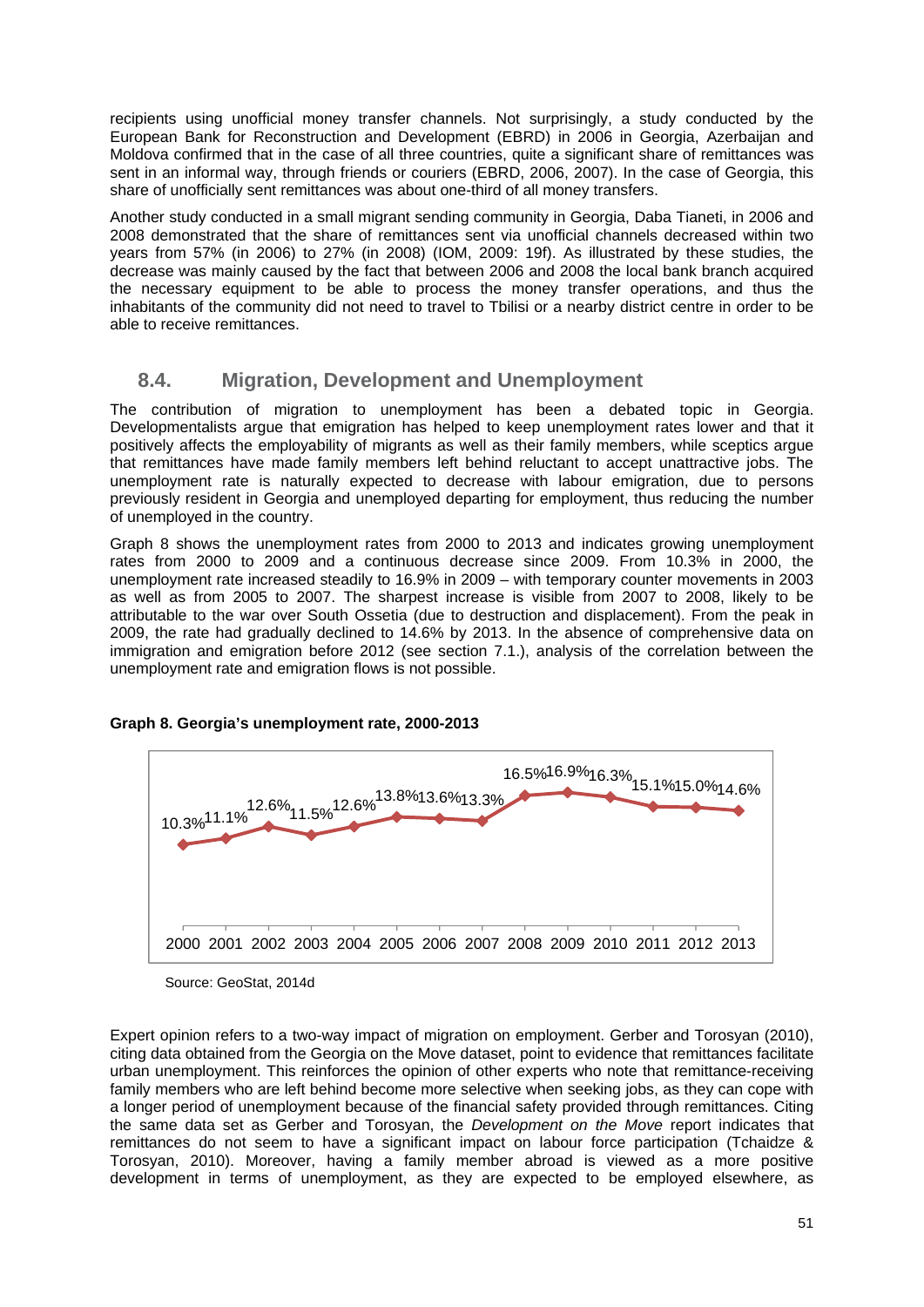compared to returned migrants. It is frequently suggested that remittance recipient families are reluctant to accept unattractive jobs, as they usually have more stability in terms of income. Thus, the argument that the emigration of a family member is related to a lower likelihood of remaining family members being employed does not seem to be valid based on the *Development on the Move* study, which concludes that there was no significant impact observed on employability when compared to the non-migrant families.

To conclude, an understanding of the positive impact of migration on unemployment can be partly achieved by the simple arithmetic of deducting labour force who has emigrated for labour purposes from the number of unemployed persons left behind. The lack of a further positive impact, particularly in terms of remittances, could be, as noted by Gugushvili (2013), due to the skills mismatch in the Georgian labour market, which cannot be alleviated by remittances in any direction in the short run. That being said, it would be interesting to look at the impact of migration on skills formation to understand the long-term impact on the labour market.

## **8.5. Migration and Skills Formation**

Skills mismatch is considered one of the causes of unemployment in the Georgian labour market. Taking this into consideration, one of the positive effects of migration is that emigrants are able to acquire and develop skills in demand in their country of origin. In Georgia, there is a long-standing debate over whether emigration has substantially drained Georgia of skilled people. In light of the high unemployment rate in Georgia, brain waste (also due to de-qualification) would be the consequence, if people do not emigrate. Looking at brain drain and brain waste as alternatives from this perspective, (temporary) brain drain might be the better solution.

Remittance recipients spend on average 66 GEL more on education (Tchaidze & Torosyan, 2010) than households which do not receive remittances; however, there is no evidence that they acquire skills which could help them find employment in the local market. Moreover, as Chankseliani (2013) indicates in the study, even though absolute expenditure on education has increased, the relative share of household expenditure has remained at 4% throughout 2001-2011. The same conclusions are made by Dermendzhieva (2011) when analysing data from the Caucasus Barometer from the early 2000s.

The study *Development on the Move* (Tchaidze & Torosyan, 2010) has found differences in education and skills acquired while in emigration based on the distinction of rural and urban residential areas. Skills development is most widespread among emigrants from the capital and less likely among emigrants from other urban areas or rural areas (see table 24). There is also a difference in the type of skills obtained abroad, tertiary education and work-related skills being the most prominent among emigrants from the capital, while work-related skills dominate among emigrants from other urban and rural areas. These differences may be the result of the varying profiles and education backgrounds of emigrants, as well as potentially more opportunities for and better informed decisions by emigrants from urban areas, particularly the capital, as compared to emigrants from rural settlements.

| <b>Skills type</b>            | <b>Rural area</b> | Urban area<br>(excluding<br>Tbilisi) | Tbilisi |
|-------------------------------|-------------------|--------------------------------------|---------|
| Work-related skills           | 10%               | 25%                                  | 25%     |
| Tertiary education            | 1%                | 8%                                   | 27%     |
| Primary & secondary education | 2%                | 6%                                   | 4%      |

#### **Table 24. Skills obtained during emigration according to type of settlement**

Source: Tchaidze & Torosyan, 2010

The European Training Foundation (ETF) carried out a survey of returned migrants in 2011/2012 which showed that the key reason for emigration for all education levels was a better quality of life  $$ be it in terms of higher pay or finding employment (see table 25).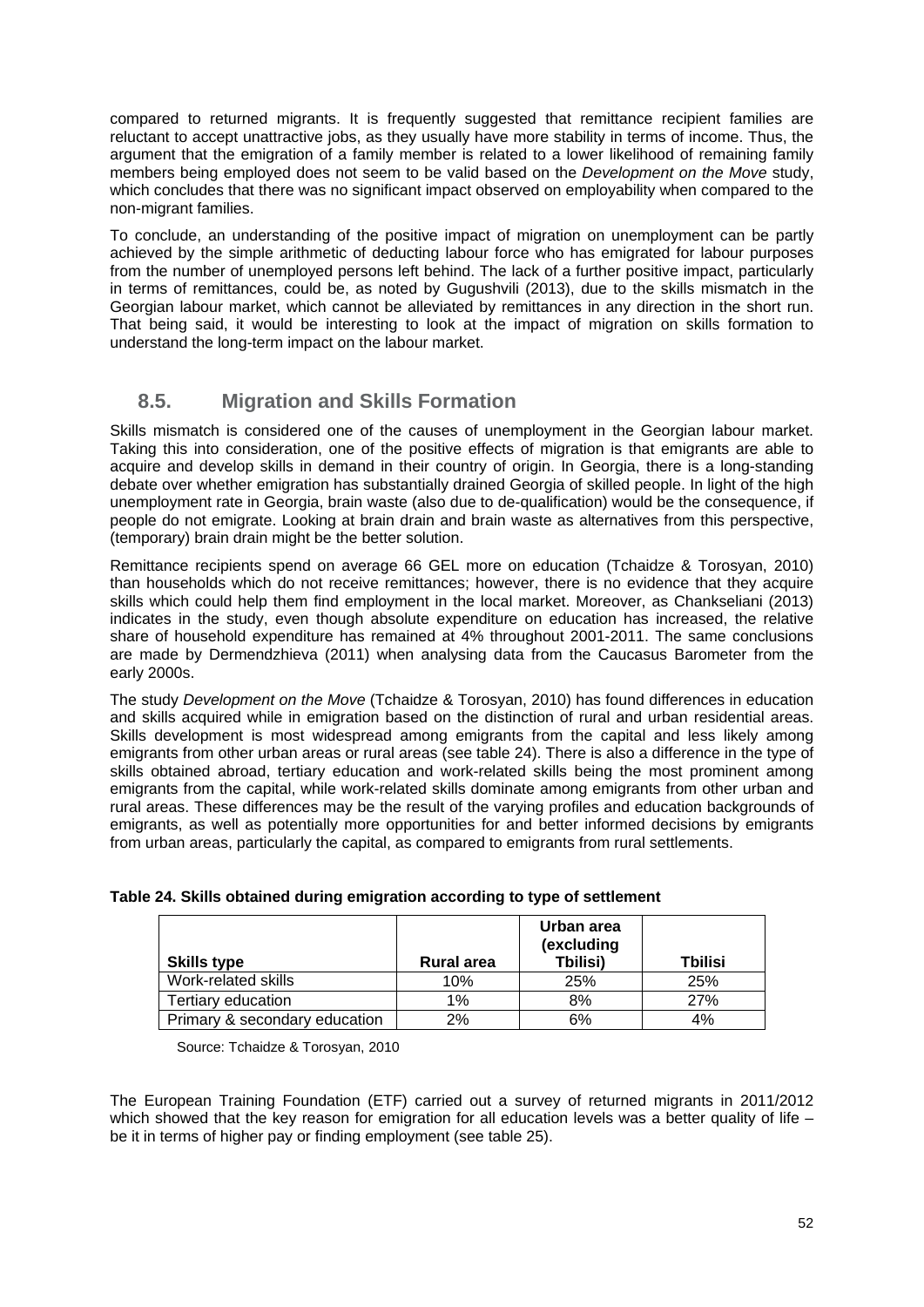| Table 25. Reason for emigration by level of education |
|-------------------------------------------------------|
|-------------------------------------------------------|

| Reason                        | <b>High</b><br>education | <b>Intermediate</b><br>education | Low<br>education |
|-------------------------------|--------------------------|----------------------------------|------------------|
| To improve standard of living | 42%                      | 38%                              | 53%              |
| Have no job/cannot find one   | 30%                      | 42%                              | 32%              |

Source: European Training Foundation, 2013

With regard to brain waste, another set of interesting findings are provided by the ETF survey. It indicates that having emigrated, people with the highest education are less likely to find a job which corresponds to their educational level than people with lower education, which indicates brain waste in the highest educated group (see table 26).

Working in a position which actually required a higher education level may indicate the acquisition of new skills, assuming this entails the necessity to develop skills either on the job or by undertaking further education parallel to work. However, the share of returned migrants reporting this is rather small (1% to 3%).

**Table 26. Type of work performed by level of education** 

| <b>Statement</b>                                                 | High<br>education | Intermediate<br>education | Low<br>education |
|------------------------------------------------------------------|-------------------|---------------------------|------------------|
| I worked below my education level                                | 69%               | 40%                       | 13%              |
| My work and education level<br>corresponded fully                | <b>23%</b>        | 54%                       | 83%              |
| My work normally required more than<br>the education level I had | 2%                | 1%                        | 3%               |

Source: European Training Foundation, 2013

Returned migrants who are employed are paid higher salaries compared to non-migrants (Tchaidze & Torosyan, 2010), which might indicate the development of valuable skills. However, to understand the impact of migration on skills formation, understanding the local labour market and the particular skills which have been developed while abroad is essential.

The composition of age groups is also very interesting in terms of skills formation. An IOM study (2003) indicated that labour migrants from Georgia are younger than the general population. 41% of emigrants are under the age of 30. Germany is one of the key destination countries for young emigrants, where they can both study and work. This can be of dual benefit: improved income and skills gained (academic as well as practical).

With regard to brain drain/brain gain, the survey carried out by GeoStat in 2008 showed that most emigrants are working-age educated people (GeoStat, 2009). This does not necessarily indicate that brain drain has occurred. One of the key problems of the Georgian labour market is the lack of match between skills and market demands. Brain waste is thus unavoidable, through being unemployed or being employed in a different sector, causing de-qualification or a change in skillset.

Labadze and Tukhashvili (2013) argue in their report that despite fears about brain drain, migrants are acquiring more skills abroad and once these skills are developed and opportunities in the local markets are available, opportunities for return will arise. They also cite as an example the fact that key figures in the government, NGOs, etc. are people who have received a Western education. This may appear as a very positive impact of emigration on development. However, this may in fact be widening the gap and reinforcing the lack of fairness in the local job market, as returned migrants are preferred to non-migrants due to their foreign education. The study *Labour Market and Return Migrant Reintegration in Georgia* (Tukhashvili et al., 2012) showed that 21% of returned migrants indicated that working abroad played a major role in the successful development of their careers after returning.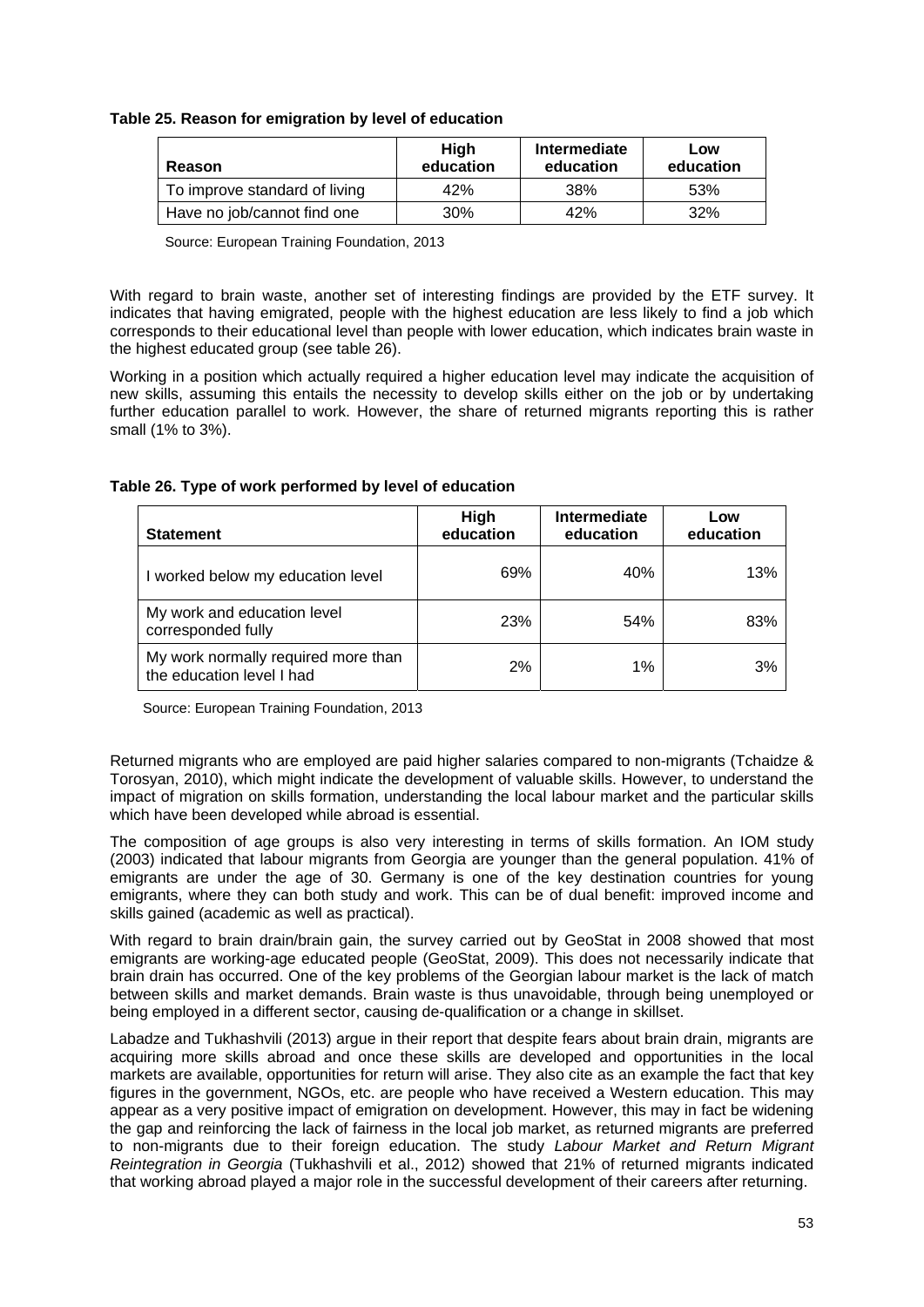A discussion about the inflow of foreign labour to meet the demand of specific skills is basically impossible, as there are no data available on the number of labour immigrants, their skills and occupations in Georgia.

### **8.6. Migration, Development and Inequality**

One of the key indicators of the development of a society is the reduction of social inequality, which is relatively large in Georgia. This part will analyse economic inequality and how migration can affect it positively or negatively. Remittances provide a significant source of revenue for a large number of households in Georgia (see section 8.3.). However, remittances do not necessarily help to even out inequality. As Gugushvili (2013) indicates, younger and wealthier people are more likely to receive remittances than older and poorer people. Gugushvili highlights that this growing gap caused by remittances has been reflected in social policies since 2004, which have concentrated on the poorest and the elderly population.

Regions of Georgia with a higher number of emigrants experience lower poverty rates, compared to regions with a lower number of emigrants. This can be explained by the fact that emigration is related to the availability of financial resources to emigrate in the first place. Therefore, regions from which a larger population has emigrated were already better off initially compared to regions from where people did not manage to emigrate. Therefore, emigration and remittances can contribute to increasing inequality. Moreover, as Gugushvili (2013) notes, remittances even contribute to increased inequality within regions, as remittance recipient households are better situated compared to nonrecipient households. The same is argued by Goff and Salomone (2013: 16), who state that the "recent evolution of migrant composition towards a higher share of skilled workers, coming mostly from the richer households, could prevent the potential poverty-reducing effect of remittances and induce an increase in income inequality".

### **8.7. Social and Cultural Aspects of Migration and Development in Georgia**

The economic aspects of migration and development have been identified as essential as they can lead to economic prosperity. However, the social and cultural aspects of migration and development require separate attention, particularly as economic development alone does not automatically or necessarily translate into positive developments on the social front. Wellbeing cannot be determined solely by increased income but, as Haas (2007) notes, wellbeing is rather increased freedom of choice and participation in public debates. He also cites Sen (1999), who goes even further, arguing that the litmus test for development theorists is not the growth of income *per se*, but the increase in the capabilities of people to control their own lives and even though economic development can have a direct influence on the latter, it is not automatic.

### **8.8. The Impact of Migration on Overall Health and Population Ageing**

Healthcare is one of the largest social expenditures governments have to finance. Expenditure increases when a population ages and preventive measures in the health sector are not taken. Remittance recipient households have higher healthcare expenditures (on average 221 GEL per year) compared to non-remittance recipient households (Tchaidze & Torosyan, 2010). Yet the impact of household healthcare expenditure is not uniform in Tbilisi and the rest of the country. Remittance recipients in Tbilisi are more likely to be in poorer health than remittance recipients elsewhere. This can partly be explained by the higher healthcare costs in Tbilisi, however, further data is required in order to ascertain as to what extent the differences can be attributed to the differences in healthcare costs.

Chankseliani (2013) indicates that the greatest impact of remittances can be observed in healthcare, as the relative expenditure on healthcare has gone up from 6% to 12% of household budget from early 2000 to 2012. This can be attributed to the increased cost of healthcare due to privatisation, leaving substantial room for the positive impact of remittances on development in terms of health.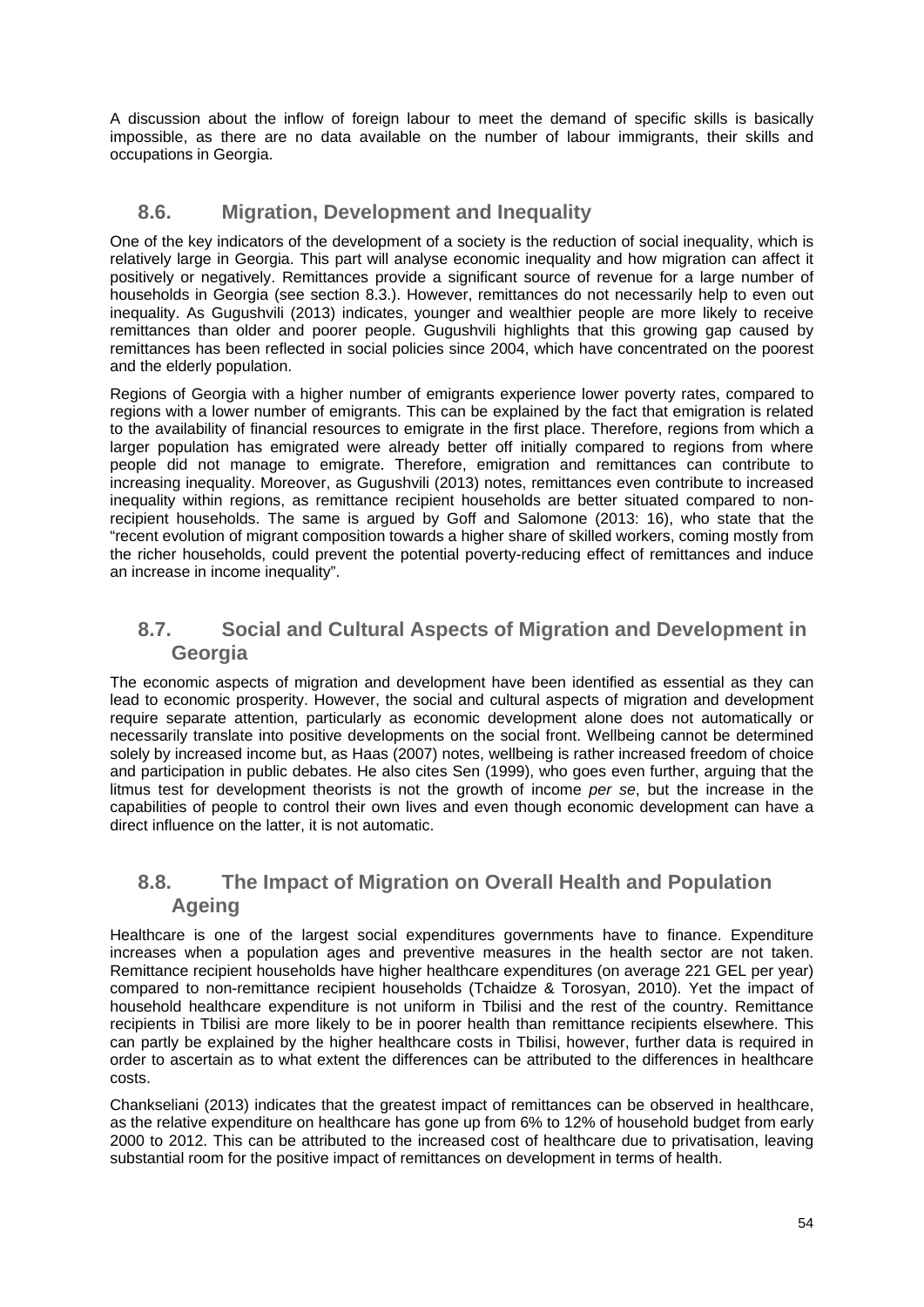The study by Labadze and Tukhashvili (2013) indicates that the majority of labour emigrants are in an irregular state in the destination country, and therefore do not have access to healthcare. The study refers to another work by Tukhashvili et al. (2012) which indicates that 82% of the emigrated population had left healthy and only 52% of the returned population reported that they were healthy upon return. Two-thirds of the people interviewed required medical treatment while abroad, 10% of those received hospital treatment, 24% received ambulatory care, 42% resorted to their own remedies and 19% were not able to afford any kind of treatment at all.

Migration can substantially affect population ageing and the future prospects of Georgia's development. The majority of emigrants fall into the reproductive age category. As the IOM study (2003) indicated, due to the expectation that the emigration of Georgian youth would remain constant, the projection foresaw an increase in the proportion of the pension age population in Georgia by 2010, resulting in further pressure on the economy. These predictions are supported by demographic indices, according to which Georgia is categorised as a highly developed country, while according to economic parameters it is an underdeveloped country. That being said, the impact of migration on population ageing can be considered negative. However, comprehensive research is still needed in order to understand the return of emigrants as well as immigrant flows into Georgia.

## **8.9. Migration and its Impact on Changing Values**

Evidence shows that migration does not have a uniform impact on changing values, and the impact depends on the country of emigration as well as gender, as the *Development on the Move* study has shown. Returned female migrants (86%) are less likely to keep traditional gender roles and are more likely to support gender equality than women who have never migrated (72%) (Tchaidze & Torosyan, 2010). This can be considered a positive effect of migration, particularly in light of the recent outcry over violence and massive discrimination against women in Georgia. Having said that, the opposite (and smaller) effect has been observed among male migrants, with 60% of returned male migrants supporting gender equality as compared to 64% of non-migrant males.

The same study has indicated another interesting trend with regard to shifting values: migration seems to have a positive impact on democratic development. However, the study has shown that the selection of the country of destination has an impact on values. People who have emigrated to Western countries are more critical and outspoken with regard to the democratic situation in Georgia, as compared to people who have emigrated to the Russian Federation or other former Soviet countries. This finding, coupled with the diversification of emigration towards Europe, could be an indication of more positive developments with regard to values and emigration.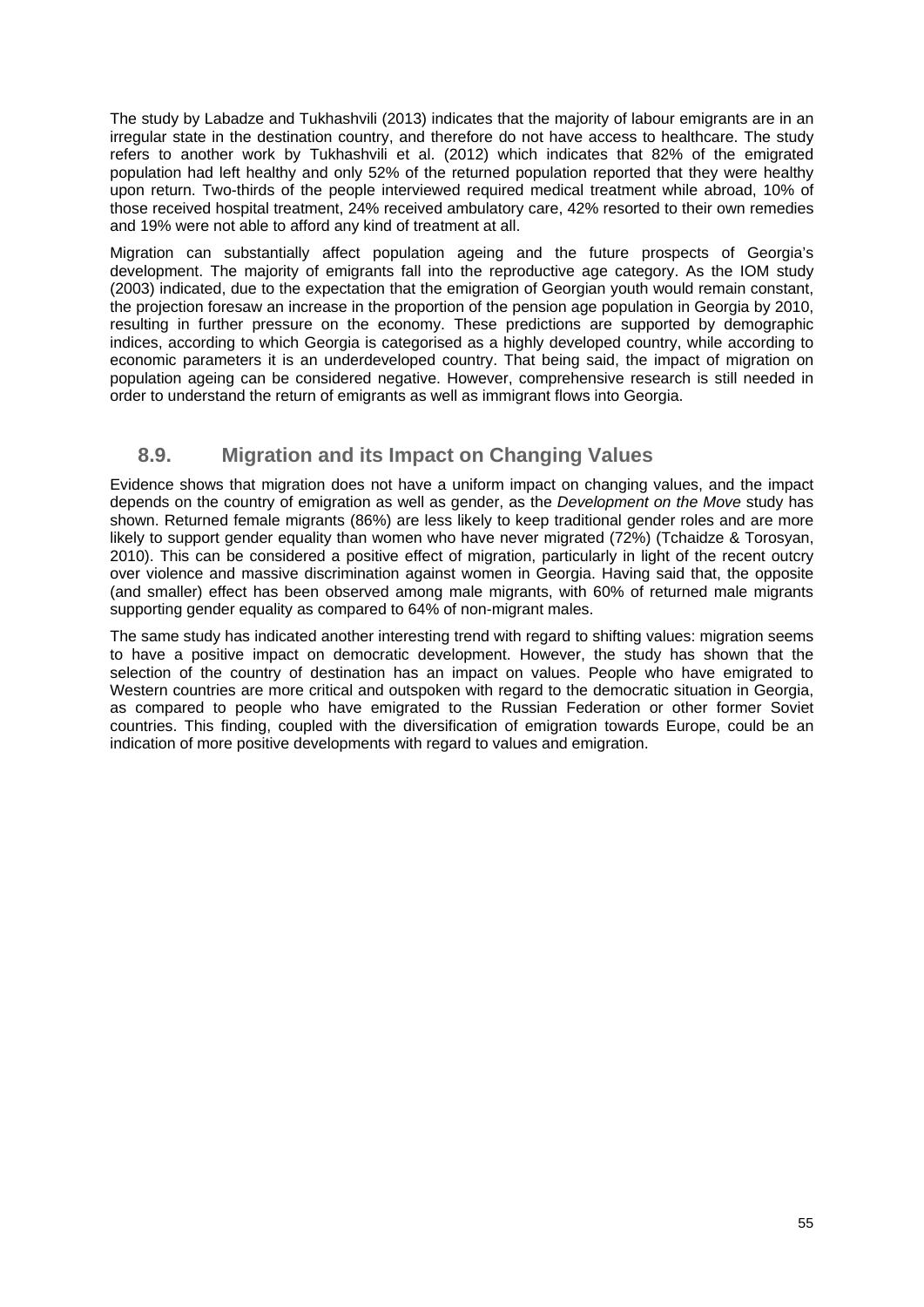## **9. Internal Migration**

### **9.1. Introduction**

In the past three decades, internal migration in Georgia was pushed mainly by internal conflicts and wars, natural disasters, and economic, educational, and other drivers. High internal migration in the early 1990s was related to the conflicts in the two break-away regions and the resettlement of IDPs. According to the 2002 census data, 463,000 persons changed their residence during the period 1992- 2001. Up to 35 percent of them were people displaced by the conflicts (Badurashvili & Nadareishvili, 2012). The number of persons displaced due to ecological disasters is estimated at around 37,000. Although in the case of IDPs Georgia has elaborated an intervention strategy and set up an institutional framework, when it comes to ecomigrants, the issue is rather neglected despite their numbers being quite large. Neither public institutions, nor international or national non-governmental organisations have been consistent in addressing the problem. Hence, today, ecomigrants in Georgia do not have a legally recognised and defined status.

This chapter first reviews the regulatory framework and current state of persons displaced internally because of conflicts, and then discusses the problems associated with definition of the status of ecological migrants. It also analyses rural-urban migration trends in Georgia covering the period after the dissolution of the Soviet Union.

### **9.2. Internally Displaced Persons**

After the collapse of the Soviet Union and Georgia's Declaration of Independence, secessionist efforts resulted in violent conflict involving what were then the Abkhaz Autonomous Republic and the South Ossetian Autonomous District. The conflicts in these regions resulted in 10,000 casualties and over 300,000 displaced persons. Abkhazia and South Ossetia unilaterally declared independence and have since been under control of *de facto* authorities (Amnesty International, 2010; UNHCR, 2009). Those displaced during the fighting between 1990 and 1992 are today referred to as the first wave of Internally Displaced Persons<sup>30</sup> in Georgia.

The war between Georgia and the Russian Federation in August 2008 in South Ossetia resulted in a second wave of displacement, uprooting almost 192,000 people. Reports were documented about threats to ethnic Georgians and an apparently targeted policy of forced displacement (Amnesty International, 2010). Around 26,000 Georgians have been unable to return to South Ossetia, also due to many homes being destroyed in deliberate attacks.

Today there is a larger group (around 200,000 IDPs) from the conflicts in the 1990s, largely from Abkhazia and now living in bordering regions, who have not been able to return to their homes for more than 20 years, and a smaller group of around 26,000 IDPs from South Ossetia, mostly settling in Gori. Authorities in the two break-away regions have refused to allow returns (except for the district of Gali in Abkhazia) for concerns over "upsetting the ethnic balance" and security (IDMC, 2014a). The Russian Federation and three other states $31$  have recognised both regions as independent states, while the European Parliament has recommended recognising both Abkhazia and South Ossetia as occupied territories<sup>32</sup>.

The most recent figures provided by the Internal Displacement Monitoring Centre (IDMC, 2014b) total up to 211,600 IDPs in Georgia as of May 2014. This estimate is based on the official government statistics of 246,600 persons, adding at least 10,000 persons displaced within South Ossetia (during the 1991-1992 and 2008 conflicts), but deducting 45,000 persons who have returned to Abkhazia. According to these numbers, IDPs constitute 5% of the resident population in Georgia. Considering

-

<sup>&</sup>lt;sup>30</sup> Internal Displacement is a situation where "persons or groups of persons [...] have been forced or obliged to flee or to leave their homes or places of habitual residence, in particular as a result of or in order to avoid the effects of armed conflict, situations of generalised violence, violations of human rights or natural or human-made disasters, and who have not crossed an internationally recognised state border" (Guiding Principles on Internal Displacement, E/CN.4/1998/53/Add.2).

<sup>31</sup> Nicaragua, Venezuela and Nauru (Amnesty International, 2010)

<sup>&</sup>lt;sup>32</sup> European Parliament resolution of 17 November 2011 containing the European Parliament's recommendations to the Council, the Commission and the EEAS on the negotiations of the EU-Georgia Association Agreement (2011/2133(INI)).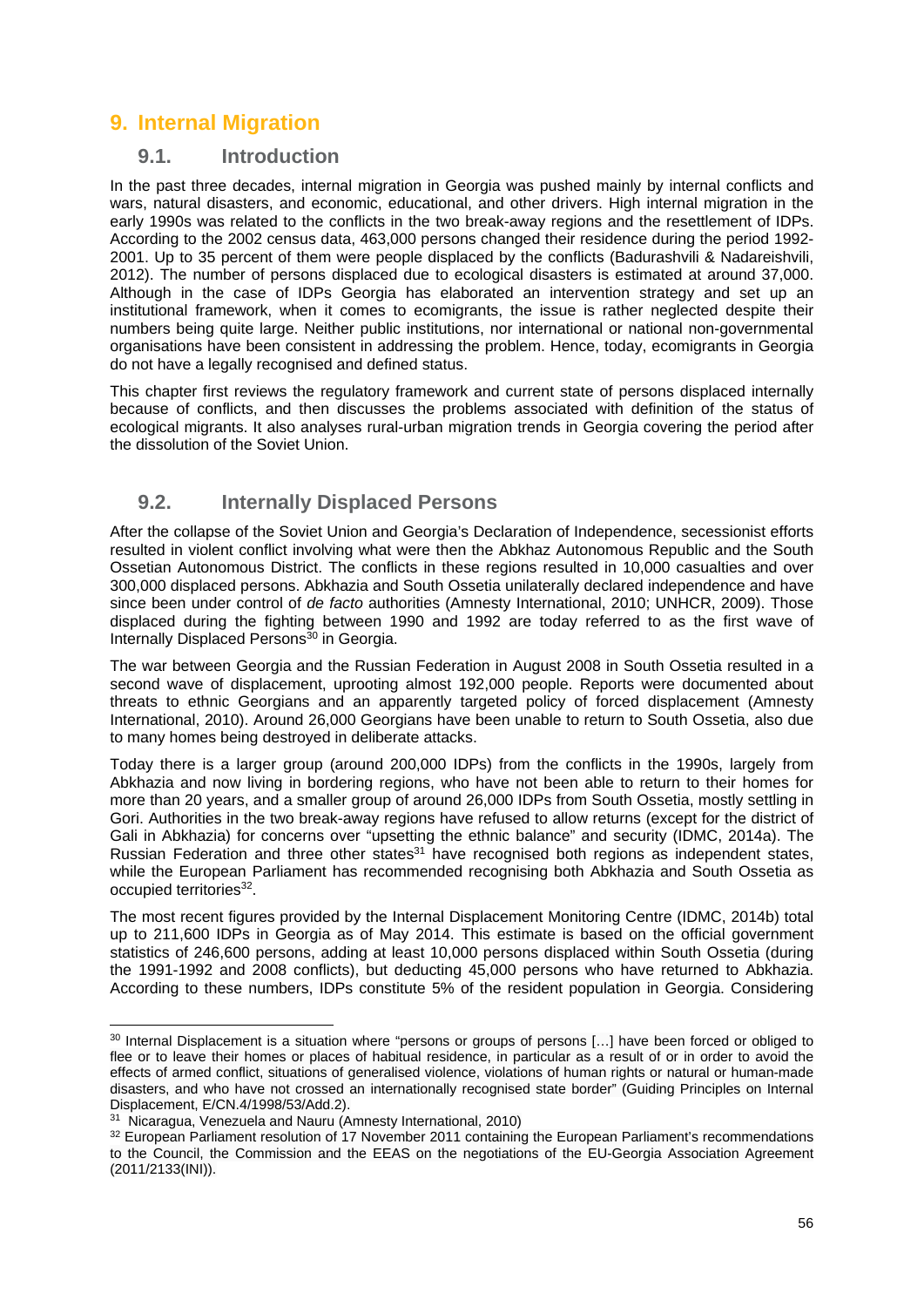that the number of registered IDPs provided by MRA has increased to 259,000 (as of September 2014) (MRA, 2014c), the current overall figure is more likely to be around 224,000 IDPs in Georgia. In addition to this, an unknown number of persons have been displaced within Abkhazia. Of all the countries where UNHCR was assisting IDPs at the end of 2013, Georgia ranked 14th in terms of size of IDP population (UNHCR, 2014c). (It ranked 16<sup>th</sup> when the IDMC estimate is applied.)

A ruling by the Georgian Constitutional Court in June 2013 stated that all those displaced by military conflict should qualify as IDPs, not only those from the Occupied Territories, which led to an amendment of IDP legislation in March 2014 but only a minor immediate increase in numbers (IDMC, 2014a).

#### **9.2.1. Regulatory Framework for IDPs in Georgia**

The Law of Georgia on Internally Displaced Persons (March 2014) regulates the legal status of IDPs, grounds and rules for recognition, granting and suspension of IDP status, legal, economic and social guarantees as well as rights and obligations<sup>33</sup>. When the first version of the law was passed in 1996, it introduced some privileges and protections, including a modest cash assistance, protection against arbitrary eviction from collective centres, and the counting of periods of displacement for the calculation of pensions (UNHCR, 2009). The main functions with regard to the situation of IDPs in Georgia are delegated to the MRA.

The 2007 State Strategy for Internally Displaced Persons aimed at ensuring a dignified and safe return for those who had returned to their place of residence spontaneously and securing appropriate living conditions and integration into public life for those still displaced (Chelidze, 2013b). The Strategy covers issues from poverty, unemployment, and housing, to health, education, and representation. The first version of the accompanying Action Plan for the implementation of the State Strategy (adopted by the government in July 2008) was made obsolete by the events of August 2008. An updated Action Plan was adopted in May 2009, focusing on housing solutions and socio-economic integration (UNHCR, 2009). The latest version of the Action Plan (2012-2014) lists long-term solutions for accommodation, reduction of state dependency and integration of vulnerable IDPs into state social assistance programmes as the main areas of work (MRA, 2013b).

Georgia's domestic legislation on IDPs has been criticised for not meeting international human rights standards in the areas of registration, legal status, access to social benefits, agricultural lands, and protection from arbitrary and illegal eviction (UNHCR, 2009).

The UN General Assembly has passed two resolutions on the status of IDPs and refugees in Georgia, recognising their and their descendants' right to return to their homes voluntarily, safely, and in a dignified and unhindered manner, and stressing their property rights. The first resolution of May 2008<sup>34</sup> referred to those displaced from Abkhazia (and was immediately rejected by the *de facto* authorities in Abkhazia, and the Russian Federation) (UNHCR, 2009), while the resolution of September 200935 also referred to South Ossetia.

#### **9.2.2. The Socio-economic Situation of IDPs**

IDPs are among the most vulnerable groups in Georgia today (Badurashvili & Nadareishvili, 2012). Living conditions are precarious, housing is often inadequate, many of them are struggling with unemployment, insufficient income, lack of proper access to healthcare and children are facing difficulties in education. Return perspectives are faint, and integration into society has not been fostered until recently.

Half of the IDP population live in private accommodation, the other half in accommodation provided by the government (so-called 'collective centres'). Most of these centres are desolate, lacking appropriate privacy and space, access to water, sanitary standards or necessary insulation. Those in private accommodation face similarly low standards (UNHCR, 2009; Badurashvili & Nadareishvili, 2012).

-

<sup>&</sup>lt;sup>33</sup> Law of Georgia on Internally Displaced Persons – Persecuted from the Occupied Territories of Georgia.. 1 March 2014.<br><sup>34</sup> Resolution adopted by the General Assembly on 15 May 2008. A/RES/62/249.

<sup>&</sup>lt;sup>35</sup> Resolution adopted by the General Assembly on 9 September 2009. A/RES/63/307.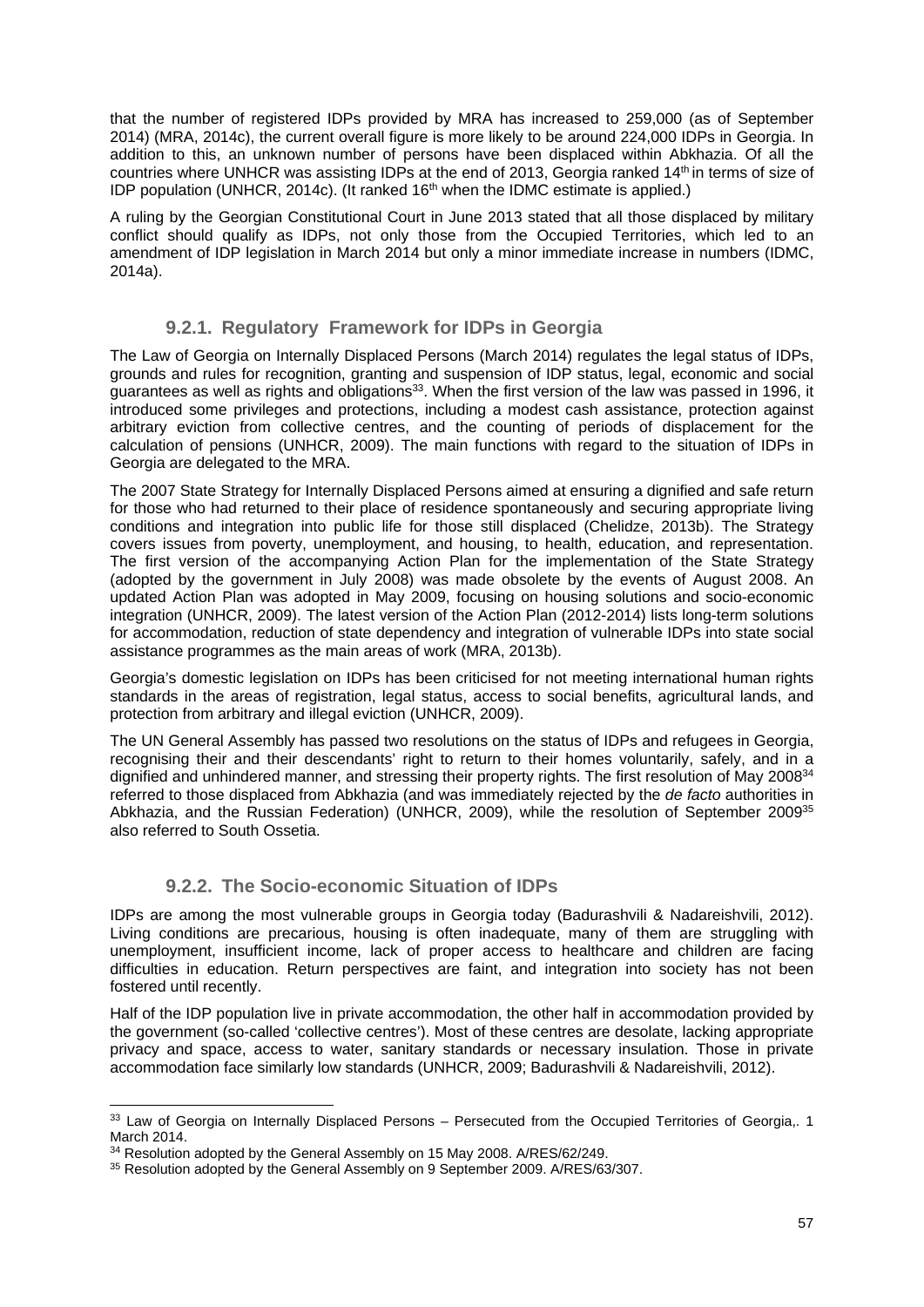Efforts have been undertaken by the government to acquire houses for IDPs and provide property titles for their current accommodation. After the conflict in 2008, the government reacted quickly and provided housing for those displaced. Yet some of these settlements are situated in remote areas lacking infrastructure (Amnesty International, 2010).

Forced evictions of IDPs from private and state-owned buildings in Tbilisi were carried out in 2010 and 2011, affecting more than 1,500 individuals who were neither given sufficient notice nor information on alternative housing (Badurashvili & Nadareishvili, 2012). Those evicted where brought to the accommodation of their choice – 39 families were provided with state-owned housing outside Tbilisi. Those resettled reported a lack of basic utilities and sub-standard housing conditions.

Since the 2008 war, Georgia has received international aid with the purpose of accommodating and integrating displaced persons, and the government has declared its intention to also address the concerns of IDPs from Abkhazia, although recently-built settlements for the displaced are in remote areas with weak infrastructure and little employment opportunities. During 2013, 1,500 families were allocated new housing units and around 1,400 families registered ownership of their accommodation in collective centres, yet some 50,000 persons still needed housing assistance (IDMC, 2014a).

A survey among IDPs carried out in 2008 showed that one in six households regarded itself as extremely poor and reported a constant shortage of food (Nadareishvili & Tsakadze, 2008, as cited in Badurashvili & Nadareishvili, 2012). Another sixth reported being hardly able to afford sufficient meals and almost half of the households stated that their income or harvest only enabled them to provide for food. Social benefits and pensions are the main source of income for IDPs, one out of four households even gave social benefits as the sole source of income. The average amount of benefits per household was 135 GEL, or 62 Euro per month (Badurashvili & Nadareishvili, 2012). More than two out of three displaced persons are unemployed.

The health status of IDPs compares unfavourably to that of the general population, with poverty, poor living conditions and malnutrition contributing to higher health risks. In addition, the uncertainty of their livelihoods and, above all, the traumatic experiences of violence, displacement and destruction result in a range of mental health problems such as depression, anxiety and stress disorders (Badurashvili & Nadareishvili, 2012; Amnesty, 2010). Some reports seem to inadequately frame this as passivity, lack of self-reliance, or dependency. Lack of access to medical services is another contributing factor.

Today, only one-third of the displaced are satisfied with efforts undertaken for long-term resettlement (Chelidze, 2013b). The MRA is currently in the process of developing a livelihood strategy for IDPs (IDMC, 2014a). As long as chances for safe return are low, the immediate and medium-term needs of displaced persons need to be provided for, especially the improvement of social and economic conditions (including, but not limited to, housing) and integration into the labour market.

### **9.3. Ecological Migrants**

Since the 1980s, natural disasters and environmental concerns have been increasingly pushing Georgia's highland population to resettle. Given the continued and uncontrolled use of natural resources, this trend is not expected to change or slow down in the near future. Land degradation, agricultural use of higher hillside land, deforestation, natural tectonic change and climate change aspects are going to remain major sources of natural disasters in Georgia. The latest report of the Caucasus Environmental NGO Network (CENN, 2013a) identifies earthquakes, landslides and mudflows, floods, and snow avalanches as the main natural disaster risks in the country.

Some of the major waves of resettlement seen in the past three decades were in 1987, from Svaneti to the Kvemo Kartli and Kakheti regions, and in 1989, from mountainous Adjara to Kvemo and the regions of Shida Kartli, Kakheti and Javakheti. The populations of both regions suffered from heavy winter snow which led to large-scale landslides. More than 10,000 families were resettled in these two instances alone. Periodical smaller scale ecological disasters have forced thousands of other families to displace or live in life-threatening conditions. More than 3,000 settlements (mostly in the mountains) and roughly 400,000 families have been endangered to varying degrees since 1980. Some of these families have to be resettled; others have lost their agriculture land and/or need assistance in repairing their houses. According to the estimates of the Ministry of Environment, providing full assistance would cost on average 100-150 million US Dollars annually (Green Alternative, 2008).

Additionally, some of the families had to resettle independently, without state assistance and never had an incentive to register with any state agency due to the absence of support programmes. Hence,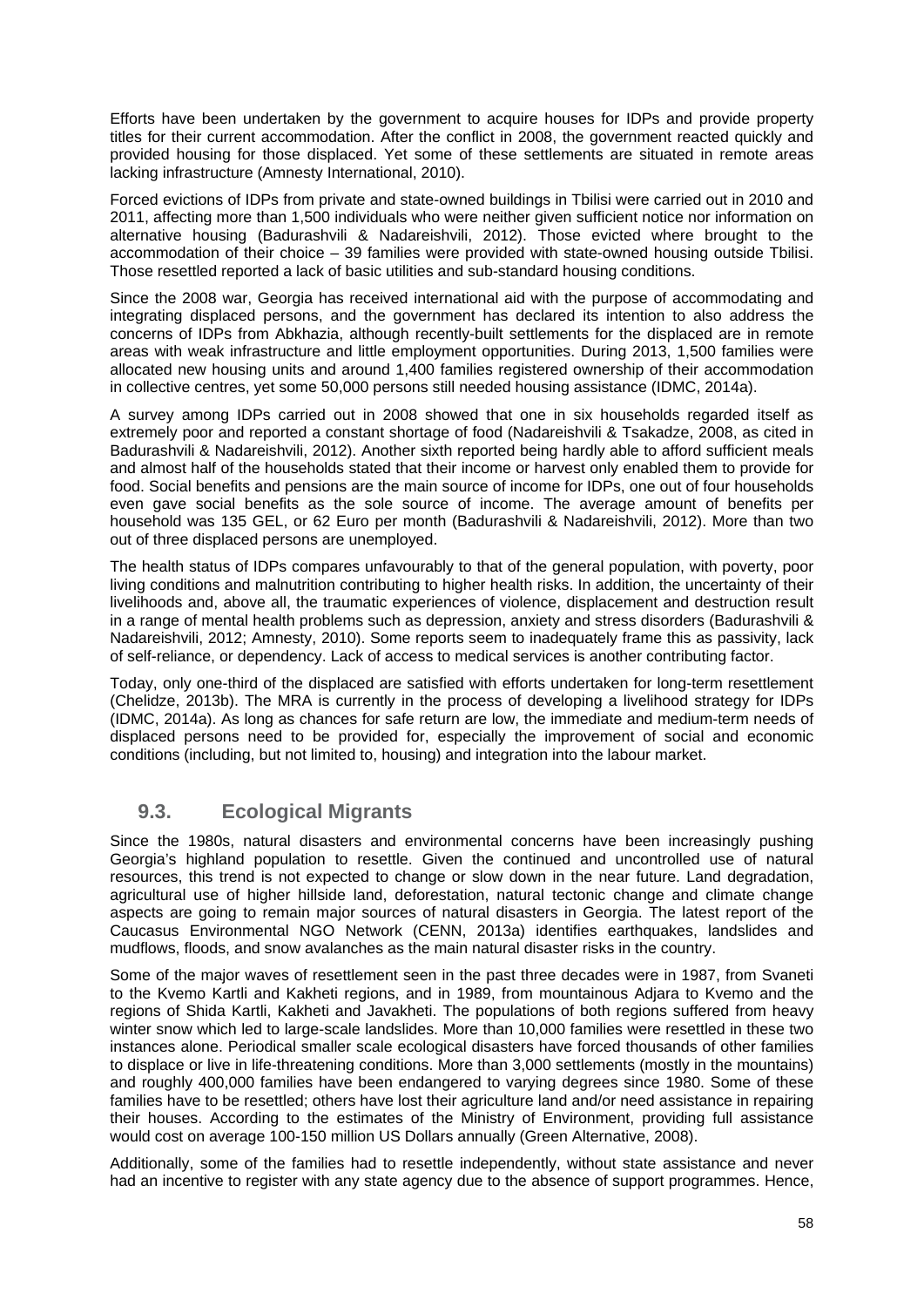the estimates of total number of ecomigrants in the country available from the MRA or other sources do not account for such cases.

In the early years of Georgia's independence, ecomigrants were often resettled to ethnic minority regions that sometimes led to altering the demographic balance on the ground. Given the absence of any type of integration and adjustment programmes, these communities were predestined for social tensions and conflicts (Lyle, 2012). In 2005, however, Georgia ratified the Framework Convention of the Council of Europe for Protection of National Minorities which outlaws official policies and measures that change the demographic picture in the regions populated by ethnic minorities. The abovementioned practice stopped after Georgia ratified the Framework Convention, but no comprehensive policy to tackle the issue of ecomigrants either on a practical or a legislative level has been elaborated since then.

A number of comprehensive reports have been published on the topic of persons displaced in Georgia due to ecological factors. One of the most recent reports was compiled by the Office of the Public Defender of Georgia (2013) – *Human Rights Situation of Persons Affected by and Displaced as a Result of Natural Disasters/Ecomigrants in Georgia.* The report covers extensively the legislative and social aspects of ecomigration in Georgia and concludes with specific recommendations for the MRA. the parliament and the government of Georgia. The CENN has also compiled a comprehensive report titled *Ecomigration in Georgia. Background, Gaps, and Recommendations* (2013a), which analyses ecomigration in a global context. The report studies conditions and push factors of ecomigration in Georgia from the environmental and socio-economic angles and compares the Georgian approach with international best practices and legislation. In the report, the CENN also provides specific recommendations on how the Georgian government can and should deal with defining the problem and assisting victims.

A monograph by Tom Trier and Medea Turashvili, published by the European Centre for Minority Issues (ECMI) in Caucasus, *Resettlement of Ecologically Displaced Persons* (2007) covers the history of ecomigration up until 2006 and summarises recent trends and challenges. Relatively recent policy developments in the field are analysed in an ECMI working paper by Justin Lyle (2012).

#### **9.3.1. Regulatory Framework for Ecomigrants in Georgia**

The first steps in regulating the status and allocating protection for ecological migrants were taken in 1998, when Presidential Ordinance No. 6736 on ecomigrants established a special commission to monitor the process and trends in the field. A few more attempts were made in the late 1990s and early 2000s, but they did not contribute to the improved regulation of the field. The government's new programmes failed partly because of the widespread corruption and weak institutional set-up at the time of implementation and partly because none of the initiatives or actions were comprehensive enough (Lyle, 2012).

Despite the scale of the problem, as of 2014, there is no clear definition of the term 'ecomigrant' and no legal framework for regulating their resettlement and assistance programmes. However, it has been agreed that the MRA is in charge of monitoring the trends of ecomigration within Georgia and developing an effective management system (the MRA Regulations, Article 7.3). The MRA's responsibilities also include forecasting future natural disaster risks, the resettlement of ecomigrants, the creation of a database, and the development of adaptation and integration programmes for the displaced and host communities. Within the current set-up, the Organic Law of Georgia on Local Self-Governance tasks local authorities (self-governance leaders, such as "Rtsmunebuli" and "Gamgebeli") with monitoring the numbers and conditions of ecomigrants (Article 42.4.f).

In 2013, Ministerial Order No. 123 established a Commission for the development of a new law on the legal status, rights, and socio-economic protection of persons displaced due to ecological reasons. The Commission includes representatives from the MRA, international donors, and local nongovernmental organisations<sup>37</sup>. It is noteworthy, that the Ministry of Environment and Natural Resource Protection is not part of the group elaborating the new law, even though it is the sole state agency

<sup>-</sup>36 The ordinance has been invalid since 2005.

<sup>&</sup>lt;sup>37</sup> The members of the Commission are representatives from the MRA, the UNDP, the Danish Refugee Council, the Swiss Development Agency, Georgia's Ombudsman Office, the Fund for Social Programs, the Young Lawyers Association of Georgia, the Caucasus Environmental NGO Network, "Borjghali", the UNHCR, and IOM.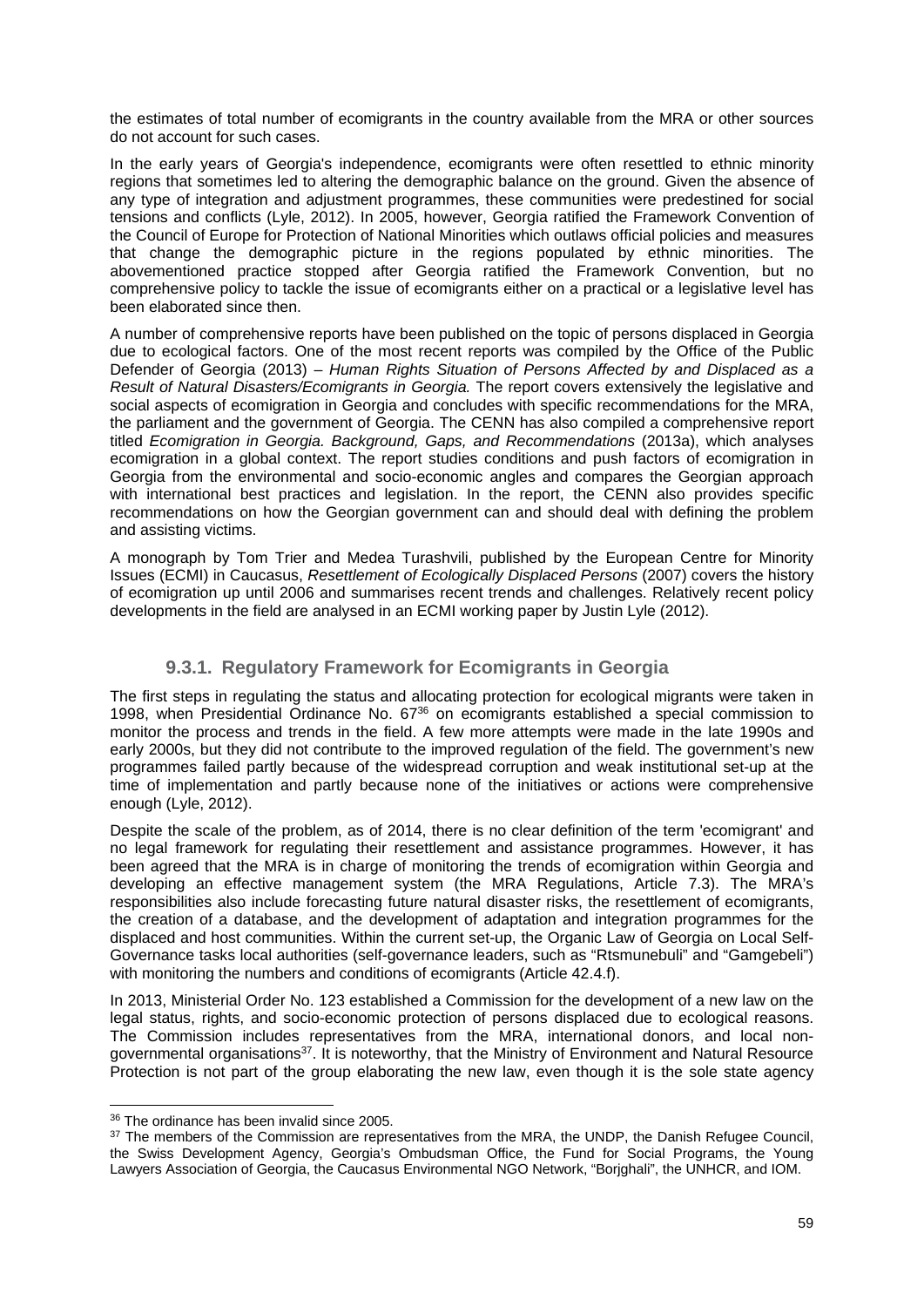responsible for monitoring geologic and ecologic developments and for forecasting expected environmental risks. The draft law developed by the Commission did not pass the parliamentary hearings in late 2014 and was sent back to the MRA for revision. No further developments have since been observed in this direction.

The UN Guiding Principles on Internal Displacement, adopted in 1998, list victims of natural disasters among internally displaced persons. However, the Principles are a normative act and do not create legal obligations for any state. IOM, on the other hand, does not place ecomigrants under the IDP category. Its definition is as follows: "environmental migrants are persons or groups of persons, who, for compelling reasons of sudden or progressive changes in the environment that adversely affect their lives or living conditions, are obliged to leave their habitual homes, or chose to do so, either temporarily or permanently, and who move either within their country or abroad" (IOM, 2008a: 15). The MRA website currently groups the data on ecomigrants under the migration section, not under that of internally displaced.

In 2006, the MRA developed four categories for assessment of the conditions of ecomigrants' needs. These categories are still used today, they are: (1) House destroyed, (2) House damaged, (3) House damaged but restorable, and (4) Only lands/surroundings of the house destroyed. Only families under category 1 were considered urgent cases for allocation of entitlements.

#### **9.3.2. The Current Situation of Ecomigrants**

The official data available on ecological migrants today are of very poor quality. The main state bodies collecting data on ecomigrants are the MRA and the self-governance bodies. GeoStat is currently not collecting any data related to ecomigrants and their socio-economic conditions. A number of environmental NGOs, particularly the CENN and "Borjghalo", are running short-term initiatives to study the needs of ecomigrants in different regions, but these initiatives have resulted in sporadic data on the selected settlements only. The CENN has also launched a visualisation project mapping the root causes of ecological migration<sup>38</sup>.

In 2014, the MRA announced an open call for families who needed state assistance in resettlement. 210 families applied, but the state had the resources to accommodate only 33 (houses already purchased in 2013). This year, based on the information published on the MRA website, the Ministry will be able to deliver up to 70 houses. 40 houses will be purchased with financial support from the Swiss Development Agency and up to 30 houses will be funded from the state budget. The Commission established at the MRA will determine how the available housing options will be distributed among the applicants. Clearly, not everyone's needs are going to be met. Compared to past years (216 houses purchased in 2006; 187 houses in 2007; 44 houses in 2008; and 127 in 200939), the budget for housing acquisition has shrunk significantly; while in 2010 and 2011 no budget was allocated for housing of ecomigrants at all (Lyle, 2012).

In the period between 2004 and 2011, a total of 1,064 families were resettled with state assistance; about 37,000 families were still in need of assistance by 2012. 11,000 of these families needed urgent assistance i.e. fell under the 1<sup>st</sup> and 2<sup>nd</sup> categories (Lyle, 2012, see also section 9.2.1.). The MRA reports that 1,113 houses were purchased for ecomigrants in total, although the years are not specified. The majority of these houses are in the Kvemo Kartli (Tsalka and Tetritskaro) and Kakheti  $(Akhmeta)$  regions<sup>40</sup>.

There was an attempt to create a comprehensive database of ecomigrants in 2006. The MRA started collecting information on the conditions and needs of already displaced families and new settlements at risk. Local authorities undertook a significant share of data collection and assessment on the ground. The results of the project were widely criticised because of the incomprehensive assessments. Houses were categorised based on visual observations, not professional examination by geologists (Trier & Turashvili, 2007). The MRA soon halted the project. Although some updates are regularly made to the existing database, it is far from being the comprehensive database initially

-

<sup>&</sup>lt;sup>38</sup> See Geoportal of Natural Hazards and Risks in Georgia. http://drm.cenn.org/index.php/en/.<br><sup>39</sup> The low number of houses purchased in 2008 (44 houses) can be explained by the financial crisis and unexpected financial burdens created by the 2008 War, including a high number of new IDP waves. 40 Statistics provided on the website of the Ministry of Refugees and Accommodation, *Houses Purchased by the* 

*MRA in the Past Years;* retrieved from http://mra.gov.ge/geo/static/4161.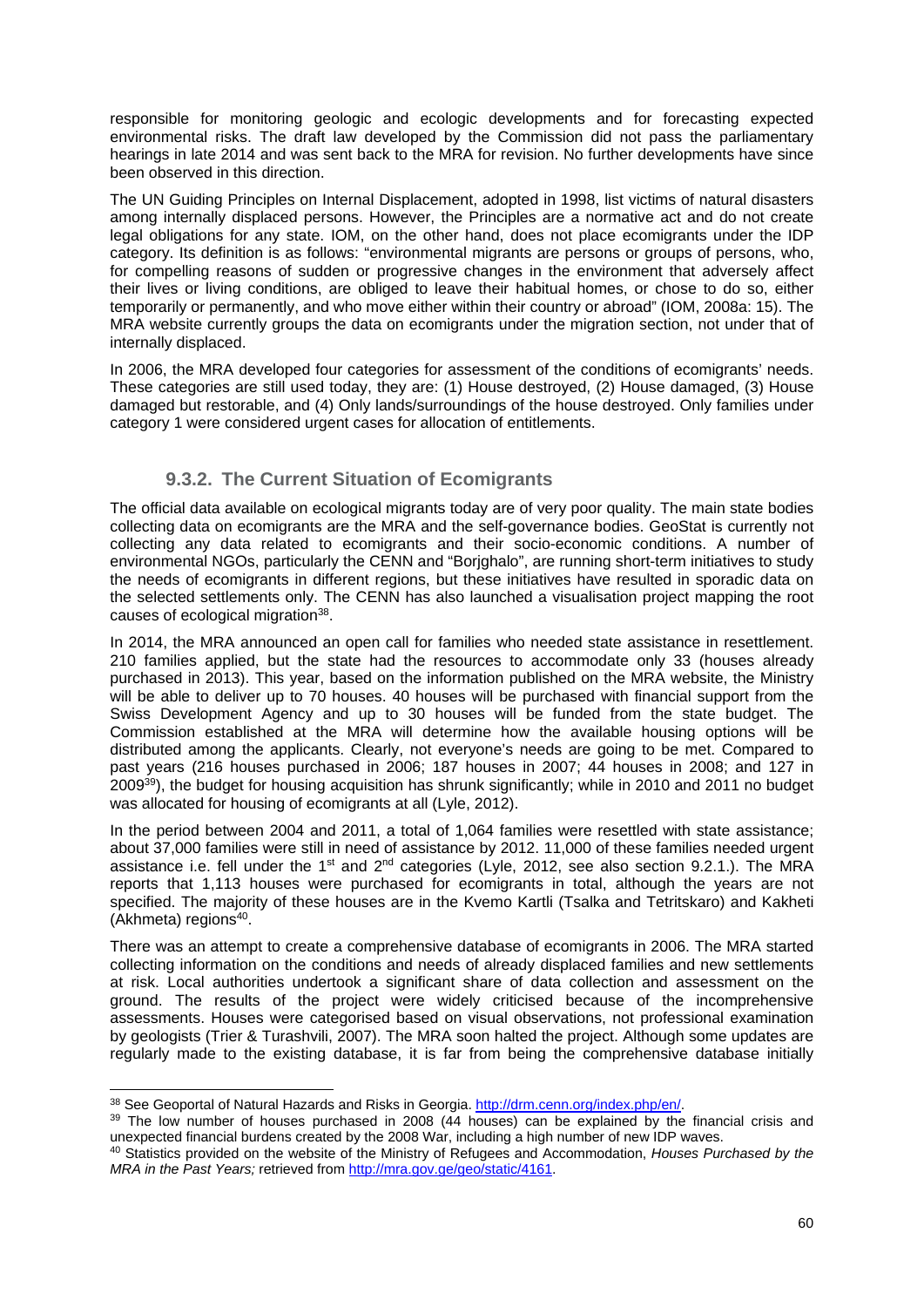envisaged. Table 27 below shows that the majority of first and second category cases are in the Imereti region, and that overall, about a quarter of all households that need either resettlement or assistance to repair their housing/land, are concentrated in the Imereti region.

| <b>Region</b>                     | 1 <sup>st</sup> Category<br>House<br>destroyed.<br><b>Urgent</b> | 2 <sup>nd</sup> Category<br><b>House</b><br>damaged.<br><b>Urgent</b> | 3rd Category<br><b>House</b><br>damaged.<br>Reparable | 4 <sup>th</sup> Category<br><b>Surroundings</b><br>of the house<br>destroyed | <b>Total</b> |
|-----------------------------------|------------------------------------------------------------------|-----------------------------------------------------------------------|-------------------------------------------------------|------------------------------------------------------------------------------|--------------|
| Samtskhe-Javakheti                | 692                                                              | 72                                                                    | 1,254                                                 | 8                                                                            | 2,026        |
| Mtskheta-Mtianeti                 | 85                                                               | 84                                                                    | 476                                                   | 132                                                                          | 777          |
| Guria                             | 318                                                              | 458                                                                   | 996                                                   | 895                                                                          | 2,667        |
| Imereti                           | 1,818                                                            | 2,642                                                                 | 8,753                                                 | 668                                                                          | 13,881       |
| Kakheti                           | 123                                                              | 59                                                                    | 568                                                   | 161                                                                          | 911          |
| Shida Kartli                      | 798                                                              | 643                                                                   | 1,279                                                 | 69                                                                           | 2,789        |
| Kvemo Kartli                      | 35                                                               | 11                                                                    | 236                                                   | ۰                                                                            | 282          |
| Racha-Lechkhumi,<br>Kvemo Svaneti | 522                                                              | 789                                                                   | 2,299                                                 | 1,179                                                                        | 4,789        |
| Samegrelo, Zemo<br>Svaneti        | 376                                                              | 811                                                                   | 1,487                                                 | 692                                                                          | 3,366        |
| Adjara                            | 190                                                              | 481                                                                   | 577                                                   | 2,468                                                                        | 3,716        |
| <b>Total</b>                      | 4,957                                                            | 6,050                                                                 | 17,925                                                | 6,272                                                                        | 35,204       |

| Table 27. Number of families displaced due to ecological disasters by region, as of 1 |  |  |  |  |  |  |
|---------------------------------------------------------------------------------------|--|--|--|--|--|--|
| September 2010                                                                        |  |  |  |  |  |  |

Source: Ministry of Refugees and Accommodation. Data requested by the CENN in September 2010.

In 2012, the MRA conducted a pilot assessment project in the Dusheti district of the Mtskheta-Mtianeti region. The results of the project were assessed rather positively by monitoring NGOs, but it ended up being a one-time effort. The CENN also tried to update the 2006 database. It requested information on environmentally displaced persons from all local authorities, but the results were unsatisfactory. Not all municipalities were able to provide the information and those who could, were unable to ensure the data was up to date or accurate (Getiashvili, 2014).

If lucky, ecomigrants receive one-off assistance in resettlement. There are no continuous social or economic support programmes or integration policies assisting new ecomigrants to adjust to the new environments and new communities. Some of the major problems faced by these persons, as reported by grassroots organisations, are the absence of a legal status for ecomigrants, unclear ownership rights of the housing provided by the state, and the lack of agricultural land in the areas of resettlement (Green Alternative, 2012). Additionally, social tensions and confrontations with host communities often prompt ecomigrants to return to their home regions. The shortage of agricultural land, together with cultural and ethnic differences (especially in ethnic minority regions), are among the main causes of tension between ecomigrants and receiving communities (Trier & Turashvili, 2007).

### **9.4. Rural-Urban Migration**

Rural-urban migration trends have been rather understudied in Georgia since the collapse of the Soviet Union. Although data on internal migration are collected by the relevant state authorities in Georgia, unfortunately, they are not complete, and the level of reliability is not high either. Internal migrants, other than IDPs, ecomigrants, or recipients of social assistance, have no incentive to register the change of residential address since it is usually not tied to taxes they pay. Besides, people often maintain their registrations at their prior registration address (different from their factual place of residence), even though they have lived there for years and may not consider moving back to their home communities at all. And although Georgian nationals do have a legal obligation to register a new address, regardless whether it is for temporary or permanent residence, the sanction for not fulfilling this obligation does not serve as an incentive to register.

The Public Service Development Agency under the Ministry of Justice of Georgia is the main administrative body that is responsible for residence registrations of the individuals. The voters' list,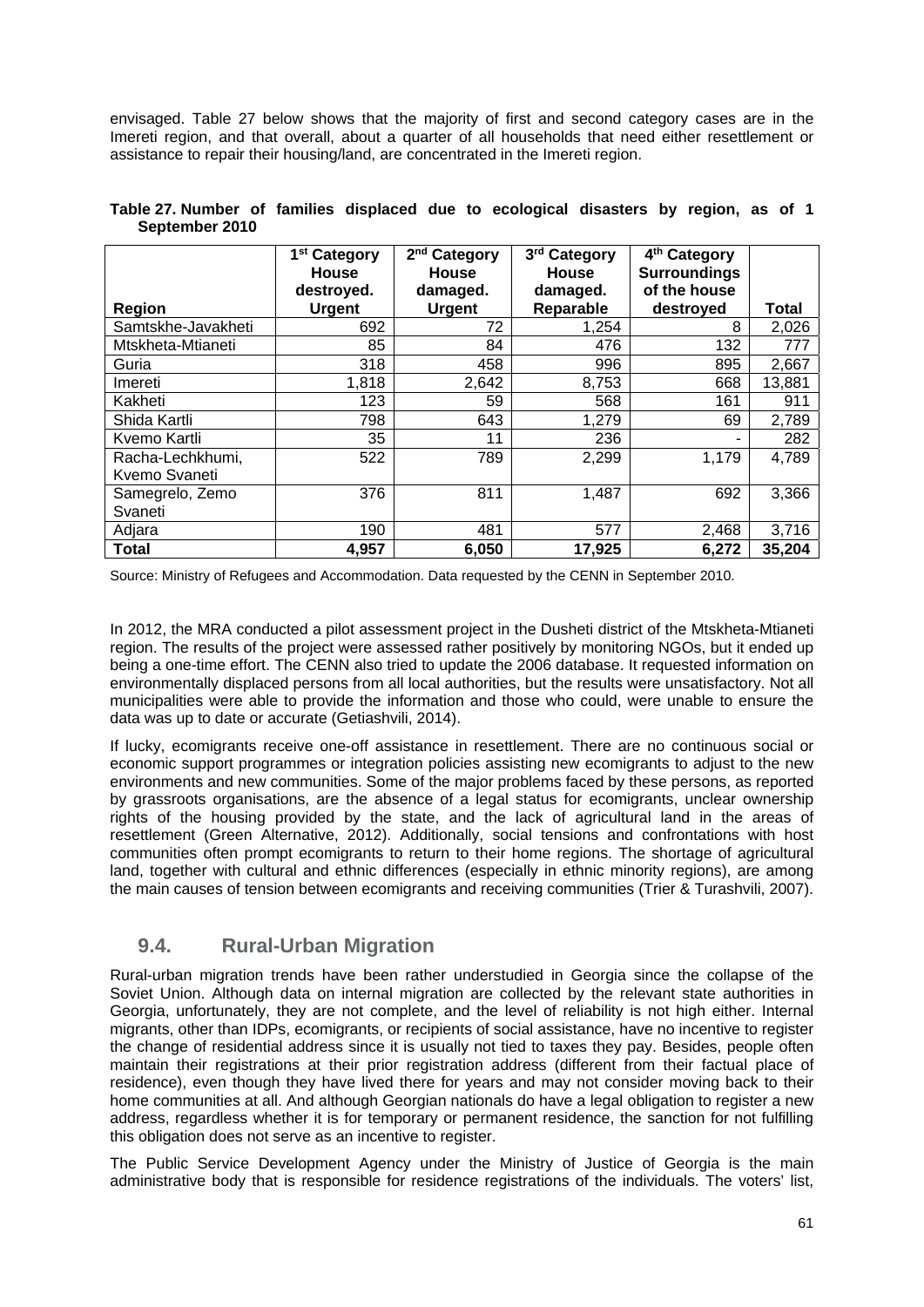compiled by the Central Election Commission (CEC) prior to every election and based on the data provided by the PSDA, is a relatively reliable source of registration by residence. As an additional measure, a number of international and local election monitoring organisations, political parties, and individual citizens also make an effort to verify and update the list. However, due to the abovementioned reasons, actual changes of residence cannot always be reflected in the voters' list. Hence, there is no precise and reliable data available to estimate what is the level of rural-urban migration in order to analyse its potential impact on the economic development, infrastructure and social cohesion.

As a result, the only available mechanisms to collect data on internal mobility are surveys and the national census. The latest available census data (when drafting this report) are from 2002 and the results of the recent 2014 census should become public in 2016, which means that there are only estimates and assumptions for the period in-between (2002-2014). The latest census data available for comparison covers the years between 1990 and 2001. This is the period when internal migration was strongly influenced by the changing socio-economic and political system in the country. The rather high level of urbanisation of the pre-independence years declined quickly in the early 1990s. Economic hardship and internal conflicts in the early years of independence not only stagnated urbanisation, but instigated a reverse movement too. Several researches mention that there was a noteworthy movement from Tbilisi and other urban areas to rural settlements (Badurashvili & Nadareishvili, 2012: 8). According to the 2002 census data, by that year 27.4 percent had changed their residence and 92 percent of those who changed moved within the country. Mobility between the urban areas had a bigger share (32.2 percent) than between rural areas (17.9 percent). Migration from rural to urban areas started to increase in parallel with the improvement in the economy, but reached its highest point soon after 2003, in the aftermath of the Rose Revolution. As of 2014, the mobility rate is believed to be rather stable (Badurashvili & Nadareishvili 2012: 9).

The Integrated Household Survey (IHS) carried out by GeoStat on a quarterly basis allows monitoring of internal mobility by asking respondents whether they have changed their address and if yes, where did they move from and when.

Data extracted from the 2013 IHS suggest that internal mobility in Georgia is quite high. One out of ten respondents reported that they had migrated during the 5 preceding years; 3 percent had migrated in the preceding year alone. On the other hand, around 45 percent said that they had never changed their address. Mobility was highest within the same region, varying between 61 and 86 percent of those who had migrated. 14 to 36 percent of those who migrated had moved from one region to another; and only 1 percent of all respondents had migrated from abroad (see table 28).

|                          | <b>Number</b>          | % of all         | <b>Within same</b><br>region            |       | From another<br>region                  |       | From abroad                             |          |
|--------------------------|------------------------|------------------|-----------------------------------------|-------|-----------------------------------------|-------|-----------------------------------------|----------|
| Time of migration        | οf<br>respon-<br>dents | respon-<br>dents | <b>Number</b><br>οf<br>respon-<br>dents | row % | <b>Number</b><br>οf<br>respon-<br>dents | row % | <b>Number</b><br>οf<br>respon-<br>dents | row<br>% |
| Less than 1 year<br>ago  | 1,361                  | 3.4              | 1,084                                   | 79.6  | 226                                     | 16.6  | 51                                      | 3.7      |
| 1 to 3 years ago         | 1,565                  | 3.9              | 1,142                                   | 73.0  | 391                                     | 25.0  | 32                                      | 2.0      |
| 3 to 5 years ago         | 855                    | 2.1              | 518                                     | 60.6  | 308                                     | 36.0  | 29                                      | 3.4      |
| More than 5 years<br>ago | 18,235                 | 45.7             | 15,587                                  | 85.5  | 2,471                                   | 13.6  | 177                                     | 1.0      |
| Never migrated           | 17,910                 | 44.9             |                                         |       |                                         |       |                                         |          |
| <b>Total</b>             | 39,926                 | 100.0            | 18,331                                  | 45.9  | 3,396                                   | 8.5   | 289                                     | 0.7      |

**Table 28. Internal Migration in 2013** 

Sources: Integrated Household Survey, GeoStat, 2013b, own calculations

Economic opportunities, the availability of well-paid jobs and educational opportunities are the three main driving factors of migration from rural to urban areas. Since Georgia's economic activities are mostly concentrated in the capital and the highest quality education is offered by the universities in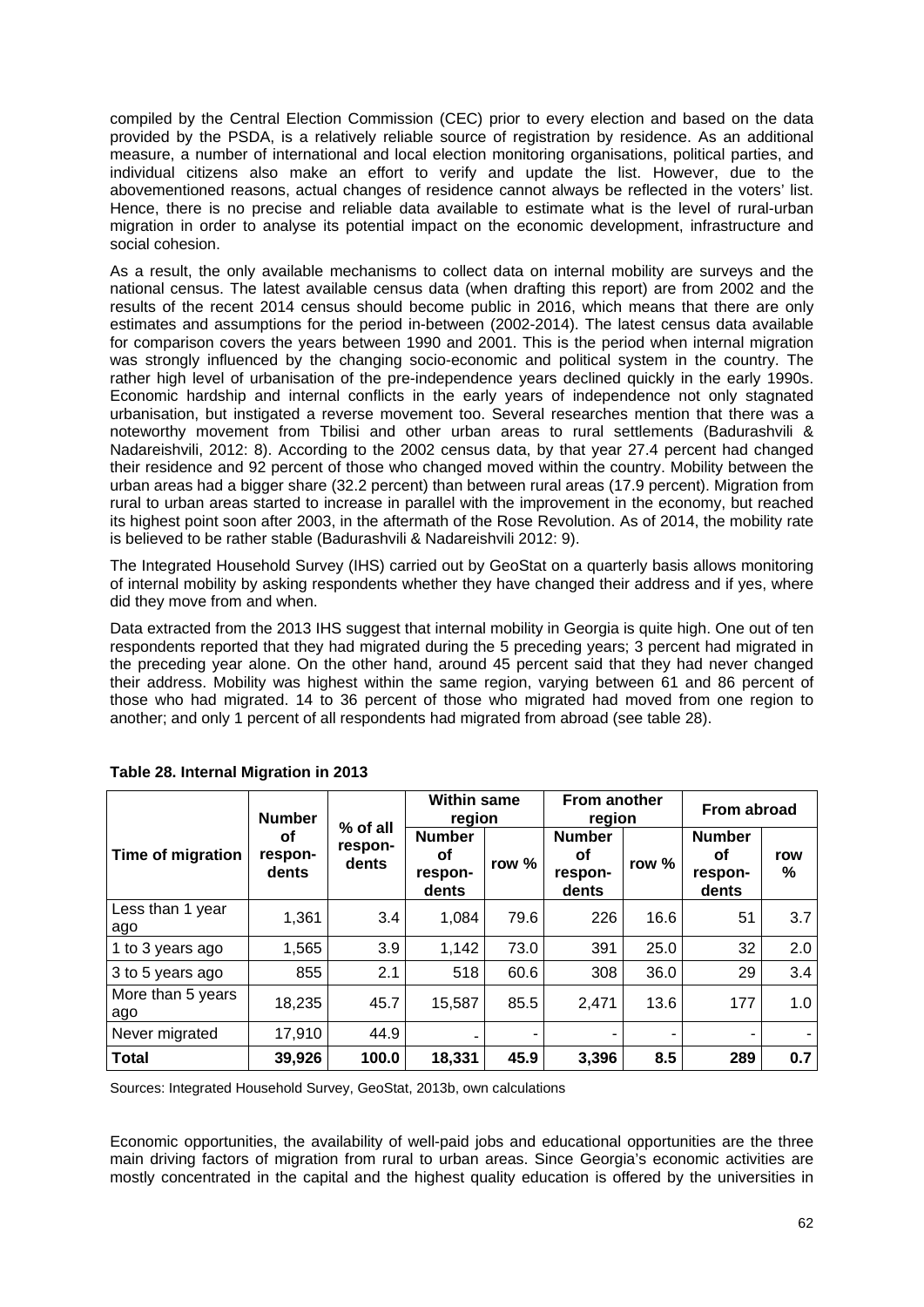Tbilisi, it has become the main destination of internal migrants. According to IHS data, 26 percent of the total population of Georgia lives in the capital.

The civil registry database suggests that on average 10,000 persons move to Tbilisi every year. Surprisingly, both the civil registry records and the IHS dataset show that a significantly high number of persons "move" from urban to rural areas. There could be at least three reasons, however, why this dataset does not reflect the reality:

1) Registration of a change of permanent address is required in Georgia, but this is not enforced; very few people follow the procedure willingly. Those who do register usually do so because they have been deregistered from their old addresses during voters' list verification or other procedures. Therefore, these figures do not reflect all those individuals who changed address without notification. Yet another issue to consider is that registrations may take place years after the change of address actually happened.

2) Changes in temporary address are not registered anywhere, while internal mobility, especially in the case of educational migrants, is usually considered temporary.

3) People in urban areas usually have better access to and a better understanding of registration procedures, while a big chunk of houses and agricultural land in rural areas are not registered at all. This could be the reason why mobility within urban areas seems so much higher than that within rural areas.

| Internal mobility | 2009  | 2010   | 2011   | 2012   | 2013   |
|-------------------|-------|--------|--------|--------|--------|
| To Tbilisi        | 7,204 | 10,635 | 10,082 | 11,334 | 9,803  |
| To other urban    | 5,510 | 5,007  | 6,840  | 12,333 | 13,515 |
| To urban areas    | 7,992 | 9,361  | 10,037 | 14,997 | 14,822 |
| To rural areas    | 6,872 | 5,252  | 7,541  | 12,359 | 11,579 |
| Within urban      | 4,722 | 6,281  | 6,885  | 8,670  | 8,496  |
| Within rural      | 644   | 464    | 482    | 1.074  | 918    |

#### **Table 29. Number of changes of registration address (2009-2013)**

Source: Public Service Development Agency. Data requested in October 2014.

The average urbanisation rate estimated by GeoStat is 1 percent, but taking into consideration the shortcomings of GeoStat's data collection methodology, the urbanisation rate is, presumably, much higher. IHS data also suggest that the annual mobility between regions is on average less than 1 percent, but this indicator is not an equivalent of urbanisation.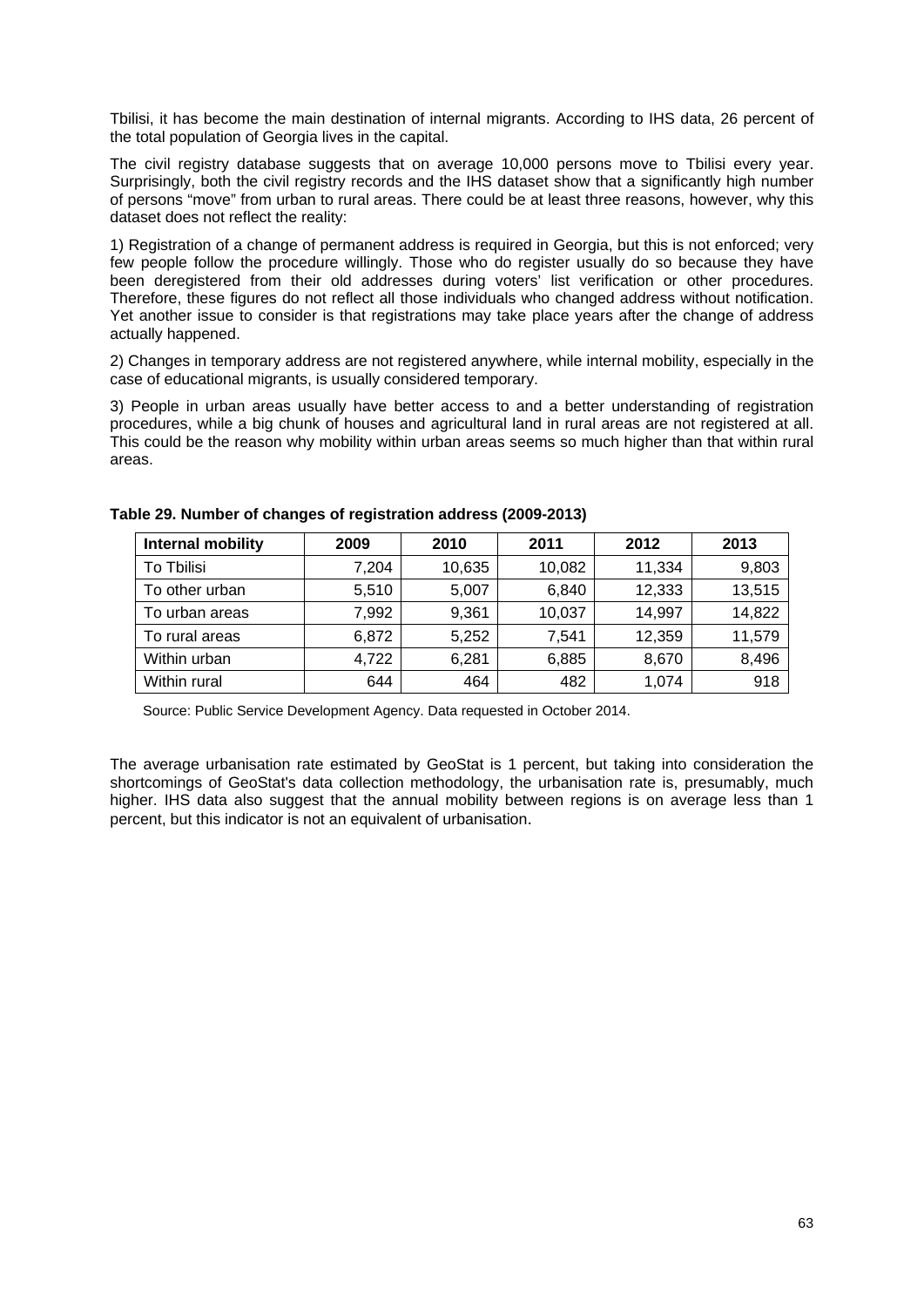# **10. Conclusions and Recommendations**

### **10.1. General**

Migration processes in Georgia are developing dynamically from the point of view of composition and directions of inflows/outflows and migration management. During the last several years, immigrants from quite diverse cultural and geographical backgrounds have started to arrive in Georgia for both short- and long-term purposes. This development logically calls for respective adjustments in the existing migration policy regulations in order to accommodate the needs of immigrants, and to ensure that the local population is ready to accept them in their communities.

Besides summarising the major trends and describing the current migratory situation in Georgia, the present report also covers some of the issues that are rarely dealt with by the academic community or policymakers – such as immigration to Georgia and internal migration<sup>41</sup>. Unlike immigration, which became evident only recently, internal migration has been evolving constantly in the country; although very little attention from either the policymaking point of view or from academic research has been addressed to this issue. Clearly, not being able to account for rural-urban migration might have quite important implications, on the one hand, leading to the depopulation of certain regions, and, on the other, to the overpopulation of others.

Finally, taking into account the fact that access to migration-related data in Georgia is limited, firstly due to the overall lack of consistent and detailed statistics in general and secondly due to the shortage of high-quality socio-economic research, this report takes a critical stand on existing data and knowledge gaps are highlighted throughout this document.

In this chapter, the major suggestions and recommendations for improvements are summarised: first, in the fields of policy and research; and secondly, according to all relevant chapters of this study. The major directions for recommended improvement both for migration policy and for migration research in Georgia follow below.

#### **10.1.1. Policy**

-

Although migration policy and migration management in Georgia are well-developed and regulated through several major policy documents and implemented effectively, there are a number of important issues that if added to the existing migration policy discourse would contribute to the creation of a wellbalanced national migration policy.

First, specific policy provisions need to be elaborated to facilitate successful **integration of immigrants** within Georgian society. State institutional policy mechanisms need to be in place in order to ensure that immigrants coming to Georgia who stay long-term have opportunities to establish effective connections with the receiving society. This, to a certain extent, refers also to the improvement of state integration mechanisms aiming at return migrants and IDPs.

Another issue that needs to be addressed on a policy level is **internal migration** in general, and the issue of ecological migrants in particular. So far, despite the *de facto* existence of several waves of ecological migrants within the country, no policy has been developed to address the provision of systematic institutionalised assistance for this group, leaving them in an institutional and legal limbo.

**Labour migration** regulation remains a challenging issue for Georgia on both sides: regulation of foreigners' work in Georgia and regulation and monitoring of employment of Georgians migrants abroad. In this regard, approval of the labour migration legislation alone will not change the situation, and significant capacity building of the involved institutions should take place.

The Migration Strategy of Georgia for 2016-2020, which is currently in the drafting process, has the potential to respond to and acknowledge these issues so as to contribute to improved migration management in Georgia. The strategy should also include priorities with regard to measuring the impact of policymaking (e.g. the new Aliens Law in force from September 2014) on immigrant flows (i.e. after the mentioned changes). This will further strengthen the **evidence-based migration strategic planning**.

<sup>41</sup> In terms of internal migration, only IDPs, and to some extent ecological migration issues, are currently in the focus of researchers' and policymakers' attention.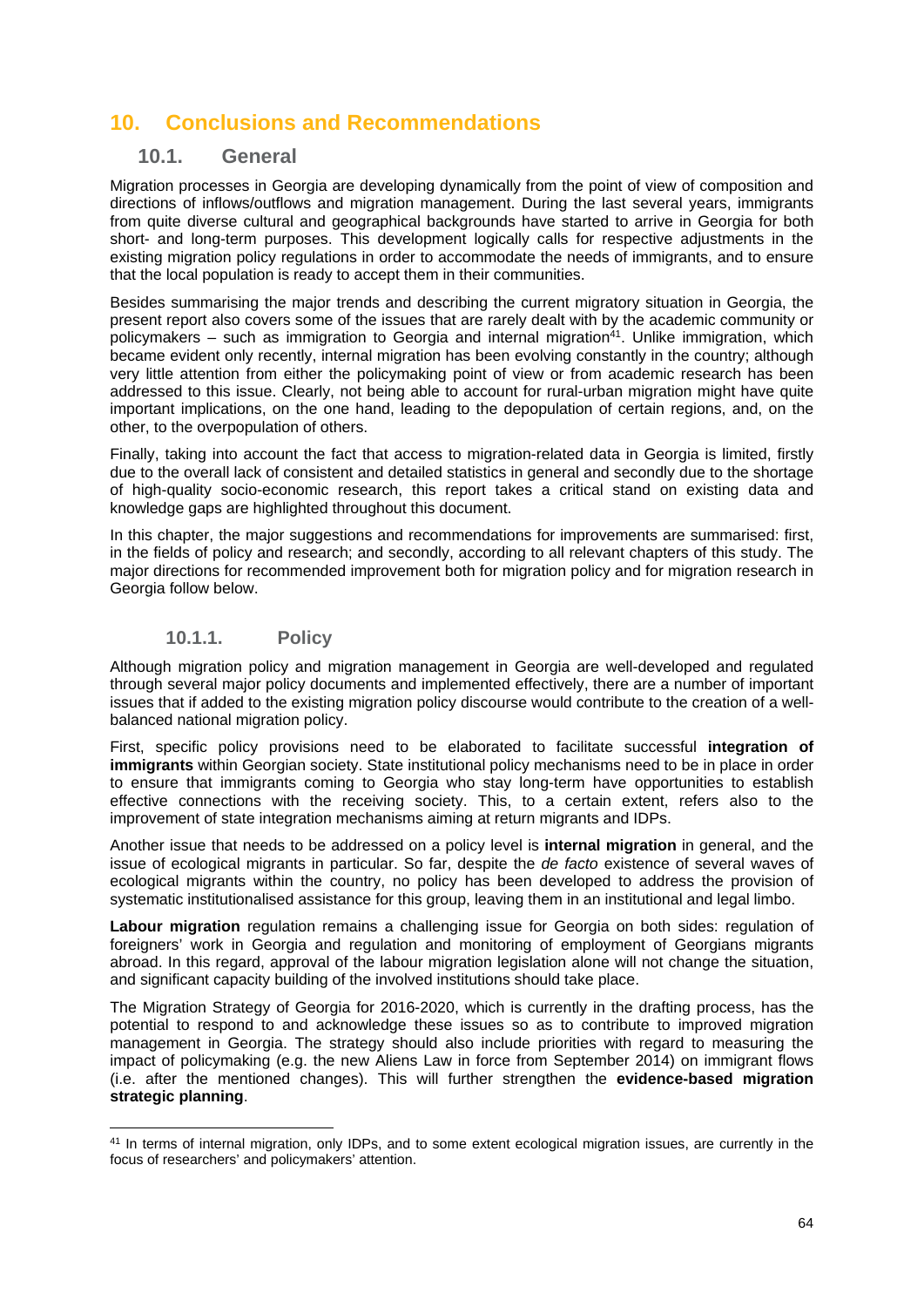#### **10.1.1. Research**

The present report highlights several major aspects hindering high-quality migration research in Georgia, be it fundamental social research or applied policy research. On the one hand, the lack of interest in migration studies is caused mainly by the limited research opportunities in general. On the other hand, until now there has not been a single academic programme at a Georgian university on migration studies, and hence there is little academic expertise for undertaking high-quality research in the field. A step forward in this direction was the signing of a Memorandum of Understanding between Tbilisi State University and the SCMI aimed at strengthening cooperation between academia and state institutions.

Although international and internal migration has become quite widespread in the country, there is no single state/public or research institution that systematically collects migration-related statistics. Hence, the data is scattered among various state/public or academic institutions, is often difficult to acquire, and more importantly, data collection methodologies differ, which makes analysis even more difficult. A unified migration analytical system, which is currently being developed with the active participation of the SCMI, should solve this problem for state agencies, however, to what extent the research communities will have access to the statistical data collected by this database is still under discussion.

GeoStat, the national statistics office, could assume the role of a major provider of migration-related statistics, if relevant capacity increasing activities are directed toward improving its migration data collection methodologies and data analysis capacities. Alongside this, an annual migration study, which could collect data both on international and internal migratory trends, is needed in order to analyse dynamics, patterns and trends in the longitudinal perspective. The methodology of the study could be developed in collaboration with international experts taking into consideration the existing migration data collection challenges in Georgia. However, Georgian social research organisations and representatives of research communities including MA and PhD students should also be given the opportunity through targeted research grants to undertake research in migration studies. In this respect, a **migration research foundation or centre** could be established in collaboration with a consortium of Georgian universities and the involvement of international research organisations which could undertake large-scale migration research projects in the country and build up an inventory of migration research data open to all interested parties for further in-depth research and analysis. As identified in this report and specified below in more specific recommendations, areas for research could be immigrant integration, labour market research, reintegration of internal migrants, developmental effects of remittances, and migration policy analysis.

Support to improve high-quality academic education in the field of migration is still much needed. Despite the development of a Georgian language migration textbook by the ENIGMMA project in collaboration with the SCMI, Georgian academia, and the ICMPD team aimed at social science and humanities students, universities still lack access to Georgian language translations of seminal works in migration research. Hence, a migration research foundation, along with providing support to applied research activities, could also contribute to the translation of classical works in migration issues into Georgian.

Being a multifaceted and dynamic phenomenon, a systematised approach to studying migratory trends is essential for the development of solid theoretical knowledge and fact-based migration policy. In this respect, the present report contributes to the improvement of quality of research, analysis and policymaking in the country by critically addressing various areas in migration studies in Georgia and providing recommendations and solutions to keep migration policies up to pace with the existing realities.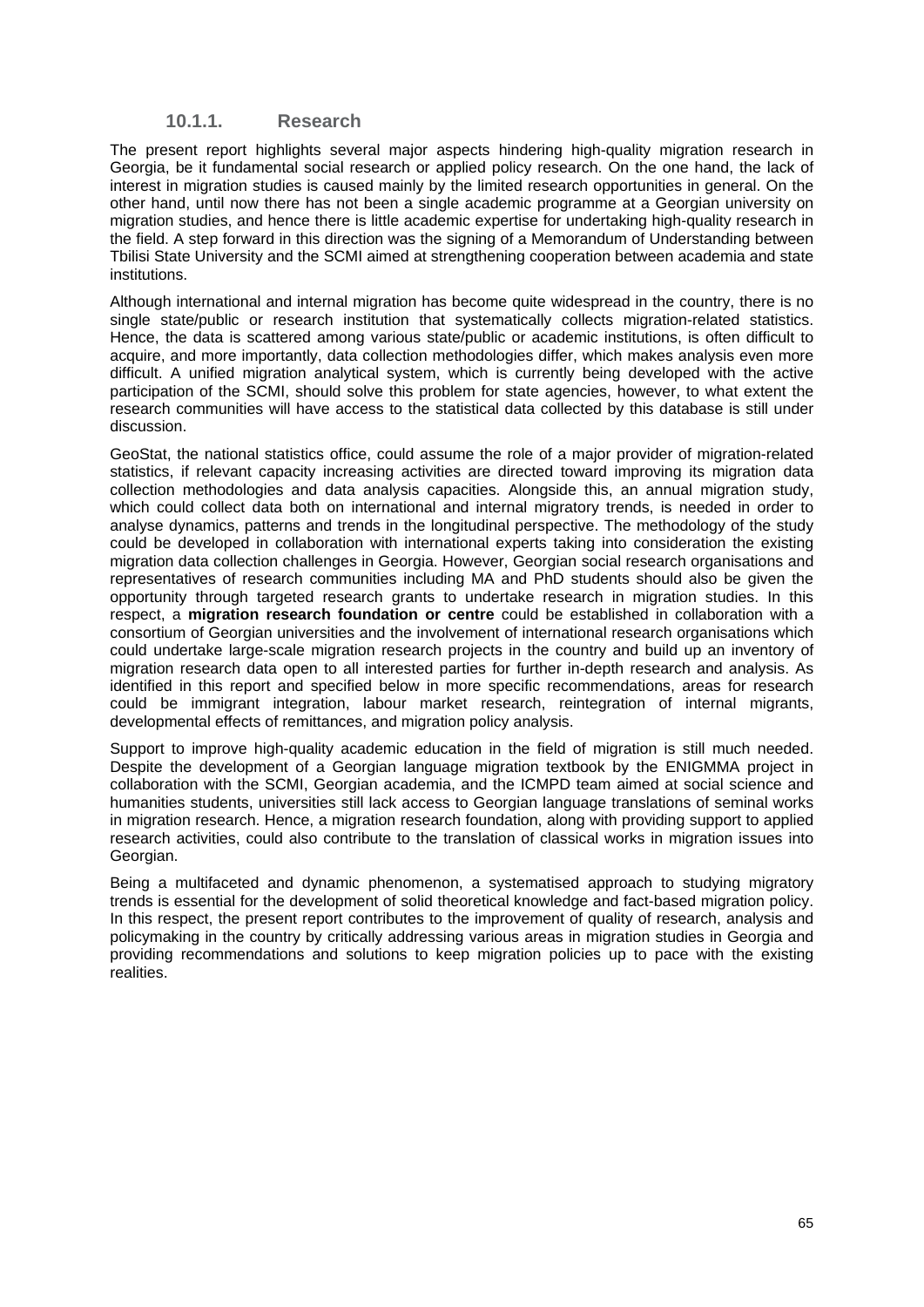## **10.2. Chapter Conclusions and Recommendations**

#### **10.2.1. Immigration**

During the last decade, Georgia started to gradually transform from an emigration and transit country to a country of both emigration and immigration. Importantly, immigrants started to arrive in Georgia not only from neighbouring countries, but also from more distant regions, which did not have close cultural or economic ties with Georgia before, thereby bringing diversity to a country which has not experienced noticeable immigration inflows in the recent past. Immigrants come to Georgia with a variety of aims: to study, work, invest, seek international protection or establish their families in the country, partly attracted by the liberal immigration regime active until 1 September 2014. However, immigration is not yet a priority area for the Government, therefore, some gaps have been identified and improvements are needed:

- A comprehensive immigration policy, covering not only the legal status of immigrants in Georgia, but also their integration, needs to be developed. The policy needs to set the institutional framework which will define the steps and approaches to facilitate the successful integration of immigrants.
- GeoStat, in cooperation with the institutions responsible for foreigners' integration and civil society, should develop an immigrant integration measurement methodology, to collect data and analyse both immigrants' quality of life and their integration patterns.
- Social research institutions and academia need to devote more research to the study of immigration and immigrants in Georgia, which is largely missing. This would contribute to the elaboration of an evidence-based immigration policy. Further, implementation of the significant migration legislation changes which came into force in September 2014 should be closely followed in order to measure the impact of these changes on immigration processes in Georgia (e.g. the change from the liberal visa policy to a more regulated visa issue procedure, requirements for residence, etc.).
- It is recommended to have more rigorous monitoring of the implementation of the asylum seeker registration and status determination procedures and the causes for negative decisions so as to provide evidence for future policymaking and planning.
- Further, an independent and continuous assessment of the implementation of existing asylum determination procedure is lacking. Such an assessment could be implemented by the civil society organisations which should get broader access to the information on asylum procedures in Georgia.
- The asylum decision-making process requires collection, documentation and analysis of the information on countries of origin (COI). This also refers to expulsion decisions with regard to the full respect of the principle of non-refoulement by Georgia. Therefore, the COI unit established at the MRA and its activities should be strengthened.
- The monitoring of refusal cases at the border is recommended, in particular when aliens come from unsafe countries such as Iraq – which accounted for the majority of refusals in the first 6 months of 2014, in order to make sure that these persons are not denied access to the asylum procedure.

#### **10.2.2. Integration and Reintegration**

As mentioned above, there is no single comprehensive policy document on migrants' integration in Georgia which discusses and analyses the challenges faced by foreigners in their integration process and proposes measures to overcome these challenges. The institutional framework for implementation of integration has yet to be established in Georgia.

With regard to the reintegration of Georgian returnees, as stated in numerous reports and surveys, the main challenge remains integration into the local labour market. Labour market analysis in Georgia is implemented only fragmentarily, as is the available skills inventory. All this makes reintegration of returnees more complicated.

Finally, the Government should pay more attention to the public perception of immigrants in the media, including all types of migrants – newcomers, persons granted protection and returnees. Avoidance of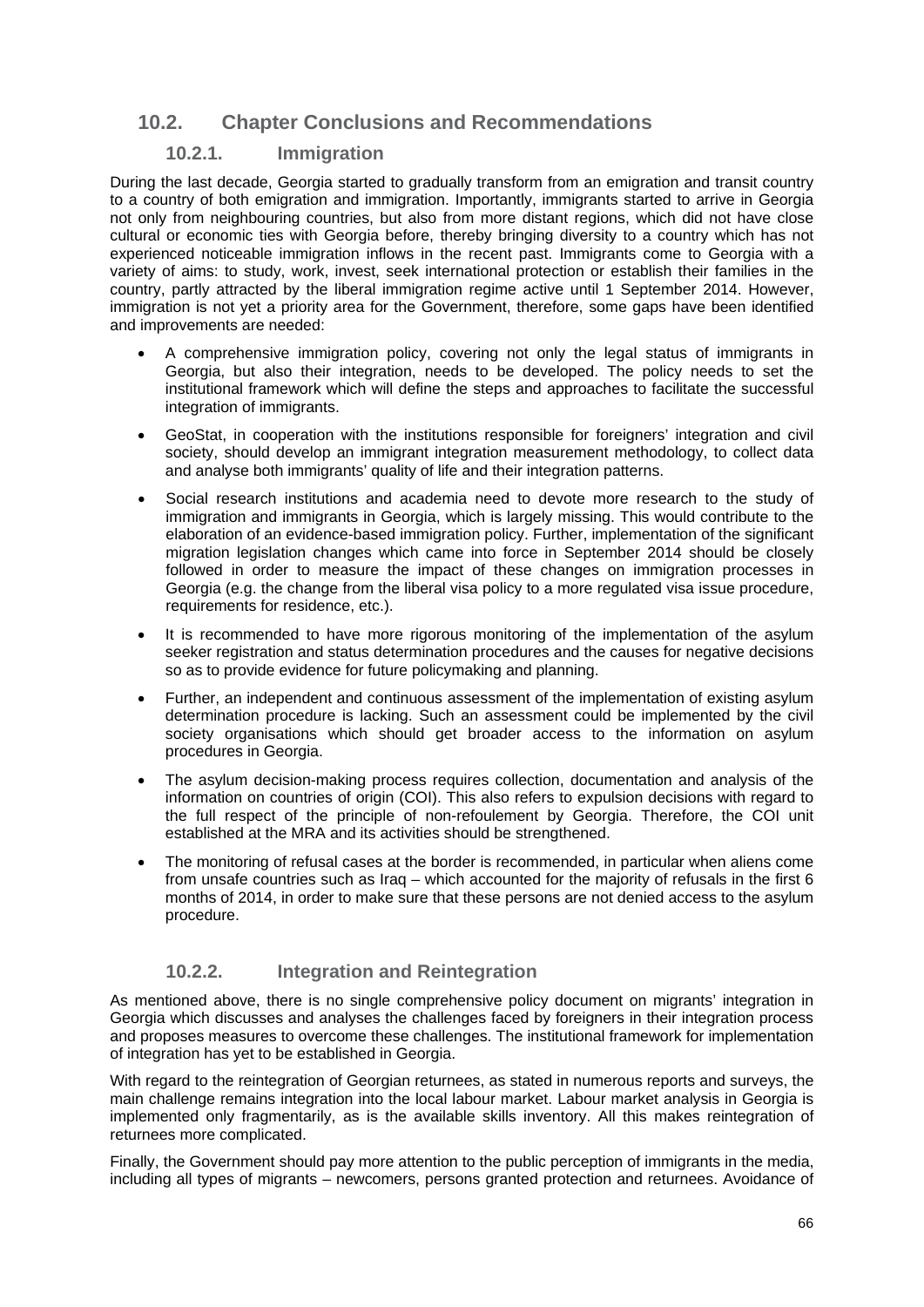stereotyping and the creation of a positive image of migrants will support their inclusion and integration into Georgian society.

In more detail, the following recommendations can be made:

- Integration issues should be included in the general immigration policy document, establishing the priorities for the Georgian state with regard to integration of foreigners, as well as creating an institutional framework for integration. As a next step, integration indicators have to be developed for monitoring the integration process of immigrants and return migrants and barriers to their inclusion. This is needed to ensure development of evidence-based policymaking in the integration field.
- Fundamental research on immigration to Georgia is needed in order to launch a dialogue on the needs of integration and inclusion and the benefits of immigrants and return migrants. Such research, if regularly updated, would also show the efficiency of the state efforts in facilitating foreigners' integration, as well as monitoring and assessing the general trajectories of integration and reintegration processes in the country.
- The SCMI and institutions responsible for integration should intensify state cooperation with the media with regard to the perception of foreigners and returnees in Georgian society in accordance with Georgian anti-discrimination legislation. Responsible state institutions, media representatives and civil society should work together on the creation of a positive image of immigration and avoidance of stereotyping. The Georgian media, in cooperation with the state institutions responsible for migration management and integration, has to play a key role in combating xenophobia, stereotyping and hate speech, and thus support integration and inclusion.
- Awareness raising on the available integration and reintegration activities and measures should be increased.
- A comprehensive labour market analysis and an inventory of available and missing skills should be implemented on a regular basis, and include general information on Georgia and the specific situation in the various regions. The results of this analysis should be used already in the pre-departure information for potential returnees in order to support them during the reintegration process.

#### **10.2.3. Emigration**

Taking into consideration the existing migration statistics which need further improvement and scrutiny, and the data gaps outlined in the respective chapters of this report, estimations of the stocks and flows of Georgian emigrants should be carefully investigated and cross-checked with other sources. Nevertheless, there is ample evidence that migration from Georgia today is directed toward a variety of receiving countries which provide better economic opportunities and quality of life than Georgia. A future increase in the flows of legal emigrants from Georgia can be expected, due to the development of migration networks in recent years, which facilitate further emigration and make the process easier and more affordable.

The following major conclusions stand out:

- According to UN estimates of international migrant stocks, around 740,000 emigrants (born in Georgia) were living abroad in mid-2013, more than half of which were resident in the Russian Federation (436,000), with one out of seven living in the EU (109,000).
- The large population loss during the 1990s appears to be largely attributable to sizeable ethnic emigration as well as the exclusion of the occupied territories from population statistics, with only a fraction of this loss being made up of ethnic Georgians emigrating (126,000 between 1989 and 2002). In order to interpret the more recent population decline since 2002, revised population data based on the 2014 census are needed.
- While overall statistics about annual immigration and emigration exist for Georgia, including a breakdown by citizenship, no information is available about countries of origin or destination. The direction and size of migration flows can therefore only be estimated.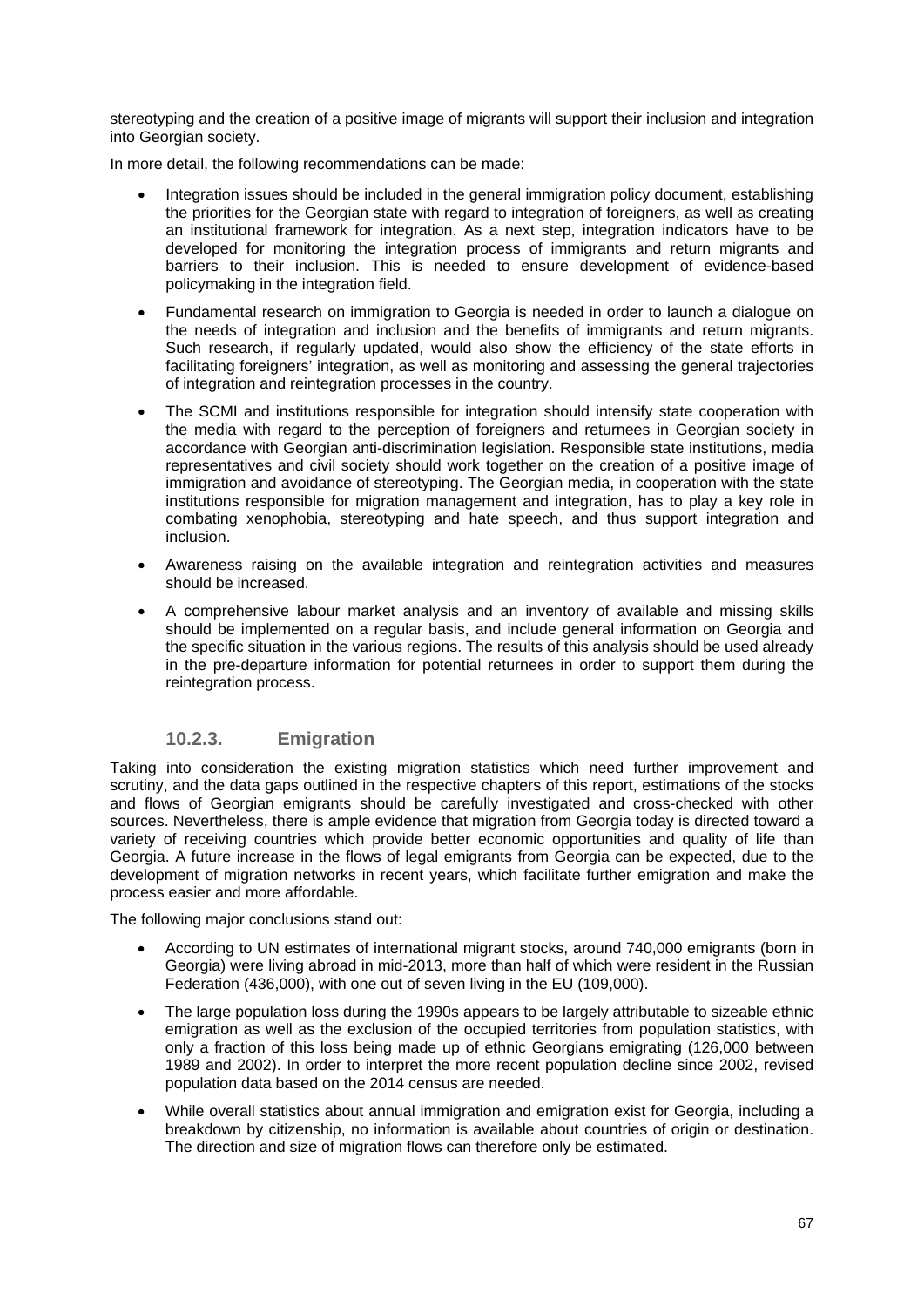In 2013, there were around 6,700 recognised refugees and 11,600 asylum seekers from Georgia worldwide: small numbers compared to the number of IDPs in Georgia and emigrants from Georgia. France, Greece and Germany are the main countries of residence for refugees and asylum seekers.

There are also institutional challenges that need to be addressed in order to be able to collect more detailed data which can be used for further analysis or policymaking.

The development of a migration statistics methodology needs to be adapted to Georgian realities. This refers not only to GeoStat, but to social research centres, civil society organisations, and academia as well.

With regard to emigration, the following recommendations are proposed:

- National Migration Statistics should be expanded to include the variables country of birth and country of origin/destination, in addition to gender, age and citizenship.
- A regular migration barometer survey should be conducted for the provision of high-quality and reliable data on migration intentions, motives, migration networks, transnational relationships, and experiences of return migrants, and should also include relevant indicators for immigrants.
- A unified population register should be established, which requires all residents to register and where immigrants would have to register in case they plan to stay in the country for a certain period of time (e.g. more than three or six months). Similarly, deregistration would be required for all residents if they plan to leave the country for a certain period of time.
- A regulation on the work of employment agencies employing Georgian migrants abroad should be introduced and the work of such agencies should be permanently monitored. This would support the protection of the rights of Georgian emigrants and prevent labour exploitation cases.
- Regular and continuous awareness raising about the risks of irregular migration and/or irregular employment should be strengthened.

#### **10.2.4. Links between Migration and Development**

Substantial knowledge gaps about the profile of immigrants in Georgia remain the main obstacle to analysing the impact of immigration on development in Georgia: their skills, education, occupation and long-term perspectives in the country. It is also essential to understand the needs of the labour market in Georgia, so as to fully comprehend the impact of skills formation and changes as a result of migration and its impact on the labour market. Next to nothing is known about how immigrants settle in Georgia, how/whether they integrate and whether immigration is affecting Georgian culture, language and other aspects of social life. In addition, more data are needed on the Georgian diaspora and expats, their capabilities (financial, skills and influence in the host countries), so that their long-term impact on Georgia's development can be evaluated.

Therefore, more attention needs to be paid to the long-term development impact of migration through collecting and analysing data on skills development and transfer, investments in health and education, the impact on social equality in the country of origin, and also to social cohesion, inclusion and a welcoming atmosphere in the receiving societies.

Despite the availability of several studies that investigate the role of remittances in Georgia, existing analyses rarely provide opportunities to grasp trends since most of these are cross-sectional rather than longitudinal. The major gaps in this area are linked with data, with research capacities, and with policies and institutions that can facilitate the channelling of remittances into consumption that can bring better results for migrants and their families.

In detail, the following policy recommendations can be made:

 The profile of immigrants in Georgia and Georgian emigrants should be researched in detail and regularly updated: their needs, long-term perspectives, skills and education. The results of this assessment should serve as a basis for the measuring of the impact of immigration and emigration on Georgian development.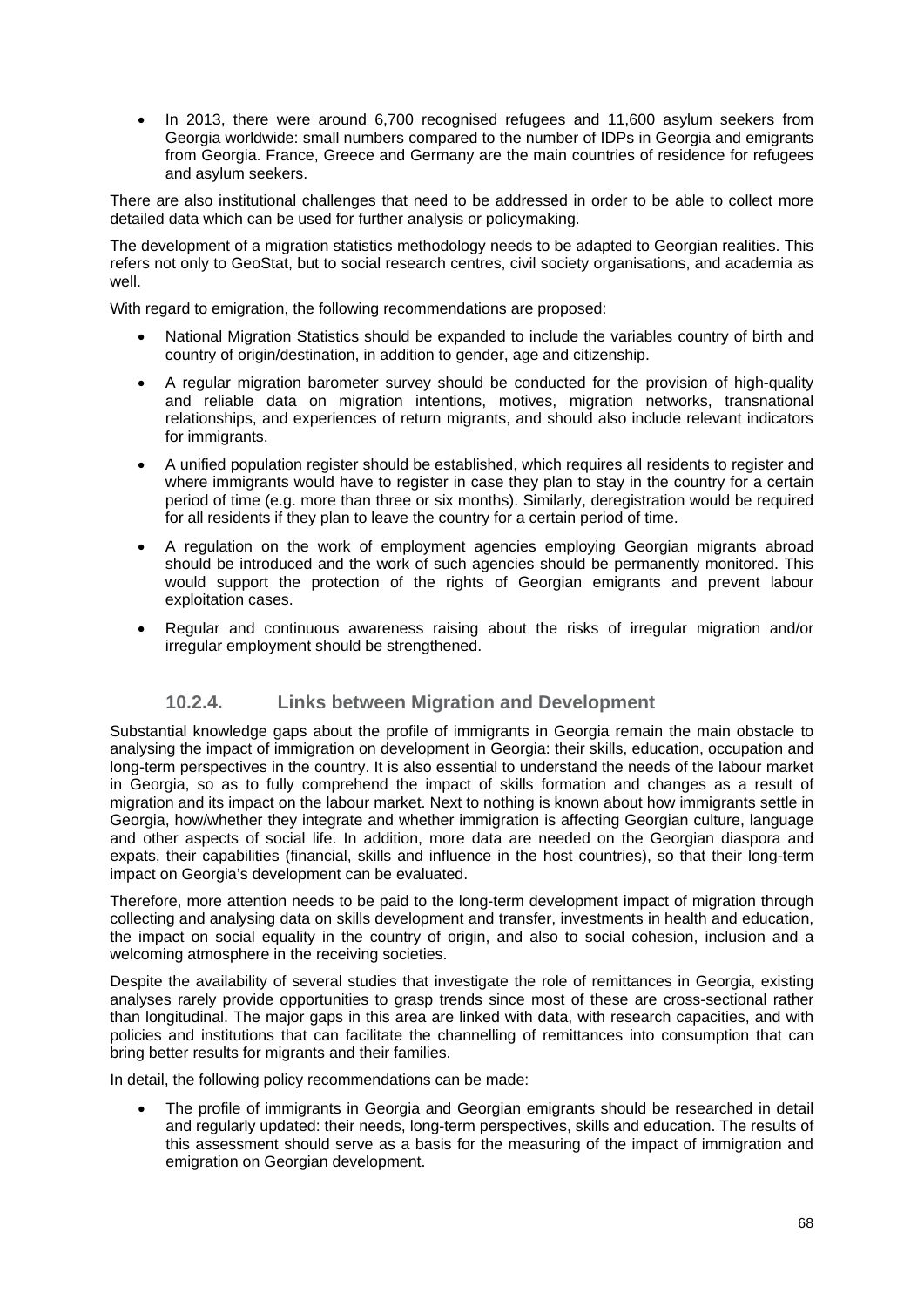- The situation of the Georgian labour market should be assessed regularly and measured against the immigrants' and emigrants' (who might also be potential returnees) profiles mentioned above. In this way, the possible skills mismatch can be evaluated and prevented by proposing professional orientation measures at schools, through pre-departure assistance to possible returnees, and the attracting of immigrants with certain skills.
- Collection of longitudinal data on remittances and on the usage of remittances is needed in order to analyse their macro/micro developmental effects. To do so, a data collection methodology needs to be developed, and GeoStat, together with the National Bank of Georgia should be in charge of the data collection and analysis. Remittance variables could also be included in the migration barometer study, or in a regular GeoStat survey.
- In order to understand the role of remittances on the macro and micro levels, it is important to employ various types of sociological, statistical and economic/econometric analysis. This should become a regular task for GeoStat, the National Bank of Georgia, and institutions involved in the SCMI, including its Secretariat. Cooperation with academia and the involvement of civil society should also be ensured.
- There is no specifically tailored approach from the private sector or governmental agencies to emigrants and remittance-receiving household members aimed at the provision of particular banking services for remittance senders/receivers or the creation of specific funding opportunities for start-ups for applicants willing to invest remittances in businesses. As the experiences of other remittance-receiving countries demonstrate, the existence of special banking or financial policies aimed at remittance-receiving households can contribute to their more responsible and successful usage, therefore contributing to the sustainability of the economic and social well-being of remittance-receiving households, as well as creating a more welcoming environment for possible returnees.
- An in-depth analysis of the impact of the piloted circular migration schemes should be implemented in Georgia. Organised circular migration as a new migration form in Georgia needs to be researched in order to establish the benefits for all sides involved, but in particular for migrants, their family members, and the Georgian economy. Only after such an analysis should new and permanent circular migration schemes be developed and further facilitated by the state.

#### **10.2.5. Internal Migration**

Internal migration has been constantly evolving in the country; however, it has drawn very little attention from either the policymaking point of view or from academic research. Only the issues of IDPs and, increasingly, ecological migrants, are in the focus of policymakers and the state institutions responsible for implementation of this policy. However, in-depth analysis of rural-urban migration can prevent important implications such as the depopulation of certain regions and the overpopulation of others. As a result, the analysis and inclusion of internal migration in migration-related strategic planning can support positive developments in the internal labour market and even more efficient implementation of immigration, integration and reintegration policies.

The following recommendations are proposed in the area of internal migration:

- The immediate and medium-term needs of internally displaced persons need to be provided for, particularly with regard to the improvement of social and economic conditions (including, but not limited to, housing) and integration into the labour market. This can also be included in the livelihood strategy for IDPs which is currently under development.
- A definition of the legal status of environmentally displaced persons as well as a sustainable mechanism for their protection is currently lacking and should be developed. The legal instruments (laws and by-laws) drafted in this area should be evidence-based, i.e. reflect the real situation of the ecomigrants and include short- and long-term forecasts.
- The development of an adequate mechanism to register ecomigrants, track their movement, and assess risks associated with their housing is desirable.
- Data on internal migration are needed and should be collected by an official body (e.g. GeoStat). Analysis of this data should be used for assessment of labour market needs, inventory of skills in Georgia, regional development perspectives, investment priorities, etc.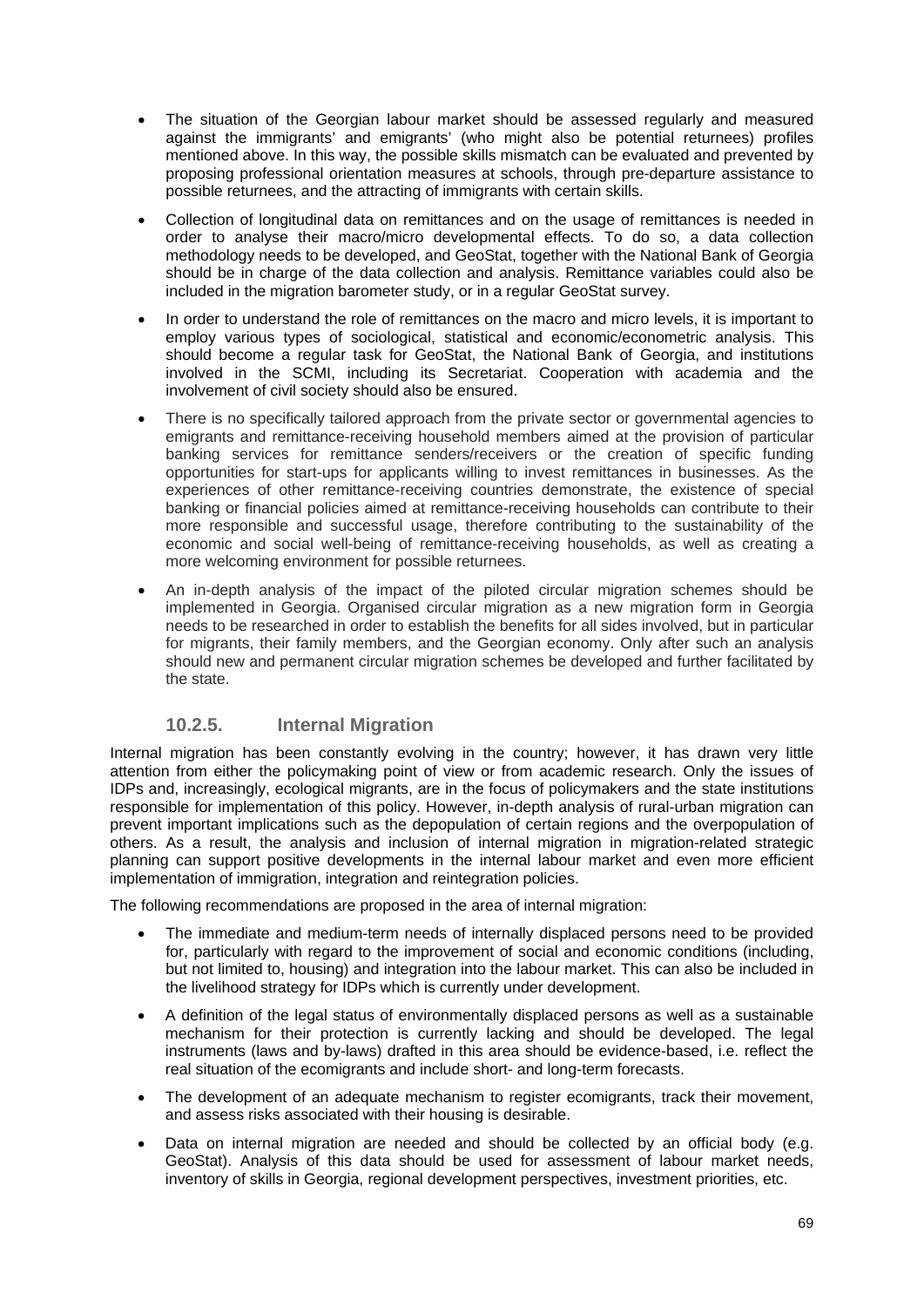### **11. References**

- Agreement between the European Union and Georgia on the facilitation of the issuance of visas (17 June 2010), cited in 25.2.2011 OJ L 52/34. http://eur-lex.europa.eu/legalcontent/EN/TXT/PDF/?uri=OJ:L:2011:052:FULL&from=EN
- Agreement between the European Union and Georgia on the readmission of persons residing without authorisation (22 November 2010), cited in 25.2.2011, OJ L 52/55. http://eurlex.europa.eu/legal-content/EN/TXT/PDF/?uri=CELEX:22011A0225%2803%29&from=EN

Amnesty International. (2010). In the Waiting Room. Internally Displaced People in Georgia. London.

- Amnesty International. (2011). Uprooted Again. Forced Evictions of the Internally Displaced Persons in Georgia. London.
- Amnesty International. (2012). Amnesty International Report 2012. The State of the World's Human Rights. London.
- Association Agreement between the European Union and the European Atomic Energy Community and their Member States, of the one part, and Georgia, of the other part (27 June 2014), cited in 30.8.2014 OJ L 261/140. http://www.eeas.europa.eu/georgia/pdf/eu-ge\_aadcfta\_en.pdf
- Atamanov, A., Luecke, M., Mahmoud, T.O., Mogilevsky, R., Tereshchenko, K., Tourdyeva, N. A., Uzagalieva, A. & Vavryshchuk, V. (2008). Income and Distribution Effects of Migration and Remittances: an Analysis Based on CGE Models for Selected CIS Countries. http://www.case-research.eu/upload/publikacja\_plik/24413018\_CNR\_86\_final.pdf
- Badurashvili, I. (2004). Determinants and Consequences of Irregular Migration in a Society under Transition. The Case of Georgia, Caucasus. http://paa2004.princeton.edu/papers/41960
- Badurashvili, I. (2005). Illegal migrants from Georgia: labor market experiences and remittance behavior. http://iussp2005.princeton.edu/papers/51259.
- Badurashvili, I., & Nadareishvili, M. (2012). Social Impact of Emigration and Rural-Urban Migration in Central and Eastern Europe. Final Country Report, Georgia. Gesellschaft für Versicherungswissenschaft und -gestaltung e.V.
- BBC. (2013). Indian farmers look to reap profits on Georgian land. http://www.bbc.com/news/worldeurope-22015124

Building Migration Partnerships. (2011). Georgia. Extended Migration Profile.

- European University Institute. (2013). Chinese and Indian immigrants in Georgia: what attracts them to the country and what impact do they have on Georgian society? http://www.migrationpolicycentre.eu/docs/policy\_brief/PolicyBrief-Georgia-2013.pdf.
- Caucasus Environmental NGO Network. (2013a). Ecomigration in Georgia. Background, Gaps and Recommendation.

http://w3.cenn.org/wssl/uploads/Eco\_migration\_Georgia\_FINAL\_23052014.docx

Caucasus Environmental NGO Network. (2013b). Geoportal of Natural Hazards and Risks in Georgia. http://drm.cenn.org/index.php/en/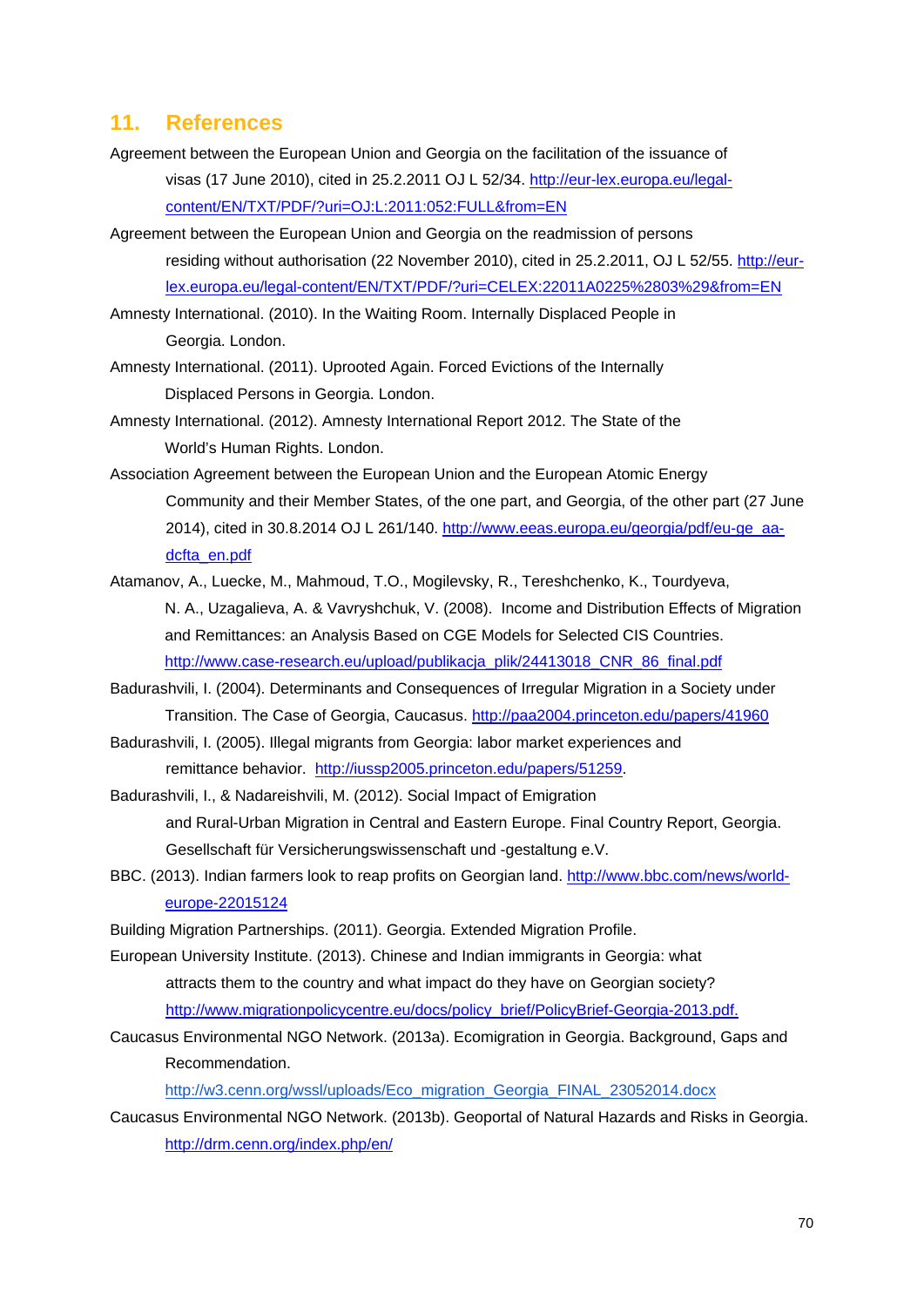- Chankseliani, M. (2013). Spatial Inequities in Higher Education Admissions in Georgia: Likelihood of Choosing and Gaining Access to Prestigious Higher Education Institutions. Caucasus Social Science Review, Vol. 1, Issue 1, 1-43.
- Chelidze, N. (2013a). Readmission, Return and Reintegration in Georgia. CARIM–East Explanatory Note 13/25. Socio-Political Module.
- Chelidze, N. (2013b). Asylum Seekers, Refugees and Internally Displaced Persons (IDPs) in Georgia: the challenges of social cohesion. CARIM-East Explanatory Note 13/130. Socio-Political Module.
- Commission Decision No. 99/515/EC (Partnership and Cooperation Agreement with Georgia), slip op. (31 May 1999), cited in 1999, OJ L 205. http://eur-lex.europa.eu/legalcontent/EN/ALL/?uri=CELEX:31999D0515

Constitution of Georgia. (1995). https://matsne.gov.ge/en/document/view/30346

- Council Regulation 862/2007/EC on Community statistics on migration and international protection, 2007 O.J. L199/23.
- CRRC. (2013a). Caucasus Barometer 2013 Georgia. Dataset.
- CRRC. (2013b). Caucasus Barometer 2013. Survey Methodology and Fieldwork Report.
- CRRC. (2014). Interrelations between Public Policies, Migration and Development. Preliminary Report – Georgia. Unpublished.
- Database of Public Information. (2014). Statistics of Asylum seekers 2005-2013; Requested from the Ministry of Internally Displaced Persons from the Occupied Territories, Accommodation and Refugees of Georgia. http://opendata.ge/ka/request/36985
- Danish Refugee Council. (2007). Migration and Return in Georgia: Trends, Assessments, and Potential. Unpublished.
- De Haas, H. (2007). Remittances, Migration and Social Development: A Conceptual Review of the Literature. Social Policy and Development Programme Paper, No. 34. http://www.unrisd.org/80256B3C005BCCF9/(httpAuxPages)/8B7D005E37FFC77EC12573A60 0439846/\$file/deHaaspaper.pdf
- Decree No. 100 of the Ministry of Internally Displaced Persons from the Occupied Territories, Accommodation and Refugees of Georgia on the procedures for granting refugee or humanitarian status. (2012). Unofficial English translation. http://mra.gov.ge/res/docs/2014022417083173878.pdf
- Delegation of the European Commission to Georgia. (2007). General System of Preferences+, Enhancing Georgian Exports, Diversifying Georgian Foreign Trade.
	- http://www.eeas.europa.eu/delegations/georgia/documents/eu\_georgia/gsp\_en.pdf .
- Delegation of the European Union to Georgia. (2011). The European Union and Georgia: Portrait of a Partnership.

http://eeas.europa.eu/delegations/georgia/documents/brochures/eu\_georgia\_en.pdf

- Delegation of the European Union to Georgia. (2014a). Technical and Financial Cooperation.
	- http://eeas.europa.eu/delegations/georgia/eu\_georgia/tech\_financial\_cooperation/index\_en.ht m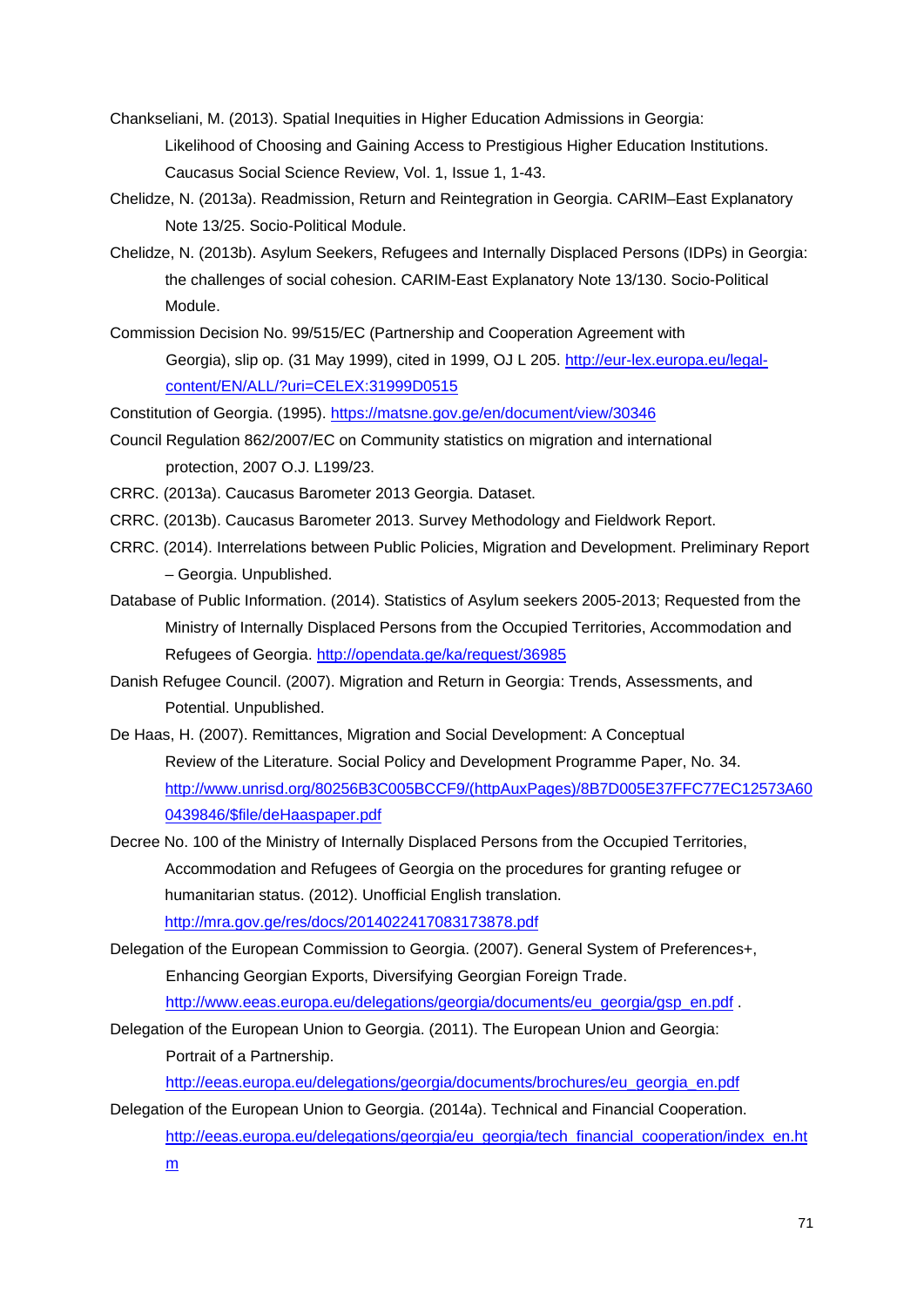Delegation of the European Union to Georgia. (2014b). Technical and Financial Cooperation. Instruments.

http://eeas.europa.eu/delegations/georgia/eu\_georgia/tech\_financial\_cooperation/instruments/ index\_en.htm

- Dermendzhieva, Z. (2011). Emigration from the South Caucasus: who goes abroad and what are the economic implications? Post-Communist Economies, Vol. 23, Issue 3, 377-398.
- Dershem, L. & Khoperia, T. (2004). The Status of Households in Georgia, Final Report. USAID, Save the Children, & IPM.
- EBRD. (2006). Summary of Finding from National Surveys. http://www.ebrd.com/downloads/sector/etc/natsum.pdf
- EBRD. (2007). Georgia National Public Opinion Survey on Remittances. http://www.ebrd.com/downloads/sector/etc/surge.pdf
- European Commission. (2012). The EU starts a visa liberalisation dialogue with Georgia. Press Release, 4 June 2012. http://europa.eu/rapid/press-release\_IP-12-561\_en.htm
- European Commission. (2014a). European Commission's Support to Georgia. Memo. Brussels, 25 June 2014. http://europa.eu/rapid/press-release\_MEMO-14-363\_en.htm
- European Commission. (2014b). Report from the Commission to the European Parliament and the Council. Second Progress Report on the implementation by Georgia of the Action Plan on Visa Liberalisation (29 October 2014). COM (2014) 681 final. http://ec.europa.eu/dgs/home-affairs/what-is-

new/news/news/docs/20141029\_second\_progress\_report\_for\_georgia\_en.pdf

- European Commission. (2014c). EU Neighbourhood Policy. TWINNING, TAIEX and SIGMA. http://ec.europa.eu/enlargement/neighbourhood/neighbourhood-wide/twinning-taiex-andsigma/index\_en.htm
- European Commission. (2014d). Commissioner Füle to visit Georgia to announce new support for trade, private sector development and justice reform. Press release, 17 July 2014. http://europa.eu/rapid/press-release\_IP-14-848\_en.htm
- European External Action Service. (2014). What is the European Neighbourhood Policy? http://eeas.europa.eu/enp/about-us/index\_en.htm
- European Parliament resolution of 17 November 2011 containing the European Parliament's recommendations to the Council, the Commission and the EEAS on the negotiations of the EU-Georgia Association Agreement (2011/2133(INI)).
- European Training Foundation. (2013). Migration and Skills in Armenia and Georgia:

Comparative Report.

http://www.etf.europa.eu/webatt.nsf/0/B711838175EB762EC1257B4D0042FF65/\$file/Migratio n&skills\_Armenia&Georgia.pdf

- EU-Georgia Action Plan on Visa Liberalisation. (2013). http://migration.commission.ge/files/vlapeng.pdf
- EU-Georgia ENP Action Plan. (2006).

http://eeas.europa.eu/enp/pdf/pdf/action\_plans/georgia\_enp\_ap\_final\_en.pdf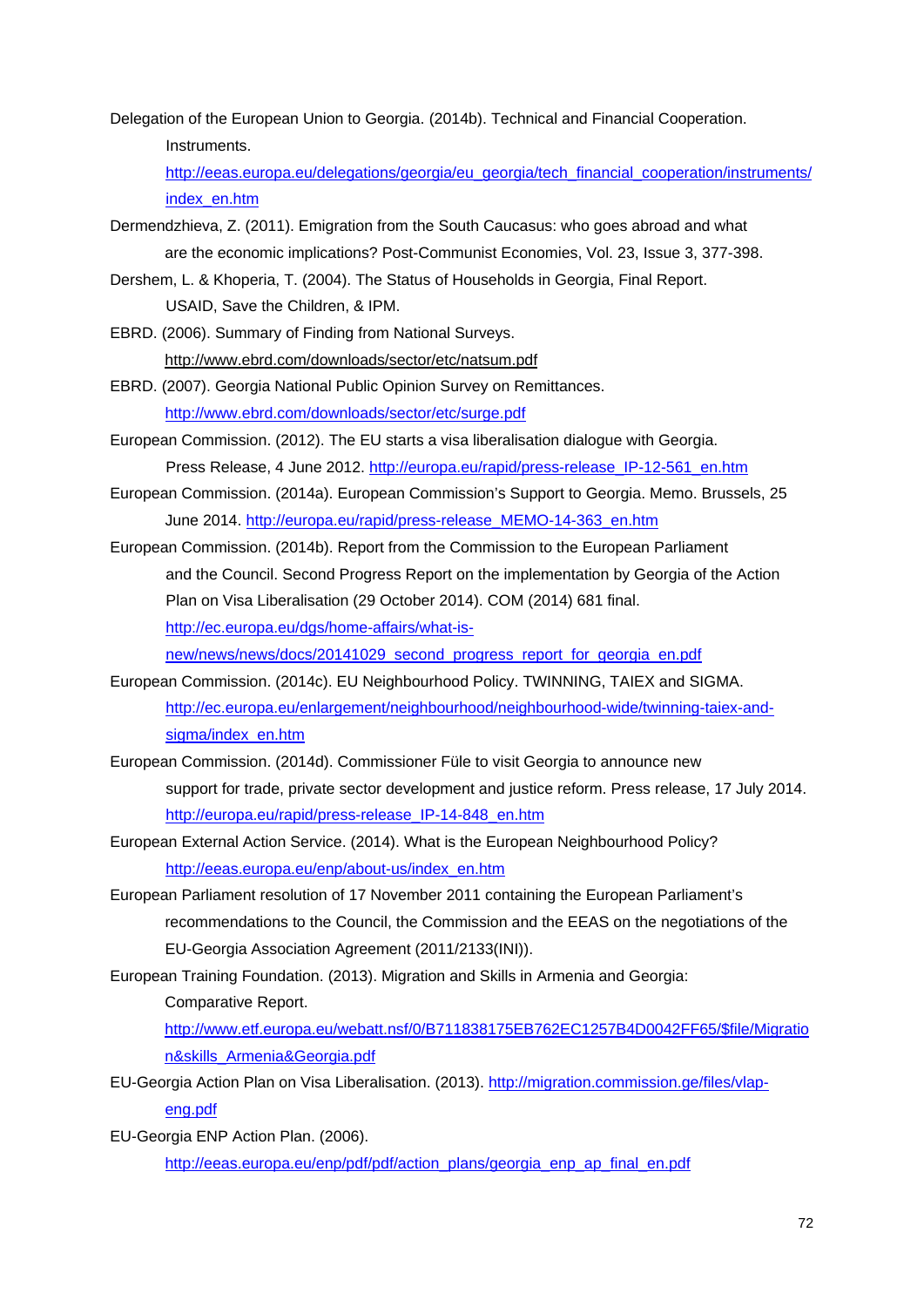- Gabrichidze, G. (2011). The Systemic Composition of Asylum-related Legislation in Georgia. CARIM-East Explanatory Note 11/01. Legal Module. http://www.carimeast.eu/media/legal%20module/exno/ExN2011-01.pdf
- Georgia State Border Management Strategy 2014-2018. Decree No. 226 of the Government of Georgia, 13 March 2014.
- Gerber, T. P. & Torosyan, K. (2010). Remittances in Georgia: Correlates, Economic Impact, and Social Capital Formation. http://paa2011.princeton.edu/papers/111495
- GeoStat. (2013a). Statistical Yearbook of Georgia: 2013.
- GeoStat. (2013b). Integrated Household Survey.

http://www.geostat.ge/?action=meurneoba&mpid=1&lang=eng

- GeoStat. (2013c). Population of Georgia by January 1, 2013. http://www.geostat.ge/cms/site\_images/\_files/georgian/press/Population%20press\_30.04%20 Geo.pdf.
- GeoStat. (2014a). Gross Domestic Product, at current prices.

http://www.geostat.ge/cms/site\_images/\_files/english/nad/GDP%20at%20current%20prices.xl s

GeoStat. (2014b). External Trade.

http://geostat.ge/index.php?action=page&p\_id=137&lang=eng

GeoStat. (2014c). Foreign Direct Investments.

http://geostat.ge/index.php?action=page&p\_id=140&lang=eng

GeoStat. (2014d). Unemployment rate.

http://geostat.ge/?action=page&p\_id=145&lang=geo

GeoStat. (2015a). Migration. http://geostat.ge/index.php?action=page&p\_id=173&lang=eng.

GeoStat. (2015b). Emigrants and Immigrants by Sex and Age.

http://geostat.ge/cms/site\_images/\_files/english/population/Migration%20by%20Sex%20and% 20Age.xls

GeoStat. (2015c). Emigrants and Immigrants by citizenship.

http://geostat.ge/cms/site\_images/\_files/english/population/Migration%20by%20citizen.xls

- GeoStat. (2015d). Mean Age for Emigrants and Immigrants by Sex. http://geostat.ge/cms/site\_images/\_files/english/population/Mean%20Age%20by%20Emigrant s%20and%20Imigrants.xls
- GeoStat. (2015e). Population.

http://www.geostat.ge/index.php?action=page&p\_id=152&lang=eng

- GeoStat. (2014e). Statistical Yearbook of Georgia: 2014.
- Getiashvili, R. (2014). Personal communication, October 27, 2014.
- Government of Georgia. (2013). Ordinance of the Government of Georgia on the Approval of Migration Strategy of Georgia.
- Green Alternative. (2008). Involuntary Internal Migration in Georgia: Problems and Solutions, Social and Environmental Aspects (იძულებითი შიდა მიგრაცია საქართველოში. პრობლემები და მათი გადაჭრის გზები, სოციალური და გარემოსდაცვითი ასპექტები). Presentation for the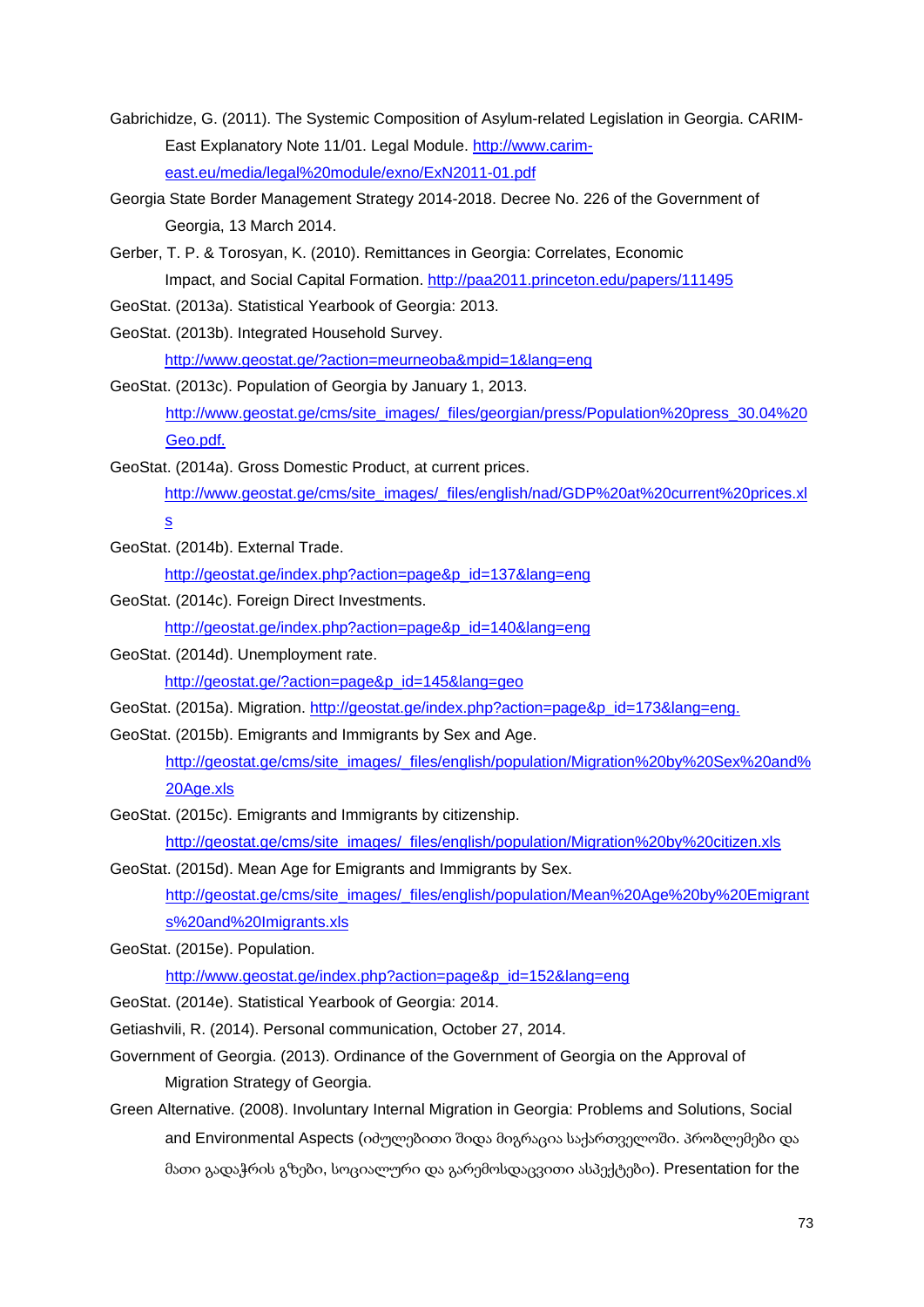working meeting of the Sustainable Housing Initiative for Internally Displaced Persons (in Georgian).

Gugushvili, A. (2013). The Development and the Side Effects of Remittances in the CIS Countries and Georgia: The Case of Georgia. CARIM-East Research Report 2013/29. http://www.carim-east.eu/media/CARIM-East-RR-2013-29.pdf

Guiding Principles on Internal Displacement. UN Doc. E/CN.4/1998/53/Add.2.

- Hofmann, E. T. & Buckley, C. J. (2013). Global Changes and Gendered Responses: The Feminization of Migration from Georgia. International Migration Review, 47: 508-538. DOI: 10.1111/imre.12035.
- ICMPD. (2014). Georgian Diaspora and Migrant Communities in Germany, Greece and Turkey. Transnational realities and ties with Georgia. Vienna.
- IDFI. (2014a). Statistical Information on Foreign Citizens being granted the Citizenship of Georgia, Residence Permit or the Status of a Refugee 2005-2013. 1 September 2014. https://idfi.ge/ge/statistical-information-on-foreign-citizens-being-granted-residence-permit
- IDFI. (2014b). Database of Public Information Statistics of Asylum seekers 2005-2013; Requested from the Ministry of Internally Displaced Persons from the Occupied Territories, Accommodation and Refugees of Georgia. http://opendata.ge/ka/request/36985
- IDMC. (2014a). Georgia: Internal displacement in brief. http://www.internal-displacement.org/europe-the-caucasus-and-central-asia/georgia/summary
- IDMC. (2014b). Georgia IDP Figures Analysis. http://www.internal-displacement.org/europe-the-caucasus-and-central-asia/georgia/figuresanalysis
- Innovations and Reforms Center. (2014). Refugee Naturalisation Statistics. Naturalisation data set, 2009-2014.
- Innovations and Reforms Center & UN Association Georgia. (2014). Integration of Individuals with Refugee and Humanitarian Status in Georgia. Situation Analysis. Unpublished.
- IOM. (2003). Labour Migration from Georgia. http://iom.ge/pdf/lab\_migr\_from\_georgia2003.pdf
- IOM. (2007). Review of Migration Management in Georgia. Assessment Mission Report.
- IOM. (2008a). Migration and Climate Change. IOM Migration Series No. 31. http://publications.iom.int/bookstore/free/MRS-31\_EN.pdf
- IOM. (2008b). Migration in Georgia: A Country Profile 2008.
- IOM. (2009). Tianeti Household Census 2008 & Tianeti Emigrants to Greece 2008.
	- http://jcp.ge/iom/pdf/tianeti.pdf (last accessed on 18 Nov 2014)
- Jiayi, Z. (2012). Chinese in Georgia, ECMI working paper N54. http://www.ecmi.de/uploads/tx\_lfpubdb/Working\_Paper\_54\_en\_corrected.pdf
- Joint Declaration on a Mobility Partnership between the European Union and Georgia (13 November 2009). http://ec.europa.eu/dgs/home-affairs/what-we-do/policies/internationalaffairs/global-approach-to-migration/specific-tools/docs/mobility\_partnership\_gerogia\_en.pdf
- Kakheti Regional Development Foundation. (2014). Housing and Assistance Project Data. Housing data set, 2009-2014. http://www.krdf.ge/projects/housing-and-assistance-project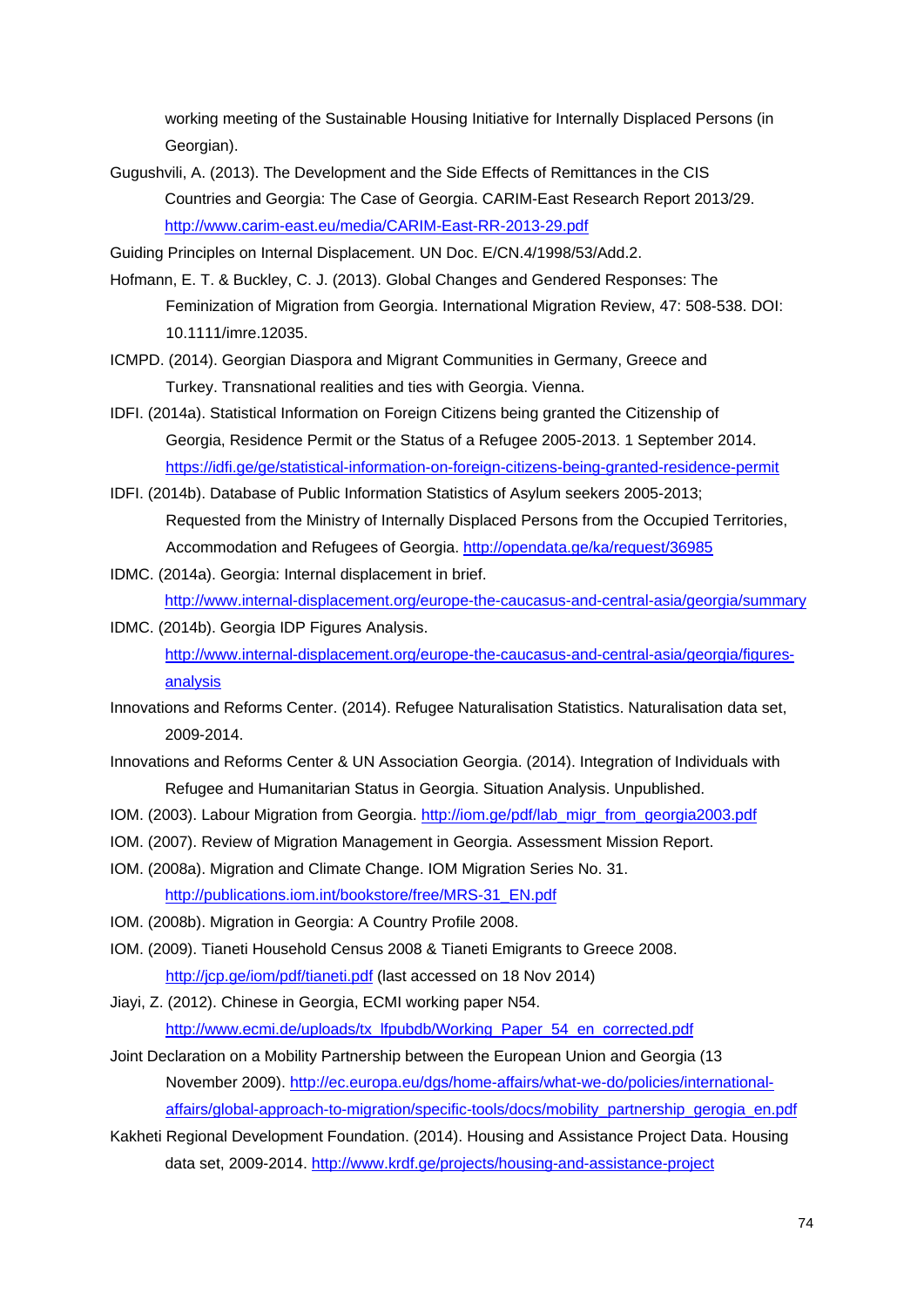- Komakhia, M. (2008). Georgia's Ethnic History and the Present Migration Processes. Central Asia and the Caucasus, No. 1(49), 154-160.
- Labadze, L. & Tukhashvili, M. (2013). Costs and Benefits of Labour Mobility between the EU and the Eastern Parternship Partner Countries. Country Report: Georgia. Warsaw: Center for Social and Economic Research. http://www.caseresearch.eu/sites/default/files/Georgia%20country%20study%20-%20final.pdf
- Law of Georgia on Internally Displaced Persons Persecuted from the Occupied Territories of Georgia. (2014).
- Law of Georgia on Georgian Citizenship. (2014). http://migration.commission.ge/files/matsne-2343650.pdf

Law of Georgia on Personal Data Protection. (2011).

http://www.coe.int/t/dghl/standardsetting/dataprotection/National%20laws/Georgia%20(Law%2 0of...)%20on%20Personal%20Data%20Protection%20as%20amended%2014%2005%20201 3.pdf

- Law of Georgia on Refugees. (1998).
- Law of Georgia on Refugee and Humanitarian Status. (2011). Unofficial English translation. http://mra.gov.ge/res/docs/2014022416564743748.pdf
- Law of Georgia on the Legal Status of Aliens and Stateless Persons. (2014). http://migration.commission.ge/files/aliens\_law\_new.pdf
- Le Goff, M. & Salomone, S. (2013). Remittances: a lifeline for developing countries?

http://www.ferdi.fr/sites/www.ferdi.fr/files/pictures/le\_goff\_and\_salomone.pdf

- LEPL Public Service Development Agency. (2014). Data on residence permits and the citizenship of Georgia. Data obtained as public information from Public Service Development Agency. Letter No. 01/241526 of 27 November 2014.
- Lyle, J. (2012). Resettlement of Ecological Migrants in Georgia: Recent Developments and Trends in Policy, Implementation, and Perceptions. Working Paper No. 53, European Centre for Minority Issues.
- Melkadze, G. (2012). Macroeconomic Determinants of Remittances in Georgia. Master's Thesis, ISET. http://aea.am/files/papers/w1208.pdf
- Menabde, G. (2014). Is Georgia getting closer to the EU, but farther from NATO? http://www.jamestown.org/programs/edm/single/?tx\_ttnews%5Btt\_news%5D=42588&tx\_ttnew s%5BbackPid%5D=27&cHash=19f4bd0972e02f6b232616d39f1df529
- Migration Policy Center. (2013). Migration Profile Georgia. June 2013. Florence: European University Institute, Robert Schuman Centre for Advanced Studies.
- Ministry of Economic Development of Georgia, Department of Statistics. (2005). Statistical Yearbook of Georgia: 2005.
- Ministry of Economic Development of Georgia, Department of Statistics. (2006). Statistical Yearbook of Georgia: 2006.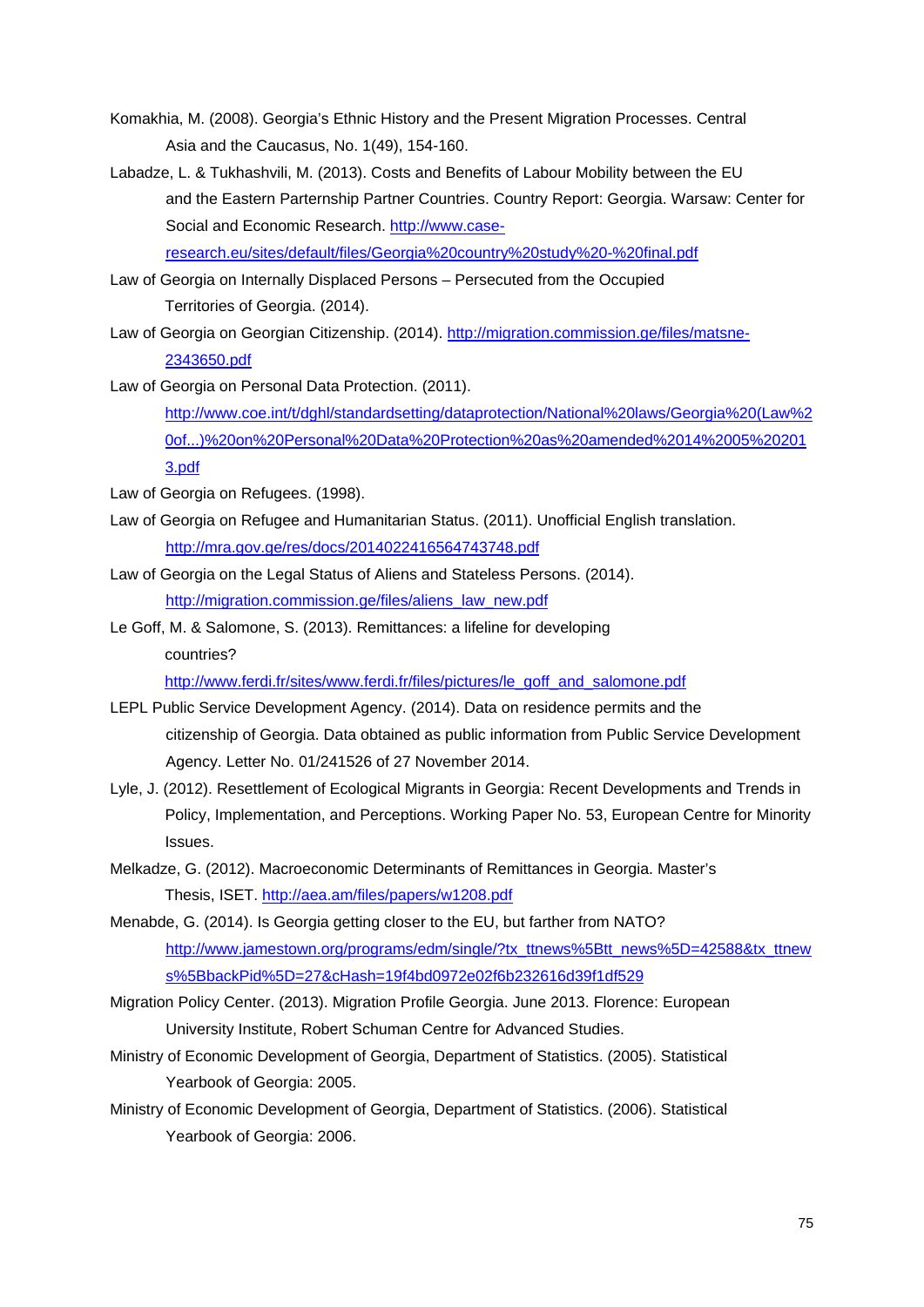- Ministry of Education and Sciences. (2014a). Number of foreign students enrolled at Georgian higher education institutions per year. Officially requested data.
- Ministry of Education and Science of Georgia. (2014b). Georgian as a Foreign Language website. www.geofl.ge
- Ministry of Foreign Affairs of Georgia. (2014). List of visa-free countries. https://www.geoconsul.gov.ge/en/nonvisa\_en.html
- Ministry of Foreign Affairs, Republic of Turkey. (2014). Visa Information for Foreigners. http://www.mfa.gov.tr/visa-information-for-foreigners.en.mfa
- Ministry of Internal Affairs of Georgia. (2014). Violations detected at the Georgian state border: 2013- 2014 (January-June).

http://police.ge/files/pdf/statistika%20da%20kvlevebi\_new/geo/sxvadasxva%20statistika/sama rtaldar.2014\_6\_Tve%2014.07.14.pdf

- MRA. (2013a). Georgia Extended Migration Profile.
- MRA. (2013b). Action Plan for the Implementation of the State Strategy on IDPs during 2012-2014. http://mra.gov.ge/res/docs/2014100614552521290.pdf
- MRA. (2014a). Refusals on the status of asylum seeker (first instance). Data requested officially.
- MRA. (2014b). Refugee statistics. Official website of the MRA. http://mra.gov.ge/eng/static/713
- MRA. (2014c). Number of Registered IPDs, Statistics by Region. 17.9.2014. http://www.mra.gov.ge/eng/static/55
- Nadareishvili, M. & Tsakadze, V. (2008). Housing and Socio-Economic Conditions of Internally Displaced Persons in Georgia. Swiss Agency for Development and Cooperation and Danish Refugee Council.
- National Bank of Georgia. (2014a). Statistics, Money Transfer according to Countries for 2000-2014 (REMC). https://www.nbg.gov.ge/index.php?m=304
- National Bank of Georgia. (2014b). Statistics, Money Transfers by Systems (REMSY). https://www.nbg.gov.ge/index.php?m=304
- National Security Concept of Georgia. (2011). http://www.parliament.ge/files/292\_880\_927746\_concept\_en.pdf
- Office of the Public Defender of Georgia. (2013). Human Rights Situation of Persons Affected by and Displaced as a Result of Natural Disasters/Eco-Migrants in Georgia.
- Provision on Granting Asylum to Aliens. (1998). Decree No. 387 of the President of Georgia. http://www.refworld.org/docid/3f434d9f4.html
- Ratha, D. & Shaw, W. (2007). South–South Migration and Remittances. Working Paper 102, World Bank, Washington DC.
- Regulation of the Ministry of Refugees and Accommodation. (2008). Resolution No. 134 of the Government of Georgia.
- Rimple, P. (2012). Lost in Transition. Deutsche Welle. 24 May 2012. http://www.dw.de/lost-intransition-africans-in-georgia/a-15974784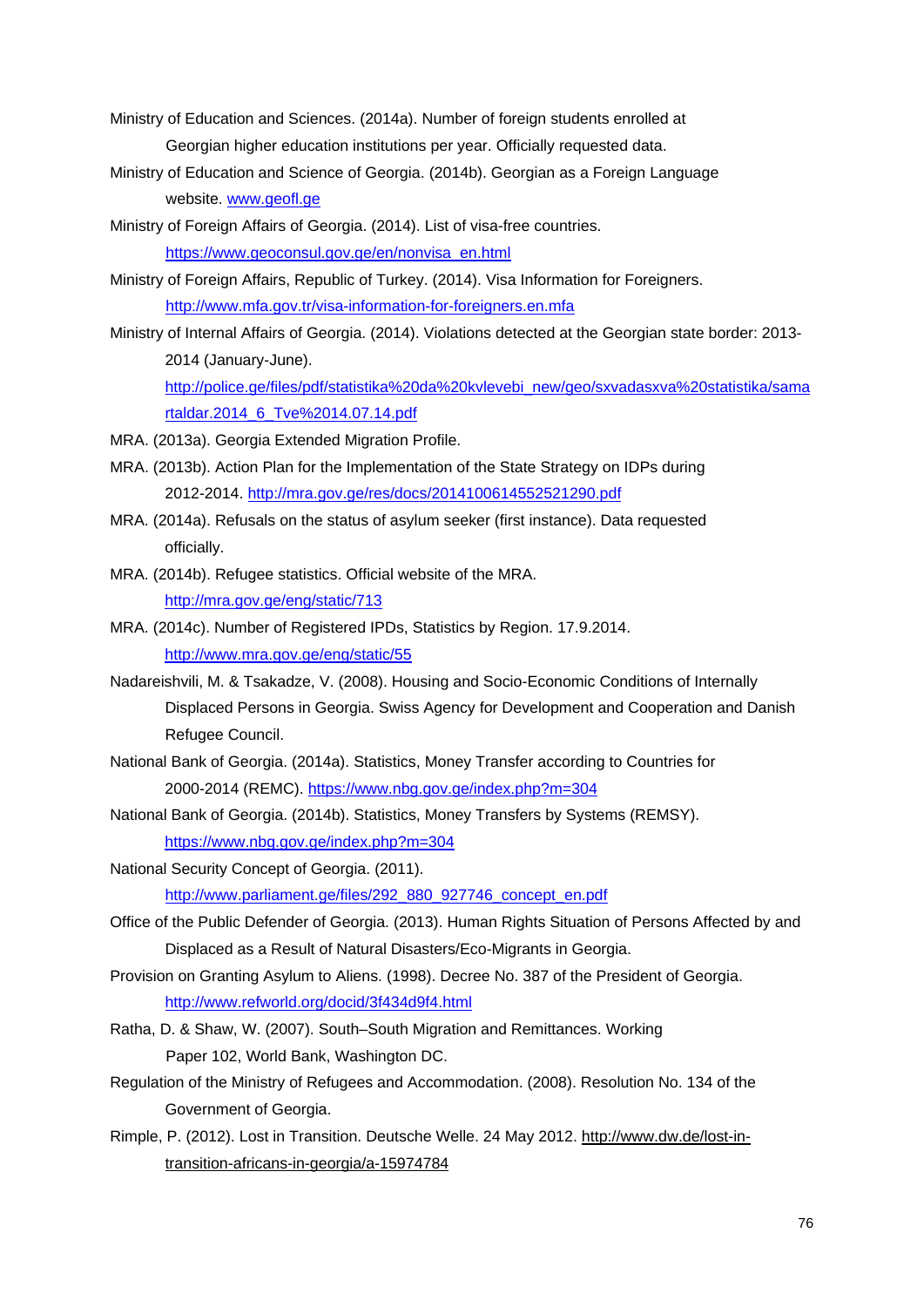Sakevarishvili, M. (2005). Research of Social Status/Welfare Standards of Migrant Workers. Comparative Study before, during, and after Migration. Caucasus Research Resource Centre.

Sen, A. (1999). Development as Freedom. New York: Anchor Books.

Statute of the State Commission on Migration Issues. (2010).

http://migration.commission.ge/files/scmi\_decree\_eng.pdf

- Tchaidze, R. & Torosyan, K. (2010). Development on the Move: Measuring and Optimising Migration's Economic and Social Impacts in Georgia. CRRC/ISET, GDN/IPPR. http://www.ippr.org/assets/media/uploadedFiles/\_research\_teams\_2009/Projects/Global\_Cha nge/Georgia%20FINAL%20(April%202010).pdf
- The Georgian Times. (2014). It is the First Time the Budget has Allocated Funds to Support the Reintegration of the Returned Migrants. 15 October 2014. Online edition. http://www.geotimes.ge/index.php/ge/2014-05-06-22-53-28/item/1239-2014-10-15-14-51-42n
- Thomsen, J. (2009). The Recent Flow of Asylum-Seekers from Georgia to Poland. ECMI Issue Brief No. 22. December 2009. European Centre for Minority Issues.
- Transparency International Georgia. (2014a). EU-Georgia Action Plan on Visa Liberalisation. Monitoring of Implementation. Final Report, April 2014.

http://transparency.ge/sites/default/files/post\_attachments/Monitoring%20of%20Implementatio n%20of%20Viza%20Liberalization%20Action%20Plan%2008.05.2014.pdf

- Transparency International Georgia. (2014b). Ban on land sales stories from large foreign farmers. http://transparency.ge/en/node/3968
- Trier, T. & Turashvili, M. (2007). Resettlement of Ecologically Displaced Persons. Solutions of a Problem or Creation of a New? Eco-Migration in Georgia 1981-2006. Monograph No. 6; European Centre for Minority Issues.
- Tukhashvili, M. (2013). Socio-Economic Problems of Returning Migrants' Reintegration in Georgia. CARIM-East Research Report 2013/15.
- Tukhashvili, M., Ananiashvili, I., Tsartsidze, M., Latsabidze, N., Shelia, M. & Chelidze, N. (2012). Labour Market and Reintegration of Returned Migrants. Universali.
- Tukhashvili, M. & Shelia, M. (2012). The impact of labor emigration on the demographic and economic development of Georgia in the post-Soviet period. CARIM-East Research Report 2012/29.
- UN DESA. (2013a). Trends in International Migrant Stock: The 2013 Revision Migrants by Destination and Origin. United Nations database, POP/DB/MIG/Stock/Rev.2013/Origin.
- UN DESA. (2013b). Trends in International Migrant Stock: The 2013 Revision Migrants by Destination and Origin. CD-ROM Documentation.
- UN DESA Statistics Division. (1998). Recommendations on Statistics of International Migration. Revision 1. UN Doc. ST/ESA/STAT/SER.M/58/Rev.1.
- UN General Assembly, Resolution adopted by the General Assembly on 15 May 2008. A/RES/62/249.
- UN General Assembly, Resolution adopted by the General Assembly on 9 September 2009. A/RES/63/307.
- UNHCR. (2009). Protection of Internally Displaced Persons in Georgia: A Gap Analysis.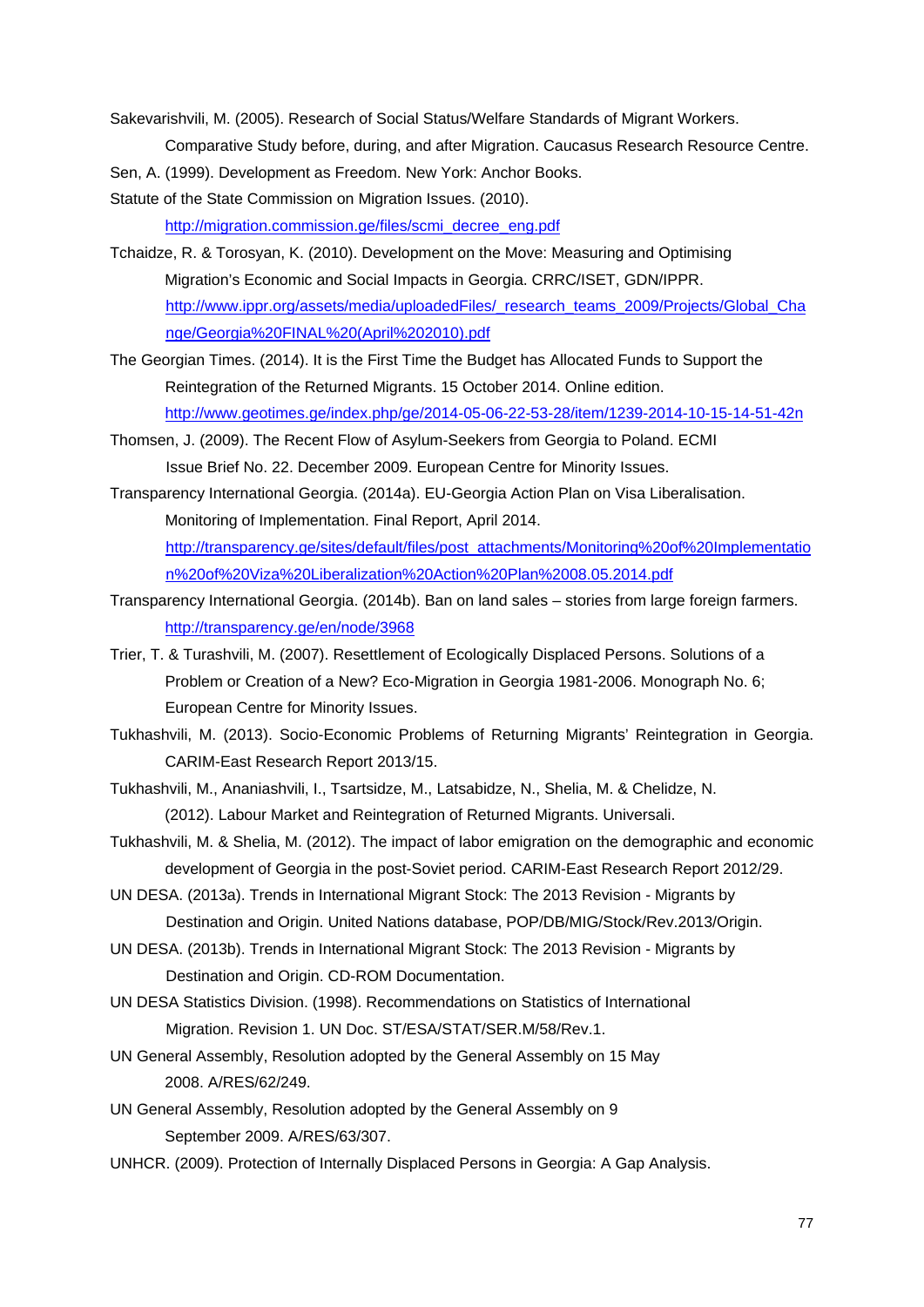UNHCR. (2013). 2012 Statistical Yearbook. Annex.

- UNHCR. (2014a). Population Statistics Database. http://popstats.unhcr.org/Default.aspx
- UNHCR. (2014b). Participatory Assessment for Identification of Integration Needs of Refugees and Humanitarian Status Holders in Georgia, July-August 2014. Unpublished
- UNHCR. (2014c). War's Human Cost. UNHCR Global Trends 2013.
- UNHCR Georgia. (2014). Data on Assisted Resettlements by UNHCR Georgia, 2009-2014.
- US State Department Bureau of Democracy, Human Rights and Labor. (2013). Country Reports on Human Rights Practices for 2013. Georgia.

http://www.state.gov/j/drl/rls/hrrpt/humanrightsreport/index.htm?year=2013&dlid=220280#wrap per

- World Bank. (2008). Migration and Remittances Factbook 2008.
- World Bank. (2010). Bilateral Estimates of Migrant Stocks in 2010. Excel file. http://go.worldbank.org/JITC7NYTT0
- World Bank. (2011). Migration and Remittances Factbook 2011. 2<sup>nd</sup> edition. Washington DC.
- Young Lawyers Association of Georgia. (2013). Georgia and Migration, Legislation Analysis. http://gyla.ge/uploads/Georgiaandmigrationlegislativeanalysis.pdf
- Zhou, J. (2012). Chinese in Georgia. Working Paper No. 54. European Centre for Minority Issues.
- Zurabishvili, T. (2008). Labour Migration from Tianeti: Development of Emigration Networks.
	- PhD Thesis, Ilia Chavchavadze State University.
- Zurabishvili, T. (2012). Dynamics of Remittances to Georgia. CARIM-East Explanatory Note 12/32. http://www.carim-east.eu/media/exno/Explanatory%20Notes\_2012-32.pdf
- Zurabishvili, T. & Zurabishvili, T. (2010). The Feminization of Labor Emigration from Georgia: The Case of Tianeti. Laboratorium: Russian Review of Social Research, 73-83.
- Zurabishvili, T. & Zurabishvili, T. (2013). Remittances in Provincial Georgia: The Case of Daba Tianeti. In: P. Kretsedemas, J. Capetillo-Ponce & G. Jacobs (Eds.), Migrant Marginality: A Transnational Perspective. Routledge.
- Zurabishvili, T., Zurabishvili, T., Bujiashvili, M. & Tavberidze, G. (2013). Return to Georgia. Return motives, reintegration patterns, sustainability. In: T. Baraulina & A. Kreienbrink (Eds.), Rückkehr und Reintegration. Bundesamt für Migration und Flüchtlinge. http://www.bamf.de/SharedDocs/Anlagen/EN/Publikationen/Beitragsreihe/beitrag-band-4 integration-migration.pdf? blob=publicationFile

Note: All URLs last accessed on 28 Jan 2015 except where otherwise stated.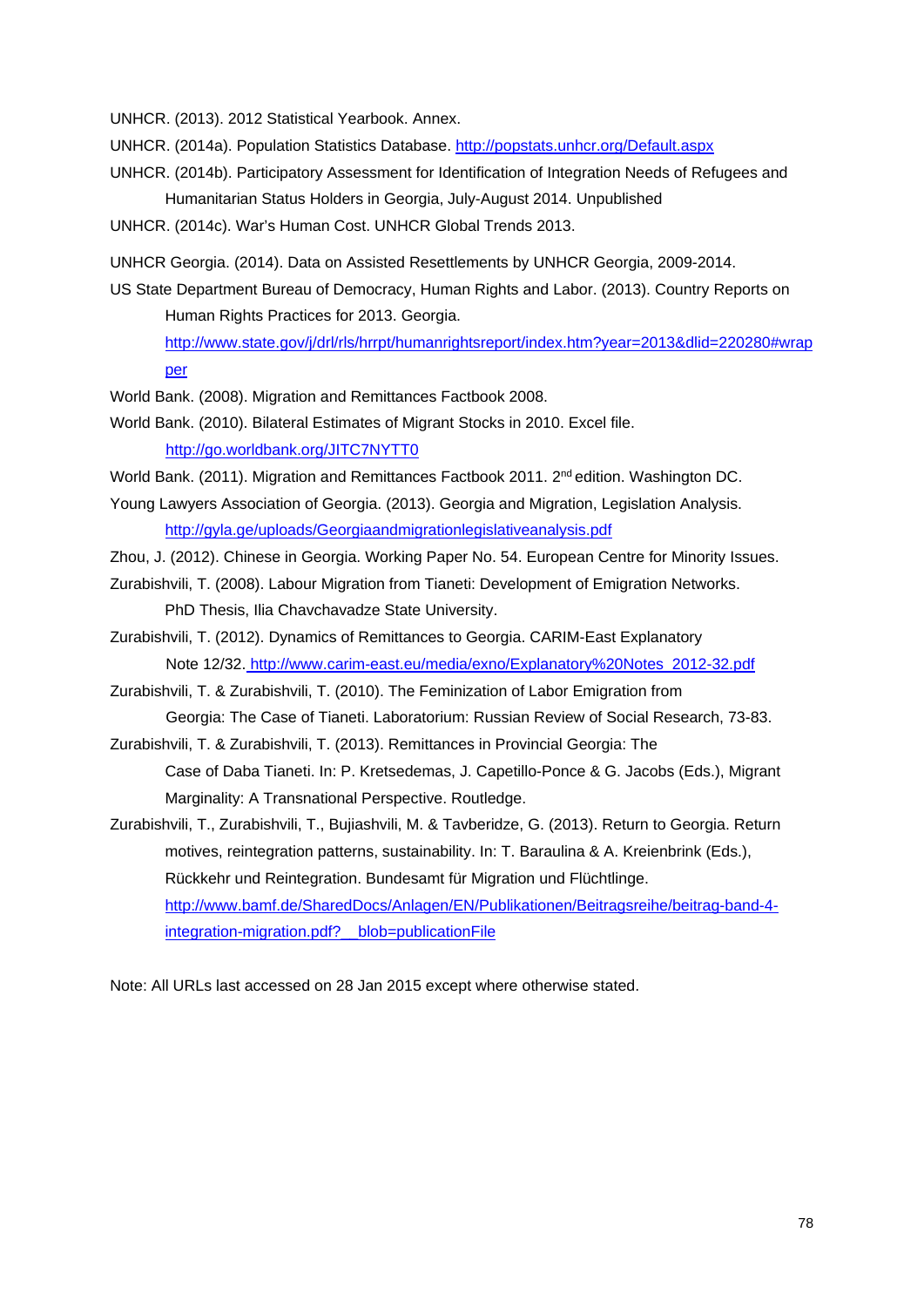## **12. Annex**

## **12.1. Tables**

### **Table 1: Agreements and Protocols between the EU and Georgia**

| Legislation                                                                                                                                                                                                                                                                                                                                                                                                                                                                                                                                  | <b>Type</b> | Date of<br><b>Signature</b>          |
|----------------------------------------------------------------------------------------------------------------------------------------------------------------------------------------------------------------------------------------------------------------------------------------------------------------------------------------------------------------------------------------------------------------------------------------------------------------------------------------------------------------------------------------------|-------------|--------------------------------------|
| Agreement between the European Union and Georgia on protection of Bilateral 14/07/2011<br>geographical indications of agricultural products and foodstuff                                                                                                                                                                                                                                                                                                                                                                                    |             |                                      |
| Common Aviation Area Agreement between the European Union and its Bilateral 02/12/2010,<br>Member States and Georgia                                                                                                                                                                                                                                                                                                                                                                                                                         |             | has not<br>entered into<br>force yet |
| Agreement between the European Union and Georgia on the status of the Bilateral 03/11/2008<br>European Union Monitoring Mission in Georgia                                                                                                                                                                                                                                                                                                                                                                                                   |             |                                      |
| Protocol to the Partnership and Cooperation Agreement between the Bilateral 27/06/2007<br>European Communities and their Member States, of the one part, and<br>Georgia, of the other part, to take account of the accession of the Republic of<br>Bulgaria and Romania to the European Union                                                                                                                                                                                                                                                |             |                                      |
| Agreement between the European Union and the Government of Georgia on Bilateral 12/05/2006<br>the status in Georgia of the European Union Special Representative for the<br>South Caucasus and his/her support team                                                                                                                                                                                                                                                                                                                          |             |                                      |
| Agreement between the European Community and the government of Bilateral 03/05/2006<br>Georgia on certain aspects of air services                                                                                                                                                                                                                                                                                                                                                                                                            |             |                                      |
| Agreement between the European Union and Georgia on the status and Bilateral 03/12/2004,<br>activities of the European Union Rule of Law Mission in Georgia, EUJUST<br><b>THEMIS</b>                                                                                                                                                                                                                                                                                                                                                         |             | has not<br>entered into<br>force yet |
| Protocol to the Partnership and Cooperation Agreement establishing a Bilateral 30/04/2004<br>partnership between the European Communities and their Member States, of<br>the one part and Georgia, of the other part, to take account of the accession<br>of the Czech Republic, the Republic of Estonia, the Republic of Cyprus, the<br>Republic of Latvia, the Republic of Lithuania, the Republic of Hungary, the<br>Republic of Malta, the Republic of Poland, the Republic of Slovenia and the<br>Slovak Republic to the European Union |             |                                      |
| Partnership<br>Cooperation<br>Agreement<br>between<br>the<br>and<br>Communities and their Member States, of the one part, and Georgia, of the<br>other part - Protocol on mutual assistance between authorities in customs<br>matters - Final Act - Joint Declarations - Exchange of Letters in relation to the<br>establishment of companies - Declaration of the French Government                                                                                                                                                         |             | European Bilateral 22/04/1996        |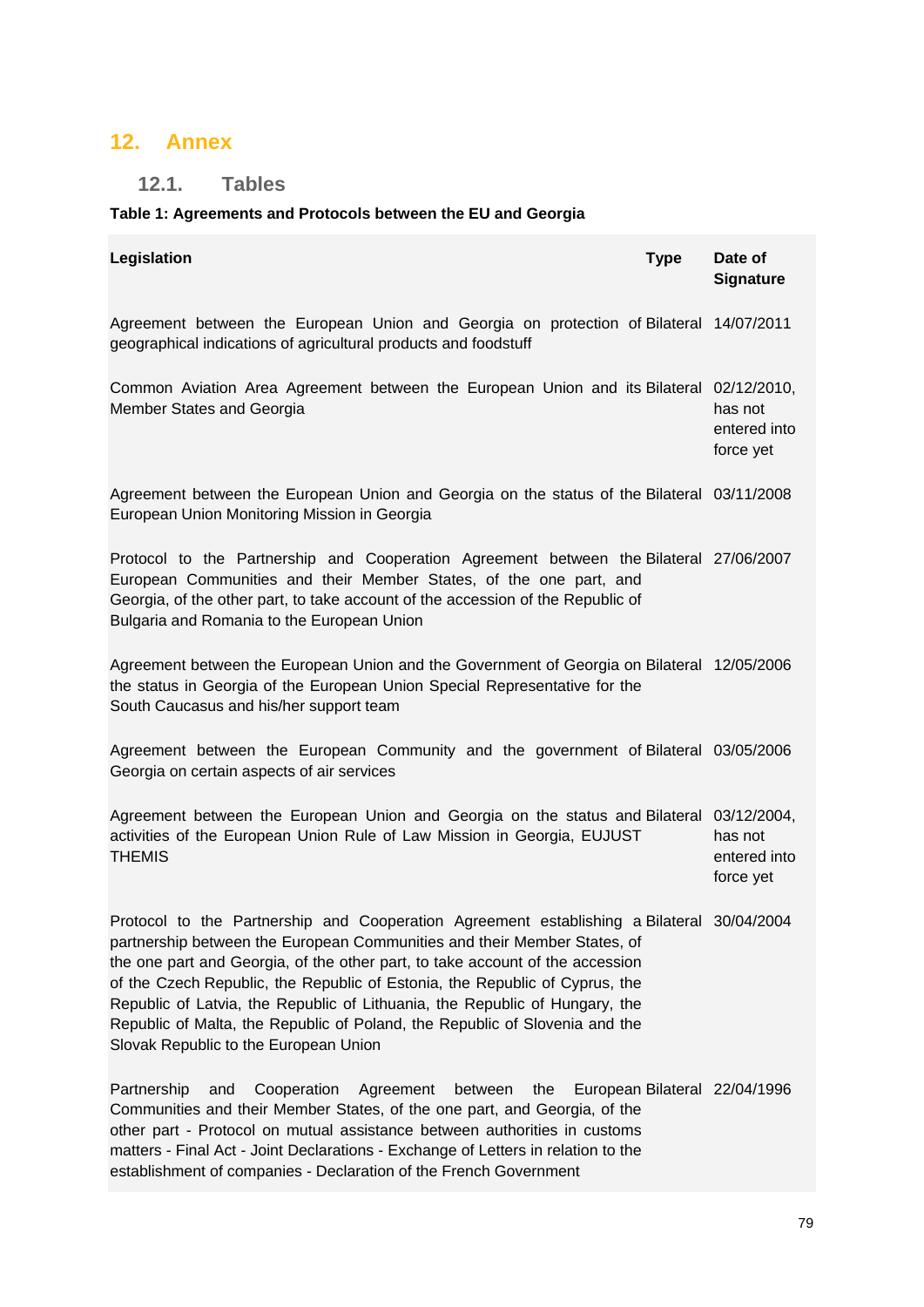|                       |                      | <b>Emigrants</b> |        |                      | <b>Immigrants</b> |               |                      | <b>Net Migration</b> |               |
|-----------------------|----------------------|------------------|--------|----------------------|-------------------|---------------|----------------------|----------------------|---------------|
|                       | <b>Both</b><br>sexes | Male             | Female | <b>Both</b><br>sexes | <b>Male</b>       | <b>Female</b> | <b>Both</b><br>sexes | Male                 | <b>Female</b> |
| Georgia               | 69,855               | 29,634           | 40,221 | 49,706               | 20,659            | 29,047        | $-20,149$            | $-8,975$             | $-11,174$     |
| Russian<br>Federation | 5,424                | 2,359            | 3,065  | 9,692                | 4,468             | 5,224         | 4,268                | 2,109                | 2,159         |
| Turkey                | 2,395                | 610              | 1,785  | 4,672                | 1,055             | 3,617         | 2,277                | 445                  | 1,832         |
| Armenia               | 2,821                | 1,137            | 1,684  | 3,856                | 1,543             | 2,313         | 1,035                | 406                  | 629           |
| Azerbaijan            | 1,254                | 557              | 697    | 2,163                | 988               | 1,175         | 909                  | 431                  | 478           |
| Ukraine               | 762                  | 343              | 419    | 1,552                | 795               | 757           | 790                  | 452                  | 338           |
| Iraq                  | 333                  | 72               | 261    | 1,777                | 286               | 1,491         | 1,444                | 214                  | 1,230         |
| <b>USA</b>            | 690                  | 254              | 436    | 883                  | 346               | 537           | 193                  | 92                   | 101           |
| Greece                | 371                  | 160              | 211    | 997                  | 452               | 545           | 626                  | 292                  | 334           |
| Iran                  | 392                  | 108              | 284    | 825                  | 250               | 575           | 433                  | 142                  | 291           |
| Other                 | 4,338                | 1,590            | 2,748  | 5,923                | 2,337             | 3,586         | 1,585                | 747                  | 838           |
| Unknown               | 69                   | 22               | 47     | 115                  | 44                | 71            | 46                   | 22                   | 24            |
| <b>Total</b>          | 88,704               | 36,846           | 51,858 | 82,161               | 33,223            | 48,938        | $-6,543$             | $-3,623$             | $-2,920$      |

**Table 2: Emigrants, immigrants and net migration by citizenship and gender in 2014** 

Source: GeoStat, 2015c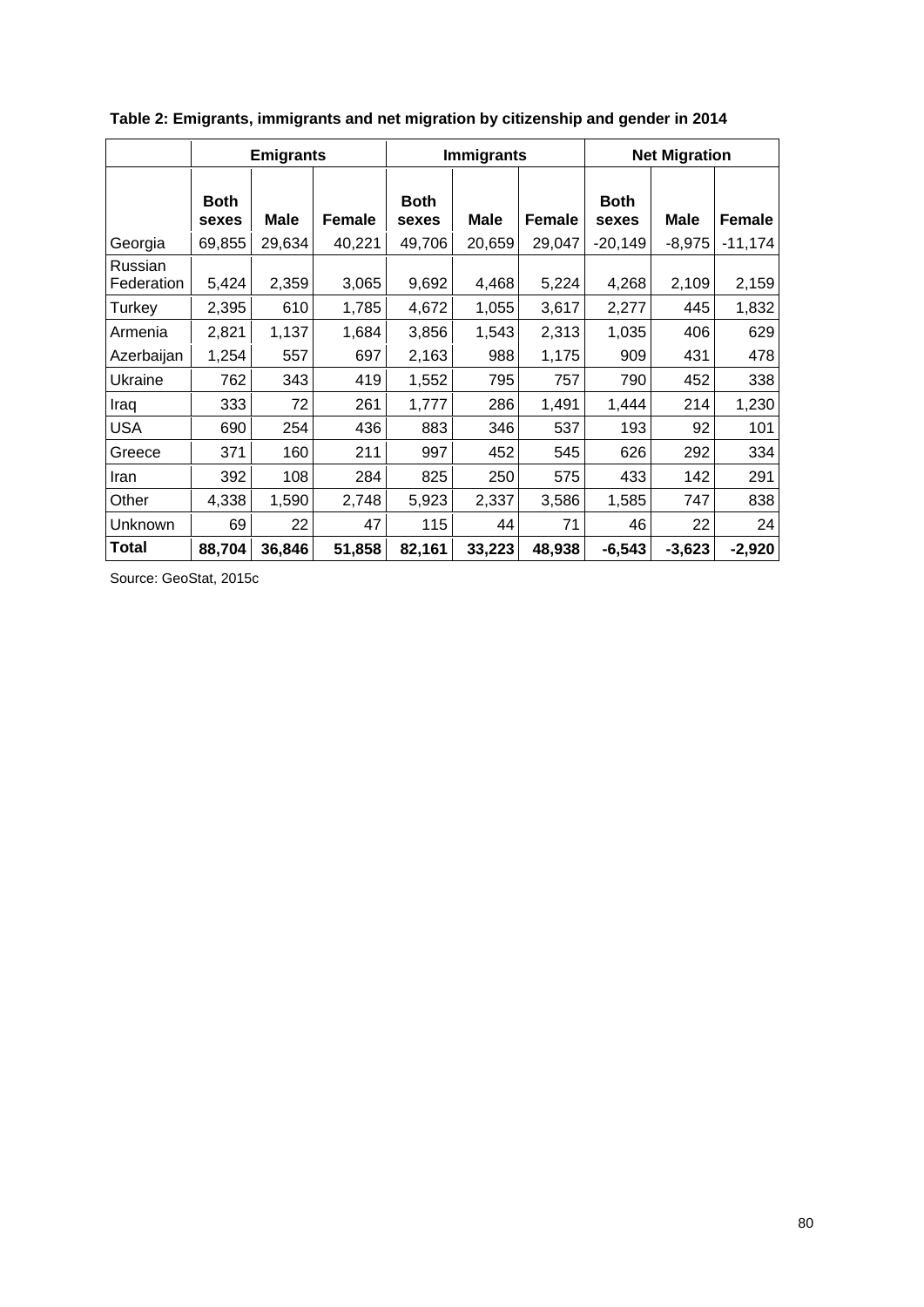| Year | <b>Population</b><br>$(1 \text{ Jan})^{1}$ | <b>Births</b> | <b>Deaths</b> | <b>Natural</b><br>increase | Immi-<br>gration | Emi-<br>gration | <b>Net</b><br>migration <sup>2</sup> |
|------|--------------------------------------------|---------------|---------------|----------------------------|------------------|-----------------|--------------------------------------|
| 2015 | 3,729,500 <sup>b</sup>                     |               |               |                            |                  |                 |                                      |
| 2014 | 4,490,500                                  | 60,635        | 49,087        | 11,548                     | 82,200           | 88,700          | $-6,500$                             |
| 2013 | 4,483,800                                  | 57,878        | 48,553        | 9,325                      | 92,500           | 95,100          | $-2,600$                             |
| 2012 | 4,497,600                                  | 57,031        | 49,348        | 7,683                      | 69,100           | 90,600          | $-21,500^b$                          |
| 2011 | 4,469,200                                  | 58,014        | 49,818        | 8,196                      |                  |                 | 20,200                               |
| 2010 | 4,436,400                                  | 62,585        | 47,864        | 14,721                     |                  |                 | 18,100                               |
| 2009 | 4,385,400                                  | 63,377        | 46,625        | 16,752                     |                  |                 | 34,200                               |
| 2008 | 4,382,100                                  | 56,565        | 43,011        | 13,554                     |                  |                 | $-10,200$                            |
| 2007 | 4,394,700                                  | 49,287        | 41,178        | 8,109                      |                  |                 | $-20,700$                            |
| 2006 | 4,401,300                                  | 47,795        | 42,255        | 5,540                      |                  |                 | $-12,100$                            |
| 2005 | 4,321,500                                  | 46,500        | 43,000        | 3,500                      |                  |                 | 76,300                               |
| 2004 | 4,315,200                                  | 49,600        | 48,800        | 800                        |                  |                 | 5,500 <sup>b</sup>                   |
| 2003 | 4,342,600                                  | 46,200        | 46,100        | 100                        |                  |                 | $-27,500$                            |
| 2002 | 4,371,500                                  | 46,600        | 46,400        | 200                        |                  |                 | $-27,800$                            |
| 2001 | 4,401,400                                  | 47,600        | 46,200        | 1,400                      |                  |                 | $-32,600$                            |
| 2000 | 4,435,200                                  | 48,800        | 47,400        | 1,400                      |                  |                 | $-35,200$                            |
| 1999 | 4,469,800                                  | 48,700        | 47,200        | 1,500                      |                  |                 | $-36,100$                            |
| 1998 | 4,504,900                                  | 51,500        | 47,300        | 4,200                      |                  |                 | $-39,200$                            |
| 1997 | 4,558,400                                  | 54,000        | 47,600        | 6,400                      |                  |                 | $-59,900$                            |
| 1996 | 4,674,500                                  | 55,000        | 48,000        | 7,000                      |                  |                 | $-123,100$                           |
| 1995 | 4,794,200                                  | 56,300        | 49,100        | 7,200                      |                  |                 | $-127,200$                           |
| 1994 | 4,929,900 <sup>b</sup>                     | 57,300        | 50,300        | 7,000                      |                  |                 | $-142,700^{\circ}$                   |
| 1993 | 5,345,800                                  | 61,600        | 57,500        | 4,100                      |                  |                 | $-140,900^{\circ}$                   |
| 1992 | 5,467,400                                  | 72,600        | 55,100        | 17,500                     |                  |                 | $-139,100^e$                         |
| 1991 | 5,453,300                                  | 89,100        | 52,400        | 36,700                     |                  |                 | $-22,600^{\circ}$                    |
| 1990 | 5,424,400                                  | 92,800        | 50,700        | 42,100                     |                  |                 | $-13,200^{\circ}$                    |
| 1989 | 5,400,800                                  |               |               |                            |                  |                 |                                      |

**Table 3: Population Change in Georgia, 1989-2015** 

Sources: GeoStat, 2015a, b, e, Ministry of Economic Development of Georgia, 2006

 $-$  = no data available; most values rounded to nearest hundred (as in sources)

Figures in italics to be revised according to 2014 census results

1) Population since 1994 given without Abkhazia and Tskhinvali regions. The population size for both regions combined in 1994 has been estimated at 279,000 (see Ministry of Economic Development of Georgia, 2005: 33).

2) Net migration calculated as balance of border crossings since 2004 (crossings during a year, without reference to length of stay between 2004 and 2011; and crossings during the reference year, the preceding and following year since 2012, defining an emigrant as a person moving abroad for at least 6 months and 1 day and an immigrant as a person moving to Georgia for at least 6 months + 1 day), based on expert estimates before 2004.

#### b Breaks in time-series

e Own estimates based on differences between population number, births and deaths (see also Ministry of Economic Development of Georgia, 2005: 33)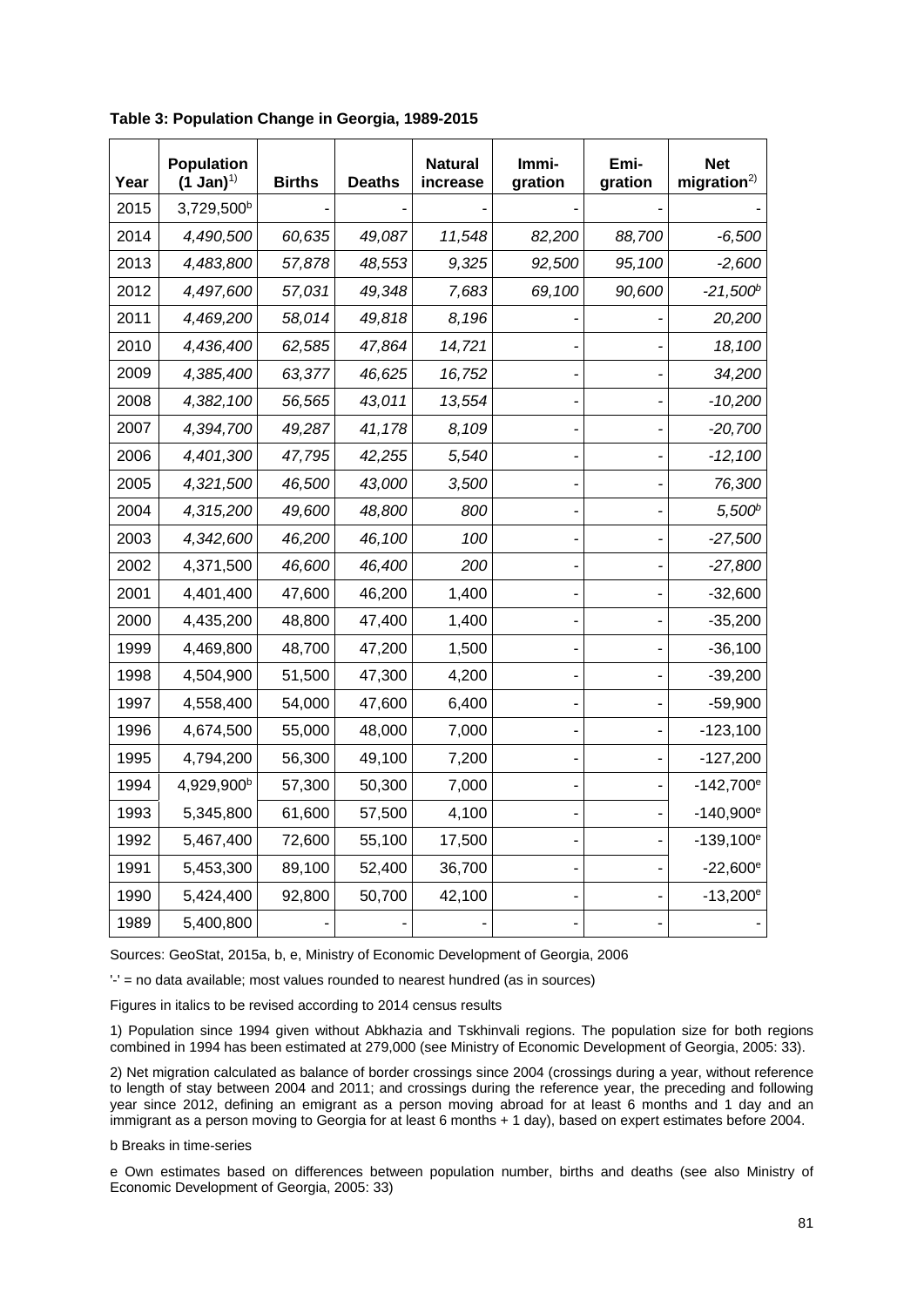### **12.2. Definitions**

### **12.2.1. National Definitions of Migrants**

#### **GeoStat definitions (GeoStat, 2013c)**

In 2012, it became possible to receive migration-related information from the Ministry of Internal Affairs that was collected based on UN recommended methodology: a person is considered an immigrant if s/he has crossed the Georgian border and spent at least 6 months and one day in the country within the following 12 months in Georgia (this can refer to a cumulative sum of several entries) while Georgia is not the country of her/his permanent residence, i.e. s/he spent at least 6 months and one day outside Georgia in the preceding 12 months.

An emigrant is a person who has left Georgia for at least 6 months and one day within the 12 months following departure from Georgia (this can refer to a cumulative sum of several periods abroad) while Georgia is her/his permanent place of residence, i.e. in the 12 months prior to departure Georgia s/he spent at least 6 months and one day in Georgia.

### **12.2.2. International Definitions of Migrants**

#### **UN Recommendations on Statistics of International Migration (UN DESA Statistics Division, 1998)42**

An *International migrant* is defined as any person who changes his or her country of usual residence.

*Country of usual residence*: The country in which a person lives, that is to say, the country in which he or she has a place to live where he or she normally spends the daily period of rest. Temporary travel abroad for purposes of recreation, holiday, visits to friends and relatives, business, medical treatment or religious pilgrimage does not change a person's country of usual residence**.** 

#### **EU Regulation on Community statistics on migration and international protection (862/2007/EC)43**

Article 2, 1.

(a) 'Usual residence' means the place in which a person normally spends the daily period of rest, regardless of temporary absences for purposes of recreation, holiday, visits to friends and relatives, business, medical treatment or religious pilgrimage or, in default, the place of legal or registered residence

(b) 'Immigration' means the action by which a person establishes his or her usual residence in the territory of a Member State for a period that is, or is expected to be, of at least twelve months, having previously been usually resident in another Member State or a third country.

(c) 'Emigration' means the action by which a person, having previously been usually resident in the territory of a Member State, ceases to have his usual residence in that Member State for a period that is, or is expected to be, of at least twelve months.

- (f) 'Immigrant' means a person undertaking an immigration
- (g) 'Emigrant' means a person undertaking an emigration

<sup>-</sup>42 UN DESA Statistics Division. (1998). Recommendations on Statistics of International Migration. Revision 1. UN Doc. ST/ESA/STAT/SER.M/58/Rev.1, §§ 32, 37.<br><sup>43</sup> Council Regulation 862/2007/EC on Community statistics on migration and international protection, 2007 O.J.

L199/23.